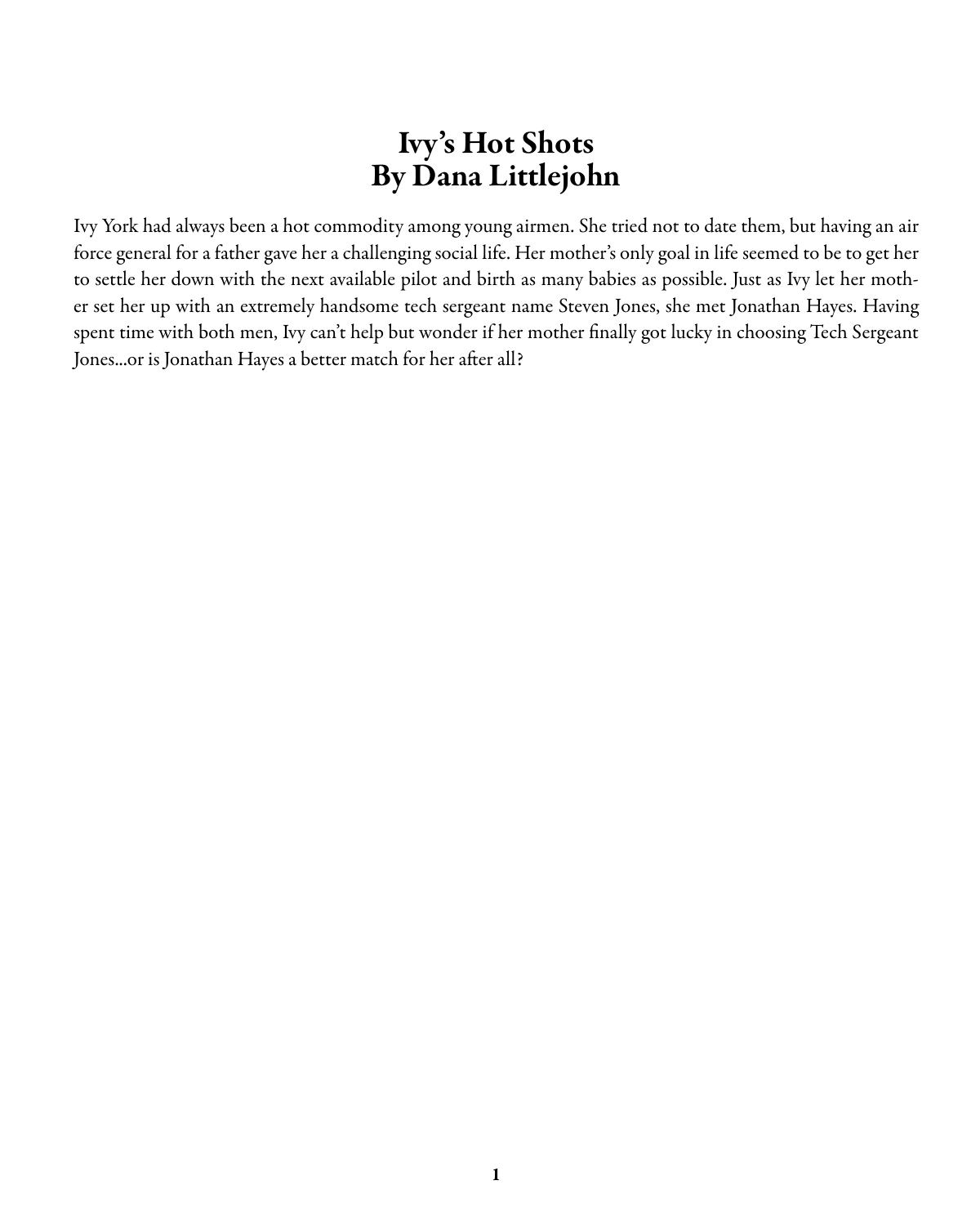# Dedication

This book is dedicated to the young men and women looking to find their own way in the shadow of "great" parents.

Inspired by my oldest son's time in the Air Force, I came up with Ivy's Hot Shots. When Lattie returned home, I asked him how his time in the service was. My question sparked this book about how I think life could be growing up with powerful parents in the service. I enjoyed writing it. I hope you enjoy reading it.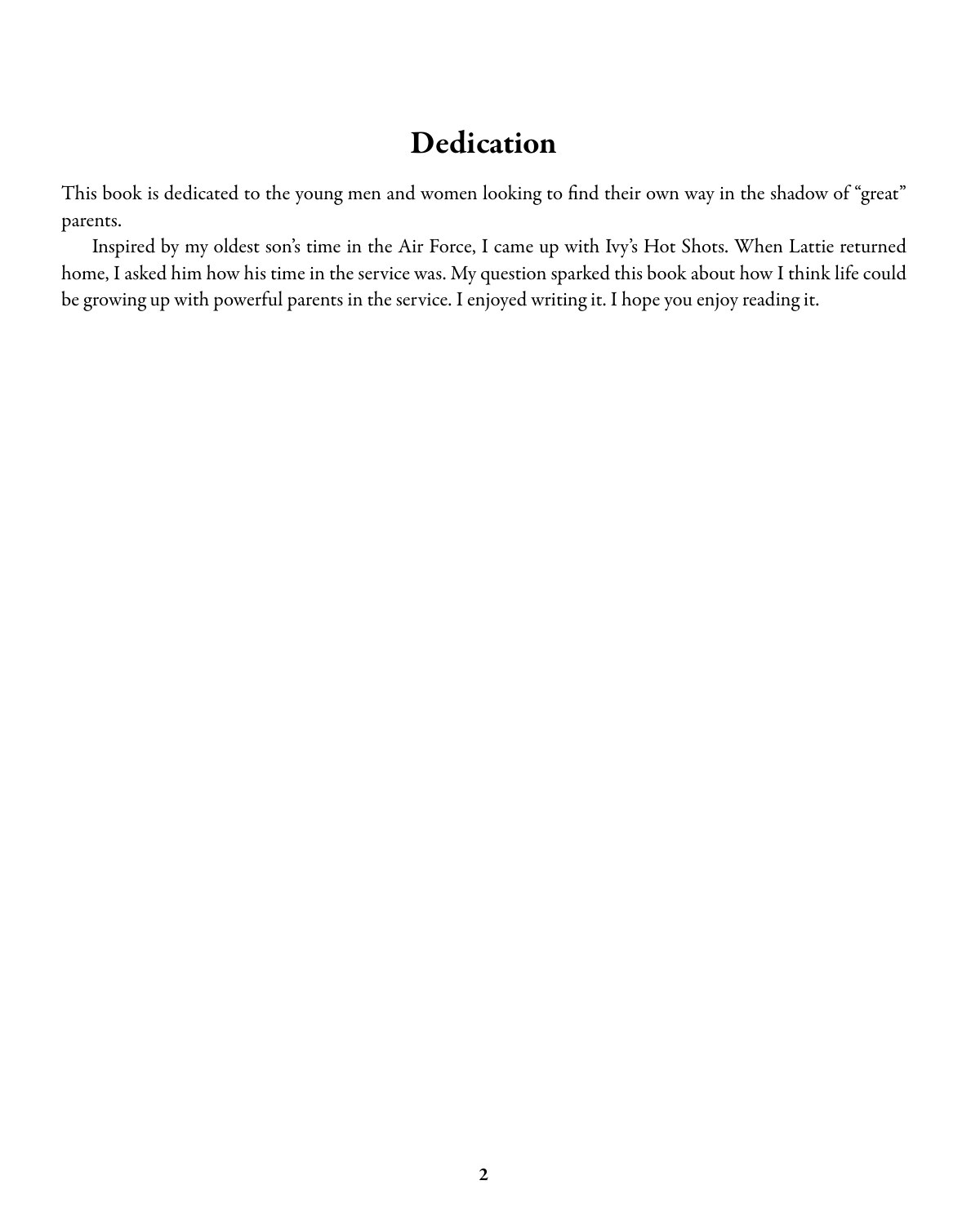Copyright © 2020 by Dana Littlejohn

All rights reserved. This book or any portion thereof may not be reproduced or used in any manner whatsoever without the express written permission of the publisher/author except for the use of brief quotations in a book

review.

Printed in the United States of America First Printing, September 2020 Dana Littlejohn www.DanaLittlejohn.com authordanalittlejohn@gmail.com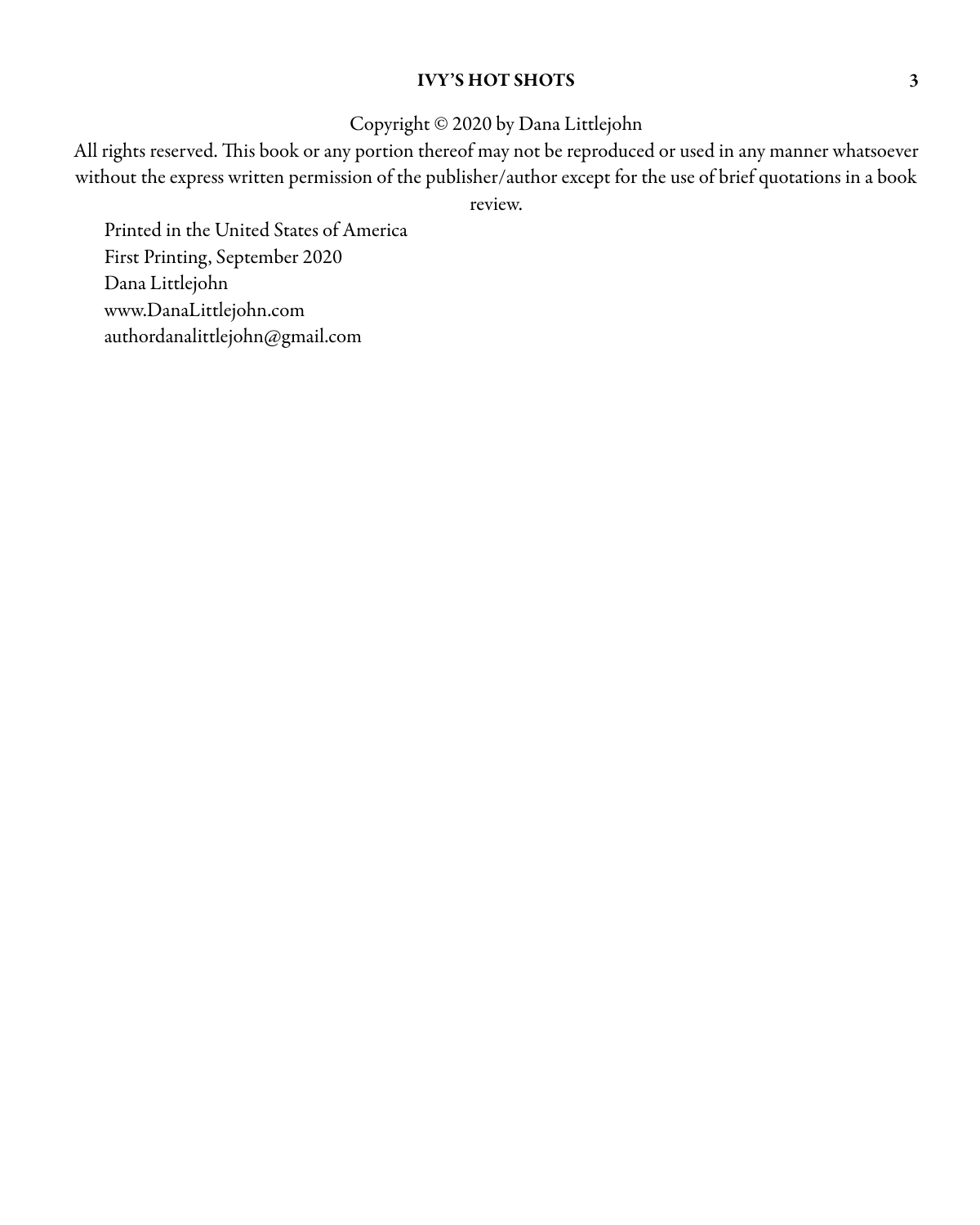## Chapter One



Ivy York climbed inside and slumped, half asleep, in the back of a cab. The driver turned to look at her expectantly.

"Central Park West and sixth, please. The Vanderbilt building."

"You got it, lady."

After taking the long ride to the twentieth floor, she dragged her bags and herself into her apartment and plopped on the couch, exhausted. Looking across the room, she managed a smile and walked over to her fish tank, tapping it. The two angelfish inside swam behind the little castle on the bottom.

"Hi, babies, Mommy's home. Did you miss Mommy? Mommy missed you," she said in baby talk, leaning against the glass. Walking back to the couch, Ivy pulled her phone from her purse and hit the speaker button.

Hey girl! This bouncing from state to state is wreaking havoc on our Saturday morning ritual, said a happy female voice. What's a best friend got to do to get some time? Let me know when you get home, girl. I've got something for you, okay? Love ya! Ciao!

Ivy kicked off her shoes and chuckled.

Ivy, it's your boss, a monotone feminine voice began. *Call me when you get back to town and settle in. I have* your next assignment ready. Oh, and just a reminder, your Indiana article is due on the twenty-seventh. That's this Monday, Ivy, so get you some rest and I'll see you then.

"Uggh! I just got in the door and already she's trying to send me off again." Ivy laid back on the couch and pulled the cushion over her head as the next message began.

Hello, Sweetheart. You know I hate to talk on these things, but you're never home. The male voice cleared his throat before continuing. Your mother and I worry about you when you go gallivanting off from place to place. One minute you're here, the next you're there. We can hardly keep up. Your mother doesn't understand why you find this job necessary. We're your parents, Ivy. If you need anything, you only have to ask and we'd be more than happy to give it to you. What did you say, honey? Tell her what? Oh, yes, and Ivy, we'd like to see more of you, too. We speak to your brother more than we speak to you and he's on duty in Germany at the moment. Call us when you get home, dear.

She nodded under the cushion.

Hi, Ivy, it's Robert. You're not still angry with me, are you? I thought that if I gave you a little time to cool off, you'd call me, and we could talk about this. It's been, well, we've been playing phone tag for almost eight months. I gotta tell you, Ivy. I'm starting to think that you're ducking me, he added with a chuckle. Call me so we can talk things over.

She rose to her elbow to delete the messages. "Wow, and here I am thinking that I was pretty clear about not wanting to talk to him again. I guess when I said, go to hell, drop dead, and fuck you and the horse you rode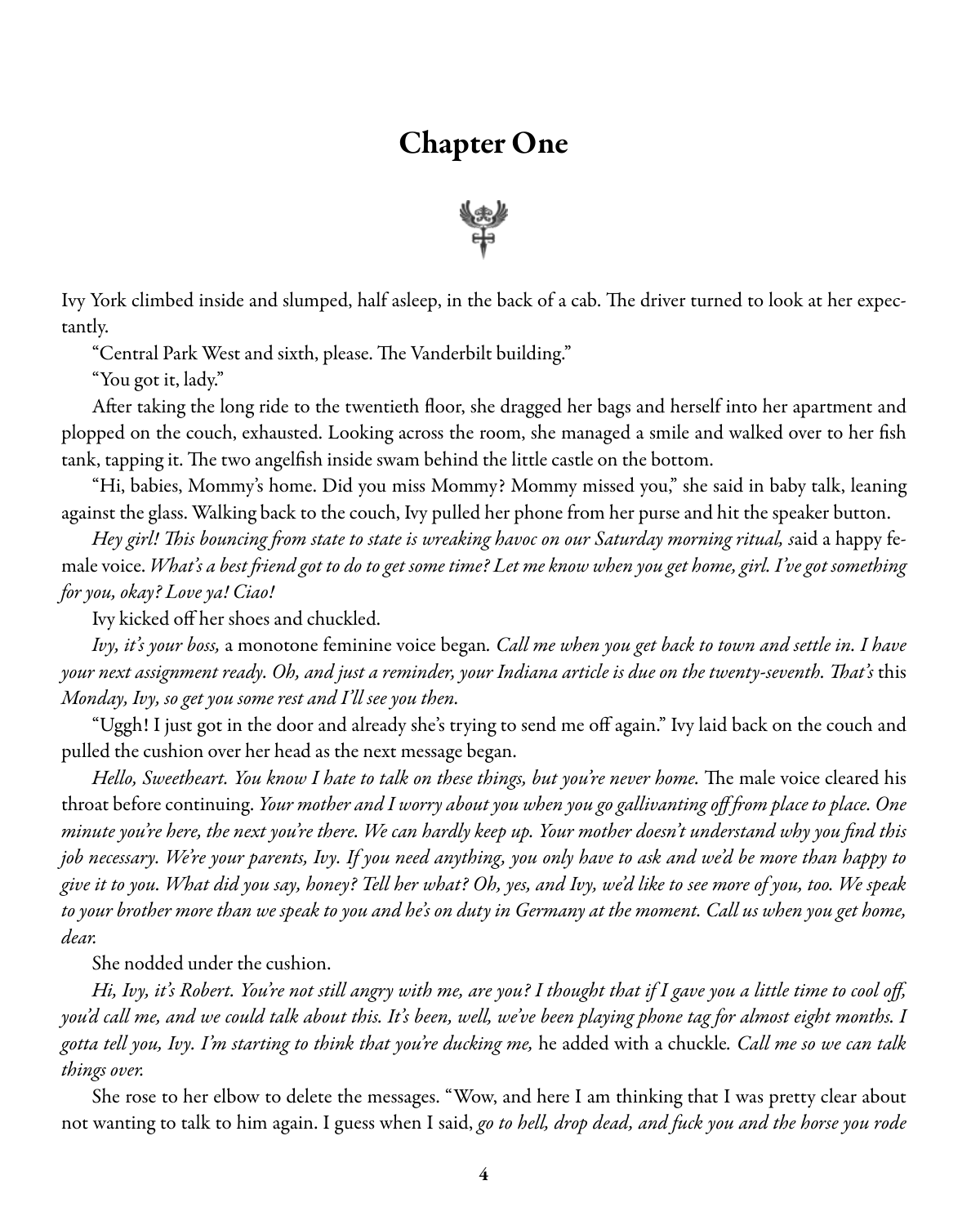in on wasn't plain enough for him to understand that I didn't want to see him anymore. Huh, who knew he was that dumb. Perhaps the use of weapons along with words might do the trick next time."

Ivy settled onto the couch to sleep but was startled awake by the phone a short time later.

"So much for a nap. Yes, hello."

"Ivy, dear. Are you alright? Where are you?"

"I'm fine, Mom. I'm home. My flight came in earlier this afternoon. I must have fallen asleep," she said, rubbing her eyes. "How's everything?"

"Everything is fine, sweetheart, just fine. Your father will be home around six if you'd like to talk to him." "That's cool."

"Is everything all right, honey?"

"Yeah, Ma. I'm just tired."

"Are you dating anyone now?"

Ivy sat up with a groan. "No, Mom, I'm not and can we not go there."

"We're not going anywhere, Ivy."

 $"M$ om..."

"I just think you're getting a little old to be alone, that's all."

"I'm not alone, Mom. I'm single. There's a difference."

"Well, I think that at thirty years old you should be married with children already not single."

Ivy scoffed and pulled a discarded pillow onto her lap as she sat up. "I'm going to be twenty-six, Mother, not thirty. That's my brother. You're mixing your children up," she told her. "I'd appreciate it if you didn't pack the years on me just yet, okay?"

"I know how old you are, Ivy. I was just rounding off. All I'm saying is—"

"Mom, please, I know what you're saying. You say it all the time. You say, Ivy, you need to get married so you can stay home and give me some grandkids," she told her mimicking her in a high pitch voice. "Then I say, for the one-hundredth time, Mom, I like my job and I'm not ready to have kids yet."

"I don't sound like that, Ivy."

Ivy rolled her eyes. "Yes Mom, you do. Besides, you need a man to make these wonderful grandkids you want so badly. At the moment I am very much man-less. The good thing is I'm cool with that. It's by choice that I'm single."

"Yes, Ivy. I'm aware of that, but I know plenty of eligible young airmen that are bachelors. If you want me to  $I-$ "

"Thanks, Ma, but no. I can find my own dull, boring, career-building husband serving in the air force if that was what I was looking for," Ivy said, rolling her eyes.

"That's very funny, Ivy, but every woman needs a husband and children to keep her in high spirits. You, your brother, and your father made my life extremely content," her mother said undeterred.

"Mom, I am happy. You act as though I hate my life like I don't even have a life without a man." Ivy threw the pillow to the side and walked across the room to the small bar in the corner. "I do like my life, you know. Why is that so hard for you to grasp?"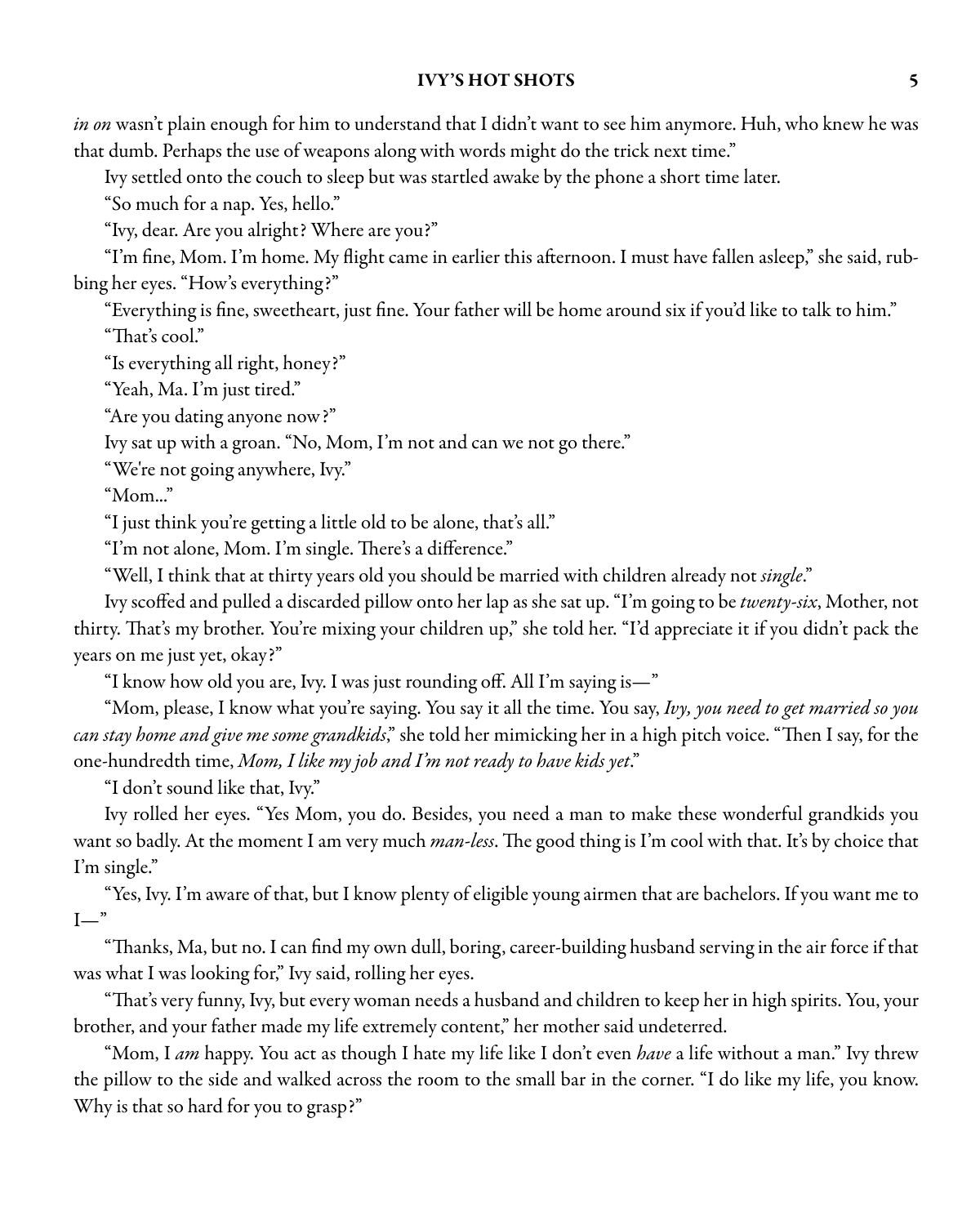She pulled out a glass from underneath, dropped in two ice cubes, and pulled a bottle of dark liquor from the small fridge.

"It isn't, Ivy. It's just that every woman needs a husband to give us direction and children to keep us focused," her mother insisted. "It's part of what we do as women. It's who we are."

Ivy stared at the phone, flabbergasted. "Mom, that statement is straight from the dark ages. It scares methat you even believe it." She reached under the bar and removed a can of diet cola, poured it into the glass on top of the alcohol and ice then stirred the mixture with her finger. "What makes you think I don't have any direction? I have direction. I directed myself to college, then into an internship at Hot. When I started at Hot, we were both brand new. Now it's a widely circulated magazine and I'm a full time and a well-known writer in my field...remember?" Ivy lifted the cup and took two big gulps. "I think that shows some type of *direction*. Don't you?"

"Yes, yes, Ivy. Your achievements are very nice, admirable even, but you still need a husband and children to feel totally complete. We all do."

Ivy stared at the phone again with a raised brow. Shaking her head, she gulped down the rest of her drink and quickly made another.

"Okay, Ma, you know what? I have to go. I'll call back when dad comes home."

"All right, Ivy. I love you."

"Love you, too, Ma. Bye." Ivy hung up and shook her head. "How could she have spent most of her life over here and still manage to live in the dark ages at the same time? Unbelievable." She sipped her drink. "Huh, I might consider having a boyfriend—hell, maybe even a husband—if she wasn't trying to throw a bunch of crazy airmen at me all the time." She thought for a moment then shook her head and dialed another number. "Nah!"

"Hey, Kell. What's up?"

"Ivy! Girl, tell me you're back. I have got some great news for you," came the excited reply.

"Yes, I'm back. I got in earlier this afternoon."

"Are you free for an early dinner?"

"Sure. What time?"

"How about an hour, at Mama Leone's?"

"An hour? Girl, I thought you were talking about seven o'clock, maybe even seven-thirtyish. I haven't even been up for an hour, Kelley, and I just got off the phone with my mother."

"Hmm, you guys had that *married with children* talk again?"

"Yup."

"Well, you're probably in need of a good drink."

Ivy paused in mid-sip and toasted the air. "Oh yeah. I'm already having it."

Kelley chuckled. "Come on, Ivy. I'm trying to find a way to get you out of the house. I haven't seen you in three weeks. I miss you, man. It's not as much fun playing handball by yourself, you know."

"Kelley..." she whined.

"Oh, come on. You gotta eat, right? I know how much you like to eat. Hey, I'll buy it."

She sighed. "Okay, okay. I'll be there."

"Great, and look cute, too, okay? Bye!"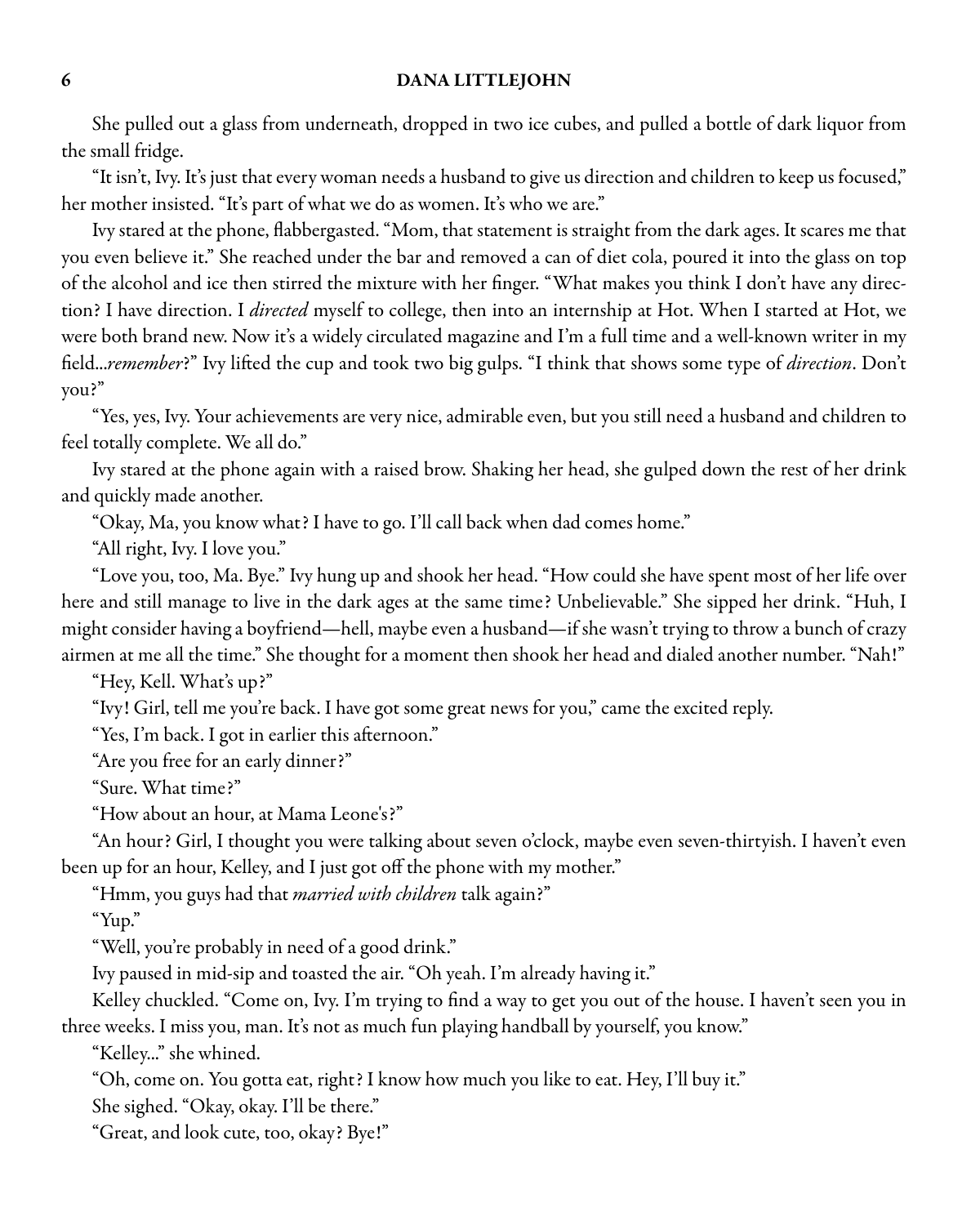"What? Look cute? Kell...uggh!" She slid the phone across the coffee table and finished her drink. "I swear. Between Kell and my mother, I can't take another aggravating ass woman in my life."

Ivy put her empty glass next to the phone and went back to her room. Passing the long mirror on the wall that separated the closet and her dresser, she stopped and viewed herself turning to and fro.

"Well, I guess she didn't mean my jammies when she said cute, so..." She pulled open the closet doors and pushed past several business type suits, skirts, dresses, and pants, before coming to the black jeans she was looking for. After adding a sleeveless, light brown sweater, black boots, and a little makeup, she brushed her hair and stepped back in front of the mirror. Ivy was often told while growing up that she looked like her mother because of her strong Asian features, but she didn't think so. Of course, she thought her mother was beautiful, but she was small and petite. Ivy was taller and curvier, more like the women in her father's family. It was true that Ivy shared her mother's dark Asian eyes, long dark hair, and high cheekbones, but there was a natural curl to her hair and her skin was light brown, thanks to her father's contribution to her gene pool. She turned this way and that, smiling.

"I'll have to call Tina and tell her she was right about this little outfit." The view of the back of her outfit made a face. "Hmm, a little more butt to fill out the back view wouldn't kill me, though."

With ashrug, she went into the living room and dragged one of her bags to her bedroom. Digging through it, she stuffed several items into a plastic bag, transferred her personal effects from one pocketbook to another, and left her apartment in search of a cab.

Arriving at Mama Leone's, a popular Italian eatery on Broadway and Forty-Third Street, Ivy quickly spotted her best friend. Kelley Kingsley stood out in the crowd. They were opposites in almost every feature. Kelley's tall voluptuous body, large almond eyes, flawless, dark skin, and her extravagant use of jewelry made her appear to be some sort of African royalty. She rose with her arms wide and a pleasant smile as Ivy approached. As her friend bent low to hug her, Ivy chuckled to herself. She was used to the staring eyes when she and her friend were together.

"Kelley, you look fantastic and your hair is laid, as usual."

"Thanks, girl. You know when you ain't here. I gotta call your girl Tina to keep me hooked up with what's in style." Kelley pushed one of the long braids that framed her face behind her ear. "You know I got to have my braids, girl," her friend said with a tilted head. "Okay, Ivy, what is this?" She flicked a hand at her. "I thought I said give me cute."

Ivy looked down at herself. "I thought this was cute."

"Okay, I'll give you that, but it's casual cute. I wanted sexy-cute."

Ivy lifted a brow. "Sexy-cute?"

"Yeah, girl. You know you always gotta come prepared because you never know who you might meet. Oh! Speaking of cute girl, do you like the shoes? I just got them."

Kelley flung her foot from under the table, showing off a black patent leather shoe with a little pink bow around the edge.

"Ooo very cute." Ivy chuckled. "What does that make, like, your five hundredth pair of cute shoes?"

"Not yet, girl, but I'm working on it. Okay, so I guess I need to be a little more specific with the level of cuteness I be requiring of you, huh? That was my fault, but damn, Ivy, get with the program. When I said it,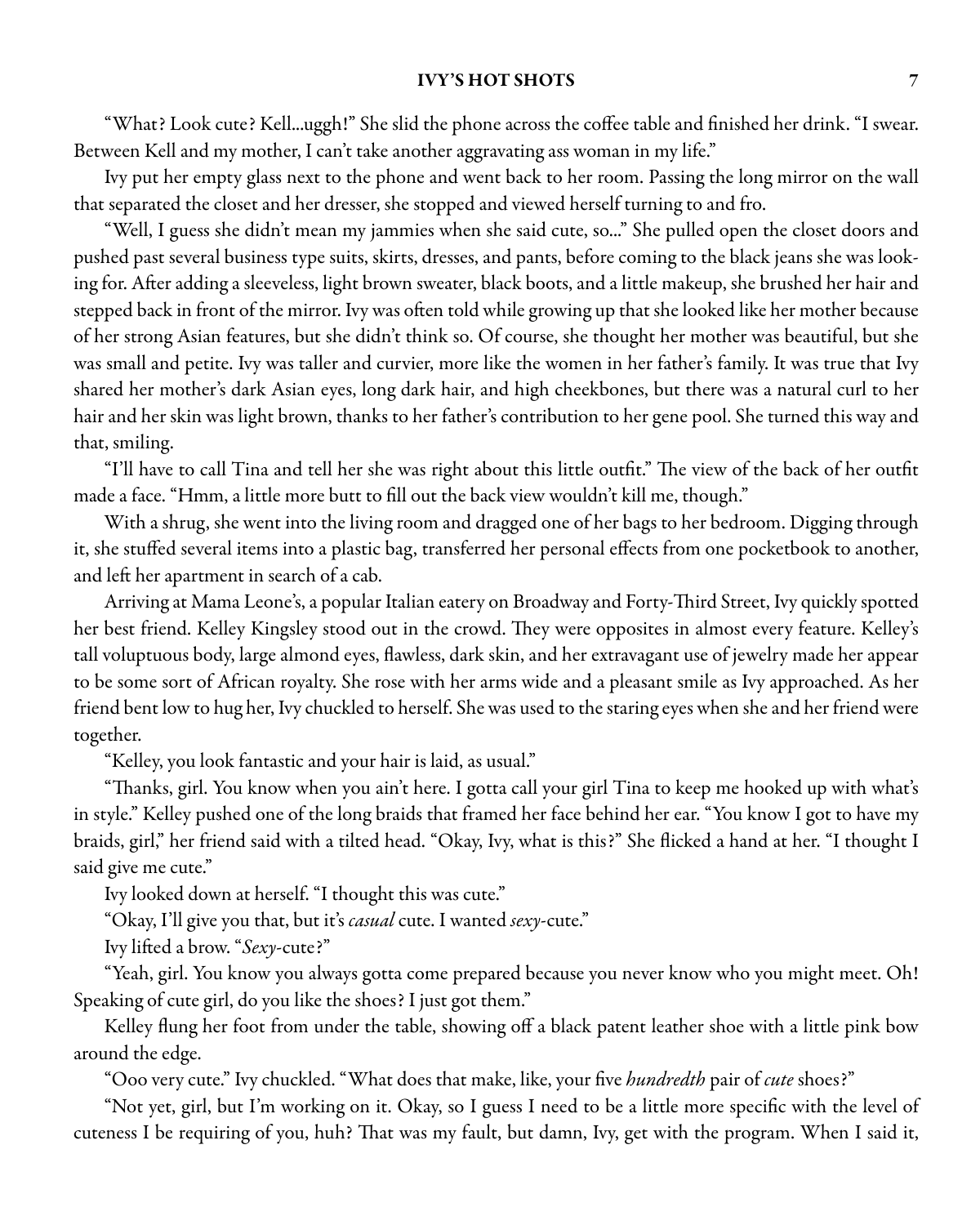you should have known where I was coming from. You could have at least worn a sweater that showed off your boobs better. You've got nice ones and they're real. You need to flaunt them more. You can't find a man by keeping the girls covered up," Kelley told her.

"What is with you?" Ivy sent a quick look around the restaurant. "You better not have some fool jumping from out of the shadows, meeting us here. I'm not in the mood for any blind dates. What I really want to do is just jumpin my pajamasand crash, but you swayed me with the offer of food." Shechuckled. "I did just get back from Indiana, you know."

"How was Indiana?" Kelley asked, ignoring her mini outburst.

"It was a blast, man. Indianapolis is a nice city."

"Good evening, ladies, and welcome to Mama Leone's. I'm Eric, and I'll be taking care of you."

Ivy looked up at their waiter as he handed her and Kelley their menus. His clean-shaven face had boyish good looks and deep dimples.

"Can I get you something to drink to start off with or maybe an appetizer?"

"Are you old enough to serve drinks, Eric?" Kelley asked with a raised eyebrow.

"Kelley, stop that," Ivy said with false sternness, but she was inclined to agree.

"What? I'm just checking. I'd hate to be arrested for contributing to the delinquency of a minor."

Ivy hid her laughter behind her menu.

"Yes ma'am, I'm old enough to serve and buy alcohol," he answered with a smile.

"Is that a southern accent I hear, Eric?" Ivy asked.

Before Eric could answer, Kelley's finger went up.

"Wait! Let me guess. You've come to the big city to be a famous model. Right?"

"No, ma'am, I'm not a model. I am an actor," he told them with a smile.

"Hmm..." Kelley pulled out a card and handed it to him. "Forget acting for now. Think modeling, sweetie, and call me. I know some people. Trust me," she added with a wink then picked up the menu. "Okay, Eric, you can bring me a Bahama Mama. Ivy?"

"Rum and cola, please," Ivy replied, letting a few giggles slip out.

"Thank you. I'll bring those right back."

Eric shoved the card into his apron pocket and walked away, writing on his pad. They watched him and Ivy let her laughter fall out freely. "You are such a hoe."

Kelley wagged her finger. "Uh-uh, Ivy. We do not say the H-word. I am an independent, single woman that likes sex with single men."

Ivy laughed harder.

"It's very liberating. You should try it, Ivy." She lifted her menu to block her view of Ivy. "Besides, I'm just trying to help the boy."

Kelley peeked over her menu to see Ivy's twisted lip expression. They both burst into fits of laughter. Eric returned with their drinks and took their order. A short time later Ivy pulled a from under the table.

"Ooo, you know how much I love gifts. Thanks, girl," Kelley squealed.

Kelley sat back and pulled out a cigarette. At her first puff, a different waiter appeared by her side.

"I'm sorry, ma'am. We no longer allow smoking in this restaurant."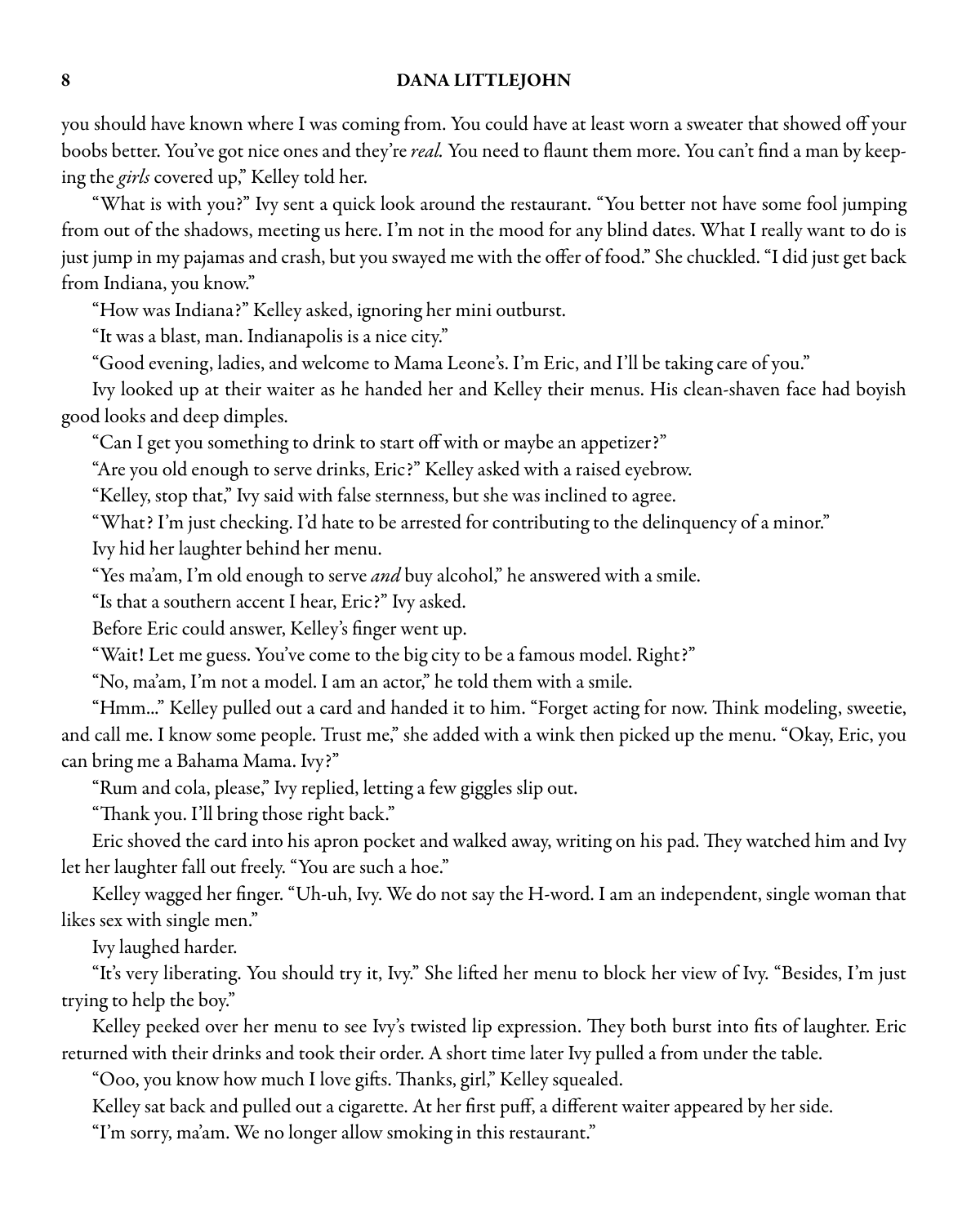"Oh, shit, that's right."

"It's only been like that for the last few years," Ivy reminded her.

"Well, when I go out it's not that often for dinner. How the hell did they get a big ass city like New York to go smoke-free, anyway?"

Ivy rolled her eyes. "Must be all those pain in the neck people, like myself, who enjoy breathing clean air." "Yeah, yeah, yeah."

Kelley scanned the floor around the table then looked back on top of the table before dropping the cigarette into her water goblet. Ivy made a face.

"What? I wasn't going to drink it anyway. Hey, I almost forgot why I wanted you to come out." She slid an envelope across the table. "Here you go."

"What's this?"

"It's your cut, Ivy. Not an equal cut, but it's a nice one all the same."

"Come on, Kell. I don't even help with the business anymore."

"Ivy, we both know that if it weren't for you I wouldn't even have this little businessatall. Let me give you a percentage of the profits every quarter. It's the least I can do."

"Little? Girl, please. Spotless is hardly a little business anymore. It's number one in this city."

"Yeah, but it started with just me and you. Don't you want to know where the money came from?"

Ivy nodded, picking up the envelope. "Sure, enlighten me."

"We got the Triton-Millennium account," Kelley said, excitedly.

"Get outta here?"

"For real, I got the call last week. We beat out three other companies. That's from the down payment and we get to go to the meet and greet they're holding there next Saturday night."

"Congratulations, Kell. I remember you put a bid in for it, but with so many other companies bidding, I knew it would be hard so I just wished you luck. I should have known better."

"Yes, you should have," Kelley, said smugly.

Ivy finally looked in the envelope. "Whoa...and to think, all this came about because you were too lazy to clean that room by yourself," she said with a chuckle.

"Hey, don't knock my methods. They work. Soon as you couldn't help me anymore, I hired someone else, and so, and so on."

Ivy continued laughing.

"By the way, I sent Penny to your house while you were gone."

"Thanks, man. I swear, if it wasn't for her, I think my poor little Minnie and Mickey would've been floating upside down a long time ago." She folded the envelope and stuffed it in her pocket.

Kelley looked at her watch and stood. "Girl, I gotta get outta here. I need a damn cigarette. Besides, I got Dexter coming over to give me a message, later."

"Dexter! Are you still seeing him?" She stood and grabbed her jacket.

"Only for the massages, Ivy," Kelley assured her. With a giggle "He hasn't gotten any in a long time."

"Yeah, right."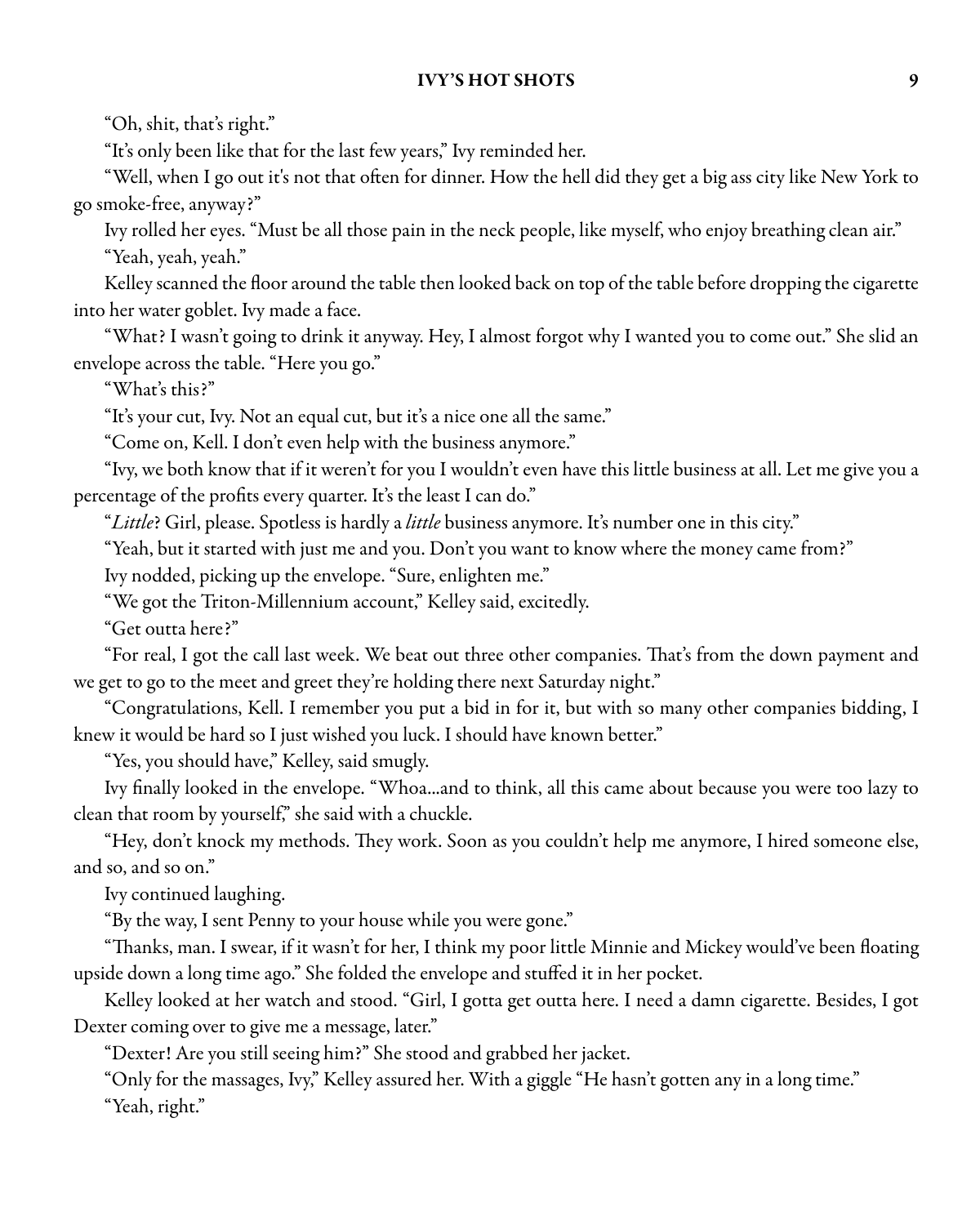Kelley put some money in the black book on the table with the bill. As she gathered her things, she sent Eric a wink and headed for the door.

"Call me, Ivy, and I'll get you a massage with Dex, too. Ooo there's a cab." She swung the cab door open. "Okay, I'm out, girl. Call me, okay?" She gave Ivy a hug. "We're still on for our Saturday thing, right? Bring your clothes for the party with you. Love you, call me. Bye!" She slammed the door and waved out the window.

Ivy shook her head laughing. "Imagine that. I couldn't get a word in at that time either."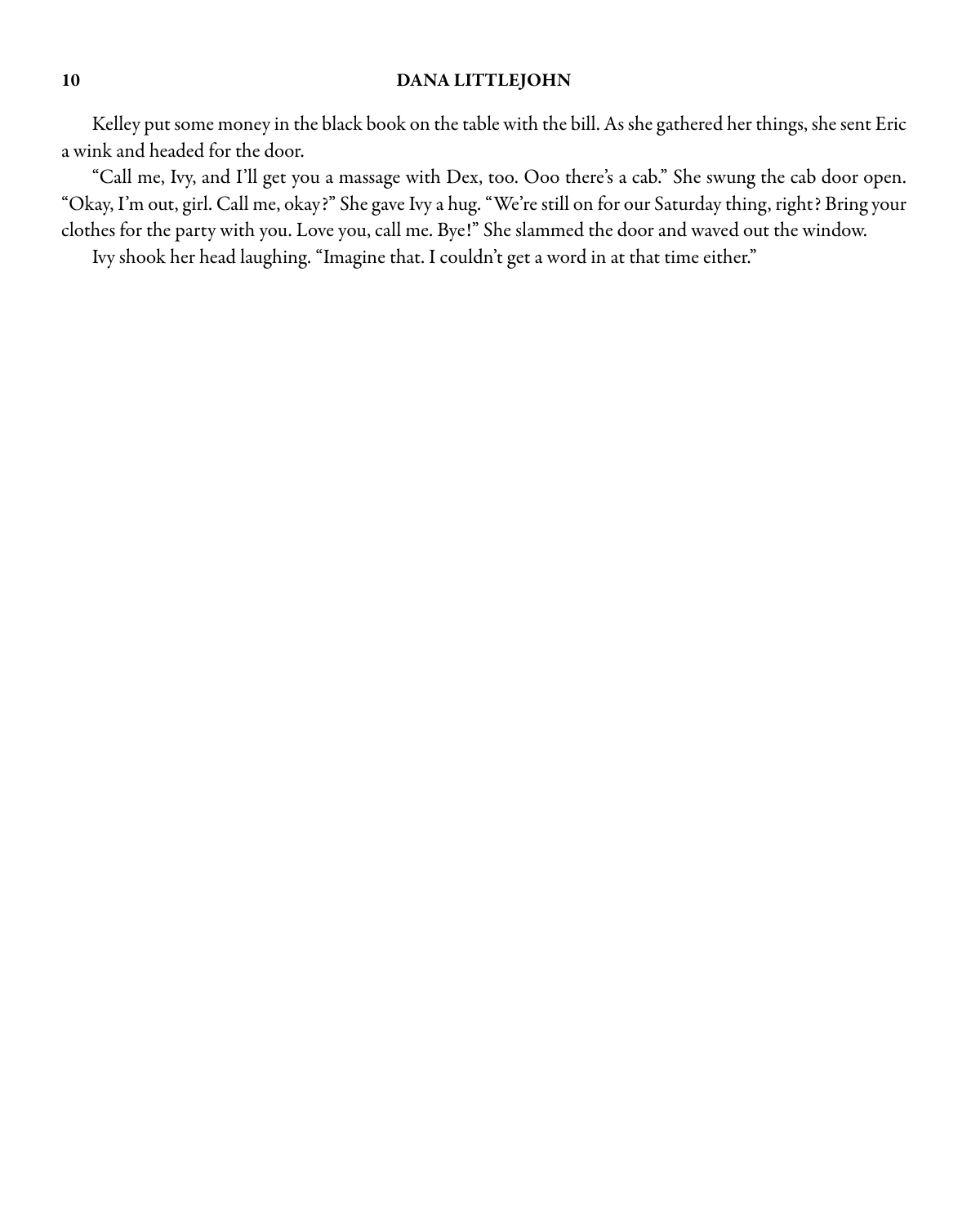## Chapter Two

"So, why am I going to this party again?" Ivy asked.

"You're my plus oneand, you obviously keep forgetting, you'realso my partner. A silent, lesser paid partner, but a partner never-the-less," Kelley clarified.

"Right, right."

"Not everyone gets invited to these kinds of things, Ivy. We got our invite because we just got the Triton-Millennium cleaning account. Lots of big money people are going to be there. You might meet someone you can interview. Speaking of, did you finish your story?"

"It's not a story, it's an *article*, and yes, I did. I printed it last night and stuffed it in the envelope so I can take it to Sherri on Monday."

"When can I get a copy of the magazine?"

"A couple of weeks. Every department has turned in their articles then it will go to print."

"Fine, fine. Okay, let's lay the ground rules before we get there."

Ivy rolled her eyes and let her head fall against the window. "Here we go."

"Now look, you look super sexy, so try not to act so damn smartand scareaway any of the good ones, okay?" Ivy's head snapped upright. "What's that supposed to mean?"

"Oh come on, Ivy. You know how you do."

She sputtered. "So you're saying I'm supposed to act stupid on purpose? What kind of guy is that gonna get me?"

"Now you're overreacting."

"No, I'm not. I'll tell you what kind. Some puffed-up idiot who gets off on feeling smarter and more dominant than his woman, that's what! Thanks, but no thanks. Been there, done that. You know who would put up with a man who can't hold an intelligent conversation? Hoes, gold-diggers, and dingbats, because they're there for another reason anyway. No offense."

"None taken," Kelley said with a flippant wave.

"I'll pass this go around. I'm just here for moral support."

"Now, Ivy, you know that's not what I was trying to say at all." Kelley looked out the window briefly before continuing. "But, if he's got some real money, you would consider toning it down a little bit, right?"

She sucked her teeth. "Girl, shut up."

The driver dropped them at the hotel and a doorman stepped up promptly. Kelley extended a satiny burgundy stiletto at the end of a long shapely leg out of the car. Ivy couldn't help but smile when her friend stood up to tower over the doorman. The doorman helped next and she followed Kelley inside.

Another doorman showed them to the Chelsea Ballroom where all the conference rooms were adjoined and almost filled to capacity. They stood beside him as he introduced Kelley and their company in a loud voice. All eyes were on them as they walked in smiling and moved smoothly through the crowd. Ivy scanned the crowd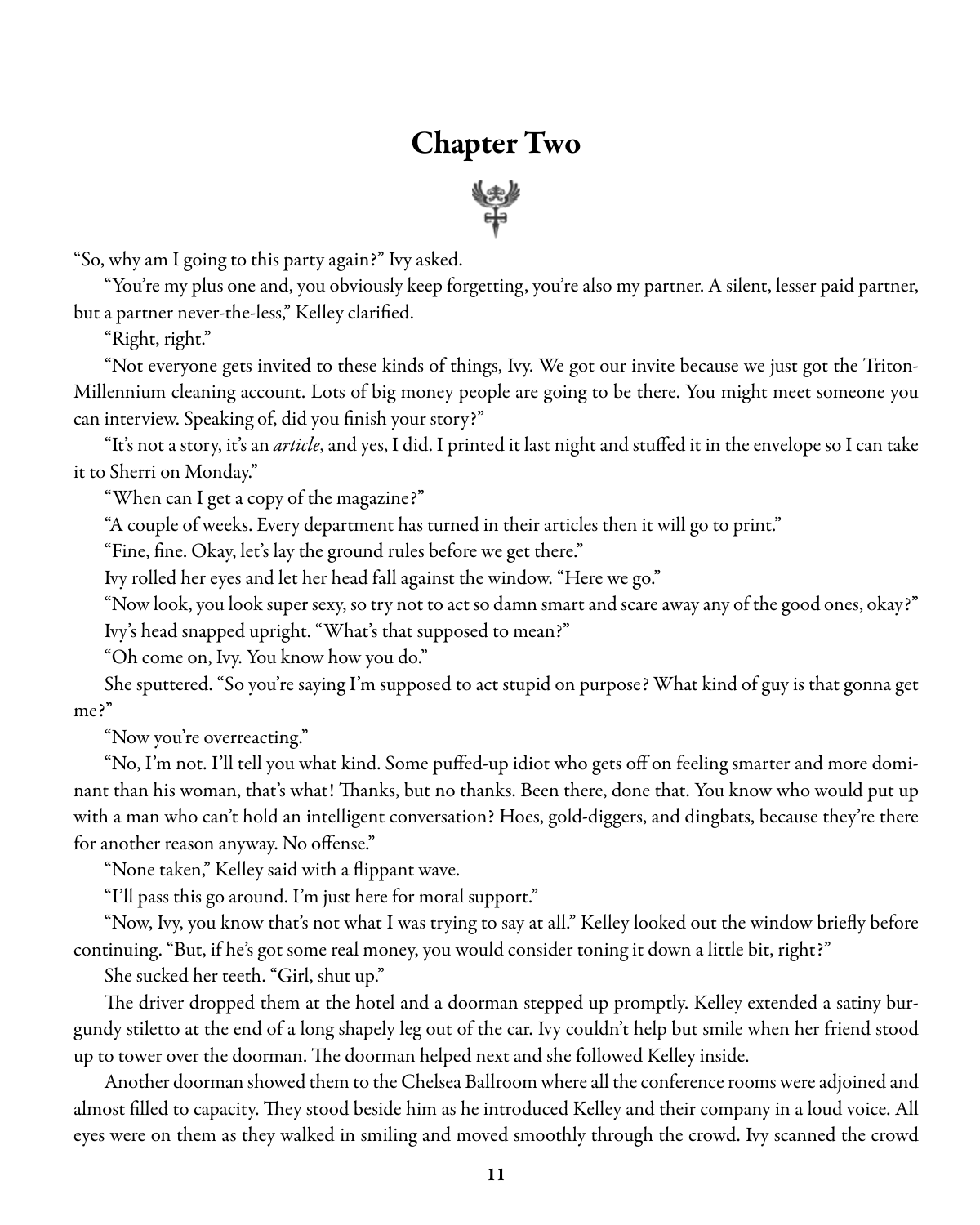and saw a group of people waving at her. She was taken aback until she saw Kelley returning the people's waves. Kelley ordered a drink for them both from a passing waitress and then led the way across the room.

"Kelley, you look fabulous, as always, darlin," an older woman with bright red hair said as she approached.

"Thanks, Paula. You look nice, too."

"I love it when your hair is up like that. It's all twisty, turny, and such, and the little pearls are just darling, dear. I wish I could do all that with my hair, "she added fingering her curls.

"Oh please, Paula. We all thank God that you can't do that with your hair. It would be all greasy and matted and downright disgusting in less than two days flat."

Ivy turned. The small circle laughed at the older, well-dressed man's comment.

"So, who's your friend, Kelley?" he asked, leaning closer to her.

"Oh, I'm sorry. Let me introduce you all. Guys, this is my best friend, Ivy York. She's a writer at Hot Magazine. Ivy, this is Art Livingston. He's the owner of Apple of my Eyeart gallery on Forty-Sixth and Avenue of the Americas."

Art, a cute but balding white man greeted her. "Nice to meet you, Ivy. You have fabulous skin and excellent bone structure. Has anyone ever painted you?"

"Umm, no, but thank you."

"This is Paula Radcliff. She's Manhattan's topinterior designer. She designed this very room and all the other ballrooms here."

Ivy turned to Manhattan's finest designer. Everything about her had shock value. Her twisted and spiked bright red hair had no certain pattern, the make-up around her eyes was a similar red and her lipstick was even brighter making her pale skin even paler in comparison. Even the woman's outfit was an eclectic blend of satins and wool in various shades of blue. The combination of it all left Ivy questioning her sanity.

"Oh stop, Kelley. I'm not the—Oh, who am I kidding? I am the best! By the way, I did all the specialty rooms here, too." She laughed with a snort then bit the olive off the toothpick in her glass.

"Nice to meet you," Ivy said in greeting.

Kelley laughed with her and nudged Ivy. "Modest, isn't she?" she whispered.

Ivy held her smile, managing not to let any giggles slip.

"Okay, this guy right here is Jason Rogers. He owns one of the top security companies in the city, and this is Isaiah Johnson. Isaiah owns a restaurant called the Greasy Spoon. There's one down here near City Hall and one in Queens. The best breakfast ever, girl." She leaned down to her ear again. "We thought when the Towers fell, his business would be damaged or maybe go under since it was so close, but he got lucky. Now he's raking in the dough from the Financial District and the students at Pace University because two other restaurants close by were damaged."

"Hi," Jason, the large, blonde-haired and blue-eyed security company owner said. He offered her his hand, but before she could take it, Isaiah sidestepped him and took her hand. Ivy had to raise her eyes to make eye contact with him. He was a nicely built man with muscles evident even in the expensive tux he wore. His hair was cut close to his head and lined neatly.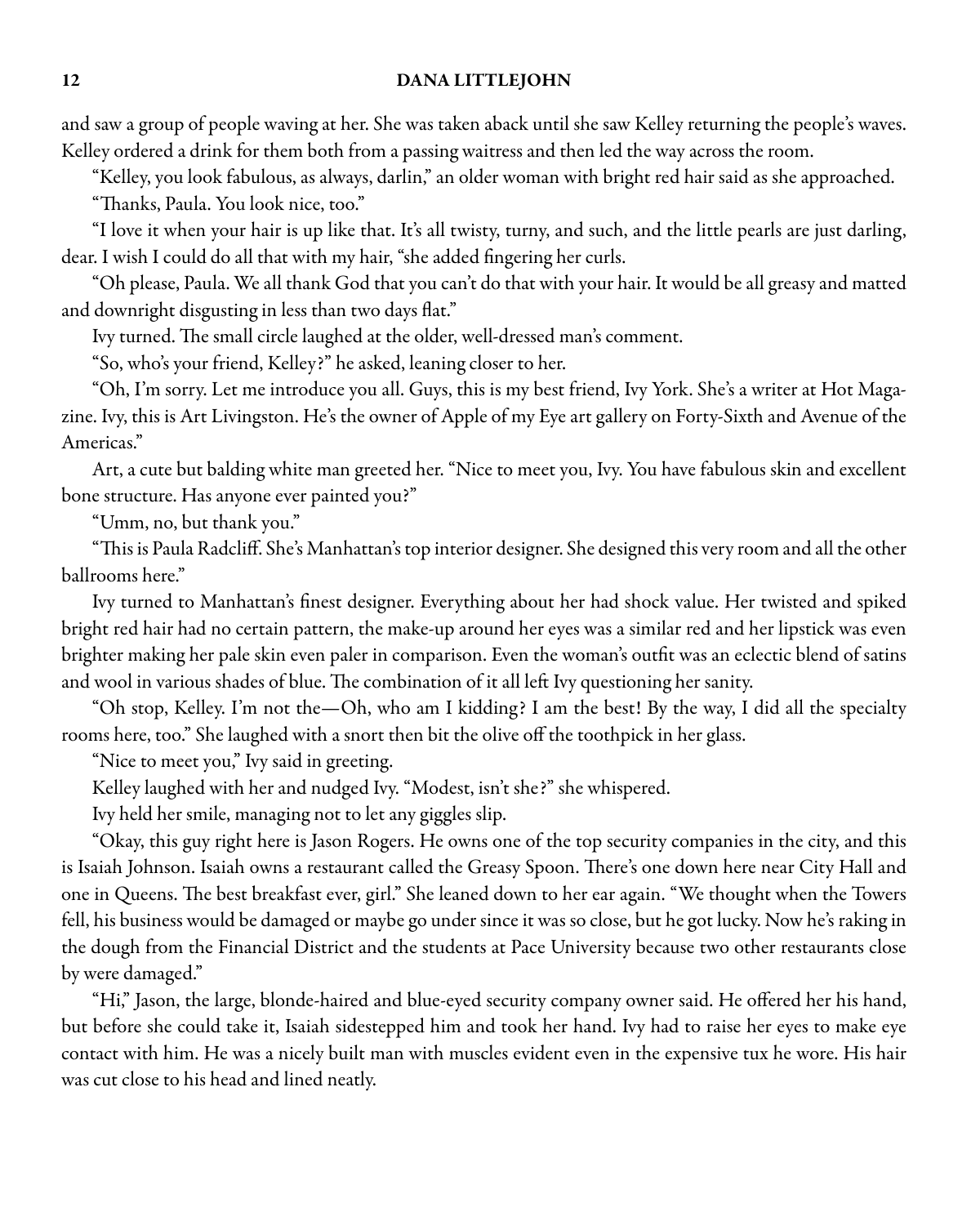Ivy watched her hand slowly rise up his torso. His eyes were large and almond-shaped with long sweeping lashes. The lustful fire that burned in the honey-colored orbs was obvious as they stared into hers. Isaiah was the epitome of tall, dark, and handsome.

"Hellloo, Ivy," he said in a singing voice and brought her hand to his wet lips. "So, Ivy, what is it that you do, again?"

Ivy made a face as she slid her hand out of his, discreetly checking it for slime before slowly sliding it down her dress.

"I'm a writer at Hot Magazine."

"Hot, huh?"

"I've seen that magazine, but I hardly ever have time to read, though. I never have time for myself. I'm always out spending someone else's money," Paula chimed in, laughing again as she traded her empty glass for a full one from a passing waiter.

"Do you have a card, honey? You'll want people to know who you're representing. I might need to get in touch with you in case I find someone to paint you."

"No, Art, she doesn't. I have all the cards. Ivy is here as my *plus one*. She is here to have a good time and look good doing it, just like all the other dates, while I work the crowd," Kelley explained.

"Well, she's damn sure doing that," Isaiah said, stepping closer. "So, Ivy, how long have you been hot?" She turned a frown toward him. "Excuse me?"

"I mean, at Hot?" Isaiah corrected quickly. "How long have you been working at your magazine?"

She saw the lecherous look in his eye and took a step back before answering. "Since I was an intern in college."

"I love a woman that has that wicked combination of what I like to call the four B's." He counted them on his fingers, "Brains, beauty and..." he licked his lips, stepped closer again, and emphasized the B's in the last two words. "A bangin' body...like yours, girl. Damn you're fine."

"Ick," she said under her breath. With a roll of her eyes, she moved to the other side of her friend. "Kelley, I think I'll circulate a little bit, okay?"

"Okay, I'll be right here."

Ivy walked by the dance floor, bobbing her head to the music. Just as she put her glass on a passing waiter's tray, someone grabbed her hand and yanked her to the dance floor.

"Hey! What the—"

"Shh! Here, turn your back this way. You gotta dance with me. Can you step?"

"What? Excuse you, but—"

"Shh! Please, help me out. I'm trying to hide over here."

"Hide?" She looked around quickly, letting him pull her around the dance floor. "Hide from what?"

"Not a what, a who. I don't know who she is, but she's been following me around since I got here." He ducked behind her and twirled her around. She moved stiffly in his arms and spoke crisply.

"Look, I didn't come to this party to do protection work."

"Okay, then why did you come to this party?"

He lowered himself again. His body folded almost in half in an attempt to hide behind Ivy's smaller frame.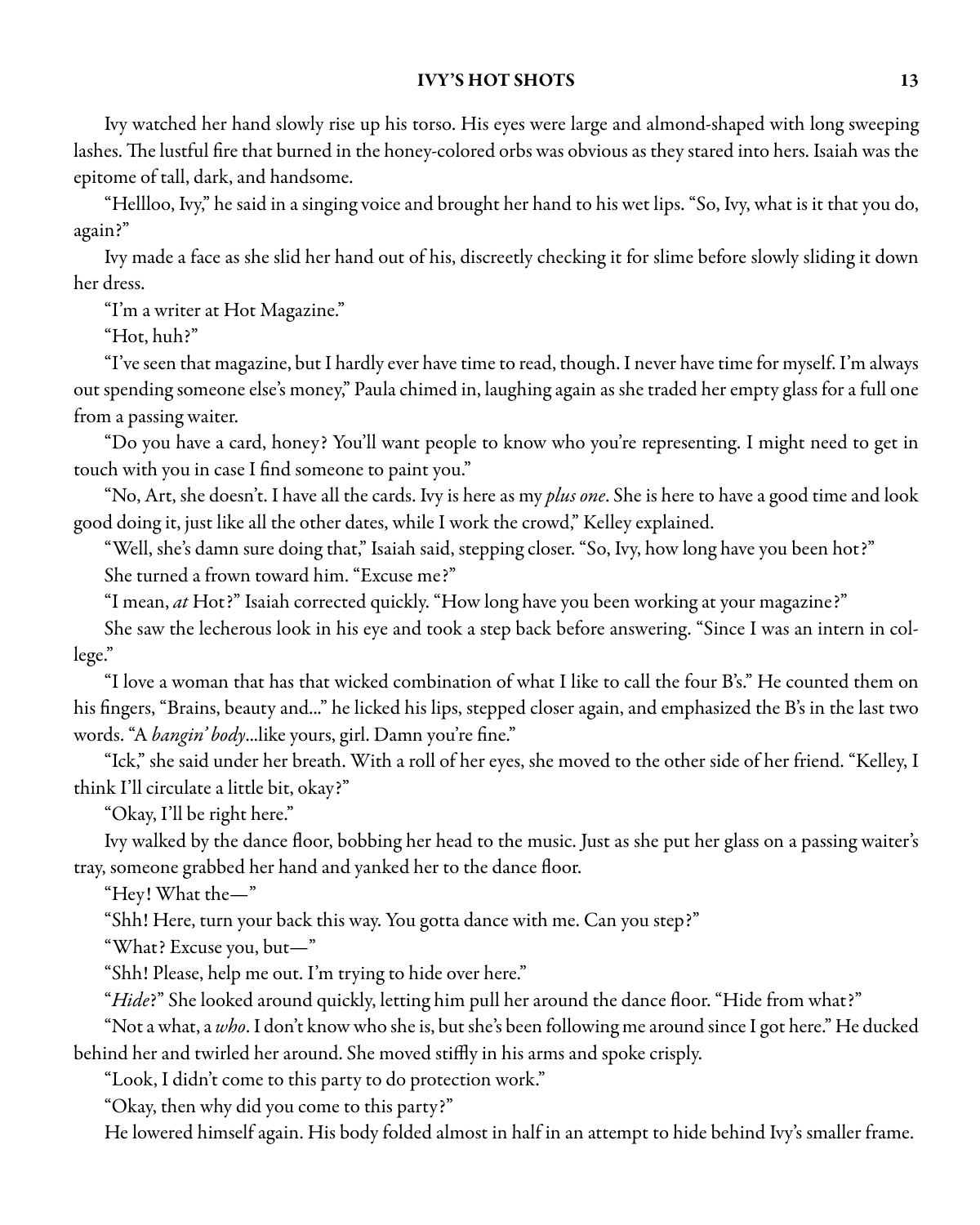"Shit, don't move. There she is," he whispered urgently.

The man retreated, pulling Ivy with him, closer to the center of the dance floor. She was impressed that he somehow managed to keep the beat with the fast-paced music as he slipped by the dancers. He kept his face down and her back turned to the woman, using her as a shield, but he had piqued Ivy's curiosity. She peered over her left shoulder, trying to spy who the man was hiding from.

Several people separated them from a beautiful, young black woman who appeared to be scanning the crowded dance floor. Her bottle-blonde hair bobbed up and down, poking out between the shifting shoulders of the people as she shimmied among them in her search. He readjusted their position to keep Ivy between him. Ivy only caught glimpses of the tiny yellow curls and the red dress that her top-heavy body was stuffed into as she pushed her way through the sea of dancers. The small woman was clearly having difficulty maneuvering through the dance floor. To her partner's obvious relief, she finally gave up her search and he stood to his full height.

"What was the problem? She's, umm...pretty."

He chuckled. "Yeah, the problem is she's only pretty on the outside. It took ten minutes of conversing with her for me to figure that out. She kept telling me everything her man could do for her, and buy for her, and how she'd spend all her days and nights going out of her way to be pretty for him. Check this out. She asked me what time it was, right? I said it's a quarter to seven. Guess what she said next?" He twirled her and went on, not waiting for an answer. "Oh, that's great! I've got twenty-five minutes before my friend comes," he told her in her high pitched, cartoonish voice. "What does that tell you?"

Ivy laughed. "I don't know. These millennials use their phones too much to tell time?"

The man laughed too. "Yeah, okay. You know, you dance good for someone who got dragged out to the dance floor."

"It's well."

"What's well?" he asked, sending a quick look over his shoulder.

"It's, you dance well for someone who got dragged to the dance floor."

His brows scrunched as he twirled her again. "That's what I said."

Ivy shook her head, careful not to miss the beat. "No, that's not what you said. You said good."

"So good is bad?" he asked with a raised brow.

Ivy continued to stare at his feet to stay in step with him. "No, good isn't bad, it's just not right."

"So, good is wrong, but not bad?" he asked in a teasing tone.

"No, good isn't—" Suddenly she stopped moving and looked up at him. "Are you doing that on purpose?"

"Doing what? I'm learning," the man assured her with a laughing grin.

Ivy lifted a brow as people continued to dance around them. "Whatever."

Her mystery man laughed aloud and then gripped her waist to bring her back into step with him.

"So, tell me. Why did you come to this party?"

"I came with my friend. I'm her date."

"Her date? Your friend is female? Well, this conversation just got interesting," he said with a growing smile.

She laughed. "Down boy, it ain't that kind of party. She came to this party to meet people for her company, like everyone else," Ivy explained, starting to relax.

"What's her company?"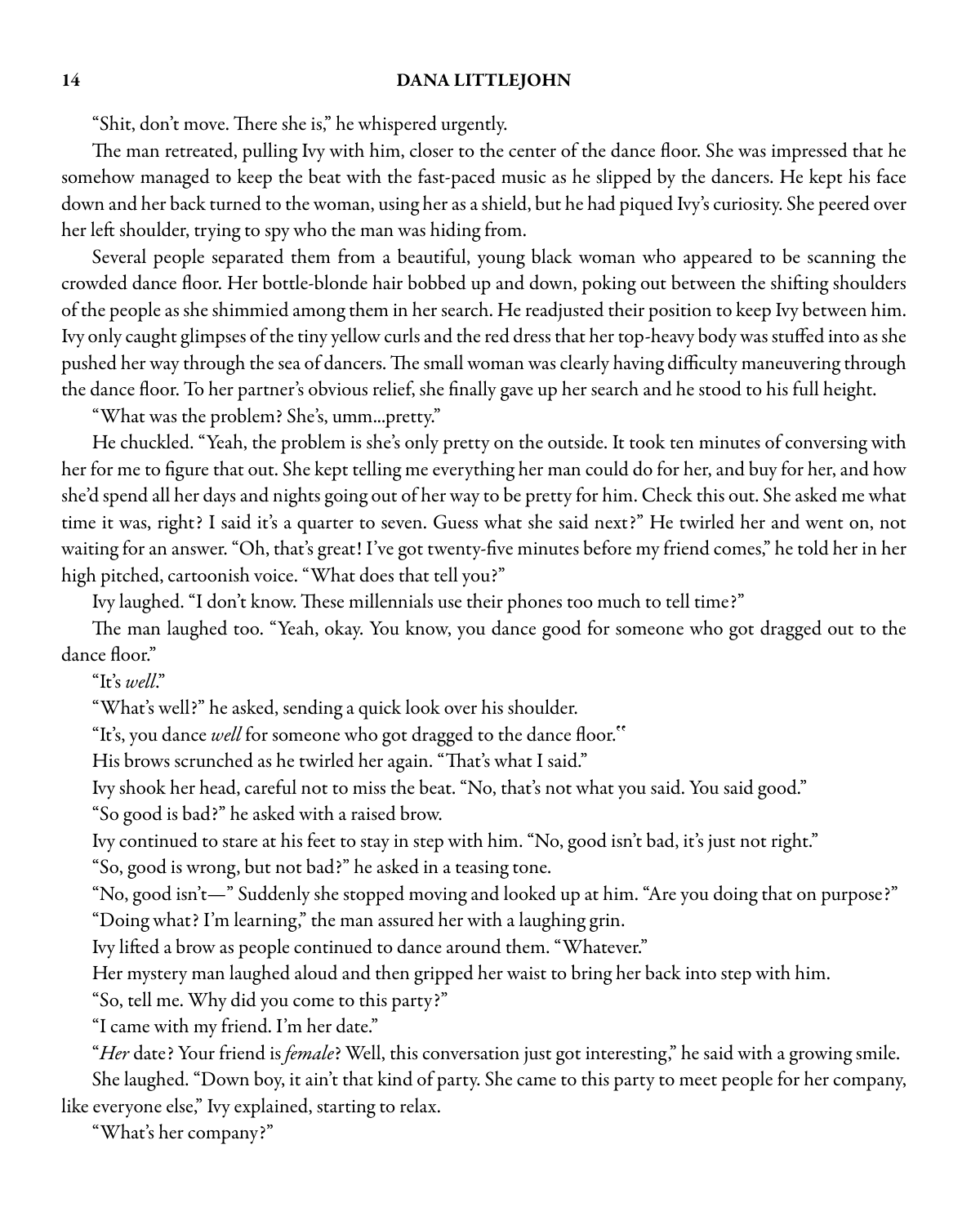"Spotless Cleaning Services, her name is Kelley Kingsley."

He nodded. "That's cool, I'll remember that. So what's your name?"

Ivy twisted her lips at first, staring at him, but then offered him a slow smile. "My name is Ivy York."

He returned her smile. "How you doing, Ivy York? I'm Johnnie Hayes."

Johnnie turned her to him while they danced, holding her firmly against his chest, with his arm around her waist. Ivy realized how tall the man was when her head rested against his face. Suddenly she pulled away from him.

"Wait. Johnnie Hayes? As in Jonathan Hayes? The one that bought the Rayburn Suite Inn? That Jonathan Hayes?"

"Yup, but I like my friends to call me Johnnie. Wanna be my friend?" he asked close to her ear before he spun her around.

She chuckled. "Wow."

"No, there's no wow. It's just work," Johnnie said modestly. "How'd you know about that?"

She danced more fluidly in his arms. "Well, I'm a writer at Hot Magazine. It's my job to keep up with what's hot."

"Hot Magazine, huh? It's that bright red one with the big fire blazing behind the title, right?"

"Yes, that's it."

"So, if I made it to your magazine, does that mean I'm considered hot?"

"Well, you did make a huge purchase buying the Rayburn Suites Inn. If the data in the article is true, the purchase sent your net worth skyward. It landed you on the top ten on the list of most eligible African-American bachelors in the United States. Number three, if I remember correctly. So, yeah, I guess that might make you a little hot," she answered with a giggle.

The music stopped and Ivy clapped along with everyone else.

"Thanks for the dance and the protection, Ivy. I felt extremely safe in your arms," Johnnie said with a laughing grin.

"No problem." She turned to walk away, but he grabbed her hand.

"Umm, can I buy you a thank you drink?"

Ivy wrapped her arms across her chest, tapped her foot, and openly looked him over. Johnnie's sparkling ebony eyes stared back at her. The black, double-breasted tuxedo accentuated his wide chest, broad shoulders, and slim waist excellently. A small grin touched his full lips. Johnnie glided a hand over his clean-shaven face and held out his arms out wide.

"Should I do a spin move so you can get a better look?"

Ivy smiled. "No, need. I've seen enough, but thanks for the offer, and yes. I think I will take you up on that drink."

Johnnie offered his arm. They walked off the floor as another song started to fill the dance floor again.

"Rum and cola, please," Ivy told the bartender.

"I'll have a brandy, my man," Johnnie said when the bartender turned his way. He swiveled his stool toward Ivy. "So, now that I have the Rayburn Suites, I'm thinking the cleaning contracts might be negotiable. Maybe I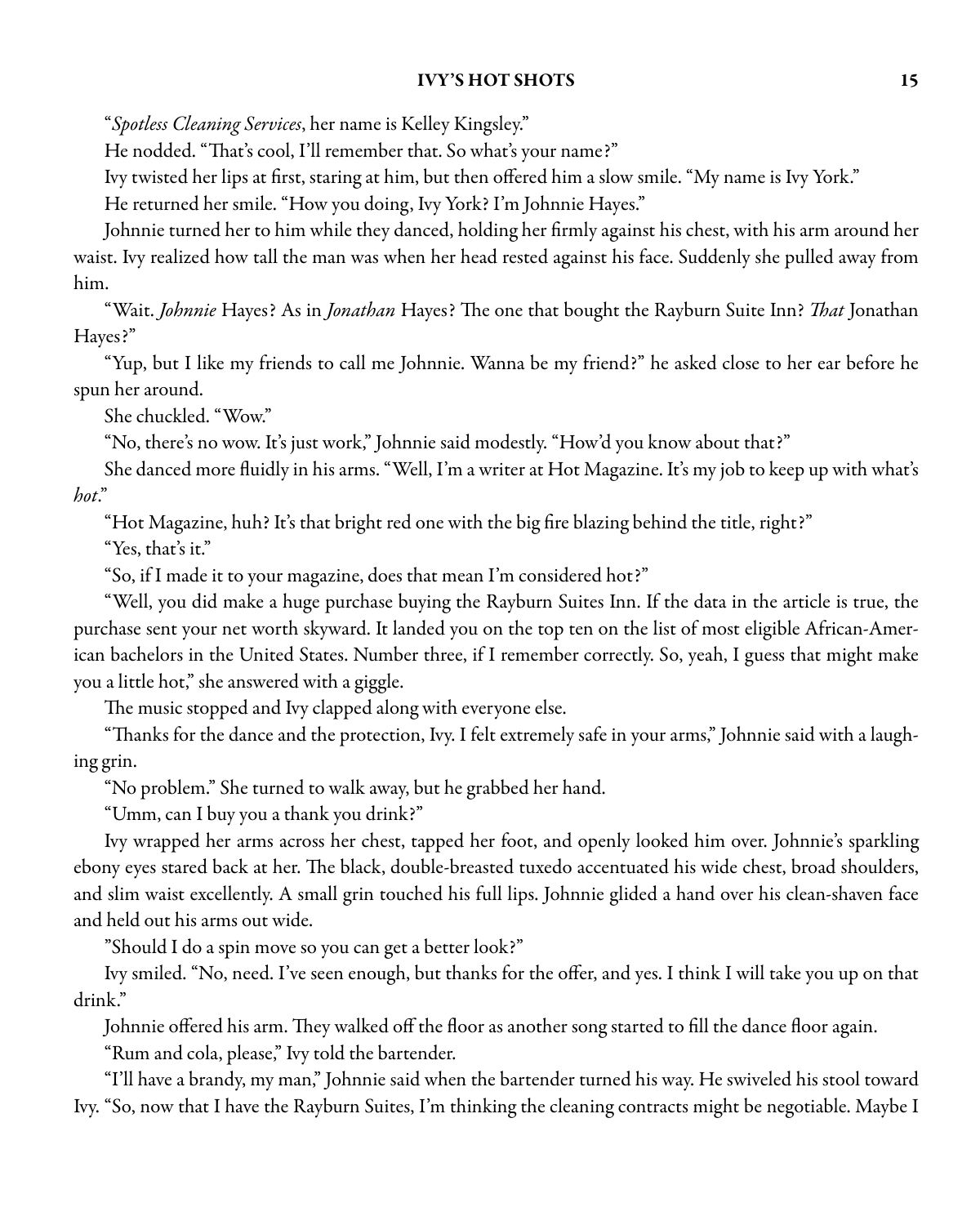can use your friend's cleaning service for my hotels. Do you have a company card? I can check out her website later."

The bartender handed her a drink. "Thank you. Nope, Kelley has all the cards with her."

"Thanks, man. Well, do you have a card for you?"

She chuckled and took a sip. "You're very smooth, Mr. Hayes. I'll give you that."

He sipped his drink, not taking his eyes off her. She raised her glass to take another drink but stopped mid-

way.

"You're serious?"

He swirled his glass swishing the ice around. "Why wouldn't I be?"

She shrugged. "I don't know. I would think that being the third most eligible bachelor in twenty nineteen you would have women everywhere you go falling at your feet."

He scoffed. "Really?"

She nodded. "Uh-huh. A man with your kind of juice could surely have a woman in every city he went to if he wanted—probably two at home." She shrugged and her glass finally reached her lips. "

"You think so, huh? How did someone so beautiful become so cynical?"

"I'm not trying to be a cynic. I'm just a realist."

"Okay, I can accept that. Well, I don't know about everyone else, but I don't have the kind of time it takes to be entertaining a bunch of different women and contrary to what you may hear men say, we don't have that kind of stamina either," he added under his breath with a chuckle.

"Uh-huh."

"Besides, I don't need a bunch of women to make me happy, nor do I want them."Johnnie finished his drink and set his glass down with a clunk. "I'm just looking for one. One I can make super happy and grow old with and in return, she will make me happy."

"Mmm-hmm, that's nice." She finished her drink, clunking her glass next to his, and slid off the stool. "Well, thanks for the drink and it was nice meeting you, Johnnie."

Ivy walked away, sending him a smile over her shoulder. She retraced her trail around the dance floor to find her way back to Kelley. She stopped abruptly spotting Isaiah through the crowd. With an about-face, she rushed back the other way. A quick look over her shoulder let her know he had spotted her as well and was in hot pursuit, closing in fast. Ivy cut another way and bumped into Johnnie, literally.

"Oh! Johnnie! Thank goodness. Look, it's your turn to save me now. Come on!"

"Okay, but—"

She pulled him onto the dance floor and right into Isaiah.

"Hey, Ivy, I was just looking for you. You want to dance? I'd love to hold that luscious body of yours, nice and close to mine."

She backed up and tried not to make a face. "Thanks, but no. Johnnie and I are having this dance."

Isaiah stepped in front of them, blocking their path to the dance floor. "I don't think I've met Johnnie and since this is a meet and greet..." He offered his hand. "Isaiah Johnson, owner of the Greasy Spoon."

"How you doing, man? Johnnie Hayes."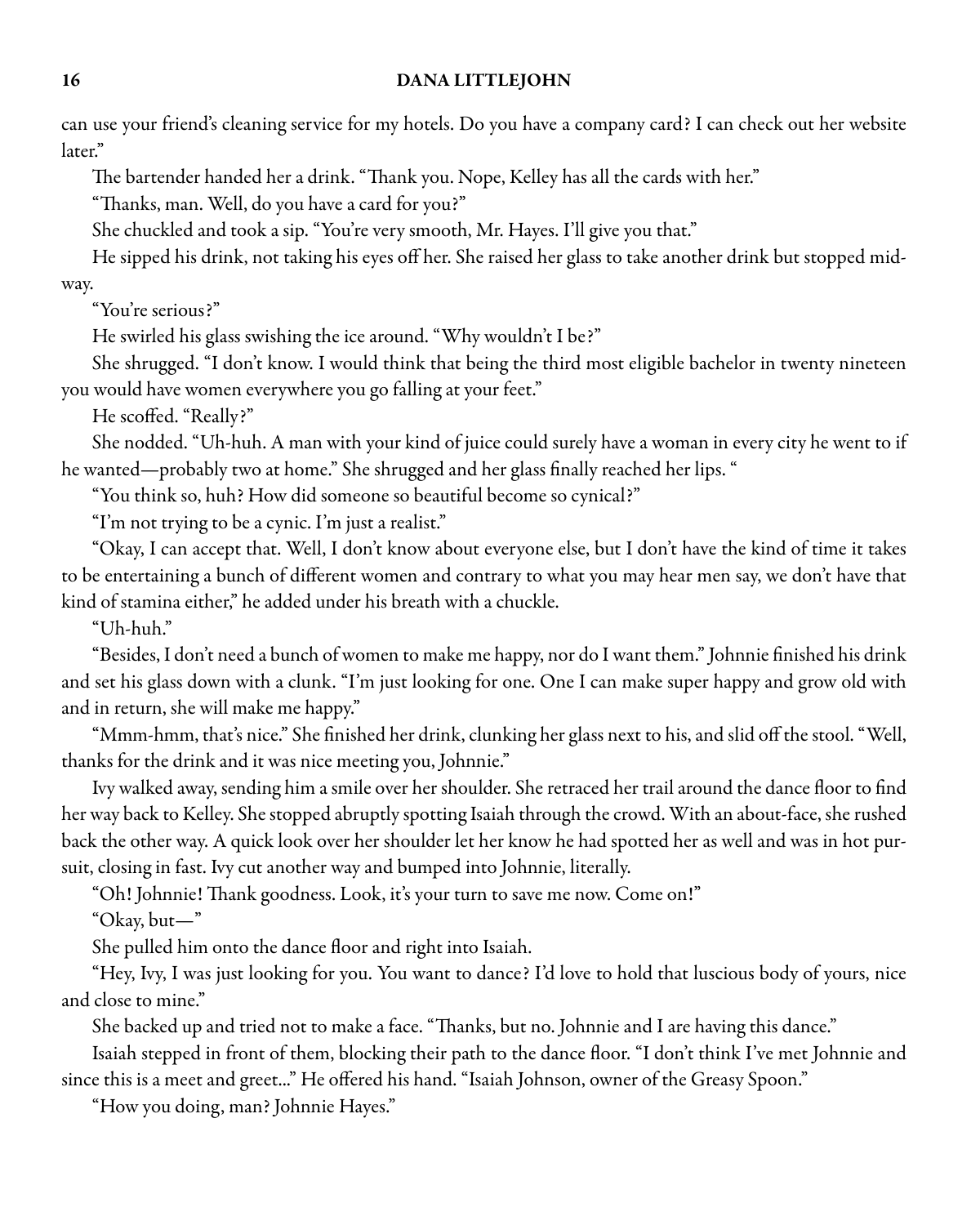Ivy looked between the two men. Isaiah's very proper look, long and elegant in his suit was handsome in a classic kind of way. He would look good on anyone's arm, but his slimy personality made him extremely unappealing to be around. Johnnie had rugged good looks, like a man who was more comfortable in jeans and a t-shirt. Ivy chuckled to herself.

"Johnnie Hayes," Isaiah repeated the name much slower as his head tilted. "Jonathan Hayes! Yeah!" he said, pointing at him. "You're the dude that bought the Rayburn, right?"

Johnnie smiled. "Yup, that's me."

"Yeah. So, that's you, huh?"

Johnnie shrugged. "What's up?"

"I don't know, man. I guess I thought you were some old white dude. I pictured someone that looked like the Monopoly guy or something."

"Really? Well, sorry to disappoint."

"Okay, now that we've all met, we're going to take that dance now." Ivy took Johnnie's hand back from Isaiah. "Let's go, Johnnie."

"Okay, Johnnie, it was nice meeting you, man. Maybe we can talk about putting one of my restaurants in one of your hotels," Isaiah called out as Ivy pulled Johnnie away.

"Yeah, nice meeting you, too, and good luck with the Greasy Sponge," Johnnie yelled over his shoulder.

"It's spoon, man. Greasy Spoon!" Isaiah yelled.

Johnnie pulled close as they began to dance. "So what's wrong with that guy? He seems...nice."

"Whatever. He's a jerk. I bet he has lots of jerk friends, too. Pigs like himself. They run in packs, you know." He chuckled. "You don't think he has women friends, too?"

She sputtered. "Not likely. I'm sure he knows a lot of women because he's cute and all. That is if you're into the smug, over-confident, jerk-type cuties, but any woman with even an average intelligence couldn't stand to be around him for longer than two minutes."

"Just two minutes, huh?"

"Yup. It would take about a minute and a half for you to soak in his good looks and only thirty seconds for him to mess it up by opening his mouth. Humph, he's probably a Virgo, too."

"All that *and* a Virgo? Is being a Virgo really that bad?" he questioned in a humorous tone.

Ivy shrugged. "I just don't get along with Virgos."

Johnnie nodded. "Uh-huh. You really are a great dancer, you know."

She smiled. "Thanks. So, what's your sign, Johnnie?"

He dipped her. "I'm a Virgo," he said with a straight face.

She gasped and fumbled for her voice as he brought her back to her feet, but he spoke first.

"I'm kidding, I'm kidding. I'm an Aries."

Ivy let out a relieved laugh. "Very funny, Johnnie. Hmm, Aries, huh?"

"What? Is that a good hmm, or a bad hmm?"

She shrugged. "It's just that I'm a Sagittarius and, well, astrologically speaking, we're compatible."

"Ahh, so it's in the stars that we'll be together. I like that."

She let him twirl her and they moved smoothly across the floor as she laughed.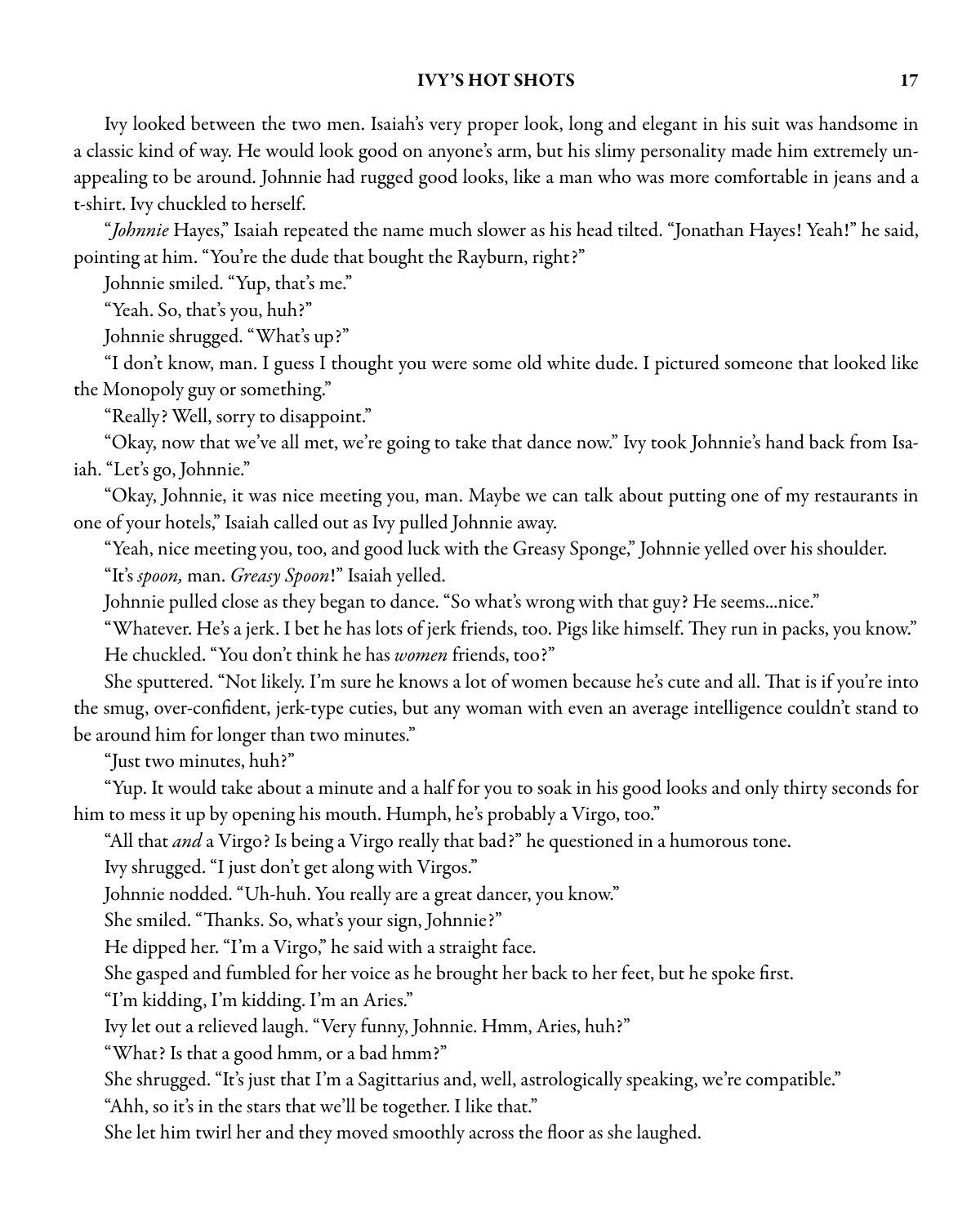"Now, hold up. I didn't say all that."

He smiled. "Oh, but that's what I heard."

Johnnie twirled her one last time and they clapped as the song ended and a slower one began.

"I guess it's my turn to say thanks to you, Johnnie."

"Anytime."

She turned to leave and he caught her hand again.

"You're not leaving me again, are you?"

"Well, yeah, unless you want me to buy you a thank you drink, too."

"Nope, for my thank you, I'll take this dance right here. Dance one more with me."

Johnnie pulled her close to him, holding her hands by her sides, rocking her into a slow rhythm. Her forehead brushed against his nose as he pulled her even closer. A whiff of his warm, musky cologne filled her nose. The smell intoxicated her more than the drinks she'd consumed. Her body started to tingle for the first time in a long time and her knees weakened. She took a step back to clear her head.

"I—I was going to find my friend...get that card you wanted."

Johnnie pulled her arms up and slowly wrapped them around his neck, and then returned his hands to her waist. His gaze never left hers.

"That can wait until after this song ends, can't it?"

"Uh, yeah, I guess it can."

She let him lead her across the floor and let her body lead her mind as it took pleasure in being held again. Their dance seemed to last forever and her mind escaped to a place it hadn't been in a long time...contentment. Johnnie brought his face down to her throat, bringing her even closer to him.

"Mmm, your scent is incredible. What are you wearing?"

His hot breath on her neck gave her goosebumps. Ivy rested her cheek on his shoulder. His heavy man scent mixed with the cologne engulfed her. Her body seemed to move closer to him wanting more of it. She started to enjoy the feel of her body parts against him as well as his erection rising between them.

" $Ivy$ 

She smiled enjoying the shiver his soft, sultry voice sent down her back.

"Hmm."

"Your perfume, what is it?" Reality crept in and she lifted her head.

"What? Oh. My perfume. Umm, it's, uh...hmm. Oh! It's called Angelique. It's from Endora's Closet. Kelley gave it to me for my birthday last year."

He nodded and sniffed her shoulder again. "Mmm, it smells fantastic on you."

The song stopped and the clapping began, but Johnnie didn't release her. She looked around.

"Well, I guess we're even now."

"Mmm-hmm."

"Johnnie, the music has stopped."

"Has it? I didn't notice."

She laughed nervously and stepped out of his embrace. "Umm, yes, well, thank you for saving me from Isaiah, and, uh, it was nice meeting you...again."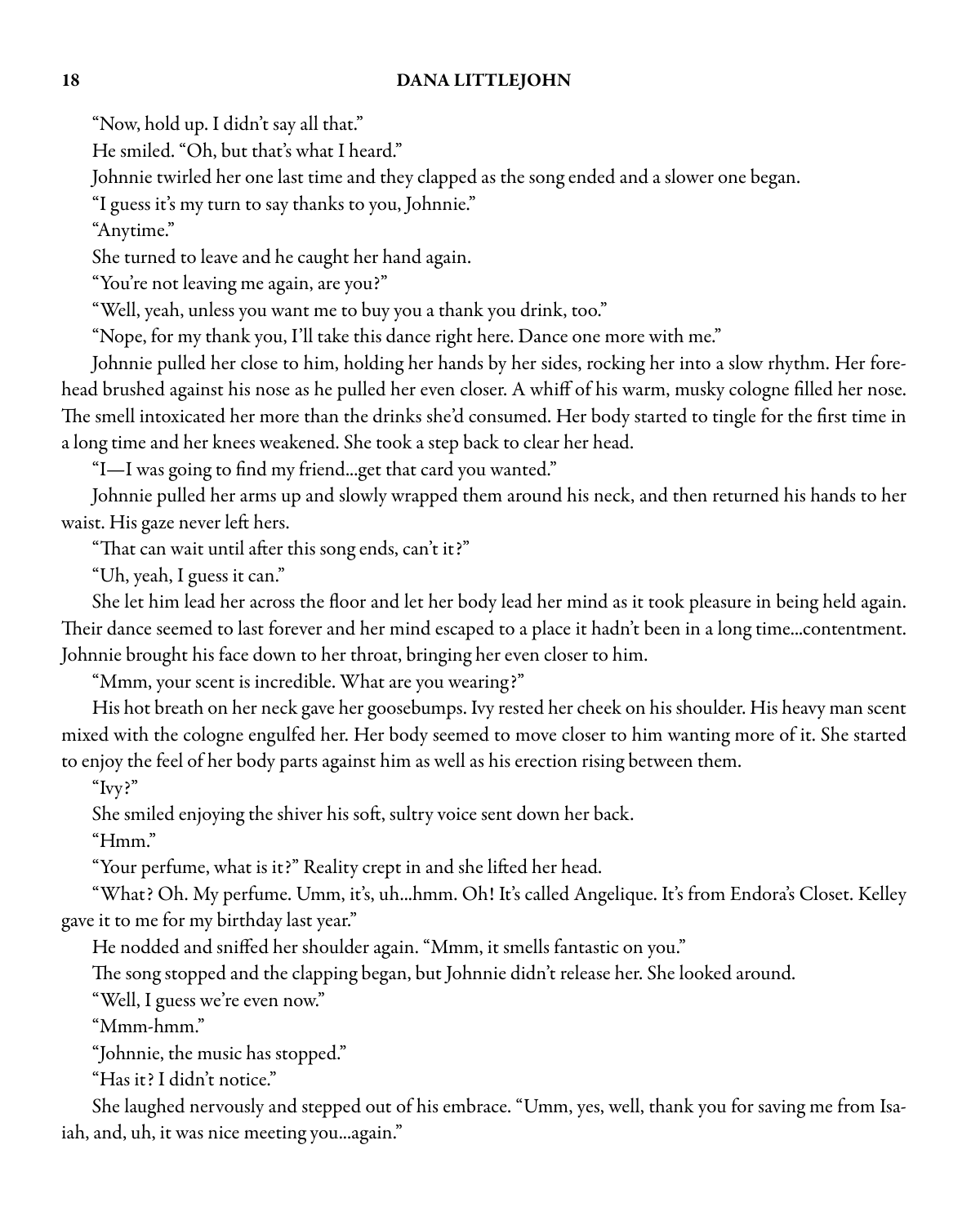"At your service, Ivy York."

He gave her a slight bow and she hurried off before he could say another word.

"Hey, girl. Look at what a busy beaver I've been," Kelley said when she appeared at her side and handed her the business cardholder. "I've met seven new prospects and I've gotten cards from *eleven* others besides. This meet and greet is turning out better than I thought it would." She chuckled, taking the cardholder back before Ivy could open it. "I also met a few prospects for myself, too. I put those cards in my purse," she added in a softer voice. "Did you see Isaiah? He went looking for you."

"Mmm-hmm, the slimeball. I also ran into Johnnie Hayes."

"Johnnie Hayes? As in *Jonathan* Hayes, the superfine and sexy millionaire?"

"Yup."

"Damn. You go, girl. I told you that dress was the bomb."

"Uh-huh. So, how long are we staying?"

"What? It's still early. Come on let's see if I can find any more friends up in here. If not, we'll pass out some cards, introduce ourselves and *make* some new friends," Kelley informed her then pulled Ivy through the crowd.

\* \* \*

"Not a bad night, right? I even had a good time. How about you?" Kelley asked closing the cab door.

"It was okay, even though I spent the night ducking your weird friend Isaiah." She chuckled.

"What was he doing?"

"Every time I saw him he'd licked those big pink lips. He looked like some sick, drunken snake," Ivy explained, rolling her eyes.

"Girl, Isaiah isn't so bad. He likes you. Just give him a chance."

"Girl, please."

Kelley gave her a dismissive wave. "I swear, you are so picky. Isaiah is cute, strong, and independent, plus he has his own business. What more can you ask for?"

"Gee, I don't know. How about a little less slime and a lot more personality? The man is a letch, Kell."

Kelley laughed. "I've known him for a while and I don't think he's that bad. Fine, forget Isaiah. There were a few good ones out tonight. What about Richard? Did you like him? He was a cutie, too."

"Richard? The reporter? Kelley, you're getting worse, girl. If I date that man, all of my business will be on the front page of the rag he writes for just so someone will buy the thing. You can keep that one for yourself if you think he's so cute."

She turned to the window. Kelley laughed again.

"Okay, no Richard. What about the Marriott guy, Roger Cool? He's got his own money and he was kind of cute. I mean, you have to be into bony, rich white guys, but to each his own, right?" she asked with a shrug.

Ivy sent her a narrowed eye look, twisted her lips, and then made a noise before turning back to the window.

"You know, I'm not too picky in the looks department, but he's got to have his own change to come my way so I don't have to worry about him clocking mine. But don't you just love his name? Just wear it for a second—Ivy Cool."

Ivy's head snapped back to her friend and she wrapped her arms around her chest.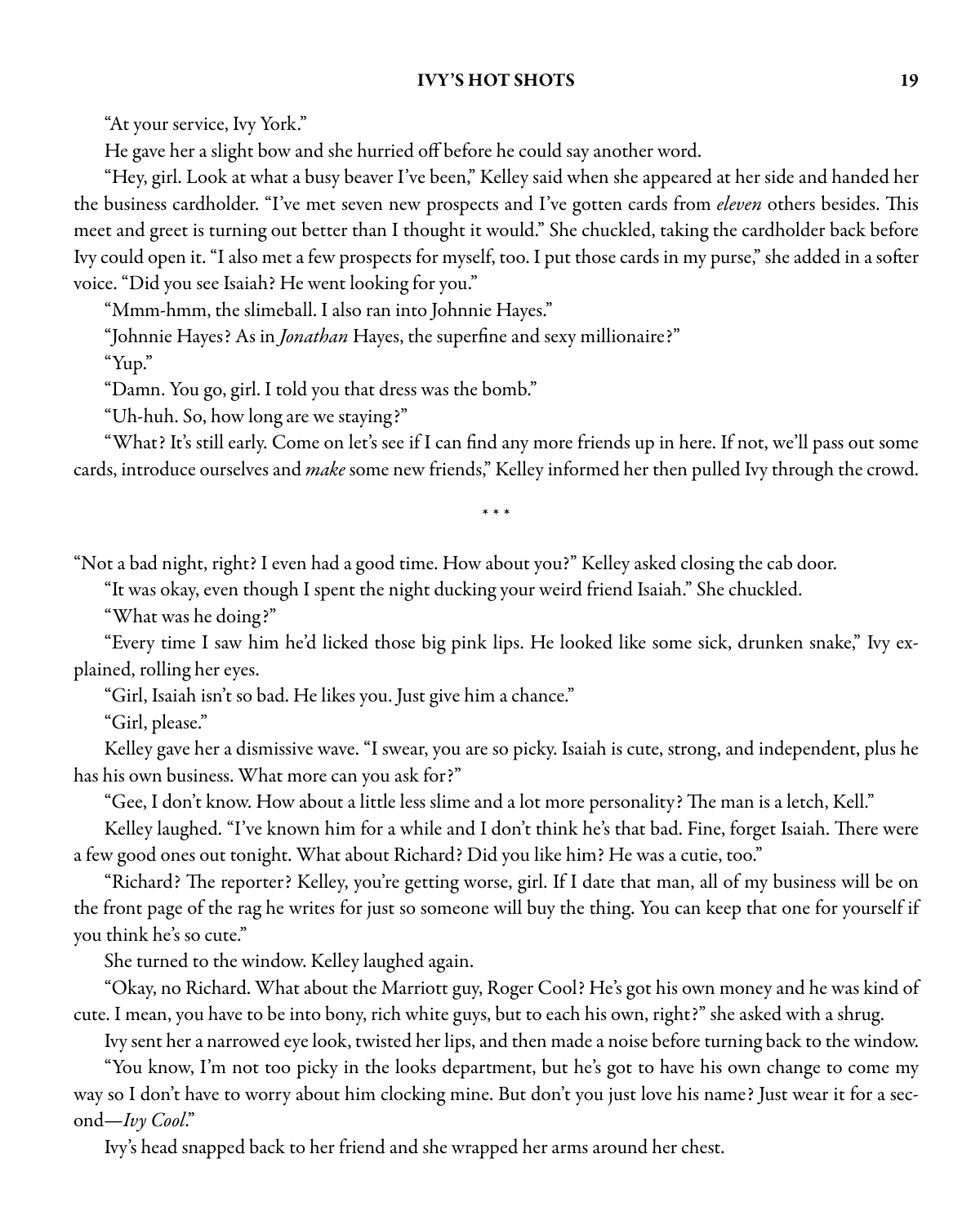"Not! Let's do Kelley *Cool* instead."

Kelley gasped wide-eyed. "Damn girl, you didn't like him either?"

Ivy dropped her arms and sighed. "Roger was okay, I guess. He just spent the whole time we talked letting me know that he'll soon have enough money in the next year or so he'll have more money than *The Donald* himself. They'll be making an apprentice show for him soon."

"Yeah, that would get on my nerves, too. Besides, he wasa Libra. You know I don't messaround with Libras anymore...not after Robert," she added and turned back to the window.

"All right, forget all of those guys. What about that Johnnie Hayes? I caught him peeking through the crowd at you all night so I know you saw him, too."

She shrugged, still looking out the window. "Sounds like he's got stalker tendencies if you ask me."

"Yeah, right."

"I mean, he was okay."

"Okay? Just okay? Girl, please. Who do you think you're talking to? That man is fine as hell. Tall, dark, handsome and they say he's a really good businessman so he must be smart. You know how that smart thing is important to you and with the kind of money that man has he don't need good credit, Ivy," Kelley pointed out with a laugh. "He's got all kinds of kudos going for him if one is to believe what one reads in all the magazines."

"Yeah, well, you can't believe everything you read, now can you?"

"Seriously, Ivy. I don't see the problem with that one at all."

She looked at Kelley then back out the window but said nothing. Kelley gasped.

 $"$ Ooo..."

Ivy turned back to her friend. "Ooo, what?"

"Don't play games with me, Ivy Renee. I know you. That man has done something to you. You're feeling him!" she said in amazement. "That arrow hit you right between the eyes, didn't it? Didn't it? Admit it!"

Kelley leaned toward her with an accusing finger, grinning. Ivy leaned as far as she could from the finger.

"Whatever. I haven't the slightest idea on what you're talking about," she stated as she gazed back out the window.

"Really? That's how we're doing it. All right, what's his sign? I know you asked," Kelley asked with her arms wrapped around her chest.

Ivy glanced at her again, hesitating a few seconds before answering. "He's an Aries, okay...but that doesn't mean anything," she added quickly.

"Uh-huh. Come on, Ivy, you can't let this one slip by you. He looked interested, so why not go for it? Every man you come across isn't going to be a lousy, cheating skank like Robert Owens."

Ivy turned a raised eyebrow to her friend. "I thought we decided not to speak his name out loud."

"No. We decided not to speak his name unless it was attached to his title: the lousy, cheating skank."

"Oh, that's right. Okay, carry on."

"Come on, Ivy. Johnnie Hayes is a once in a lifetime catch."

Ivy sighed and turned to her friend. "Kelley, men like that don't have normal lives. Men with Johnnie Hayes's kind of money are international lover types with women at their beck and call all the time, wherever they go. They don't have time for any type of real relationship, regardless of what they say."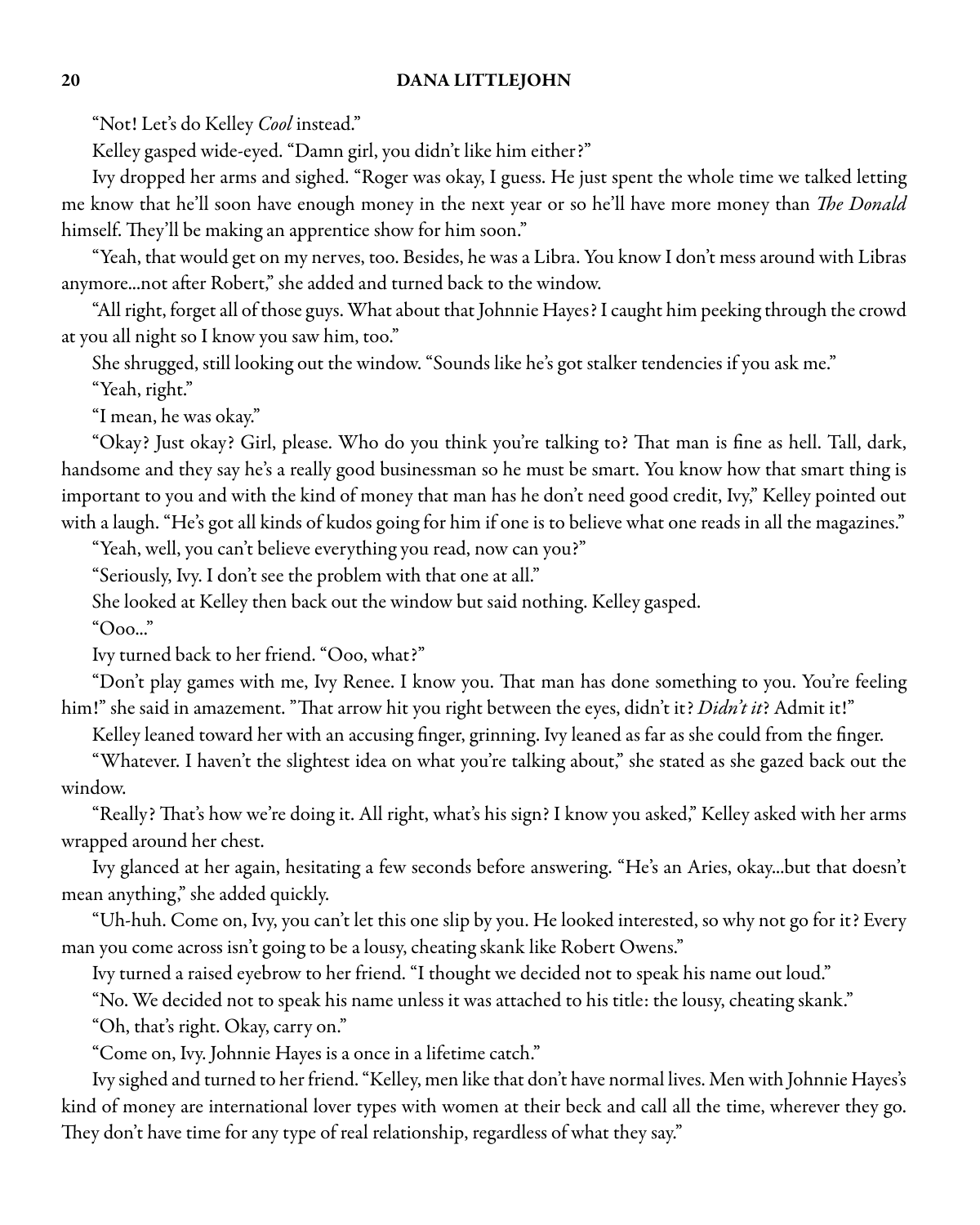She stared at the passing streetlights for a few moments then turned back to her friend.

"Besides, you know I have the tendency to only meet two kinds of men. The ones that want me to be an arm bracelet, a pretty airhead that looks good enough to be seen and never heard, that speaks when spoken to and doesn't leave the designated spot he puts her in. Or it's the ones that want me because I'm General York's daughter," Ivy said, doing air quotes. "Oh, yeah, they're my favorites. The ones who aren't satisfied with whatever position they hold in the Air Force so they want to use me to connect them to a general, so they can become somebody. Yeah, as lovely and fulfilling as all that sounds, I'm gonna have to pass. Thanks, but no thanks. I'm doing fine with having a few friends, jumping their bones every now and then and putting them out before I can light up a cigarette."

"Girl, you don't smoke," Kelley reminded her.

"You know what I mean."

"Well if those are the only options it sounds like to me that we need to broaden our list of men. All men can't be that bad."

"Girl, if I had a dime for every time you've said that—no not even a dime. A nickel. If I had a nickel for every time—"

"Oh, stop it. You're just being gun shy."

Ivy turned a raised brow to her friend. "Really? You want to put your money where your mouth is?"

"Whatever. I'm just saying maybe this guy doesn't fit into either of your crazy guy categories. Besides, you don't even have a consistent booty call to call on."

"You say that like it's a bad thing."

"Not really a bad thing, but you know how you get."

"No, how do I get?"

"Well, you tend to be snappish when you haven't been laid for a while."

Ivy gasped. "What?"

Kelley nodded. "Yup and to be honest, my friend, you been snappy for a long time. In fact, you have actually moved full force into bitch mode," she told her with a laugh.

Ivy laughed too, as the cab stopped and the door swung open.

"Girl, shut up and get out of my cab."

Kelley pointed at her. "See, bitchy."

"Good evening, Ms. Kingsley. Did you have a nice evening?"

"Yes, Bill, we had a blast," Kelley said to the doorman then turned back to Ivy.

"So,are you coming over tomorrow? Wecan go forajog and grab somelunch. It's gonna be nice out. Indian summer is still holding on."

"No, I can't. I told my parents I'd be over for their brunch. You know that might be an all-day thing unless I can find a way out."

"Well, if you need an escape you know the code. Just call me."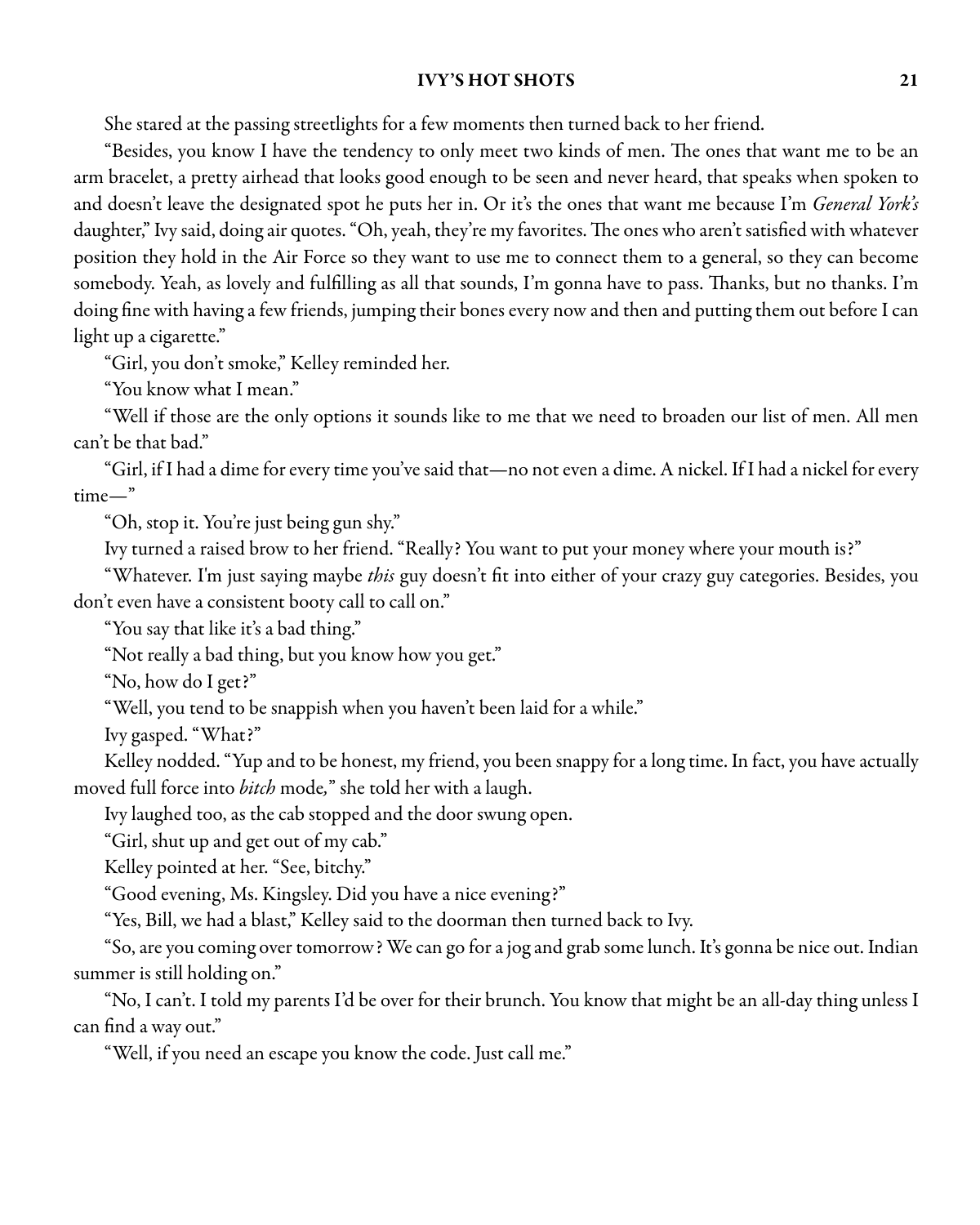# Chapter Three



"Hey, hey, hey! I'm up. I'm up!"

Ivy reached over smacking the top of her nightstand until she reached the clock. When the noise did not stop, she reached around until she grabbed her phone.

"Yeah, hello."

"Good morning, Ivy."

"Oh. Hi, Mom. What's up?" she asked, yawning loudly.

"I was just calling to make sure you were still coming over for brunch, dear."

"Yeah, Ma. Give me about an hour and a half and I'll be there, okay?"

"That's fine, dear. What are you wearing?"

Ivy looked down. "Uh, pajamas."

"Not now, Ivy, to the brunch."

"Oh. I don't know, Ma. I'm just waking up. Is there a dress code I should know about?"

"You don't have to be snappy, Ivy. I was just wondering."

"I'm sorry, Ma. I just don't know yet. Do you want me to call you or something when I figure it out?"

"No, Ivy, just be on time for once."

"Okay, Ma. I'll be there soon." She scratched her head. "Damn, I guess I am getting a little bitchy."

After a wake-up shower, she dressed in jeans and a button front blue plaid shirt. As she blow-dried her hair, the phone rang again.

"Hello."

"Hi, Ivy, you got a minute to talk?"

"Robert?"

"Yeah, it's me. I didn't think I'd catch you. We've been playing phone tag for a while."

"Robert, we have not been playing phone tag. You've been calling me and I haven't been calling you back."

"Well, I took a chance on catching you early. I remember you like to sleep in since it's Sunday."

She stopped brushing her hair. "Robert, don't reminisce about me. It turns my stomach. What do you want?"

"I just wanted to know if we..."

"We? There is no we, Robert. What part of go to hell made you think that we even had a chance at being a we anymore? You didn't get that impression when I said I hope you and that bitch get hit by a bus. That would've been crystal clear to anyone else."

"Well, I figured you would be angry after our confrontation, so I really didn't take anything you said seriously at the time. I thought everything would be okay once you calmed down. People say things in the heat of anger all the time."

"You thought that, huh?"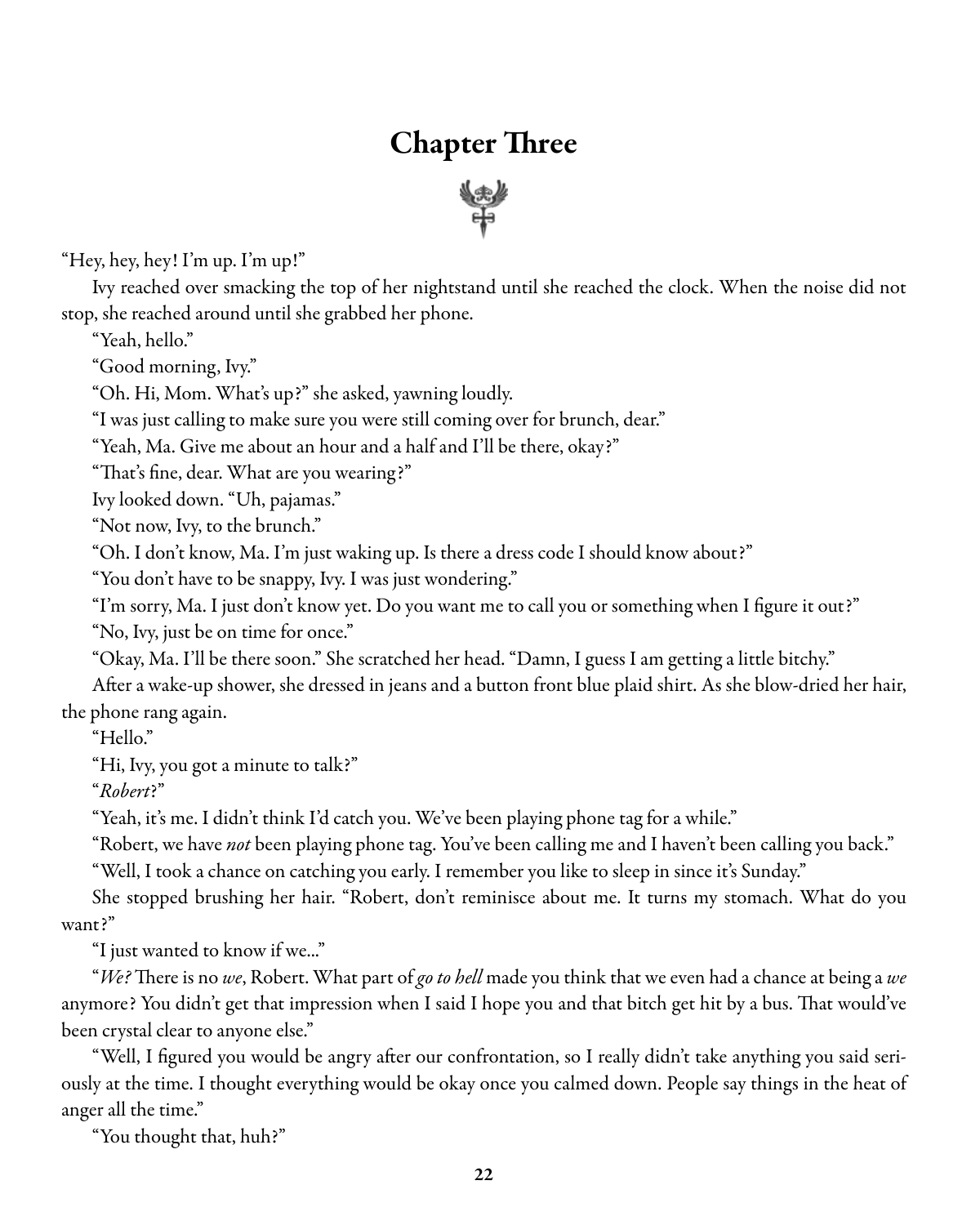"Ivy, I'm not even with her anymore. It didn't last long."

"Imagine that."

"Yes, so I thought—"

"You thought what, Robert? That I would instantly take you back because you made a mistake?"

"Well, yeah, actually. I plan to make it up to you of course. I want to—"

"I don't care, Robert! You are no longer my concern. I'm not interested in your make up plan or you."

"I can tell that you're still angry, Ivy. Listen, I think that as two responsible adults we should be able to discuss your anger and move forward," he said after a while.

She stared at the phone in disbelief before replying. "Really? Here's a newsflash for you, Robert. I'm not angry anymore. In fact, I've been over it and you for a long time now."

"Ivy, let me—"

"No, enough!" She rubbed her temples and continued. "Let me try to communicate this to you, again, in simple terms so that you can understand. I will try to be *crystal* clear this time." She held the phone in front of her face and yelled into it. "I want you to go away. Forget you ever met me. It's over between us. We are done. There is no more us. Finito. So stop calling me!" She brought the phone back to her ear. "Now, I hope that makes it clear enough for you because I'd hate to waste more of my time talking to you after today."

She pressed the end button and threw the cell on her bed to finish getting ready. Dropping food in the tank, she said goodbye to Mickey and Minnie, grabbed a jacket, and left.

"Hi, Jack, what are you doing here?" she asked the man standing in the lobby.

"Your mother sent me to pick you up."

Ivy rolled her eyes. "Great."

She sighed and followed him outside to her parent's hunter green and tan colored Lincoln Town car. Jack took the short drive to the Upper Eastside to the Rockefeller Building. Soon as Jack let her out of the car, she made her way to her parent's penthouse apartment. General York, an intimidating looking, giant of a man greeted her at the door when the maid let her in.

"There's my little girl. How are you, Ivy darling?" He swallowed her smaller frame with his hug. "I miss you so much when you go rushing off on all these assignments of yours. Come into the living room and tell me all about this last trip."

"Dad, you always say you don't like me working."

He waved away her words. "Sweetheart, you know I only say those things when your mother is around feeding me the lines. Her people raised her with the old traditions and she still tries to impress them on you and your brother. The youth today aren't like that. I understand that, but..." He looked around conspiratorially. "Let that be our little secret," he said with a wink.

She giggled as he kissed her forehead and they sat together in the den. Her father listened attentively as she told him about her trip to Indiana.

"So where do you go next?" he asked when she finished her tale.

"I find out tomorrow when I turn in my article."

"Sounds great, I look forward to reading the next issue. Now, let's go find your mother."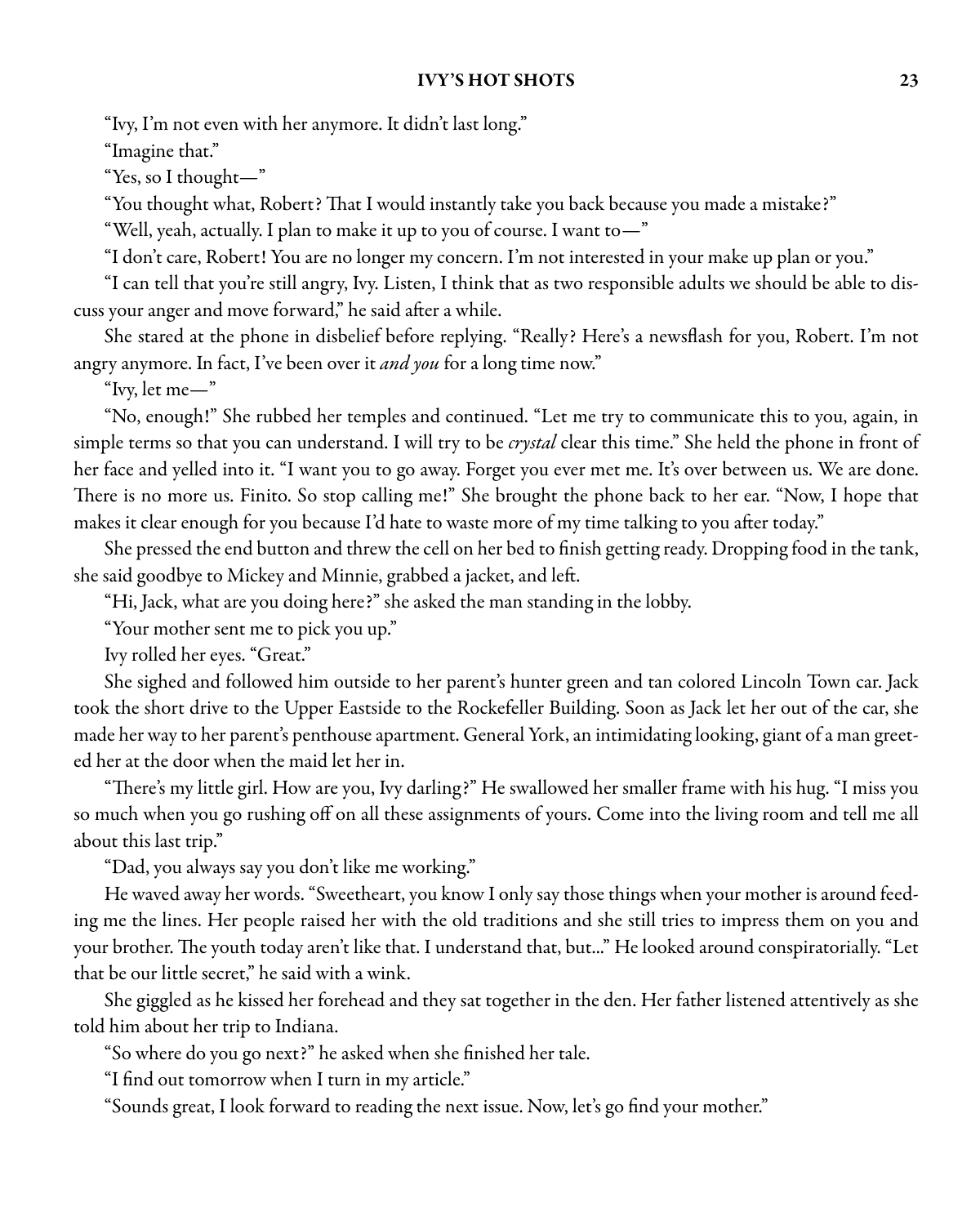Her father scanned the living room when they entered and then he pointed toward the kitchen and went the opposite way.

"Hi, Mom," Ivy said, walking into the kitchen.

"Ivy, I'm so glad you finally made it, but you're late, darling, again. You look terrible. You have bags under your eyes, have you been getting enough sleep? I called you in plenty of time, honey and all you could find to wear were those ratty, faded looking jeans?"

Ivy shook her head and hugged her mother. "Missed you, too, Ma, and my jeans are faded on purpose. Thanks for noticing. You didn't have to send the car for me. I was going to take the bus."

"What's the point of having a car and driver if you don't use them, Ivy? Besides, Jack likes to pick you up. I think he's got a crush on you."

"Oh please." She opened the refrigerator.

"Rhonda, can you take those sandwiches out to the main dining room? Thank you," Mrs. York said when a maid walked into the kitchen. "

"Yes, Mrs. York."

"Come along, Ivy. It's time to meet the others."

Wide-eyed she looked over the refrigerator door. "Others? What others?" she asked, biting a pickle.

Her mother ushered her by the arm into the crowded banquet room where people were milling about talking, drinking, and listening to music.

"Mom..." she mumbled, stuffing the last of her pickle in her mouth.

"Hello everyone!" Mrs. York announced. "This is our daughter, Ivy, for those of you who don't know. Ivy, speak to the ones you know and I'll introduce you to the ones you don't."

Ivy forced a smile and swallowed with a loud gulp. "Mom, you said nothing about all these people being here," she said through gritted teeth. "I thought I was just coming for brunch."

"Ivy, you know the general's wives host brunches every Sunday," her mother explained. "This was my week. Now come."

Ivy and her mother walked through the crowd. She spoke to all the people she recognized as instructed and then waited for her mother to introduce her to the ones she didn't.

"Okay, dear, there's one more person I'd like you to meet." Her mother sighed, pulling her across the room.

"Oh, Ivy, I wish you would have worn something more flattering than this sweater and jeans ensemble."

Kimiko cleared her throat and then smiled. "This is Technical Sergeant Steven Jones."

She patted Ivy's hand then gave it to him before leaving them alone.

Ivy had to step back to get a better look at this Steven Jones. He looked more like a bodybuilder than a pilot. Large muscles were evident under his crisp, spotless blue uniform. He stood erect, staring down at her, shaking her hand. He had the prettiest caramel brown eyes she had ever seen. He was so polished and neat with his perfectly clipped mustache and expertly lined box haircut, he could have been the poster boy for the armed forces. She had never seen such an extremely attractive man before and was stunned into silence. His voice was smooth and silky when he greeted her.

"Hello, Ivy. You don't have to use my title. I won't always be a Tech Sergeant. You may call me Steven." Still staring at him, she shook his hand numbly for a few seconds more before she found her voice.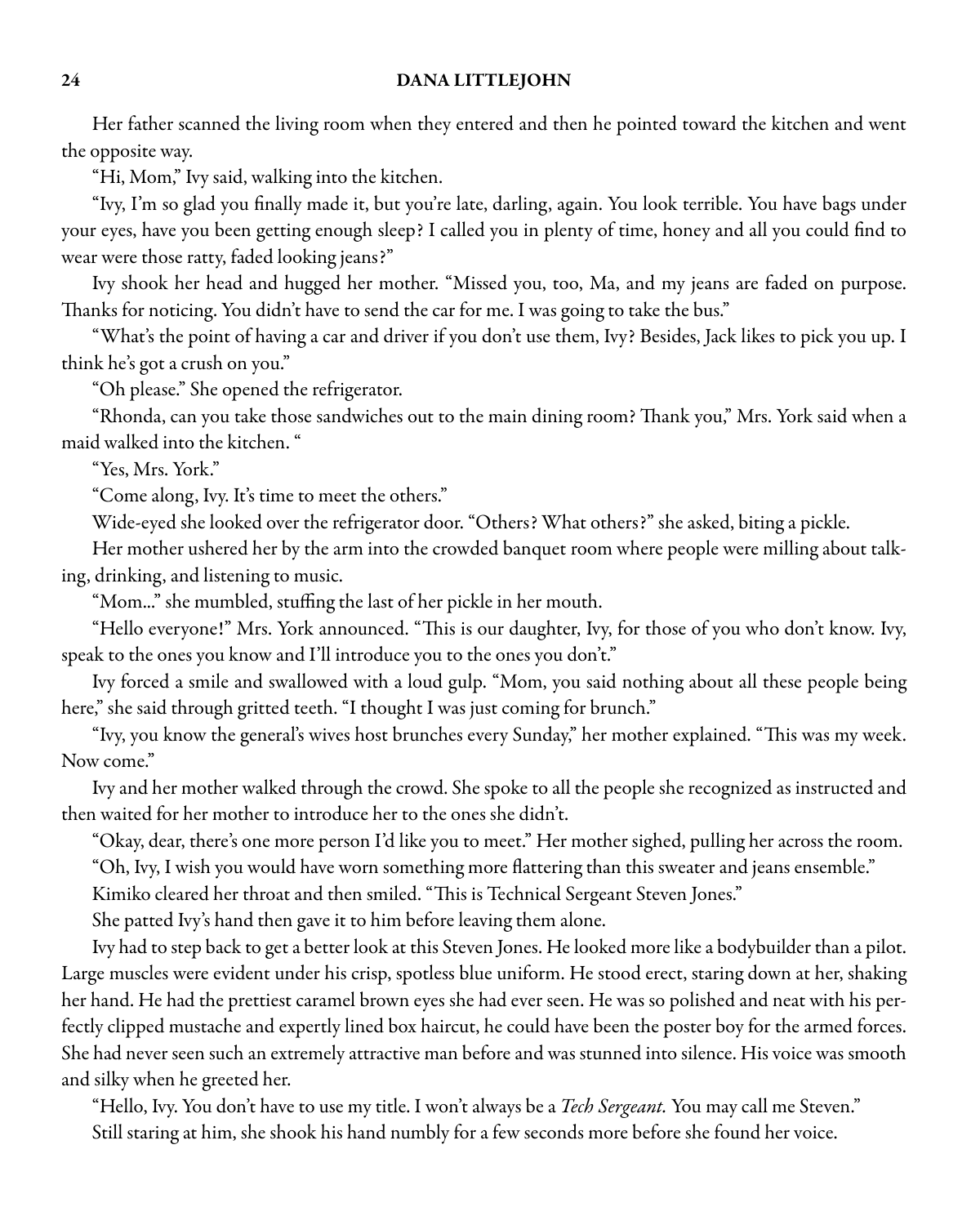"Okay. Hi, Steven."

He shrugged and smiled. "Or Steven, I guess. Well, I have to tell you, it's a pleasure to finally meet General York's daughter. Everything I've heard about you is true. You are very beautiful, an excellent combination of your mother and father."

"Uh...thanks."

Steven chuckled softly. "But I guess you hear that all the time. People must compliment you often on your beauty."

"Well, I have had people compliment me, but they usually just say I'm pretty."

"That is such a base understatement of your beauty. With your smooth, natural tanned coloring,curly black hair, and exotic features combined with my own looks we will make superior looking children."

Ivy quenched the urge to roll her eyes. Men have been throwing similar lines at her since she was a little girl. They all wanted the same thing, to get closer to her father rather than to her. She had learned a long time ago how to deal with them and she would handle Steven the same way as she had done the rest. When she spied her mother across the room fluttering about from person to person, she threw mental daggers at her back.

 $"Ivy"$ 

"Would you excuse me, Steve? I mean Steven," she said, cutting him off.

"Leaving already? You just got here."

"Actually, I was just going into the main dining room to get something to eat."

"Oh, that's fine. I'll go with you."

"Oh. Okay."

He followed her to the dining room and watched her pile food high onto her plate and empty it three times while he picked over the fruit on his own.

"Can you grab me another Mimosa, please?"

He nodded and retrieved one from a table across the room. Handing her a Mikasa crystal glass and several napkins, he returned to his seat beside her.

"Do you always eat like that?" he asked hesitantly.

She drank half the flute before answering. "Only when I'm hungry."

"Okay." He pushed his plate away.

"So, Ivy, your mother says you work."

She nodded and continued eating. "Mmm-hmm."

"What do you do?"

She gulped her drink again before answering. "I'm a writer at Hot Magazine. Have you seen it?"

"Yes, I've seen it. Why?"

She finished her drink. "Why what? Why did I ask you if you've seen it?"

"No. I guess I'm just confused about why you work at all?"

She stopped eating long enough to search his face for sarcasm. Not seeing any, she answered.

"What kind of question is that, Steven? Everyone works. I work to support myself. Don't you?"

He shrugged. "Yeah, but most people work because they have to, not because they want to. I'm wondering why you would elect to work when clearly you don't have to."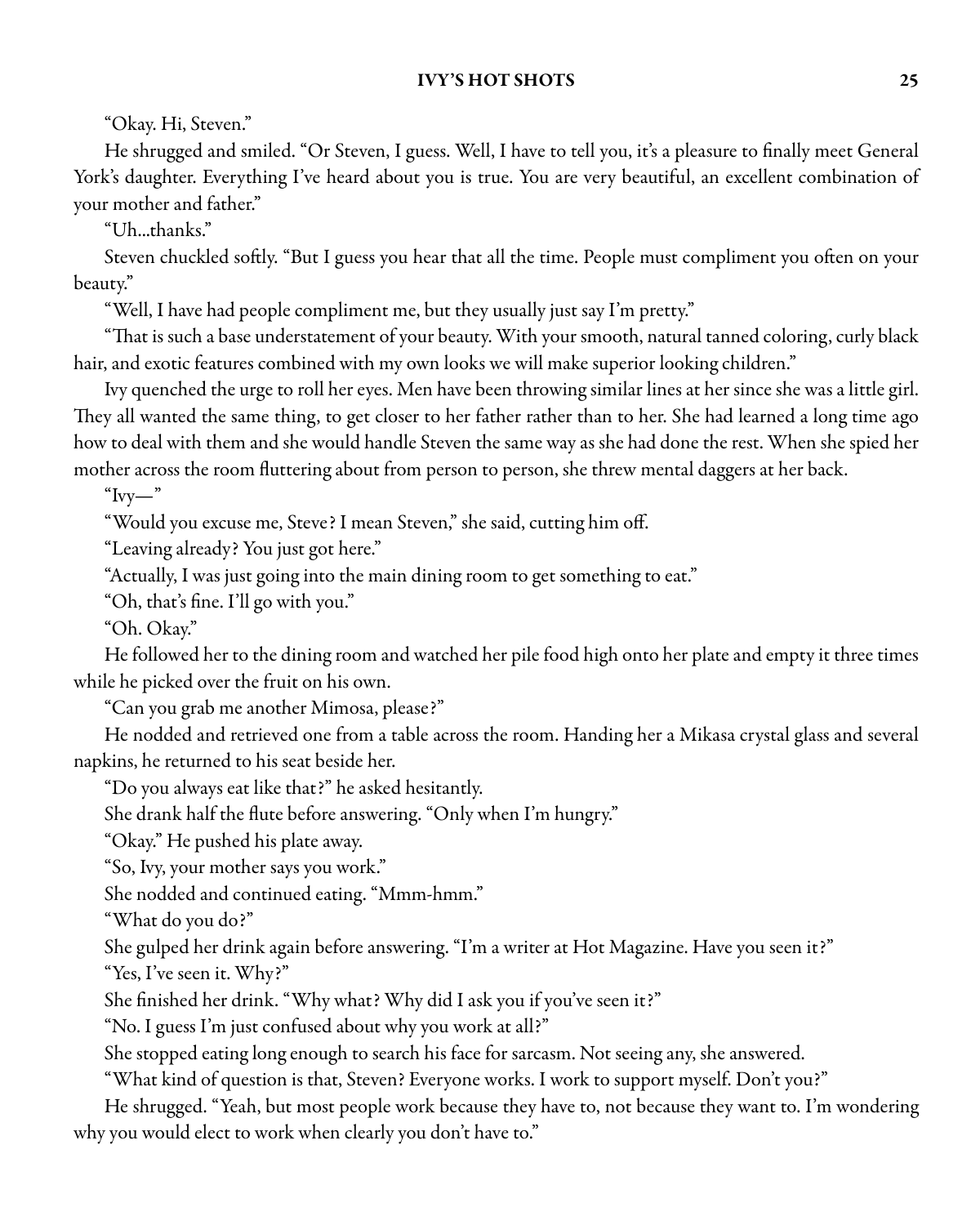Her brows furrowed. "Why wouldn't I have to work?"

"Because your father is General York," he said as if she'd forgotten. "He's what every young airman dreams of being one day. He's a living legend," he said excitedly.

She nodded and continued eating. "Got a little man crush going on, Steven?"

"What's not to crush on? He goes to colleges and universities all over the country to speak to the youth. Every time you turn on the T.V., he's on CNN. He had a picture-perfect military career that he retired from just to have another excellent career with the U.N. where he put in another twenty years as a military liaison between them and the air force," Steven finished triumphantly. "He's an extraordinary man."

"Yes, yes, I know these things. He's my father. We've met."

He chuckled. "Surely he has the means to support you with two high five-digit incomes coming in yearly."

She leaned back in her chair and slid her plate across the table. "Why are you all in my father's pockets?"

"I'm not. All of that is common knowledge."

"Uh-huh. Well, my father's money has nothing to do with me. He worked for his money and I'm working for mine."

"Well, I just thought that since your brother is riding high off of just being James York, Jr. that you might want a piece of that name game action, too."

She slid her empty glass across the table. "What makes you think my brother is riding off of his name?"

He shrugged and leaned on the table. "Because anybody would. I would."

"Well, I don't know anything about that, but I doubt that Jim is riding on my father's coattails like you're suggesting. He's worked hard to get to his position. And, as I said, I don't have anything to do with my father's money."

"Well, even if he is doing it on his own, people are letting him slide so they get whatever cool points they can from your father. You can put money on that."

"I'm sorry, maybe I missed it, but what's this got to do with me again?"

"Well, you are his daughter," he said, poking his finger into her arm. "You know, his little princess," Steven added, doing quotations in the air. "Fathers always spoil their little girls. I'm sure General York is no different than any other father in that aspect."

She sucked her teeth and rolled her eyes.

Steven laughed and continued. "He's always going to take care of you and give you anything you want, no matter how old you get. So, again, why bother working if you know that?"

Ivy crossed her arms over her chest. "If you must know, I don't like things just handed to me. I find that I like and value things much better when I have worked to get them for myself."

He gave her a disbelieving look then mimicked her movements. "Oh, come on. Are you saying you bought everything you have on your own? No parental help at all?"

She thought for a moment. "Almost everything, yes. My father bought my condo for me, that's true. He felt better knowing that it was paid for while I was in college, so I wouldn't have to worry about having a place to live. I pay him a mortgage every month instead of a bank."

He sat back. "Uh-huh."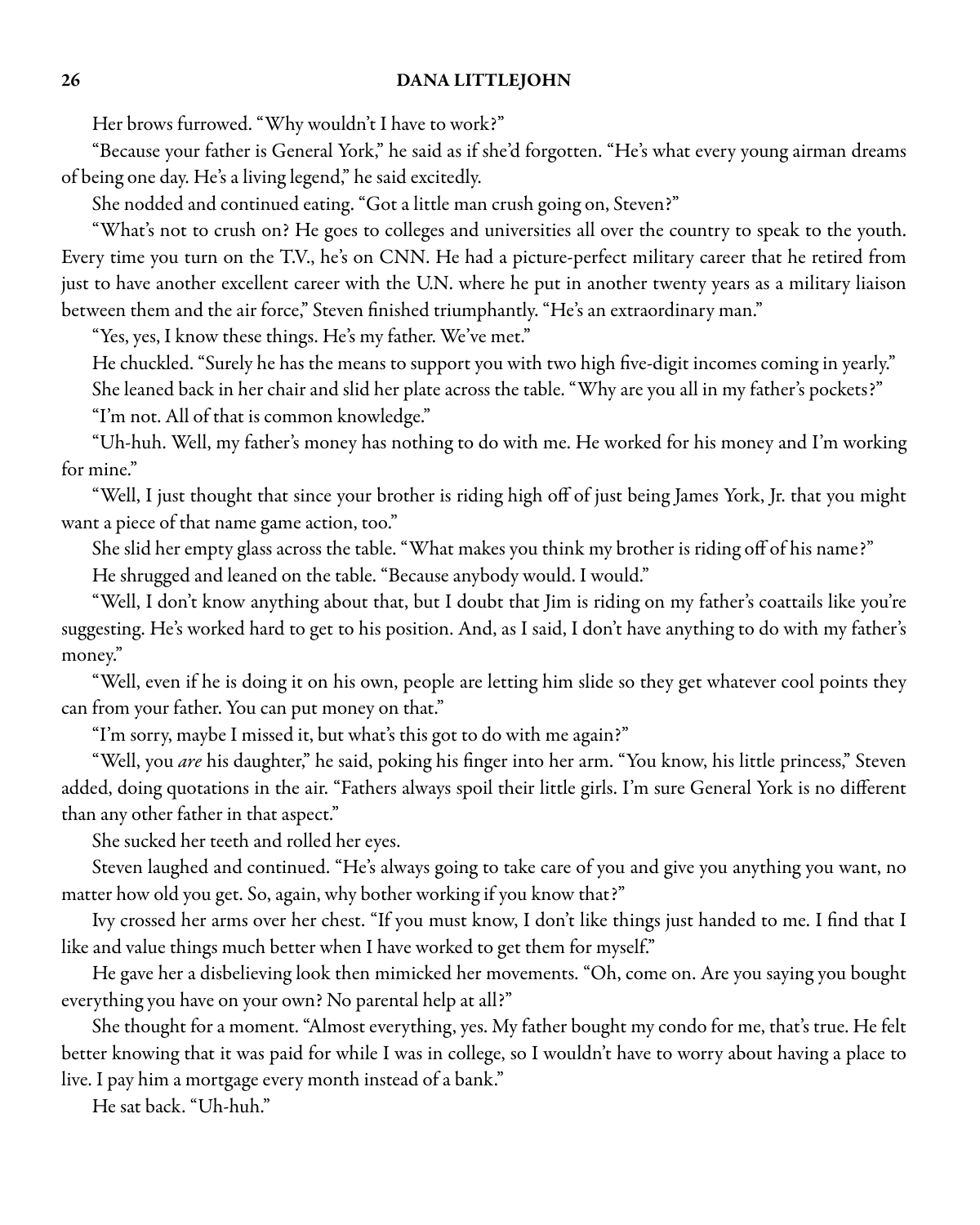"He's my father. All fathers would do that for their kids if they could. Besides, I pay him on time every month, sometimes early, and—" She stopped abruptly and scoffed. "What am I doing? I don't owe you any explanations. Why are you questioning me anyway?"

Steven held his hands up. "Just trying to get a feel for who you are, Ivy. That's all. Your beauty is extraordinary on the outside. I had to see if you were just as extraordinary on the inside."

"Uh-huh, and what is your conclusion, Sergeant Jones, after your brief interrogation?"

Smiling, he shrugged. "I don't know. I think I may need more time to investigate further. It would make me very happy if you'd give me that time, Ms. York."

Ivy laughed lightly, but before she could answer him, he jumped to his feet to attention. Startled, she jumped, almost falling off the edge of the small sofa.

"What the—"

"Hello, General York, sir!"

"Good day, Jones. Relax, son. We're off duty. This is a social gathering."

"Yes, sir. I'll try to relax, sir," Steven said slowly returning to the couch.

"That's good. I see you're keeping my Ivy occupied."

"Yes, sir. I hope you don't—"

"No, no, Jones, that's fine, but I would like to borrow her for a moment if you don't mind."

"No, sir, take your time."

"Walk with me, sweetheart."

She gave Steven a quick look over her shoulder then took her father's arm. Together they walked through the house into a larger room and out onto the balcony.

"This is my favorite view in the house, Daddy. From the library, you can see all of Central Park. It's so beautiful this time of year."

"Yes, I know. It's my favorite, too. The trees are still full, but that will change soon with fall right around the corner." He leaned on the railing. "So, how do you like young Jones, Ivy?"

"He seems all right. He's cute and all, but we really just started talking."

He nodded. "Would you consider dating him?"

"Daddy..." she whined.

"Now, Ivy, just hear me out. I don't make it a practice to go butting into your private life, you know that, but your mother seems to have taken a real shine to young Jones. I know him to be a good airman, but I don't know him as a man.

"Daddy, mom doesn't have a good track record at picking guys for me."

He chuckled. "Yes, dear, I know."

"Don't laugh. That last one was certifiable."

Her father laughed harder. "Yes, I remember Morris. Great soldier, but you're right. Not a man I would pick to marry my daughter."

"He thought he could do without his meds, but it caught up with him."

"Okay, your mother definitely missed the mark with that one, but she's only been wrong twice."

Ivy made a face. "Twice? No, Dad, try four times."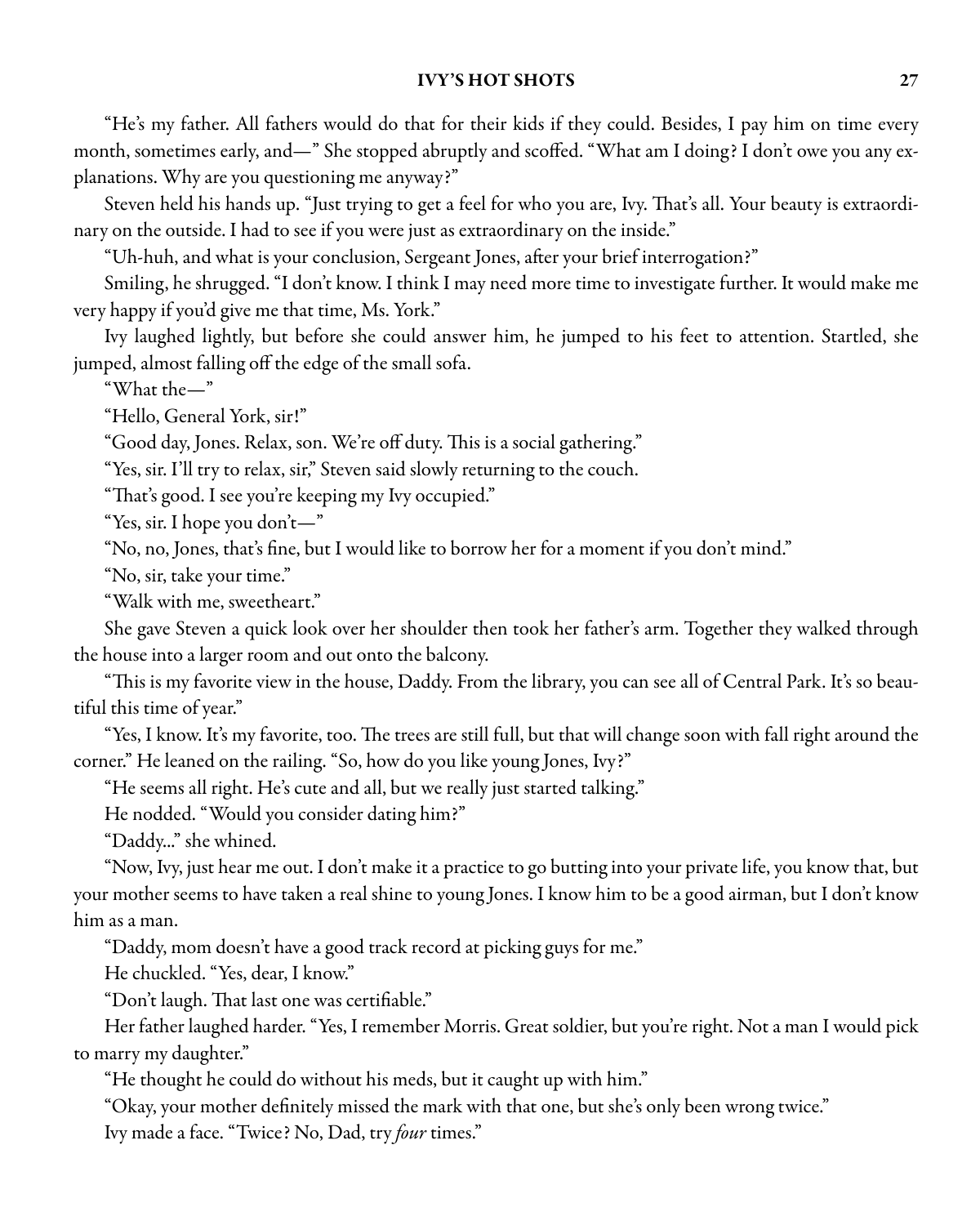The general scratched his chin. "Hmm, has it been four?"

Ivy nodded and waved four fingers at him. "Yup, four."

"Hmm, I'm losing count. Well, Jones does have some good points. He has a good reputation on duty and off, he's about your age and he has a very good future ahead of him. I think he will be a good match for you if you end up liking him. Would you at least consider going out with him a couple of times to see? It would make your mother very happy and it would keep her off your back for a little while, too," he added, nudging her.

She sighed and leaned against him. "Okay, Daddy, I'll go out with him. He better not turn out to be some kind of crazed maniac or I'm going into a convent and you guys can forget grandkids from me," she said jokingly.

He laughed. "Fair enough."

The general dropped a kiss on her forehead and went back into the house. Ivy hesitated for a moment and dialed Kelley's number before going back inside to look for Steven. She spotted him on another patio outside the living room, hunched over the railing. Closing the French-style doors behind her she stood beside him.

"Hi, Steven, I'm back."

He smiled at her. "Welcome. I was hoping you would come back."

"Yeah, well, we had just started talking when my father came along so..."

She walked toward the small bistro table on the patio. Steven came toward her and pulled the chair out.

"Thank you. So, tell me a little about yourself, Steven."

He sat in the other chair at the table. "What would you like to know?"

"I don't know. Do you have any hobbies?"

"No, I don't really have any hobbies. I like my job so I spend a lot of time at work."

"Is that because you don't have the time for hobbies or you'd just rather be working?"

Steven thought for a few seconds and then shrugged. "I guess it's because I'm single and don't have anything else to do with my time. Now if I had a girlfriend..." He left his sentence unfinished with a smile.

"Oh, well, perhaps we could find a way to merge both of our coming calendars and get to know each other. Maybe we could fix that for you."

Steven leaned forward across the table to her. "I'd like that, Ivy."

\* \* \*

The doorman opened the door of the cab.

"Hi, Bill. Is Kelley still here?"

He walked with her to the building and opened the door. "I believe so, Ms. York. Ms. Kingsley hasn't had me call for a cab today. Shall I announce you?"

"Nah, she knows I'm coming. Thanks," Ivy said as the elevator closed.

As soon as Ivy stepped out of the elevator, her phone rang. Pulling it from her pocketbook, she looked at the name, sucked her teeth, and let it ring. At the end of the long hallway, she knocked on Kelley's door.

Kelley swung the door open wearing a pink satin kimono robe with the phone pressed against her head. Ivy held her phone out showing Kelley's name on the screen.

"Your escape call is a little late, don't you think? I only sent the help me code over two hours ago."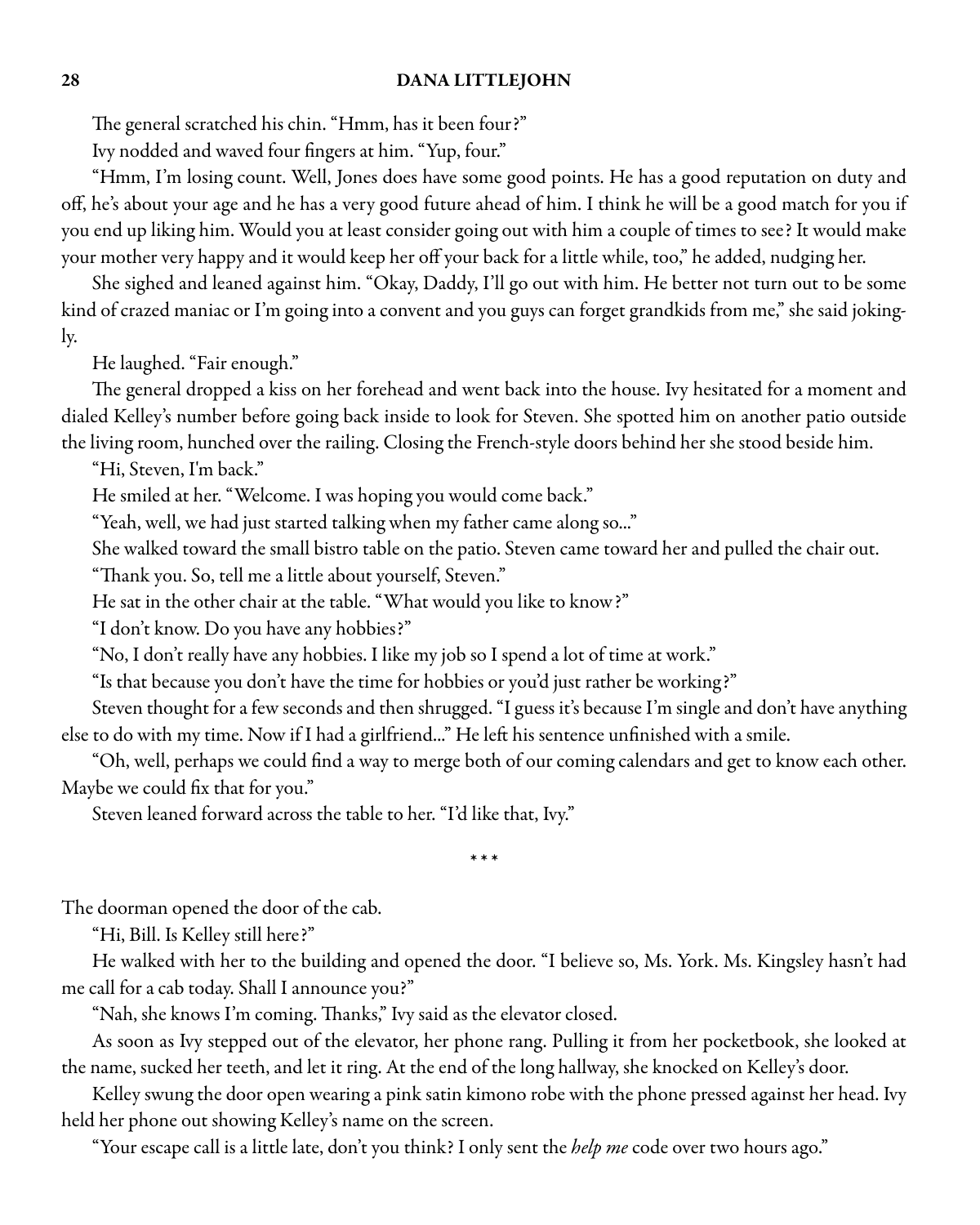"Sorry, I got a little sidetracked. I didn't get your message until a little while ago."

"Uh-huh. Sidetracked doing what?" Ivy walked in and closed the door behind her. A young man sitting on the couch hurried into his shoes. "Oh, I see. Umm, maybe I should—"

"Don't be stupid. Eric was just leaving. Isn't that right, Eric?"

Eric jumped up grabbing his jacket. "Yes, ma'am. It was nice to see you again," he said to Ivy as he slipped out the door behind her.

Ivy turned to Kelley with her hand on her hip. "Eric? As in the waiter from Mama's? That Eric?"

"Uh-huh."

"Are you having a Stella moment or something?"

"What are you talking about?"

Ivy shook her head laughing. "You're going to jail. That's what I'm talking about."

Kelley waved off her comment. "Okay, he's young. I'll give you that, but certainly not jail-scare young. Believe me, girl, he's got more experience than age, that's for damn sure. I smoked two cigarettes when we were done."

Ivy sat on the couch. "You are such a hoe."

"Now, now, Ivy. Remember what we said about the H-word. I am simply someone who..." She paused, searching for the right words. "Someone who expresses her sexual needs aggressively." She laughed again and walked to the bar in the corner. "I need a drink. You want one?"

"What do you think? I just spent the whole morning with my mother peeking around corners at me." "Sounds like fun."

"Oh, yeah, it was a barrel of laughs," Ivy said, rolling her eyes.

"Hmm, sounds like you might need a double."

Kelley added a little more to Ivy's glass, put another glass and a bottle onto a tray, and joined her on the couch. "So how was it? Did you really need to escape?"

Ivy removed her drink. "No, I guess it wasn't that bad this time. They had some sergeant there for me to meet. A guy named Steven Jones."

Kelley swirled the ice around in her glass. "Hmm, Ivy Jones. Not bad. Was he a cutie?"

"Oh no, girl, not cute. This man was *fine*. In fact, he was *beautiful*. Beautiful eyes, beautiful smile, all clipped, neat and proper, and super sexy in his spotless blue uniform."

Kelley filled her shot glass and drank it. "Mmm, I love a man in uniform."

"Whatever. You like them better out of their uniforms."

Kelley shrugged and gulped at her juice. "Yeah, but they look good in them, too." She laughed and slid her glass across the coffee table. "Come on, after my workout with young Eric, I need to sweat in the steam room."

Ivy almost choked on the last sip. "What? You didn't sweat? You're getting old."

Kelley giggled leading the way out of the living room. "Never that, girl! I just didn't want to kill the boy."

Ivy followed her friend. Kelley grabbed two water bottles before they entered the steam room.

"I've got a surprise for you, Ivy. A kind of a welcome home thing," Kelley said after a while.

"Ooo, sounds mysterious."

"You're going to love it, too. When do you leave town again? Do you know?"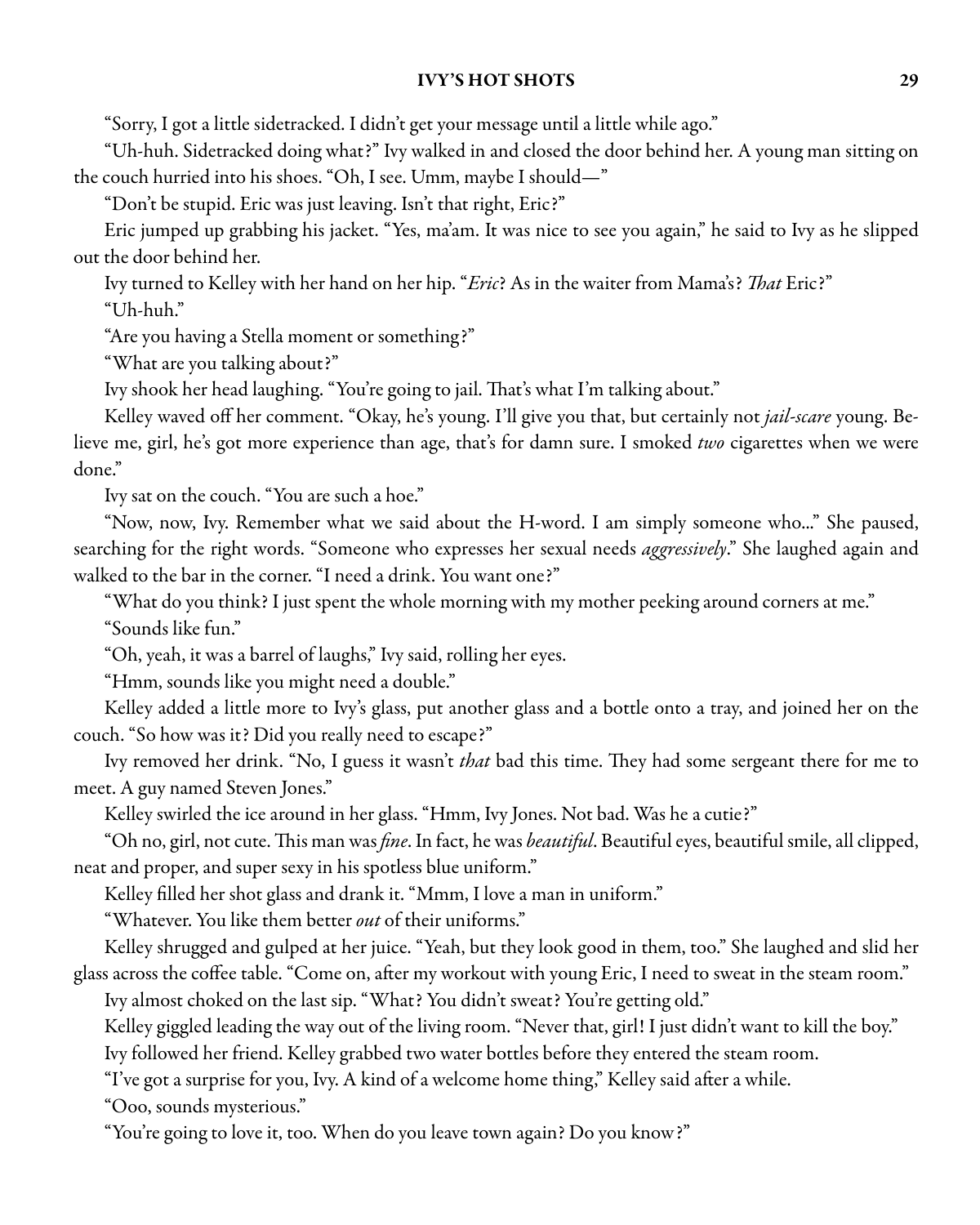"No. When I go in tomorrow, Sherri will let me know about my next assignment."

"Well, let me know so I can plan your gift accordingly."

"Ooo, an ongoing gift. Those are the best kind. I like it already." A flashing light in the corner caught her eye. "Someone's at the door, Kell."

"It's probably your gift. Go get in the shower. I'll get the door."

When she stepped out, Kelley appeared with a robe for her.

"Ready?"

"Shouldn't I get dressed?"

"Nope, the fewer clothes the better. Trust me."

"I don't think I've ever heard scarier words," Ivy muttered as she followed her friend.

"Voila!"

Kelley extended her hand as they stepped into the living room. Two extremely handsome men, dressed only in black loincloths similar to what Tarzan would wear, stood beside two massage tables. Ivy's hand went to her chest.

"Now see, this is a gift. Only a true friend could come up with a gift like this." She walked closer to them. "Can I keep them?"

Kelley laughed. "I'm afraid not. They're borrowed, but I can get one on call for you this week if you want." "Hmm, so they're from Dexter's place?"

"Yes and no. This one is Jason. He's one of Dexter's."

Kelley ran her hand across the hairy chest of the taller of the two. Long black hair pulled fell past large muscular shoulders. She sighed, lingering for a minute, before moving on to the other guy.

"Ryan, here, is from Dexter's other place out in Atlanta. He's just visiting."

Ivy took in his masculine beauty. From his spiky, brown hair, clean-shaven face, and penetrating brown eyes, down his tight, rippled stomach and tree stump-like legs he was awesome to look upon.

"Dex assures me we'll love his place in Atlanta as much as we love his Manhattan spot. So you know what that means."

"Yup, a road trip to Atlanta!" She laughed with her friend.

"You know it, girl. I'll let you choose the one you want since it's your gift."

Ivy looked between the two and though Jason's smile was warm and inviting, the look in Ryan's eye pierced her right between the legs.

"I want Ryan."

Kelley giggled. "I bet you do."

Ryan scooped Ivy up and sat her on the table.

"Okay Jason, let's go."

Jason nodded and lifted a box from under the table and took the table with him.

"Hey! Where are you going?"

"Girl, the massage these guys give is the ultimate. You'll feel better than you've ever felt. I don't want mine fucked up by hearing you scream. Besides, I'm familiar with Jason. I may even get me a happy ending."

Kelley left her with a wink and turned off the lights as she left.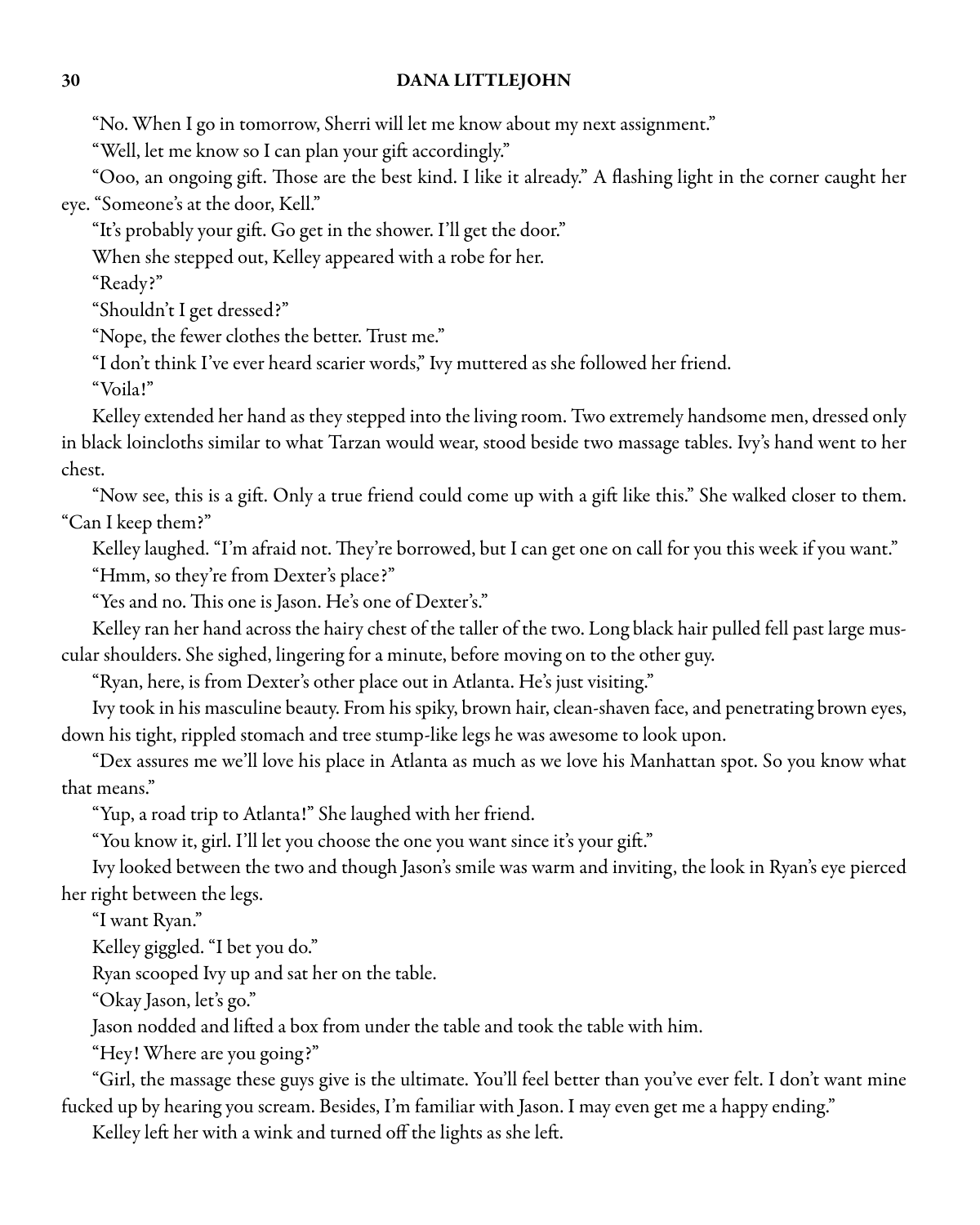"Hmm, okay, Ryan. Make me a believer."

He smiled and turned her gently to her stomach. Without a word, he lit candles that were laid across the bar then helped her out of her robe. He covered her bottom with a small towel.

"I'll be right back," he whispered near her ear.

His sultry accent and husky voice vibrated over her body as she watched over her shoulder as he went into the kitchen.

"Mmm, nice booty."

Upon his return, Ryan handed her a bright red drink in a tall glass that was topped with whip cream and had a large strawberry on its side.

"This is a natural drink that will give you back all the nutrients you may have lost sweating in the steam room."

She looked between him and the glass. He smiled.

"Trust me." She sighed and took the glass to her lips, finishing it in three long slurps. "Ahh! Tasty."

She licked her lips, handed him the empty glass, and settled down on the table again. Soon his oily hands were on her kneading the muscles on her shoulders working away the stress of her day. Her muscles turned to pudding with his skilled hands. The tension eased from her body and she found herself wondering if Johnnie's hands would be as strong. Upon further reflection, she figured Steven's larger hands would be more like a masseuse. Ivy visualized them kneading her back instead.

"Mmm..."

Warm, spicy scents permeated the air. The soft, seductive music soothed her mind and spirit. Ivy could see Steven vividly standing beside her, working the kinks from her upper body. It felt wonderful. Perhaps he wouldn't be bad to get to know after all. Ivy turned her head, hoping to get another peek of his strong muscular legs. She thought she would see him in his freshly pressed uniform, but jumped when she saw the music dancing before her eyes instead.

Squeezing her eyes together, she opened them a few times, but the music notes were still there, bouncing in the air in bright rainbow colors. Her shock turned quickly to amusement as she giggled.

Kelley was right. This is definitely rushing to the top of the list of best massages I've had.

The pressure moved away from her shoulders down to her lower back and butt. The towel that was placed there was pushed to her thighs.

Ooo, that feels good. Oh! Maybe he'll knead it enough to make it grow...like bread!

She fixed her head on her arms and laughed aloud. The fingers continued lower pushing into the backs of her legs.

 $"Mmm..."$ 

Who knew Steven would be so talented with his hands.

They moved back and forth from the inside muscles to the outer, then higher and higher between her legs. His fingers, so close to her most carnal area, ignited the core of her body, setting her loins on fire. She reached up and gripped the edge of the table as her breath caught. The wonderful feelings left that part of her body only to reappear more slippery on her calves. Working his way down the left leg, he massaged her foot, showing special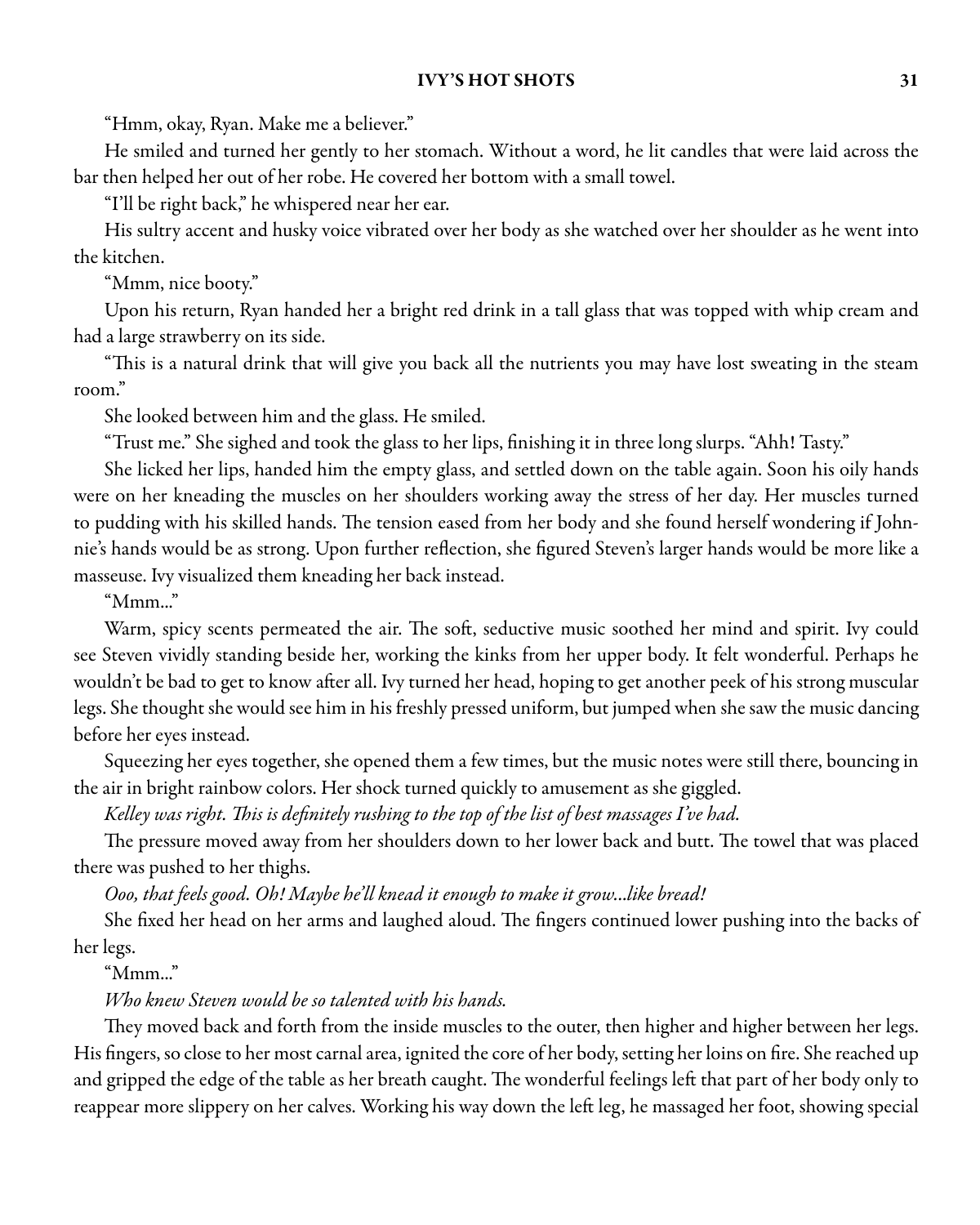attention to the arch before repeating the movements on her other leg and foot. Suddenly, in one smooth and quick scoop, Steven slid his big hands under her and gently flipped her over.

"Whoa."

A small breeze blew over her heated skin as a towel found its way back to cover her pelvis and her breast. The slick appendages continued to massage, stroke, and rub the front of her legs, consistently going higher and higher under her towel. The fingers skirted the hairs beneath the towel before sliding over her hip bones. Opening wide, the slick palms glided across her pelvis and up to her breasts.

Ivy's chest rose and fell, faster and faster, and a delightful shiver went down her back when she felt a long stream of oil run between the valley of her breasts. Her back arched as she rose from the table.

"Ooooh..."

One hand after the other moved back and forth between breasts and continued sliding up and down her belly, gliding across her pelvis. Soon her entire torso was covered in the sweet-smelling almond-scented oil. The combination of his touch and the scent intoxicated her. His hands moved across her body almost lovingly, and she could smell her own arousal. Her skin was on fire, blazing with sensations from within that began erupting on the surface. Volcanic internal combustion was imminent. His hands were everywhere at once, touching her, kneading her, caressing her. Her thighs, her nipples, and everywhere in between, she couldn't pinpoint anything.

Everything felt good everywhere. Her body teetered between pulsing and vibrating so intensely that with one last pass across her highly sensitive nipples, she erupted from within. She squeezed her legs tightly together and a long, high-pitched squeal filled the room as she turned into a firecracker of pleasure, exploding into a million pieces of ecstasy. Ivy was glad that the movements had stopped. She needed time for her body's inner turbulence to end. Her breathing finally slowed from erratic to calm before she felt his hand again on her shoulders. Expertly they took away the tightness left behind by the intensity of her orgasm.

"Holy shit!"

Ivy breathed out after she regained her control. Her eyes finally opened. She was surprised to see Ryan instead of Steven. She laughed and shook her head, realizing she'd been daydreaming about Steven.

"Ryan, you are an amazing masseuse. You definitely have proved me wrong on my earlier assumption," she told him. "That was truly the best massage I have ever had."

Ryan smiled. "Glad to hear it. You really should come out to Atlanta. You can get the full effect of our Tantric massage there."

"Wow! If this was the travel version, I don't know if I'd be able to handle the real one." She chuckled again as he continued to rub her a little longer.

"Your Tantric massage is over, Ivy. You can take your shower now."

She smiled and stretched, resembling a cat after a long nap in the sun. "Thanks, Ryan. I don't know what Kelley is paying you, but you're worth every penny." She sat up and stretched again, rolling her neck. "Man, all the stress from the day is gone from my neck." She jumped down, letting the towel fall as he helped her into her robe. "Mmm, I feel fantastic." She rolled her shoulders. "No tension in my shoulders..." She tied her robe as she walked away. "My legs feel good... Shoot, I just feel good, all over. I'm walking on air."

She continued mumbling as she left the room, leaving Ryan's chuckles behind.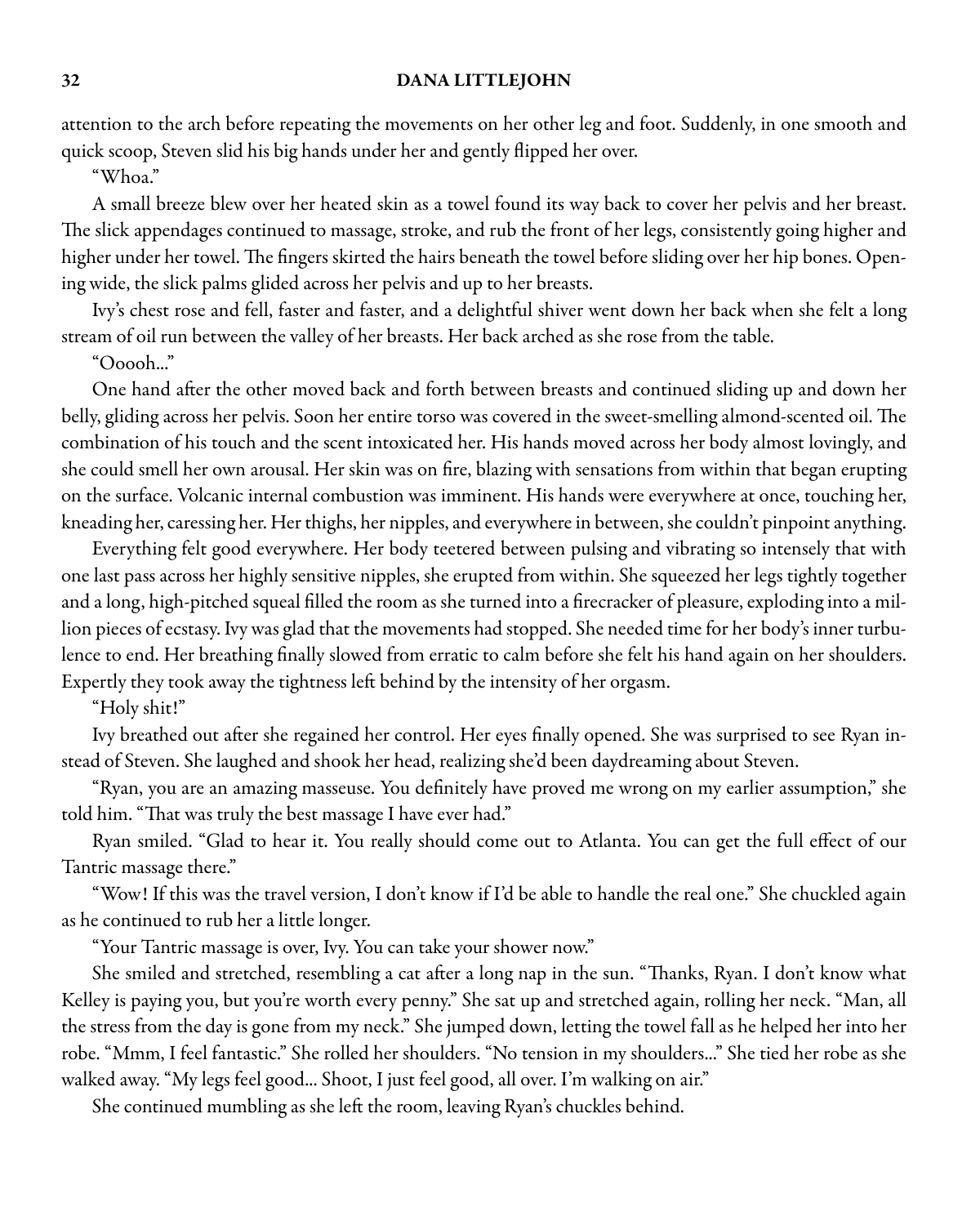#### \* \* \*

Ivy returned from a long hot shower to find only Kelley sitting on the couch across from a smorgasbord of snacks.

"Come sit down and eat, girl. I'm starving, so I know you are," Kelley said, patting the seat beside her.

"You are too good to me."

Kelley handed her a plate. "So, do I still need to feel guilty about not returning your phone call?"

"No, just forget about it. It really wasn't as bad as the last time they tried to set me up. You remember that one, don't you?"

Kelley shrugged.

"My mom had her sights on some master sergeant named Jerry Mason."

Kelley shook her head as she nibbled on a piece of bread.

"Come on you have to remember him. He turned out to be a womanizing creep."

"The name isn't ringing any bells."

Ivy filled her plate. "The one that wanted his woman to be seen and not heard."

Kelley sipped her drink. "Still no clue."

Ivy rolled her eyes. "The dark-skinned guy, Kell. You called him hot cocoa or something"

"Mmm, oh yeah. Hot chocolate on a cold winter's night. Oh yesss, I remember him now."

"Yeah, well, that hot chocolate had sour milk in it."

"Whatever happened to him anyway?"

"They sent him out to the Kadena Airbase in Okinawa for a while, but my dad says they finally gave him an honorable discharge."

"He'll be all right once they get him back on his meds."

"I guess. Anyway, this time my mom had a tech sergeant to throw at me."

"A tech sergeant? That's not bad, right?" She bit a breadstick.

"No, not bad at all, but he assured me, several times, that he is on the rise. According to him, General Jackson has taken him under his wing and has told him that wherever he goes, he's going to take Steven with him. In a nutshell, he's fine, very cocky, and very full of himself."

Kelley chuckled. "Most men are, Ivy. What else?"

"Well, he's big, too."

"Who's bigger, him or Johnnie?"

Ivy dunked her breadstick and finished it as she pretended to think. "That would be Steven. Johnnie looked nice and toned in his tux, but Steven... Girl, even in his uniform you couldn't miss the bulges everywhere." She laughed.

"Hmm, bulges everywhere, you say?" Kelley asked with a laughing grin and put her empty plate on the table.

Ivy laughed, filling her plate with spaghetti. "Oh shut up, I didn't look there. My mom was peeking at me around corners the whole time."

Kelley twisted her lips. "Mmm-hmm."

She smiled. "I didn't say I wouldn't look...I said I didn't."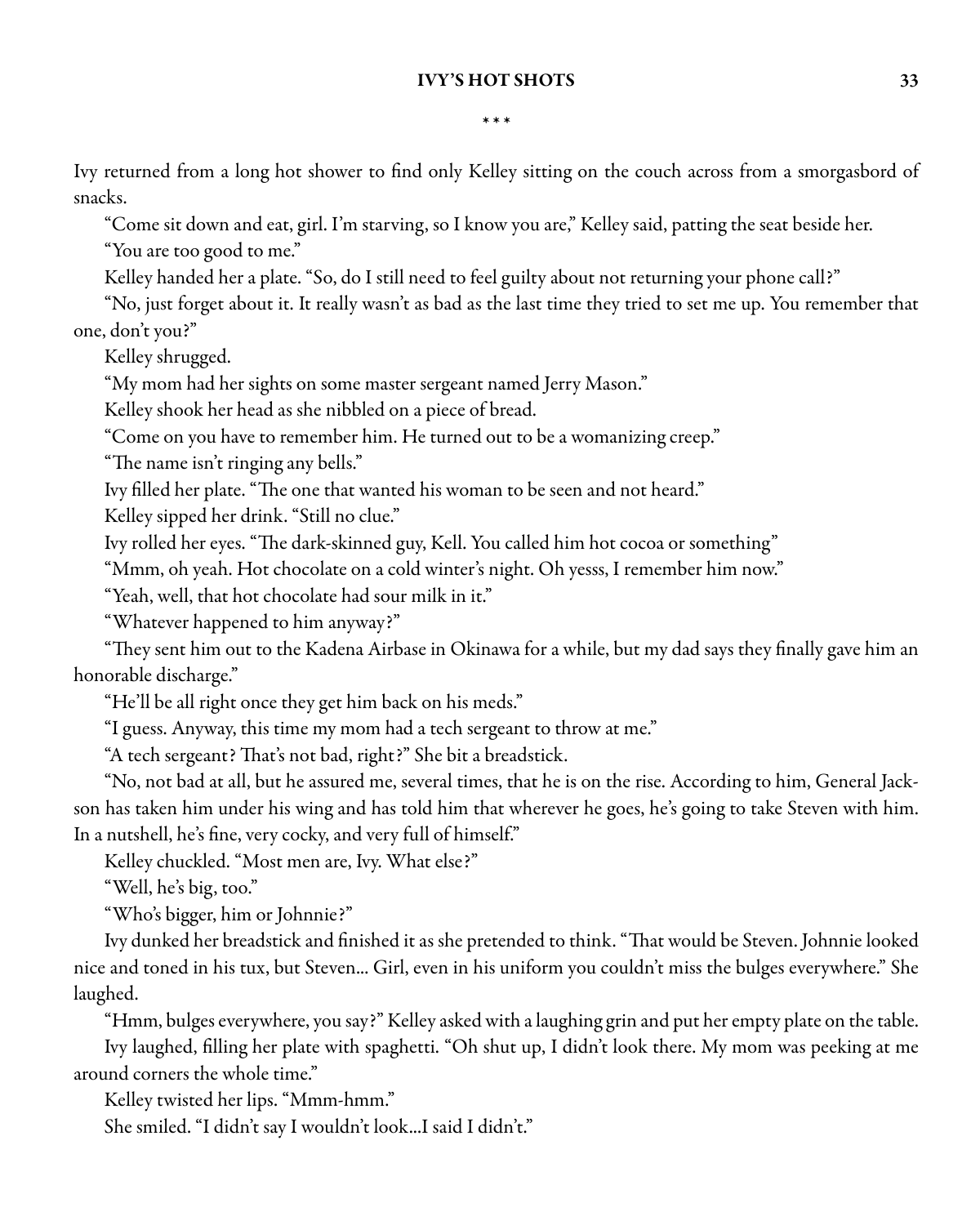"Okay, so what do you think? Boxers or briefs?"

"For Steven?"

"Yeah."

"I don't know. I'm hoping for boxers. Tightie whities under a uniform would be wrong on so many levels." Kelley laughed harder. "Okay, I'm getting my visual. Light or dark?"

"What difference does that make?"

"Ivy, you know it doesn't matter to me one way or another. It all works the same way no matter the shade it comes in," Kelley told her with a flippant wave. "I'm trying to get a visual so I can think of a good name for him. You know everyone gets a name, girl."

Ivy chuckled. "Whatever. Well, he's light-skinned, lighter than me."

Kelley tapped her chin in thought. "Hmm, lighter than you, super cute with bodybuilder's muscles... I'll have to think of something good for him."

"You're crazy."

"Yeah, yeah. Common knowledge. Now, what did he smell like? I know that smell thing is important to you. Did he wear any cologne?"

"Yeah, but it was kind of flowery and a little loud," she said making a face.

"Doesn't sound like you liked it to me. You had that look in your eye when you were telling me how good Johnnie smelled last night."

"Yeah, Johnnie did smell good, but let's stick to one guy at a time please."

"Okay, you're right, back to— What's his name again? Steven?"

"Yeah, but I don't know, Kelley. He's a real cutie pie and he seems interested, but girl, my mom has no experience picking men. I mean, for real, what does she know? She's been with my dad since she was a kid."

"True, but you talked to the man, didn't you? Did you like him? Does he have a brain to go with his pretty face? I know how that brain thing is important to you."

"He was cool, but he's so disciplined, you know? Very straight and narrow. He's one of those tie-all-tight on your neck type of guys. I'm hoping he turns out to be a little more fun when he's out of his uniform," Ivy told her between bites.

"Uh-oh, what happened?" Kell asked, filling her cup.

"Nothing happened really. He just looked like he was at attention the whole time we were together, even when he was sitting."

Kelley's eyes widened over her cup. "Really? Huh, sounds like a man who needs to be told what to do. When to relax, when to eat, when to kiss, where to kiss. That's not always a bad thing, Ivy."

Ivy rolled her eyes. "Can't you keep your mind out of the gutter for five minutes?"

Kelley paused from drinking to sigh. "Five minutes is a long time, sister, but I'll see what I can do." Ivy shook her head.

"I don't know what to tell you, Ivy. Maybe the uniform transforms him or something. I've heard that some men are like that. Their uniforms make them feel all-powerful and everything. Cops are like that," she added with a shrug then finished her drink. "Let's just hope your boy is different when you get him out of his uniform and into a pair of jeans."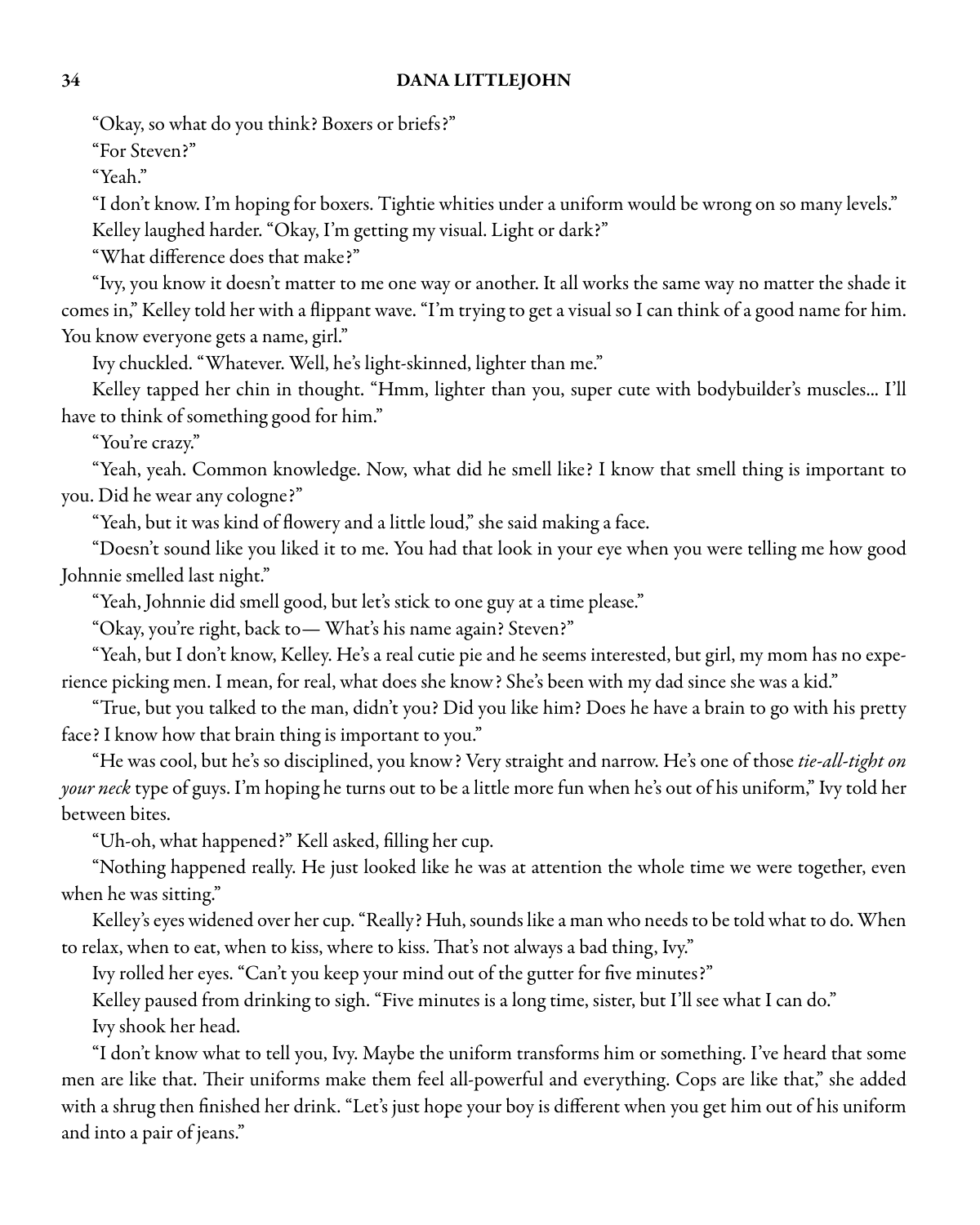Ivy chuckled and refilled her cup. "I'd be surprised if he even owns a pair. I wouldn't be surprised if he slept in that uniform."

Kelley laughed. "That would be just weird. Okay, now, enough about that one. Let's move on to that fine ass Johnnie Hayes. You gonna call him, right?"

"What? No way. A man with that much charm, charisma, and that damn fine...smells that good... Uhuh, nope, not this time. Not going there again. He's probably the most skirt-chasing, chauvinistic pig there is. Thanks, but no thanks. I've had enough of dating cute slime."

"Hmm, sounds like fun to me," her friend said with a laugh.

"That's because you're crazy," Ivy said, pointing at her. "Besides, my dad asked me to give ole Stevie a chance. He says he's a good airman and according to my mom, he's a good man."

"Well, what the hell. Give him a call. See what he's about."

"I didn't get his number."

"Did you give him yours?"

"Nope."

"Oh yeah, Ivy. All your synapses be popping when you'reat your parent's house," Kelley told her with an eye roll.

"Hey! In my defense, my senses are on guard for other things when my mom is about."

"Well, it ain't like you don"t know where to find him. I'm sure your mom has his number. Call her tomorrow."

Ivy looked at her wrist then frantically around her. "Damn, where's my watch? What time is it?"

Kelley looked over her shoulder at the clock behind the bar. "Just after seven-thirty. What's up?"

"I have to go. I've got to be at work early and I've still got stuff to do. Thanks for dinner and thanks a bunch for Ryan. You were right, girl, that massage was the bomb. I'll call you when I have time to use him again." She gave her a quick hug and grabbed her jacket. "Put my watch up for me when you find it. I left it somewhere. Love you, bye."

Downstairs, she left the building and ran into Bill who held open the door to a cab.

"Thanks, Bill. How'd you—"

"Ms. Kingsley gave me a heads up. Have a good evening, Ms. York."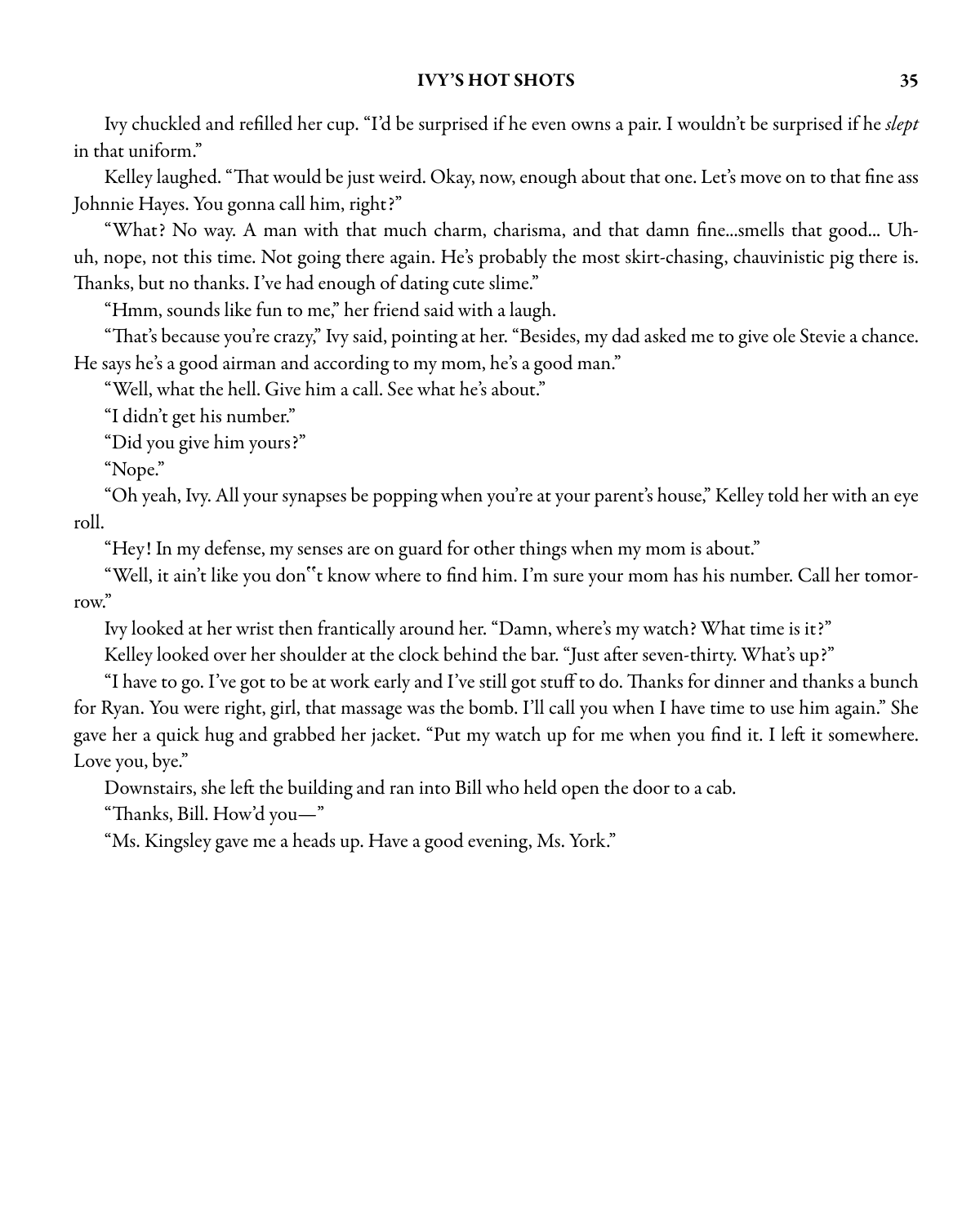## Chapter Four



Sherri Wilson, a plain but pretty older woman, sat at her desk flipping through papers in a folder. Her jet-black pixie haircut and non-makeup face made her skin look very pale. Ivy knocked on the open door. Acknowledging her with a nod, Sherri pointed to a chair with a paper cup.

"Good morning, boss," Ivy, said in a singing voice taking a seat.

Sherri took asip and shook her head. "Uh-uh, Ivy. You know I'm not much ofatalker untilafter my second white chocolate mocha Frappuccino."

"Just a *regular* white chocolate Frappuccino today, not affogato style?" Ivy asked in an amused tone.

Sherri looked up over her cup. "Not just yet."

"But it's Monday and it's still early, right?"

Sherri's brow rose as she continued flipping. "What'd I say about me and talking?"

Ivy held her hands up. After a few moments, Sherri stuffed the papers back into the folder.

"Okay." Sherri walked around the desk finishing hercoffeeand threw thecup on top of several others in the trashcan next to her desk. Sitting on the edge of her desk, she stretched her long legs beside Ivy. "So, whatcha got for me?"

Ivy handed her an envelope. Sherri opened it and inspected its contents. Nodding her approval she put the papers back inside and turned back to Ivy.

"Looks good. So, how was Indy? Did Kyle get some good pictures?"

"Indy was great. Nicelooking city, good food, too. Kylesaid hetook somereally coolpics, but I haven't seen them yet."

"Good, good."

Sherri leaned back enough to open the top drawer. She slipped the envelope Ivy gave her inside and retrieved another.

"Your next assignment is in New Orleans," Sherri said, handing her the envelope.

"New Orleans? Isn't it a little late in the year for Mardi Gras?"

Sherri pointed at her. "*That* assumption is the very purpose behind your assignment. You're going to New Orleans to cover their *Halloween* celebration, not Mardi Gras."

"Uh-huh."

"As soon as someone mentions New Orleans, the first thing that comes to mind is Mardi Gras, but they throw a kick-ass Halloween party, too. Halloween doesn't get the hype that it deserves because it's overshadowed by the craziness and popularity of Mardi Gras. I want your article to change all that."

Ivy nodded as she flipped through the papers in the envelope.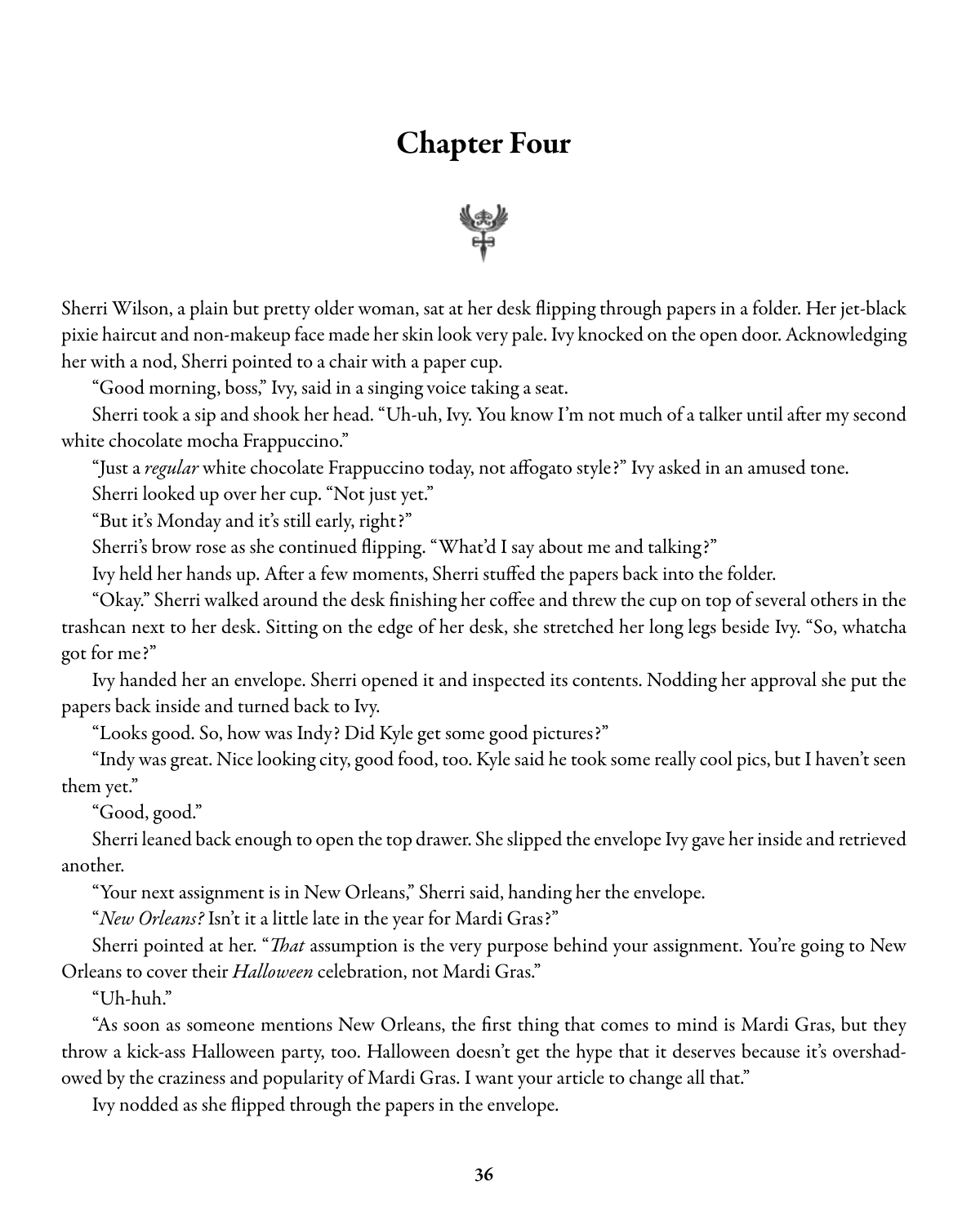"Kyle is going to take pictures for you again, but he's only going to be there the day of the celebration. He won't be on your return flight either because I want pictures of the aftereffect of Halloween to compare it to Mardi Gras. So don't look for him. Okay, your mission, should you decide to accept it, is to put their Halloween celebration on the map. With your article and Kyle's pictures, people won't know when to come down to party in the city in February or October," Sherri concluded.

"Hmm, New Orleans for a few days, huh? Good food, great music, warm temps... Yeah, I could do that."

"I'm sending you a few days before the party so you can get a feel on how they prepare and people's reaction to their Halloween celebration. Some friends of mine live there. I've let them know that you're coming, in case you need any help from the locals. Beverly isn't a native, but she's lived there for many, many years." Sherri went back to her chair. "You don't have to leave until the twenty-seventh, okay? You've got some downtime, so I suggest you go hang out with that crazy friend of yours and for Pete's sake, go get laid, will you? You really need to lighten up. Be back here on the twenty-sixth for your info pack and tickets, all right? Now be gone. I have work to do."

"Yes, ma'am."

She saluted her and left smiling. Going one floor down to her office and gasped when she walked in. Vases of yellow, pink, peach, white, and red roses were on the floor, the desk, the chair, and on the windowsill, blocking her view of Lexington Avenue. She walked to her desk and saw several cards around a small basket that held perfume, bubble bath, and bath beads and one sticking out of it. She pulled it out and read it aloud.

"I sniffed all these flowers trying to figure out the scent you left on me. I sent you the losers that couldn't compare to you. Call me if you can do lunch. Johnnie."

"Miss Ivy?" a voice said behind her.

"Yes, George. Come in."

"All of these flowers started arriving around seven o'clock. The first man was waiting when I got here. I was running out of spots to put them all."

"Yes, I noticed. I appreciate the path you left me to my desk."

George moved the vase in the chair opposite her desk to the next. "So, who're they from?"

She opened the rest of the cards. "Jonathan Hayes. We met at a meet and greet."

"Jonathan Hayes!" He looked around the room and back to her. "You must have been doing some serious meetin' and greetin'. Should we be expecting diamonds next?"

She chuckled. "No, I just met the man on Saturday."

"Well, that must have been some outfit you were meetin' and greetin' in then."

"Shut up, George." She handed him the small bag she carried. "A little something for the world's best assistant."

"Ooo, thank you." He put the bag in the other chair beside the vase and pulled a pen from the pocket on his shirt. "So, where's our next assignment?" he added clicking the top of the pen.

"New Orleans." She handed him the folder. "Apparently they throw a kick-ass Halloween party according to Sherri so Hot is going to put it on everyone's things-to-do list. So I'll need restaurants, costume shops, and hotels in and out of the French Quarter and costs over a five-day period. Okay?"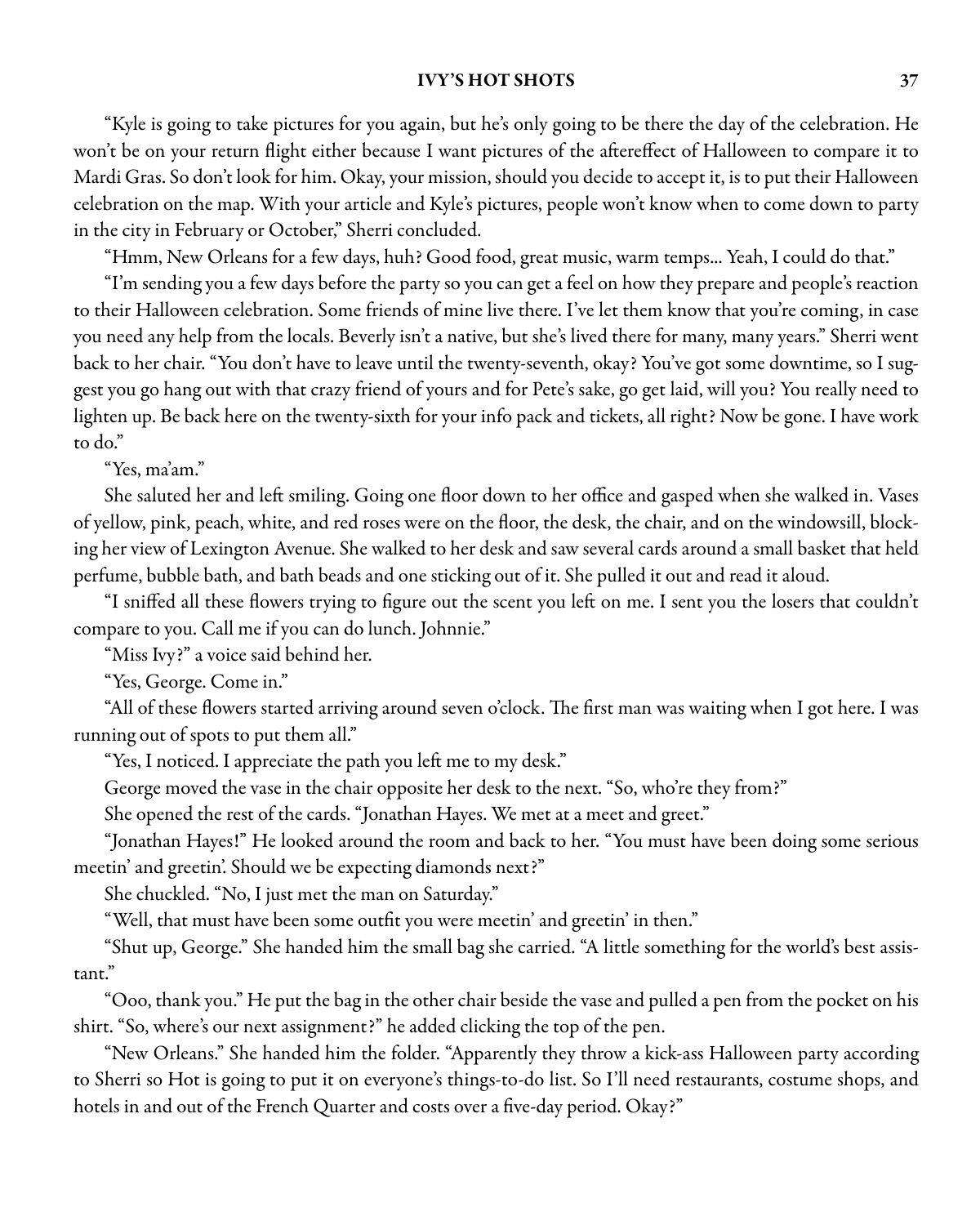George scribbled on his pad, nodding. "Gotcha." He grabbed his bag and continued writing as he walked to the door. "I'll have it on Sherri's desk by the end of the week."

"Oh and George?"

George stopped at the door and turned. "Yes?"

"Can you call a messenger and have some of these delivered to my house?"

George smiled. "Sure."

Ivy leaned forward to sniff the pink roses at the edge of her desk. "But leave this one on my desk," she added with a grin.

George nodded and continued out the door.

Ivy waved at his back and updated the large calendar on her desktop then pulled out her phone and did the same.

"Miss Ivy? Jesse is on the phone," George told her over the phone intercom.

Ivy picked up the phone. "Hi, Jesse, are you ready for me?" she asked cheerfully and waited a moment. "Okay. I'm on my way."

She returned the phone to its cradle then headed out the door. Jesse had a mock of her article and Kyle's pictures on clear plastic laid across the drawing board when she walked in.

"Hey, Ivy. Welcome back."

"Hey. Whatcha got for me?"

"This is just the clear line mockup, of course, but I have it matted for pages three, four, and five. You have to tell me which one of Kyle's pics you like for the opener since it's your article." He pushed one to her. "This one is my favorite. He took this great flick of a white on white nineteen sixty-four drop-top Chevy Impala. It's got a plushed out dash, leather interior and is sitting on gold Spreewells," he said in crescendo as his excitement grew. "It's a thing of beauty. Isn't it?"

Ivy laughed. "Damn Jesse, do you need a cigarette? Maybe you should have gone to the car show in Indianapolis instead of me."

"Nah man, I'm cool. These people spend an arm and a leg on refurbishing these cars. I admire the kind of hobby that takes that much time, energy, and money. I have this one in my collection, but a different color."

Ivy's eyes widened. "You have an antique car collection?"

"Yeah, but mine are model cars. That's more in my price range," he confessed with a wink.

Ivy rolled her eyes. "Can I see the rest of the pictures?"

Jesse laughed and pushed the stack to her. She sifted through the pictures and dropped two in front of him. "These two are cute."

"Cute? Girl, these cars aren't in the cute category. That is the picture of a hundred thousand dollar car," he explained tapping the photo.

Ivy shrugged.

"See these rims," he asked, pointing to the picture.

Ivy shrugged again. "Yeah."

"Those damn rims probably cost more than my monthly rent."

"I wouldn't know a hundred thousand dollar car from a hundred dollar car unless you told me."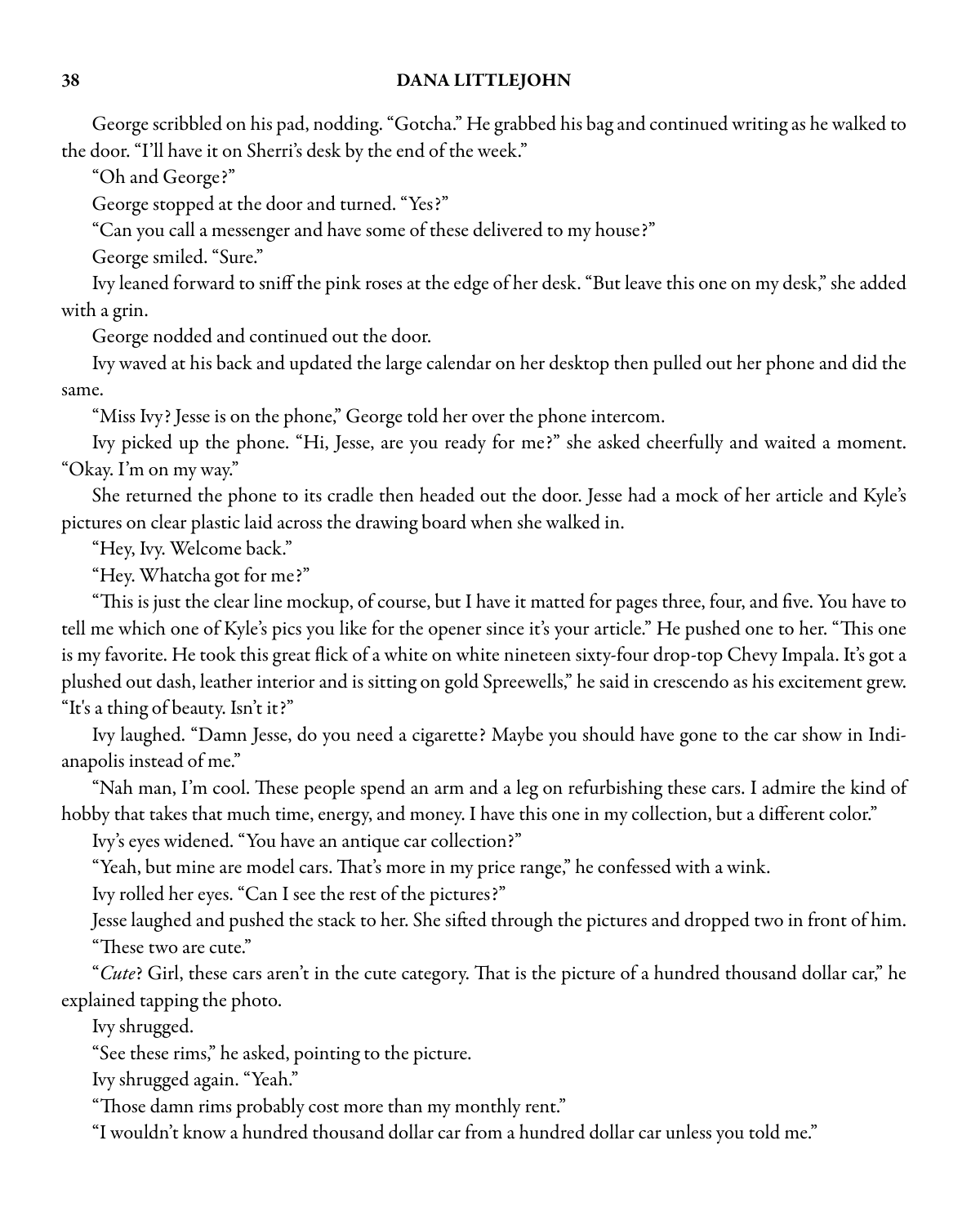Jesse took in a breath and shook his head. "You're killing me, girl. So why did you pick this one?"

She looked down at the picture again and smiled. "I've got shoes that color."

Jesse groaned.

"I mean, I like the rims. They're cute, too. They're from Marqi Wheels. I remember them from the car show." He laughed harder. "Ivy, you are too much. I've got your input. Go back to your office, girl, so I can work

my magic."

\* \* \* \*

"Yeah, this is Jonathan Hayes. Talk to me."

"Hi, Johnnie. It's Ivy."

"Hey, girl. How are you? Did you get the flowers?"

"Yes, I did. Thank you. They're beautiful."

"I did it all for selfish reasons. Your smell left a lasting impression on me. None of those smelled as good as you did. . Are you free for lunch?"

"Sure, when can you leave?"

He chuckled. "I'm the boss, Ivy. I can take lunch whenever I get ready. The question is, when can you leave?" "Must be nice. Well, it so happens that I can take lunch right now."

"Great! I'll pick you up in fifteen minutes out front."

"Okay, I'll be there." She hung up and spun around in her chair. "Yeah, I can do lunch with him. He is an Aries, after all."

After a while, Ivy grabbed a jacket and rushed downstairs. She stopped at the door and her jaw dropped.

"Hey, sexy, wanna ride?"

Johnnie sat on a beautiful motorcycle offering her an extra helmet. Ivy laughed as she moved closer to him.

"Why am I not surprised that you ride a motorcycle?"

"I have no clue. So you coming?"

"You're serious? You want to ride around the busy streets of Manhattan at lunchtime? There are a million people all over the place."

He waved the helmet at her. "I'm a really good driver," he assured her in a singing voice. "Come on. Live a little. I have the perfect place for lunch. Trust me."

Ivy bit her lip, torn between riding the back of a motorbike like she always wanted to and getting back from lunch alive. Finally, she took the helmet and jumped on.

"Ha! Who doesn't love an adventurous woman?"

Johnnie pulled off into traffic. The bike bobbed and weaved between the cars and buses on the road with great precision. Johnnie had complete control over the powerful machine blasting forward between their legs. The vibrations were incredible, both thrilling and sexually stimulating. Ivy closed her eyes, pressed her helmet against his back, and held onto Johnnie's waist to enjoy the feel of him and the ride. It was over too soon.

"All right, Ivy we're here," he announced, bringing the motorcycle to a stop.

Ivy removed her helmet and looked around. "We're in the park."

"Yup," he confirmed, kicking the stand into place.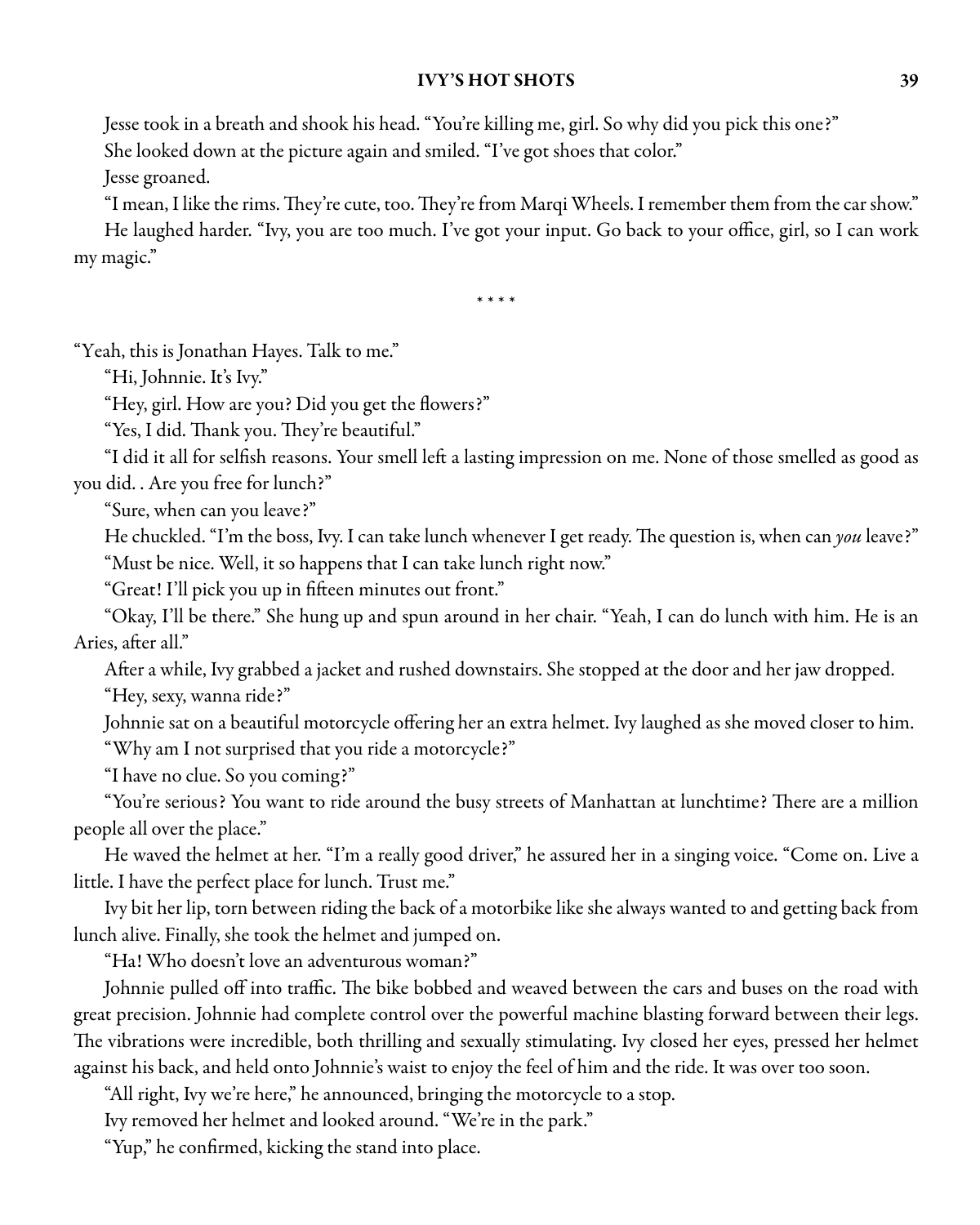Johnnie hung his helmet on one of the handlebars and took her's to do the same.

"Come on," he said, offering his hand.

"I thought you said we were going to get lunch."

Johnnie pulled her down the path and chuckled. "Yeah, and we are." He stopped in front of a hot dog vendor a few feet away. "We're going to have the best sausages New York has to offer," he told her and extended his hand behind the vendor.

Ivy followed his gesture. A bright white cloth, matching napkins, and champagne flutes covered one of the wooden picnic tables the park offered.

"I hoped you might like a picnic lunch with a few upgrades," Johnnie told her, handing her a sausage wrapped in foil.

Ivy was stunned to silence.

"Thanks for watching the spot for me, Pete," Johnnie said to the vendor.

"Not a problem, Mr. Hayes. Anytime," he replied, with a tip of his hat to Ivy.

Johnnie smiled and stopped at the table. "Don't worry. There's Sprite instead of champagne in the glasses since we have to go back to work. Shall we?"

\* \* \* \*

"Hello?"

"Hi, Ivy, it's Steven. How are you this evening?"

"Steven?" She sat up from her reclined position. "How'd you get my number?"

"Don't be angry with me, Ivy. I asked your mother for it. I told her I left it in my other uniform."

"Well, I guess that's okay. I was going to call your office tomorrow anyway. What's up?"

"I just wanted to see how your day went."

"Oh. Well, it was okay. We'll be working on the next issue for a while, so that will keep me busy. I also found out today that my next assignment will take me out of town again." She kicked her shoes off and lay on the couch again.

"Hmm, sounds interesting. How soon will you have to leave?"

"Not for a while."

"Great. So I've got a little time to get you to fall for me, quit your job, and prepare yourself to have our two children, a dog, and a condo on Main Street, huh?"

"Yeah, good luck with that," she said with a laugh.

"Do you travel a lot with this magazine?"

"Sometimes. It just depends on what's hot in the world." She laughed adjusting the pillow behind her back. "You get it?"

He chuckled. "Yeah, I get it. That should be your magazine's motto."

She laughed harder. "I will pitch that at our next staff meeting."

"Let me know how that turns out. So, can I take you out to dinner tonight?"

Her smile faded. "Steven, I just got home a little while ago. I'm tired."

"Come on, Ivy. I sent a Lyft to pick you up."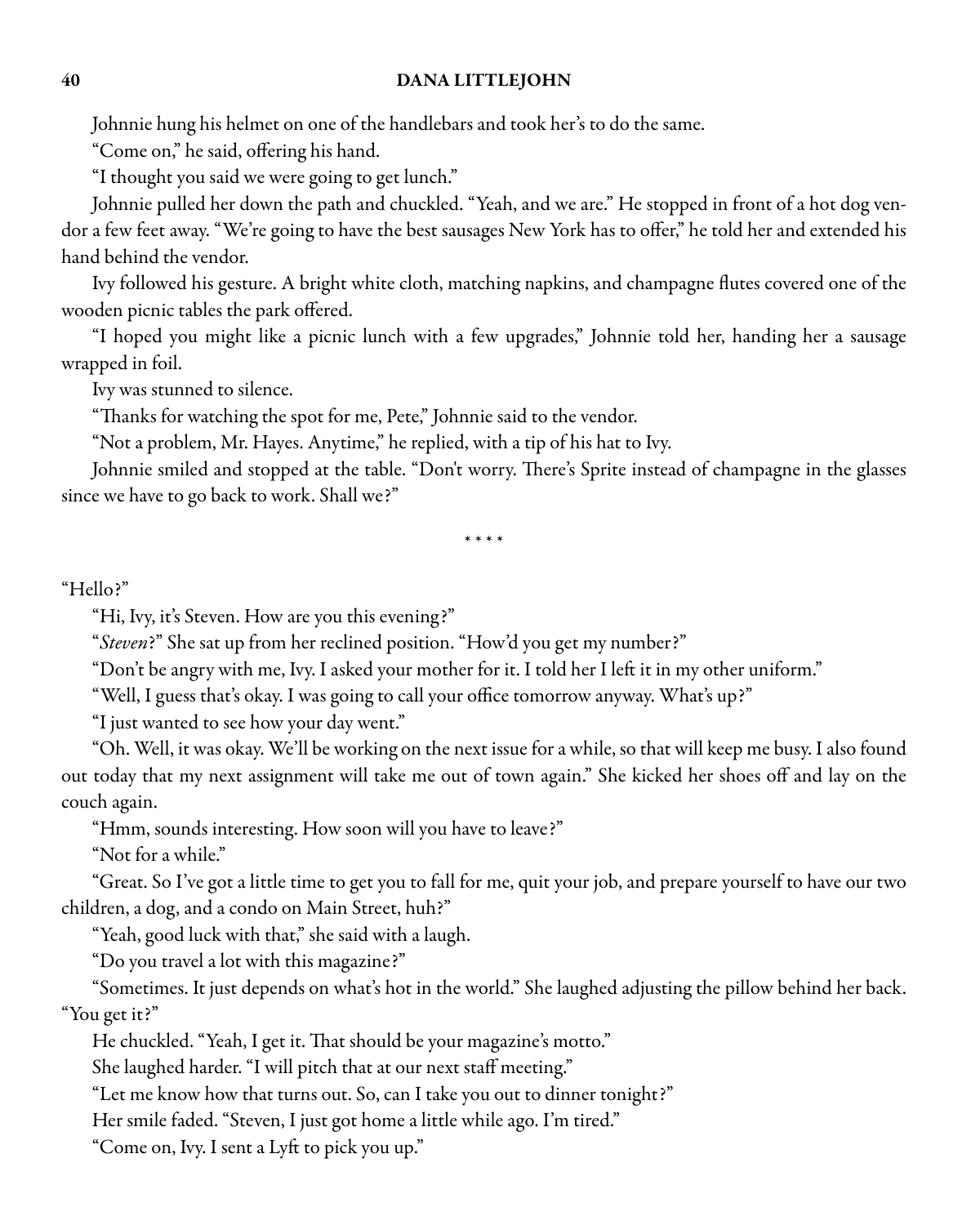She bolted upright again. "You already sent the Lyft?" she asked, alarmed. "What if I had said no?"

"You still have to eat, don't you?"

She paused in thought. "Well, yeah, but—"

"Okay, so you can just eat with me. Come on, Ivy. Would you rather eat alone?"

"Well, I guess not."

"I'll say please," he said, in a whining tone.

"All right, it won't take me but a minute to change clothes."

"Don't bother. The app says the car should be there any minute," he told her confidently.

She sighed and her shoulders slumped. "Fine. Where am I going?"

"A restaurant in Midtown called Jericho. Go downstairs. I'll screenshot the driver info and send it to you. I'll be there when you get there," he told her then hung up.

Ivy looked at the phone and sputtered. "What the—Fine! Bye!" She let out a frustrated noise. "Boy, my mother sure can pick them. He's going to get this one date so she can leave me alone and that's it!"

\* \* \* \*

"Welcome, Ms. York. Your party is already inside waiting for you. Please follow me."

"Oh. Umm, thank you."

Ivy followed the waiter to a private room at the back of the restaurant. Middle Eastern washed over her when he opened the door. Inside the room, strings of small white lights covered the ceiling reminding her of a dark starry night. Dancers dressed in genie-like clothes caught her eye as they moved around the room swishing their hips and clapping tiny cymbals on their fingers. She spotted Steven across the room as he came toward her.

"Hi. Glad you could make it," he said cheerfully, hugging her.

"Yes, well, you didn't leave me much of a choice, did you?"

He ushered her by her elbow to a table where several other officers were seated. He pulled out her chair.

"Ivy, honey, you remember the generals."

She paused, giving Steven a raised brow.

Honey? Uh-uh, it is definitely too soon for pet names. I'll have to check him on that later.

Clearing her throat softly, she turned a smile to the generals. "Of course I do. General Jackson, Dixon, Franklin, Majors, Clark." She nodded at each of them in turn. "How are you all?"

They all nodded and mumbled a greeting to her as they took turns rising from their seats and returning quickly to them. Steven sat beside her.

"These are the general's aides, Tech Sergeant St. John, Tech Sergeant Rojas, Master Sergeant Doss, and Master Sergeant Washington." He pointed to each in turn, as they nodded a greeting to her.

She offered them a smile and a nod, as well. "Gentlemen."

"Look at you, Ivy," General Jackson said. "York's little girl isall grown up." He burst into a hearty deep laugh that everyone at the table joined in on. "Jones here tells me that you've become quite the item. He's known of you for the longest time and has an enormous crush on you, you know."

"Really? Well, uh, that's all news to me, General." She gave him a fake laugh and a smile.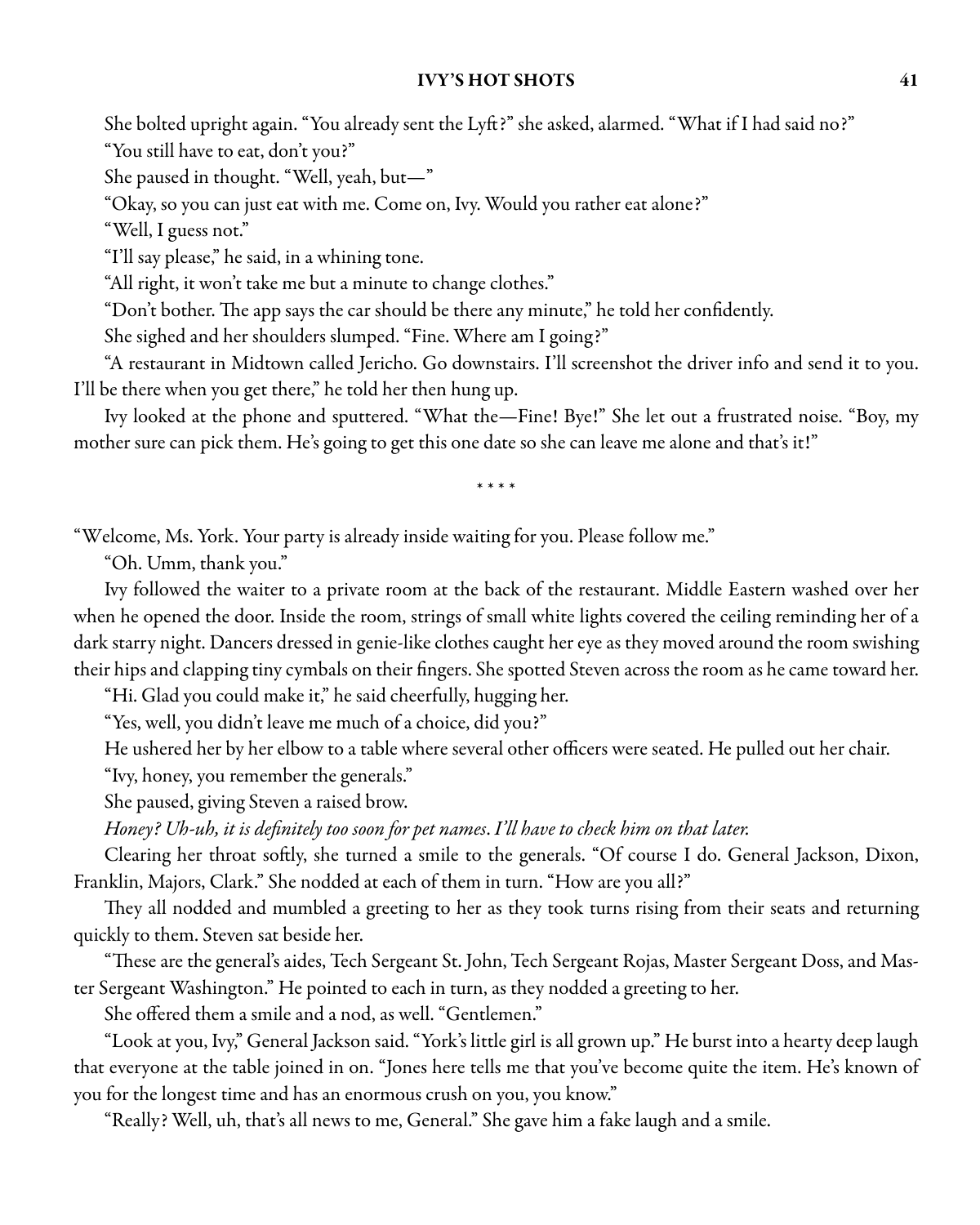"Now, General, that was deemed classified information," he said, jokingly. "I didn't want Ivy to know about my previous crush on her."

Ivy spotted the waitress coming her way dressed in an opaque, genie-like outfit. When she reached her side, she pulled a pen from behind her ear hidden behind her veil.

"Good evening, ma'am. Can I bring you a drink?"

"Yes, Lord. Bring me a—" she began, but Steven cut her off.

"You can bring the lady a white wine spritzer.

She turned a raised brow to him.

"I hear the general's wives say they taste great," Steven said close to her ear.

"But I don't drink those," she whispered back.

"You can have one. We're celebrating," he replied, patting her hand.

The waitress wrote the order down and left.

"Umm, okay. So, what are we celebrating?"

"Us, Ivy," he said gleefully. "The general is very happy that we're a 'we'," he added in another whisper. She leaned closer to him.

"So, Ivy, how do you feel about your father retiring, again?"

She turned from Steven to the general. "What?"

"Yes. It will be Jackson, here, who takes his place. He will do the CNN spots and be the official liaison between the Department of Defense and the UN."

"Yes, I will do the official stuff, but I believe your father will continue to make appearances at universities and colleges. He likes that sort of thing," General Jackson confirmed with a flippant wave.

Ivy managed to hide her shock. "Really? My dad doesn't usually discuss things like that with me, General Franklin. So, it's a done deal then, General Jackson?"

"Oh yes, as of the first of the year, I believe. He's to make his announcement just after Christmas. We're already planning the old boy's retirement party." He chuckled.

"That means your boy Jones here is going to do some big things very soon," General Dixon said with a laugh.

The other generals and aides that were close to Steven patted him on the back. The waitress brought Ivy her drink and she chugged it down, barely tasting it.

"Ivy and I are still fairly new, General Dixon. The dating game is very fresh. We don't want to scare her off with any premonitions or promises just yet," Steven replied with a chuckle.

"Oh, it'll be fine. We were all there. Soon she'll be having lunch twice a week with our wives and having brunch on Sundays with us." General Jackson laughed his booming, hearty laugh again.

The general's words made Ivy cringed inside.

This is the life her mother wanted for her?

The longer she sat beside Steven, the more she wanted to smash his pretty face with his salad plate. Instead, Ivy put her best smile in place and attempted to comment, but the general held up his hand to stop her.

"Now, Ivy, this is my protégé. I handpicked him as a young flyer. I see him as the son I didn't have," the general explained, sending a proud smile their way. "Trust me. I see great things in Jones. Where I go, he'll go and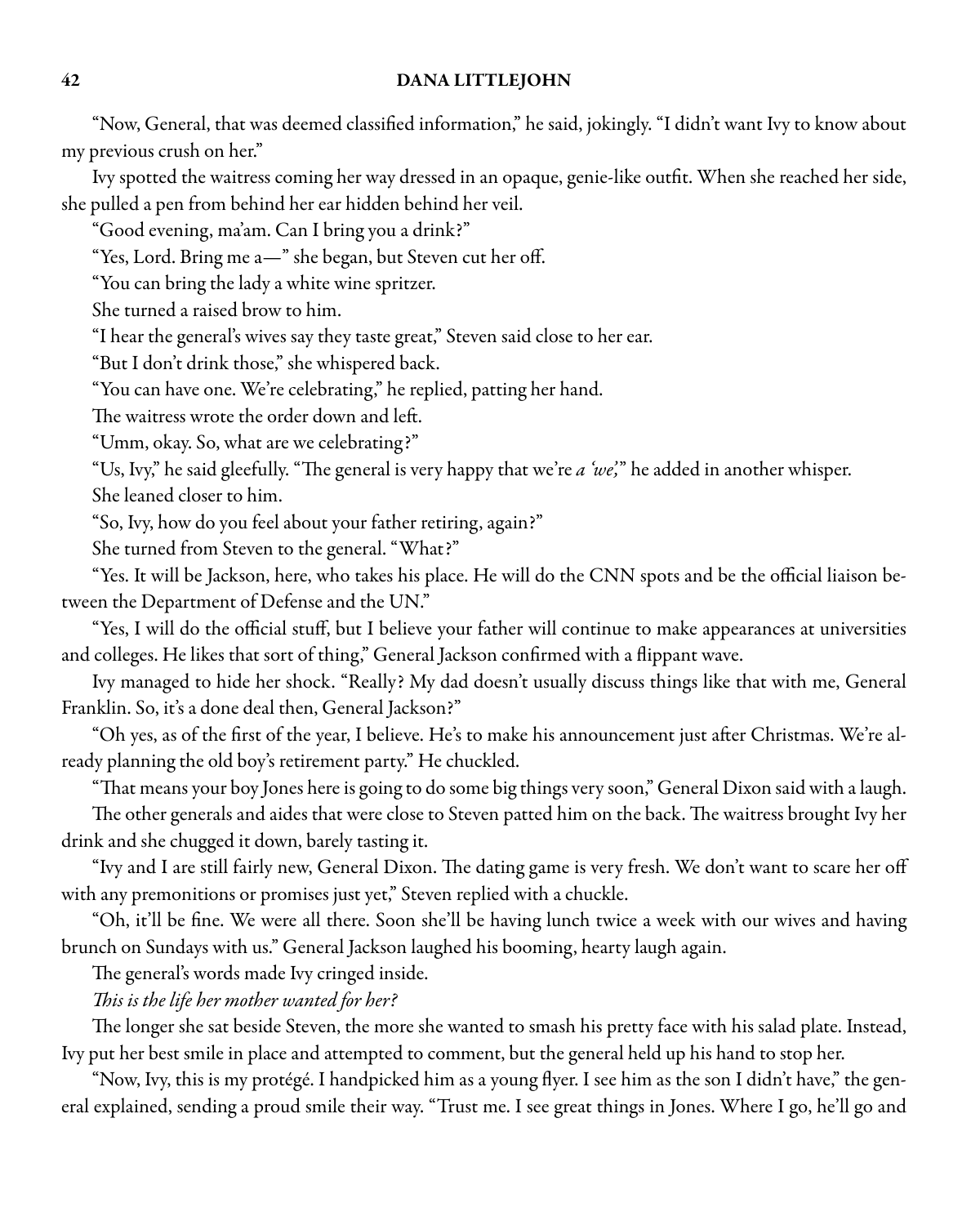you should feel lucky to have him. All of my daughter's married airmen, you know, and they're very well taken care of. I know your father wants the same for you," he added and went back to his food.

"Yes, sir, I imagine he does. I'm sure Steven may have a bright future, but—"

"See here, Ivy. Jackson has already said that Jones is worthy of you. There is no shame in having him. The women speak highly of his pleasant features. Your children should be very attractive," General Dixon added with a soft smirk.

"Children?"

She looked at Steven who beamed and the general continued as if he hadn't heard her.

"His rank is the same as your brother's and he has the potential to be a lot more under Jackson's tutelage. A girl can do worse, you know."

"Yes, General Dixon, I know, but—"

The waitress reappeared with several other waitresses. They spread out, putting plates across the table. The conversation took a small pause before General Jackson picked it up again after a little while.

"Now, now, all you young people say the same thing. It's just nerves." General Jackson pushed an empty plate to the side and picked up his drink. "Why don't you hang out, as you young people say, with our wives and see what it's like firsthand to be an airman's wife?"

"But, sir..." She sent a look to Steven hoping he would step in. "Steven and I—"

The general cut her off. "Yes, yes, I know. It's still early in the relationship. Jennifer!" he yelled, looking down at the table. "

"Yes, dear."

"Why don't you and the other wives take Ivy and spend some time with her so she can see what it's like. If she's going to be with Jones, here, she'll be spending lots of time with you ladies anyway."

He slapped Steven on that back, laughing again. Ivy looked at Steven, watching him almost explode with pride, and threw mental daggers at his head, hoping it would burst. Mrs. Jackson's voice pulled her back to reality.

"Of course, dear. We'll take good care of Ivy."

Ivy looked down at the table and Mrs. Jackson winked at her. More waitresses appeared at the table with the rest of their dinners and the conversation died again as they ate silently.

"I think it's time for us to pick up our conversations away from the table," General Dixon said as the waitress appeared to clear the table a short time later. "Wouldn"t you agree, Jackson?"

General Jackson nodded and wiped his mouth. "Ivy, why don't you move on down to the end of the table with the other women. Jones will meet up with you later."

Before she could respond, Steven stood and pulled her chair out and escorted her toward Jennifer Jackson's outstretched hand. She opened her mouth to protest, but he was already leaving with the other generals and their aides.

"Don't let those old warhorses get to you, darling. You'll have much morefun with us. Let meintroduce you to our seconds." Jennifer pulled Ivy into a chair next to her own.

"Seconds?"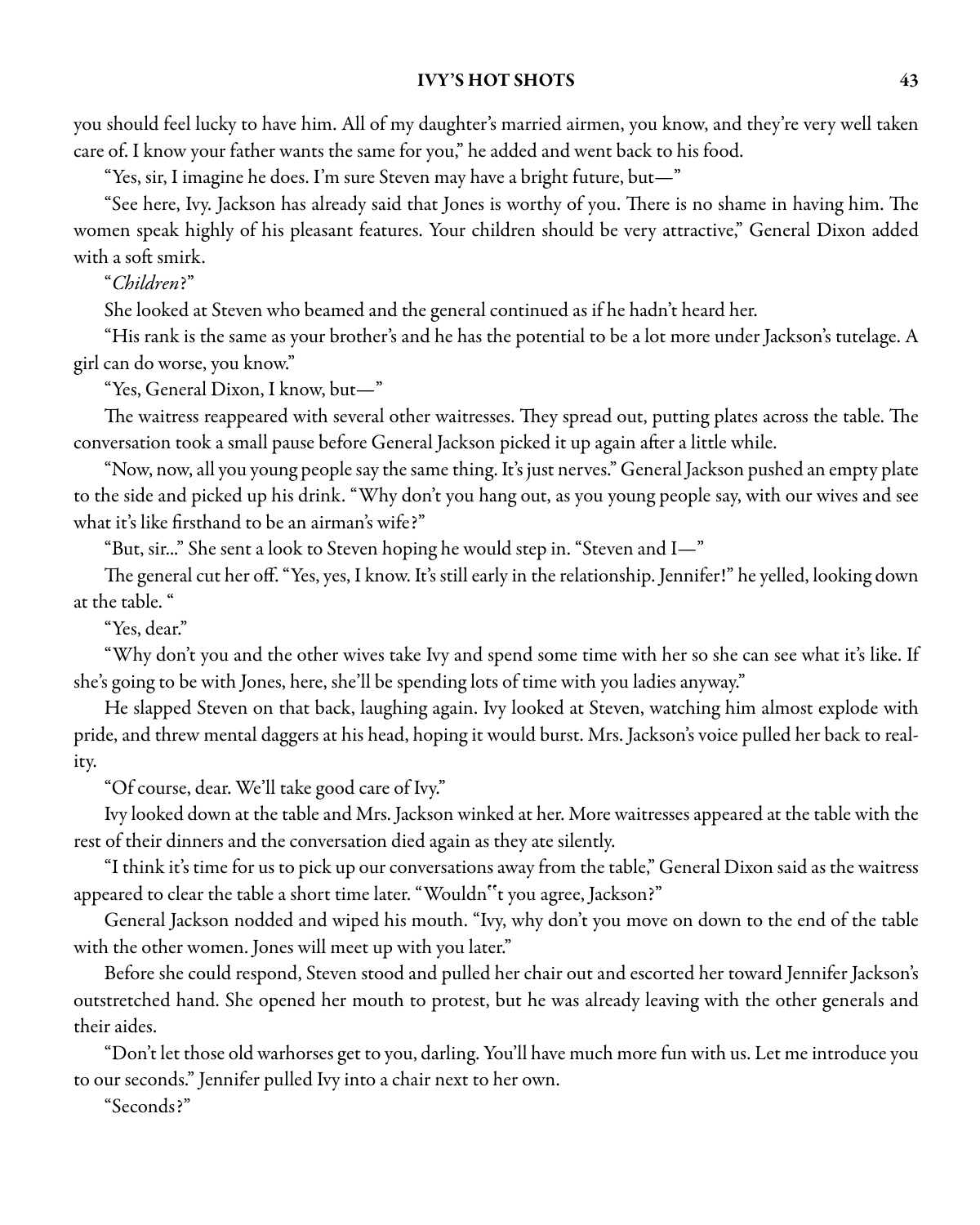"Yes, dear. The general's wives live by a similar hierarchy as the generals. The generals have their aides and we have seconds. Now, you know all the general's wives, right? Emily, Barbara, Helen, and Rita."

She waved a hand toward them. Ivy nodded.

"These are the non-commission's wives. Kim Doss, sitting to the left. Christine St. John is next to her. Jackie Rojas and Regina Richardson are down at the end," Jennifer explained, pointing to each one of them. "Now our little Regina here is not a wife yet, but she has been chosen. She's to marry Washington next summer," she added nodding to a young woman waving at her.

They all greeted Ivy simultaneously as Jennifer looked for the generals. As soon as the men and their aides went through a door on the other side of the room, Mrs. Jackson turned a grin to her.

"Okay ladies, it's time to go."

They rose one by one giddy to be leaving. They gently pushed Ivy along with them.

"Where are we going now?"

Jennifer pulled her to the back of the restaurant. A waitress appeared to open a door to a back room for them. The large rectangular room had its own music playing, a bar, and a couch that stretched around the room along the wall, and a small stage with a belly dancer already dancing upon it.

"What kind of place is this?"

"Jericho's is an armed forces friendly establishment. They extend a certain courtesy to us that we wouldn't get anywhere else and since they do, we keep coming back, giving them continuous business." She sat down and patted the couch next to her. She looked around watching the wives pair up with their seconds as they sat along the couch. Ivy had never seen a sofa that long. It was an extra-long sectional with the same angles and curves. The surface was covered in red, soft-looking plush material and the seat had three large cushions that looked extremely comfortable. It was beautiful and had to be custom made.

"Um, Mrs. Jackson..."

"Please, Ivy, feel free to call me Jennifer. Here we can relax and do whatever we want. There are no yes sirs or no sirs. In fact, if you haven't noticed, there are no sirs at all, just us wives."

"But I'm not a wife."

"Oh, but you will be. You've been chosen, just like our little Regina." She nodded toward Regina who was swaying to the music, watching the belly dancer. "I know your mother wants you to be an airman's wife. Besides, you could do a lot worse than Steven Jones, dear."

A waitress came to them dressed in the same outfit as the other waitresses in the restaurant, except hers was very transparent. Ivy was stunned at the difference in her attire and wondered why hers was different but said nothing.

"Order anything you want. Everything back here is a courtesy for us. The entertainment is great and no questions are asked."

"Great, give me rum and cola." The waitress nodded, writing it down. "The usual for you, Mrs. Jackson?"

"Yes, Saleem, and make our Ivy's rum and cola from the special stock."

"Yes, ma'am."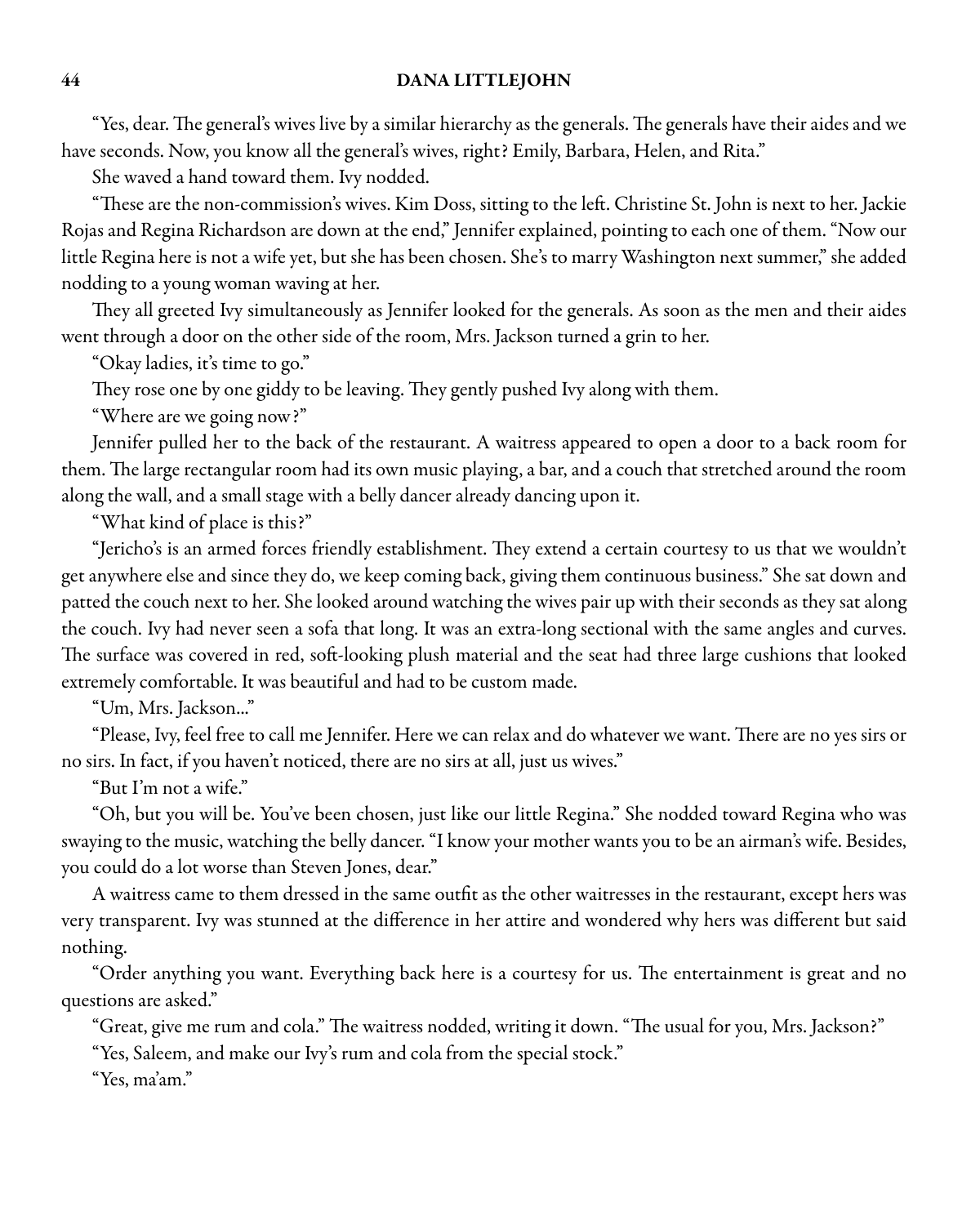She bowed and left. Ivy watched everyone talk, drink, and watch the stage where there were two dancers now. She did a mental shrug and leaned back. Saleem returned with the drinks, putting them on a small table she carried with her.

"Everything is ready, Mrs. Jackson."

"Excellent. Let's toast, Ivy. To you having a good time tonight."

"Okay what the hell." She raised her glass and took a long drink, swirled her ice, and finished it.

"Ahh, that was good. I could have used that earlier." Jennifer smiled.

"I'm sure. Bring us another drink, Saleem, and carry on."

"This is the highlight of our week, Ivy. We meet here every Monday for dinner, lunch on Wednesdays, and at my house every other Friday. We eat a little something, but we mainly sit around drinking and talking."

"Talking? What, like, a book club or something?"

"No, dear. We mainly talk about...that."

She pointed to the stage. Ivy took a deep breath, enjoying the warm feeling that enveloped her as her gaze followed Jennifer's finger and she accepted another drink from Saleem. The spritzer drink she had earlier tasted like seltzer water to her, and the first rum and cola didn't seem to have a kick, but now, suddenly it seemed like everything came to a head all at once. The music was loud and eclectic with lots of tambourines, bells, triangles, chimes, and bongos, gaining everyone's attention. There were several dancers on stage, wearing multiple layers of gold and red sheer scarves on their bodies and across their faces. Ivy swayed to the music as she mentally danced with them.

Jennifer toasted Ivy's glass, urging her to drink. Looking around the room, Ivy smiled to herself as the relaxed atmosphere started to change to a more sensual one. She took another sip from her glass.

"How often do you guys come here, Jennifer? It's nice being away from the men for a while."

"Yes, sweetheart. We meet here every Monday for dinner, but the wives meet at least three times a week just to be together."

"Three times a week and dinner on Mondays with the men? That seems like a lot of time together."

"Of course, that's the point. We are a very close-knit group. We practically do everything together."

"Yeah, I see. Between you guys and work I wouldn't be able to do anything else let alone hang out with Kelley."

"Who is Kelley, dear?"

"She's my friend. We grew up together. We have this Saturday thing we—"

"Oh no, dear. You wouldn't have time for her. Whatever you're doing with her you could do with one of the air force wives. Do you like the show so far?" Jennifer asked, lifting the glass to Ivy's lips.

"Uh yeah." She finished her drink. "I don't think I've seen anything that compares. It's so, well, seductive." She slumped back, swirling her ice again.

Jennifer smiled. "You ain't seen anything yet."

She leaned back, putting her arm around Ivy's shoulders, and finished her own drink. Ivy rested on the arm and closed her eyes. It felt reassuring and nurturing. The physical contact made the dancers seem more real to her. She swayed to the music again.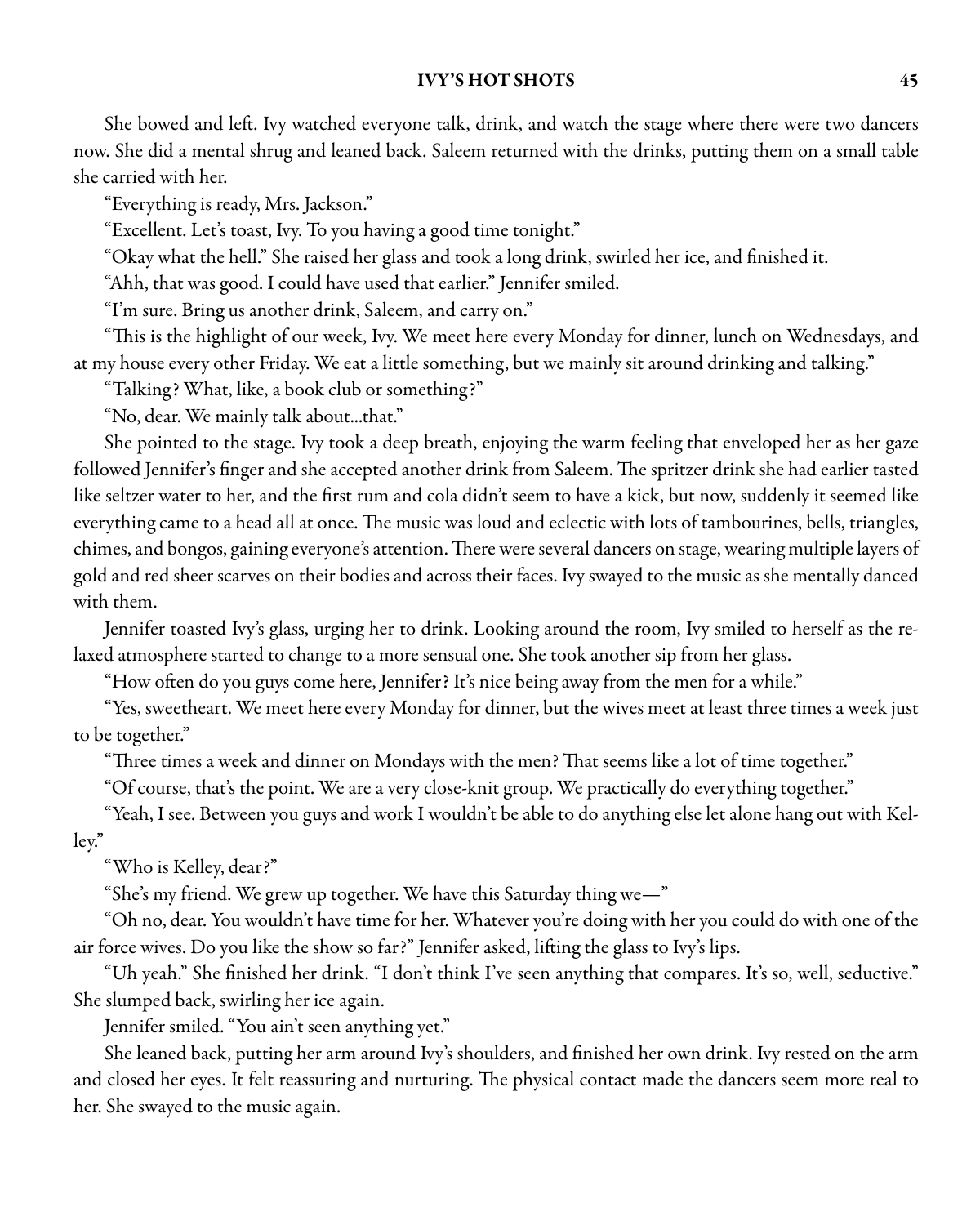"Mmm, Saleem sure knows how to make a drink. I'm buzzing already. Mmm, I feel good, too, wait...I feel better than good. I feel... I feel...smooth...like silk. Silky smooth...silky smooth, silly silk," Ivy mumbled and giggled to herself.

Jennifer swayed with Ivy to the music and then whispered in her ear. "The men are coming out now."

"Ooo, men." She opened her eyes to see bright yellow and orange swirls dancing before them. "Whoa, now that's cool."

"Yes, they are."

The men danced with the belly dancers and it quickly changed from belly dancing to sexual, erotic dancing. The loincloths covering their genitals matched the sheer gold and red material the women wore. A soft breath was released throughout the room as the lights were lowered and the music changed to soft bongos and recorded jungle sounds. The women quickly disappeared leaving just the men to entertain them. Each one limber, agile, and seductively in control of all parts of his body. They were mesmerizing.

"Mmm..."

"How are you enjoying the show?"

"This is awesome."

"Good. Perhaps you will want to partake in the extracurricular activities as well."

"Extracurricular?"

Jennifer patted her knee. "Don't worry dear. That's for another night. Don't want to give you too much your first night out. Let's just enjoy the show."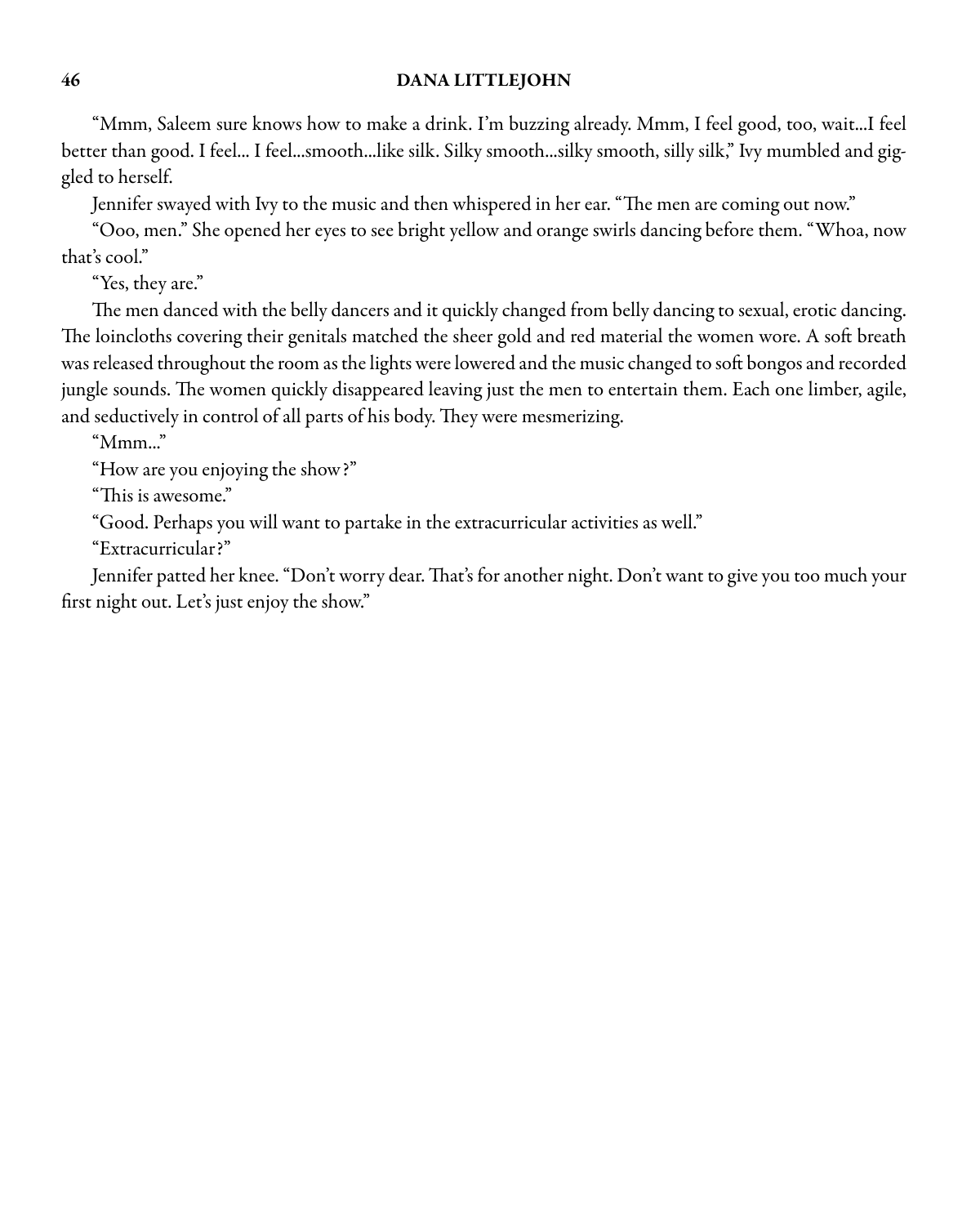# Chapter Five



Banging the top of the clock twice, without the result of noise reduction, Ivy slapped it across the room. "I'm up! Stupid clock."

Her forehead barely came off the pillow as she took a deep breath and pushed her hair back out of her face, to look around. She held her head with both hands and groaned in pain.

"Damn, my head hasn't banged like this since me and Kelley crashed that frat party in college." She stood and stretched. "Ugh. Everything hurts. This was the hangover from hell! Those must have been some serious rum and colas Saleem made."

She shuffled into the bathroom pulling off her t-shirt and shorts and let the warm water run over her.

"Okay, Jennifer took us to that back room. I had two drinks, hmm, maybe three,and..." She shook her head to concentrate and then sucked her teeth. "Shit! I hate it when I can't remember anything." She wet her face again, shaking her head. "I hope I didn't give it up to Steven last night. That would really suck." She sighed, finished her shower, and her morning routine, before leaving for work.

Ivy had hoped the water would have its normal refreshing effect on her, but this morning it did not. She arrived exhausted and still a bit groggy. George was in her office rearranging things, trying to find room for a vase of flowers.

"Good morning, Miss Ivy. You must tell me your secret, honey."

"Morning. And George, I have many secrets. Which one are you referring to?"

"You've got another gift, Ivy. Is it from Jonathan Hayes again?" He handed her the small envelope.

"I didn't go out with Johnnielast night. I went out with Tech Sergeant Steven Jones,"shesaid, using her best snobby voice.

"Ooo, an airman. I thought you said they weren't your type."

"They usually aren't. They spend all their time sucking up to my dad instead of getting into me, but my father asked me to at least give the man a chance. He's a good man, a good airman," she said, mimicking her father's voice.

He laughed. "Well, I guess we'll see if dear ole dad was right then, huh? So, all these flowers are from him, huh?"

"Yup, they're from Steven. Okay let's see, he thanks me for letting him take me to dinner. He had a great time," she said reading the accompanying card on the desk. George picked it up.

"Uh-oh."

"What?"

"Does he always put *love Steven* in his correspondence?"

She sputtered. "I don't know. This is the first thing he's sent me. I just met him on Sunday."

He gasped with false shock and smiled. "Why you little tramp. You gave him some, didn't you?"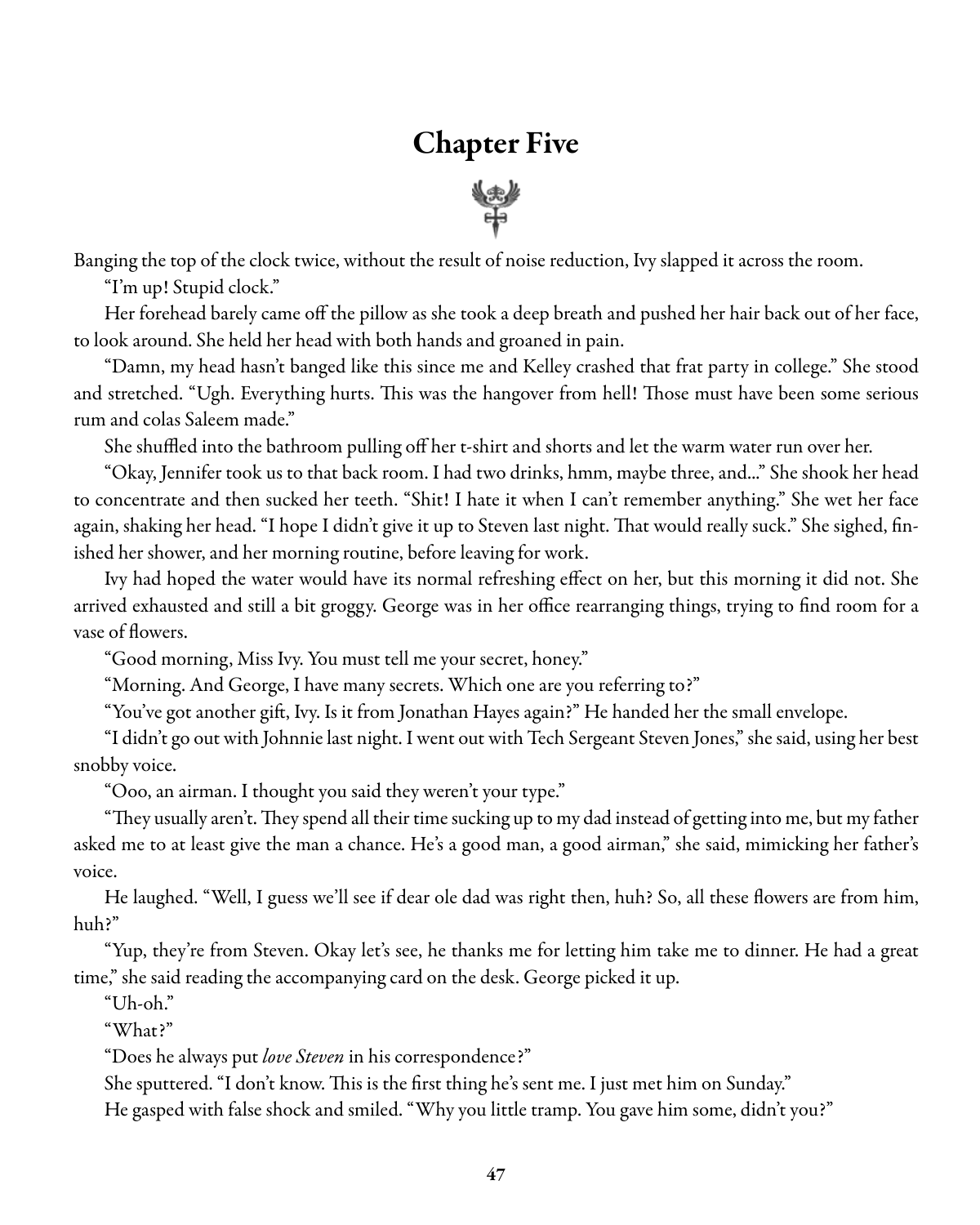"What! No." She sent him a look out the corner of her eye. "Oh George, I don't know. I don't remember." She dropped her head on the desk.

He laughed. "Too much to drink, huh?"

She lifted her head and shrugged. "I didn't think so. A couple of white wine spritzers with dinner, a few rum, and colas after dinner..." She shrugged again. "I don't even remember how I got home."

"Hmm, sounds like too much to drink to me. Well, on the bright side, you know you were good. This is a beautiful and expensive basket of flowers."

"Humph, well he couldn't have been that great. I don't remember a thing." She chuckled, turning on her computer. "Let's get to work."

\* \* \*

"This is Ivy York. How can I help you?"

"Hi, Ivy, it's Johnnie. You busy?"

"Hey. I'm just packing up to leave, Johnnie. What's up?"

"Nothing really. I just wanted to know if you felt like cooking for two tonight?"

"Cooking? Oh no. Johnnie, I'm the last person you'd want cooking for you, trust me," she said with a light laugh. "I only make two things that are even remotely worth eating without seeking some kind of medical attention afterward."

"Wow. So do you eat out every night? That can't be healthy."

"No, I don't do that. I order those already prepared meals. They come right to the house and I just pop them in the microwave. Super healthy, super good, and cooked by someone who knows how to actually cook. So no downside."

He laughed. "Okay, so cooking isn't your forte. What's say you come over to my house and I cook for you, then?"

"I don't know if I'm ready to be inside your apartment just yet."

"Okay, that's cool. I get that. How about a compromise? We eat at your place and I'll pick up the food? I'll even find a movie to watch while we eat."

"Hmm, okay. That'll work."

"Okay give me the address and I'll get some food on my way. You like Italian?"

"Love it."

"Great!"

\* \* \* \*

"Hi."

"Hi, Johnnie. You want me to grab one of those?"

Johnnie lifted the two overstuffed shopping bags closer to him. "Nope, I got it. Where do you want them?" Ivy walked around the couch to the coffee table. "Over here is fine."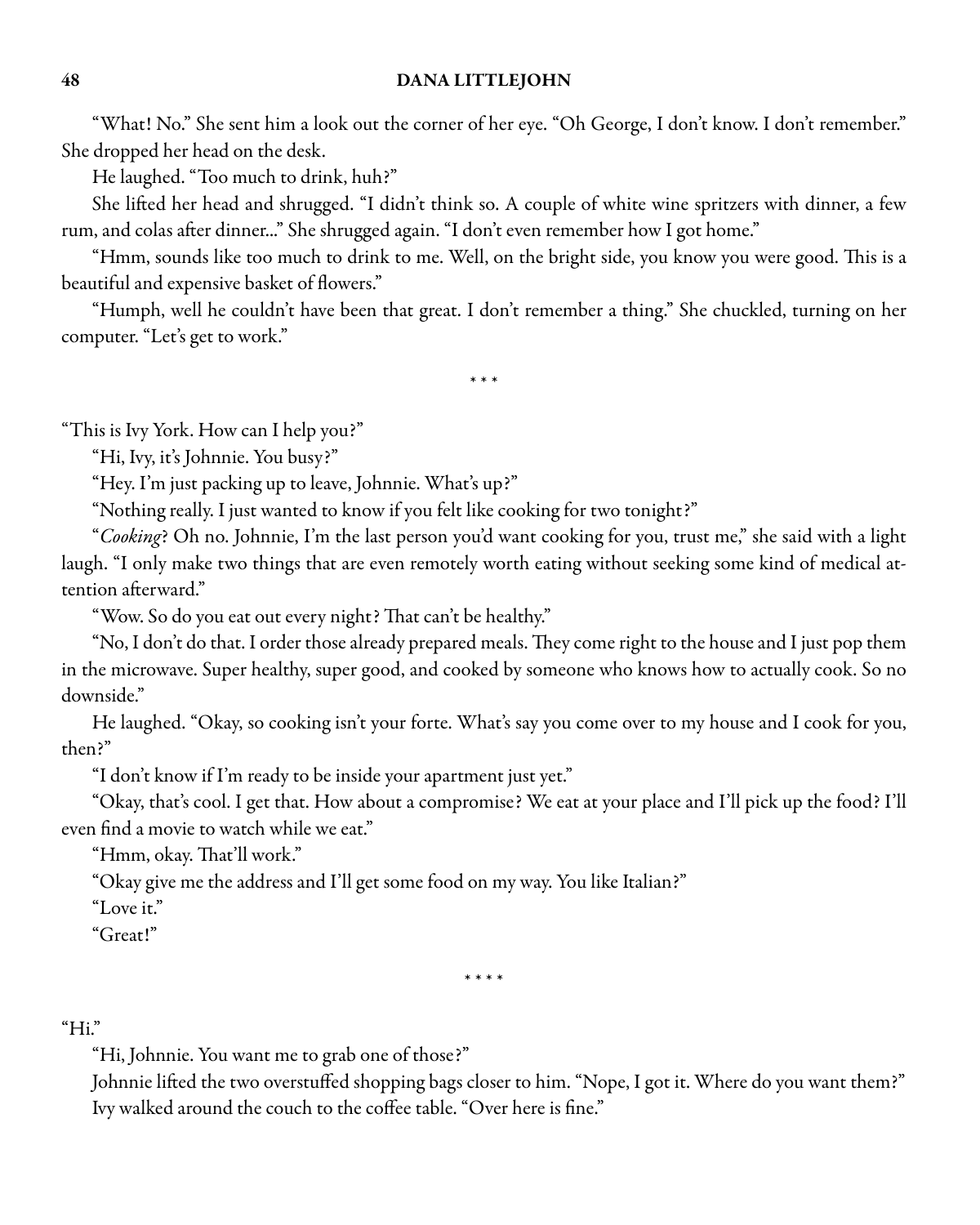He looked around her apartment as she unloaded one of the bags. "So, how long you been collecting your dolls?"

Ivy turned to him. "Huh?"

"Well, you've got a slew of porcelain dolls sitting on those shelves over there," he said with a nod to the wall across the room. "With so many, I can only guess that you supply dolls to your friends for a playdate or you're a collector."

She giggled and continued to empty the bag. "Yes, I collect them, but I could have just liked dolls, you know."

"Yeah, but your dolls aren't just random pretty dolls. They have significance to you."

Ivy tilted her head. "What makes you think that?"

Johnnie pointed to the shelves. "Well, you have six Asian dolls over there and six African dolls over there on two separate shelves. Not only are they totally different and very specific, but they are also up high. I think if they were really toys they might have been on a lower shelf."

Ivy grinned. "Wow. That's impressive. You got all that from checking out my dolls?"

He shrugged. "You can tell a lot about a person by looking around the place."

"Okay, tell me what else do you see?"

Johnnie walked over to stand in front of the wall of pictures. He wrapped his arms around his chest and let his face rest on his fingers in thought. He took a step back and then turned to her.

"Okay, first you've got the pictures together in stacks of four with some kind of theme-thing going on," he told her, waving his arms around in front of the pictures. "Which is a little OCD, but cool looking nonetheless," he added, giving her a wink before turning back to the wall. "I'll tackle them by groups, okay?"

Ivy extended her arm and sat back on the couch. "Sure, knock yourself out."

"Hmm, this first group, I'm gonnasay is you and your brother back in the day." He tapped the four pictures set in a diamond formation on the left. "This dude looks just like you," he added with a laugh.

Young Ivy sat on the shoulders of a teenage boy in a pool dunking a basketball in a hoop. Under that was another of Ivy and the boy sitting in a lifeguard chair on a beach smiling down at the person taking the picture. Side by side were pictures of Ivy as a very young girl sitting back to back with the boy on top of giant blocks smiling brightly, and another of Ivy as a teenager on the boy's back straddling him like a horse with a big smile on her face.

Johnnie looked at her expectantly.

"Yes, that's my brother Jim. He is a few years older than I am, but we are very close."

Johnnie clapped his hands. "Ha! I'm getting good at this. This group is even easier. These are your parents of course. I love the before and after thing. This one was obviously taken way before they had you guys," he added with a chuckle.

The top photo her father, a young airman dressed in his uniform, and her mother, even younger, wearing a traditional red satin dress, sat next to each other, cheek-to-cheek, smiling brightly. Looking at it always made her smile.

"I had that picture restored a few years ago. I got a beautiful silver frame and gave it to them as an anniversary gift."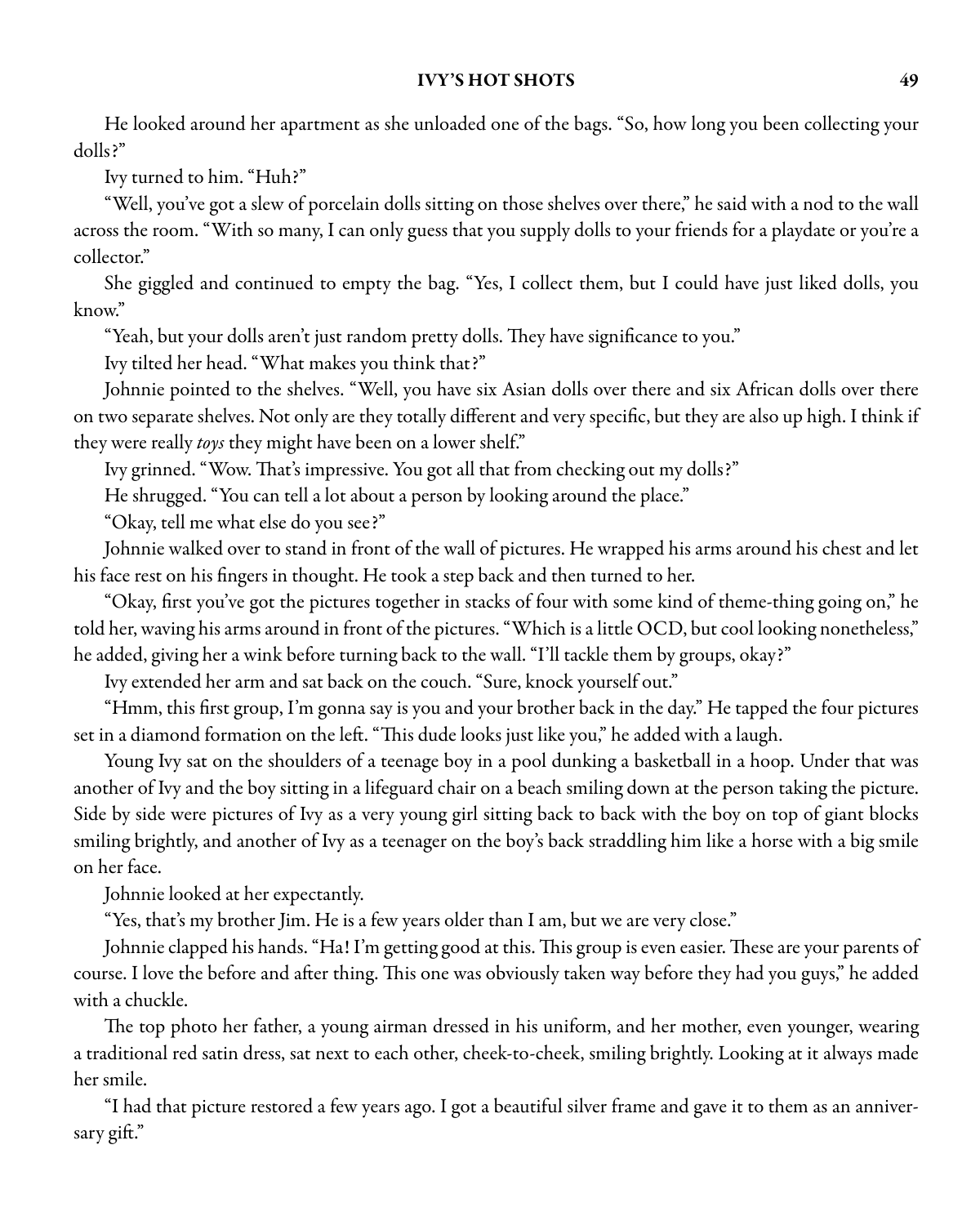He turned a raised brow to her. "So did you take it back?"

Ivy giggled. "No, I just had a copy made for herself at the same time."

Johnnie nodded. "Got it. How long ago was this one taken?"

In the photo beneath, her parents were much older, but in the same pose.

"That was two years ago. We took the other two at the same time. It was right before Jim was deployed."

Johnnie turned back to the pictures. "Your mama still looks good, Ivy. Your father's a lucky man," he mentioned with a wink.

Ivy laughed again then pointed to the other wall. "Thanks, Johnnie. I'm sure he knows that."

Your brother looks like he was born to wear that uniform. How long has he been in service?"

"I think this is his sixth year."

"You've got a good looking family, Ivy."

"Thanks. I'm pretty proud of them. Now, what about those pictures over there?"

Johnnie followed her to the other wall. "This must be your friend Kelley." He pointed to the photos in turn. "This one looks like you were in high school. This is when you graduated from college and this one is when you guys opened your business. Nice."

Ivy pointed to the last picture in the cluster. She and Kelley were dressed up, sitting on the edge of a table toasting with champagne glasses.

"What about the last one?"

Johnnie shrugged. "I don't know what was going on with you guys in this picture, but you look damn good while it was happening. Do you still have that dress?"

Ivy laughed. "You're so crazy. That was really great. You're like a modern-day Sherlock Holmes."

Johnnie smiled and rejoined her on the sofa. "Well, after checking out your pictures I have come to the conclusion that you love your family enough to want them around you always, but not up in your face physically. You and your girlfriend are very close. You got a lot of love for her, too."

Ivy smiled. "Yeah, she's the sister I never had. She drives me crazy, but according to my brother that's what sisters do."

"I wouldn't know. I only have a little brother. This really is a nice place you got here, cozy even. Is it a condo?"

"Yep. The top five floors went condo three years ago. What movie did you get?"

"Well, I didn't know what you like, so I grabbed a drama, an adventure, and a comedy," he said, pulling the movies out of the other bag.

"What? No cartoon?"

He looked at her with wide eyes. "You do cartoons?"

"Who doesn't love animated movies?" Ivy asked in a teasing tone.

He chuckled. "Okay. I'll have to remember that."

Johnnie pulled one of the cushions off her black and beige couch and sat on the floor staring up at her. "What?"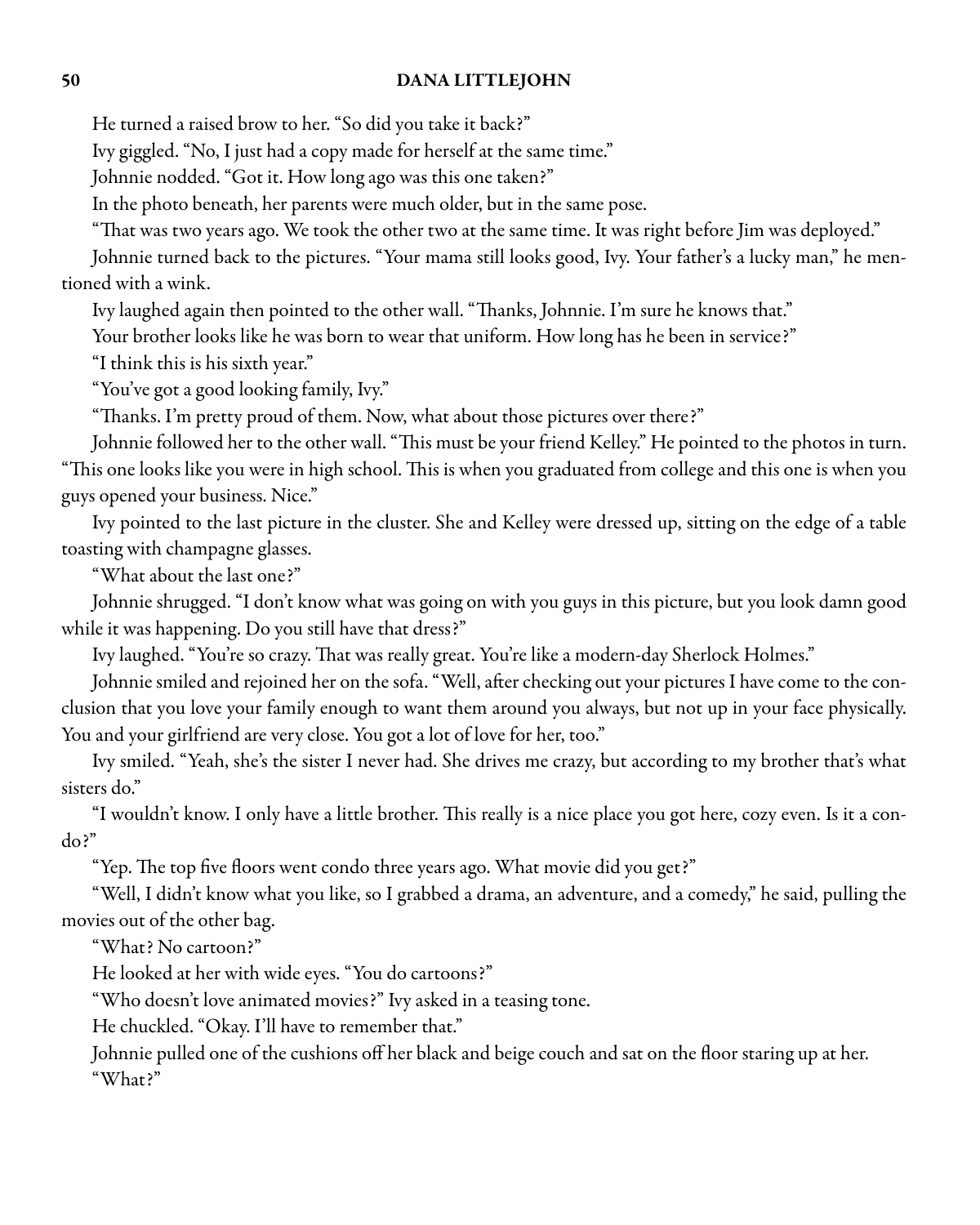He shrugged. "Nothing. I was just noting how good you look in anything you wear. I've seen you all gussied up at the meet and greet, at work in your little business type suits and now..." A sly grin spread across his face and he shrugged again. "I think I like the jeans and t-shirt on you best."

"Thanks, Johnnie, but you don't have to schmooze me to impress me. The food will do for now." She giggled. "You did excellent with the food, by the way. Silvio's is one of my favorites." She handed him a plate of lasagna.

He laughed. "So the way to a woman's heart is through the stomach, too, huh?"

"Well, this woman anyway. Besides, someone's got to cook the food you eat and since it's not going to be me, Silvio's will do."

"Oh, and FYI, I can cook."

She pulled a bottle of red wine from the bag and looked it over. "You can cook, huh? You don't have someone who comes in to cook for you and you just warm it up?"

"Why would I do that?"

"Because you're rich. Don't all rich people have a cook, a butler, a valet, and a maid?" She pulled out a corkscrew. "Hmm, you've thought of everything."

He smiled, taking the bottle from her. "I try." He pulled two glasses from the other bag and clicked them together. "And no, I don't have any of those people. My mother worked a lot when I was young. I had to learn to cook so I could feed myself and my brother and have dinner ready when my mom came home from work."

He paused long enough to open the wine.

"So, I cook, I clean, and I dress by myself on a daily basis, thank you very much. Besides, I don't like that many people coming and going in my house."

"Uh-huh." She slid a tray of breadsticks across the table.

"But I do have a driver to take me where I need to go. I found out that driving in New York traffic requires a skill that I do not have. I hired an ex-cab driver for that."

Ivy laughed. "Yeah, it seems like they're the only ones who have that skill."

"I know right. So, if you had me pegged for one of those terrible rich guys who's only interested in getting in your drawers, sorry to disappoint you. Now go rinse these so we can drink this wine while we eat."

"Terrible rich guy after my drawers, huh? The thought never crossed my mind."

She threw her nose into the air and walked to the kitchen with his laughter following her.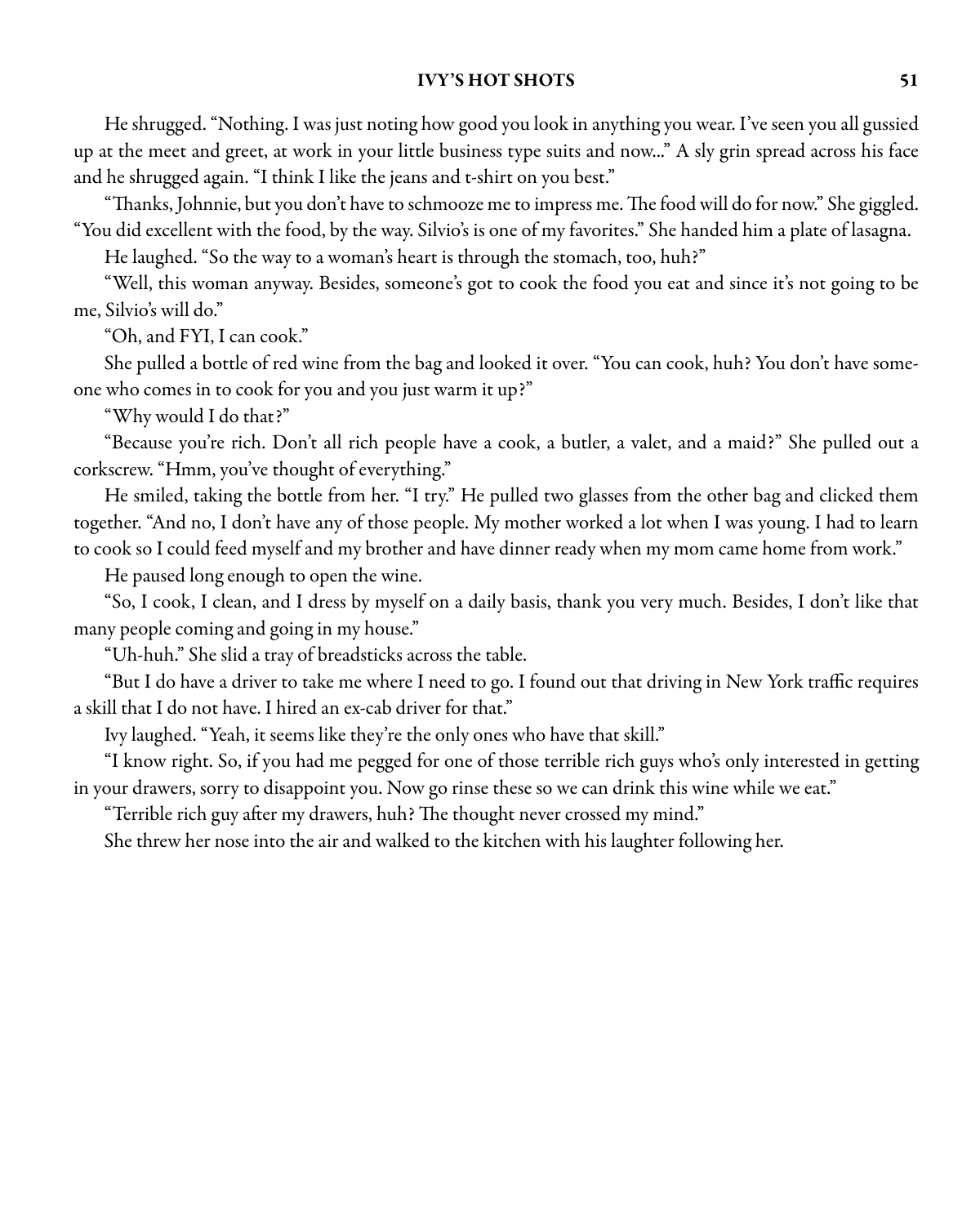# Chapter Six



"Sorry, I'm late." Ivy shrugged out of her jacket out of breath. "Lunchtime in the city, I swear. Do you know how hard it is to speed walk through a zillion people who are just strolling along?"

Johnnie chuckled and pulled out her chair. "You didn't have to walk, Ivy. I could have sent my car for you."

She shook her head. "Uh-uh. It would've taken you all day to get those four blocks in lunchtime traffic. So, have you been waiting long?"

"Nah, not too long. I only ordered my drink."

"Oh good. I can't hang out. I've got a meeting right after lunch."

"That's cool. I'll try not to keep you too long and if I do, I'll make it up to you...later." He winked.

"Don't worry about it. Let's order."

He nodded and waved down their waitress.

"So, tell me, what's it like being a big hotel mogul?"

Johnnie chuckled. "I wouldn't say I was all that, but I like it. A downside, though, is they come to me for every little thing, sometimes the stupidest little things."

"Really? Like what?"

He sipped his drink. "Well, just this morning I found out that the head of the banquet department feels it's necessary to redecorate the three banquet rooms because they're outdated. They haven't been changed since two thousand. That's almost twenty years."

She chuckled. "You gave them the okay, didn't you?"

"Yeah, but that just opened up the floodgates. Now I've got, like, a billion swatches sitting on my desk for carpets, wallpaper, curtains, all kinds of stuff." He chuckled. "I don't have a clue what to do with that crap."

She laughed.

"Yeah, well, you can laugh if you want because I was gonna ask you to help me pick some of that stuff out." "No biggie, I'll help you. It sounds kinda—"

"Excuse me."

They both looked up into the face of a young woman. "I'm sorry to interrupt, but are you, Jonathan Hayes?" He looked at Ivy then back to the woman hesitantly. "Uh, yeah."

The girl jumped up and down with excitement. "Oh my God! Gail! Gail, come here! I told you it was him! It's Jonathan Hayes!"

"Jonathan Hayes?" a voice said from across the room.

"Are you sure that's Jonathan Hayes?" came another voice.

The young woman dug in her purse, rambling. "My name is Penny, Mr. Hayes. I've read all the articles on you, Mr. Hayes. I've read the two that were in Essence, the two in Ebony, and the one in Ebony Man. I even read the one in that Esquire magazine. Well, not really. I just ripped the pictures out of it to put on my wall. I do think they made a huge mistake in picking that Usher as the most eligible African-American bachelor over you.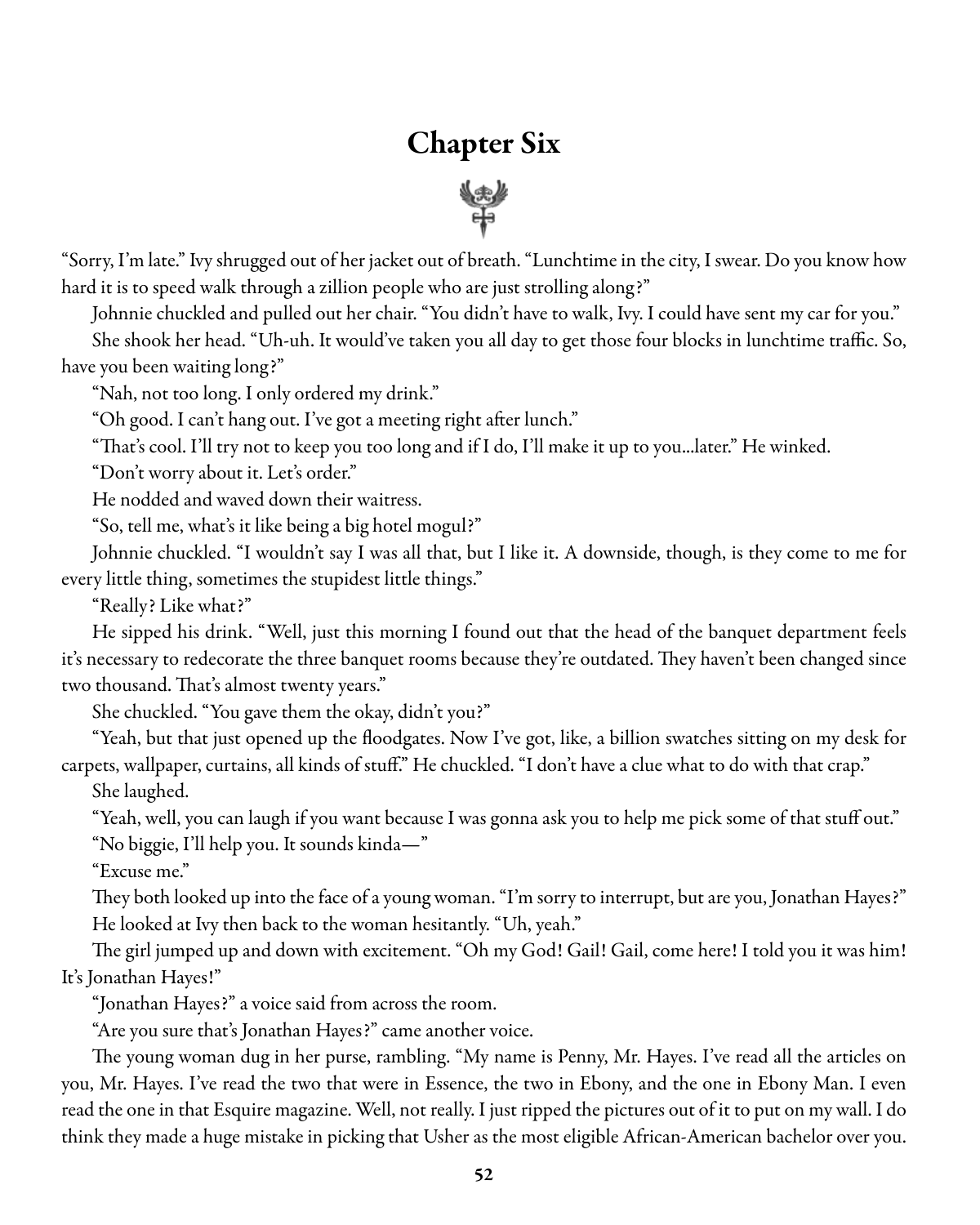You were flat out robbed, don't you think? You should have been number one easily. I would've picked you for number one. Can I get your autograph?"

She smiled and abruptly shoved a pen at Johnnie. He took it hesitantly.

"Umm..."

The woman yanked her shirt down exposing her breast. "You can put it right here."

"Uh..." Johnnie sat back, stunned. Two other women came over to the table.

"Oh my God, it is him. It's Jonathan Hayes!"

"Ooo, me too, Mr. Hayes. Sign my chest, too!"

"Back up off me! He's doing me first!" Penny yelled.

A shirt flew over Penny's head landing on their table. Ivy stared at the shirt in front of her.

"Johnnie?"

"Uh, I, uh..."

Screams came from all over the room.

"Me too!"

"No, me first!"

A bra landed on the table next. "Sign my bra, Jonathan!"

Ivy's mouth dropped open. She and Johnnie stared at the bra. Three other women pushed up against their table. Ivy looked at the crowd forming around them.

"Okay, umm, Johnnie..."

"I—I—" He chuckled, throwing his hands up.

The crowd began to grow and the commotion grew as the women attempted to surround their table and close them in.

"This way Mr. Hayes, quickly!" a man said, parting the crowd.

Johnnie jumped up and grabbed Ivy's hand then followed the guy as he bulldozed his way through the crowd. Once outside, the driver opened the door of the burgundy Cadillac Sedan Deville, allowing them easy access and drove them away just as a mob of screaming females reached the car. Ivy turned to Johnnie and smiled.

"So...that was different."

He shook his head. "I'm so sorry. It was my first time at Ritchie's. I didn't think anyone would recognize me."

"Does that happen to you a lot when you go out in public?"

"Sometimes, but more now since the articles appeared."

"Must be nice having women falling at your feet and all. Any man's dream, huh?"

He sputtered. "Whatever. It's kind of a pain in the ass."

"Uh-huh. So, where are we going?"

"We're about five minutes away from Piccolo's, Mr. Hayes," the driver said, making a turn.

"Piccolo's?"

Johnnie smiled. "That's the restaurant inside the Rayburn Suites. We'll be able to eat in peace there. I have a table in the back."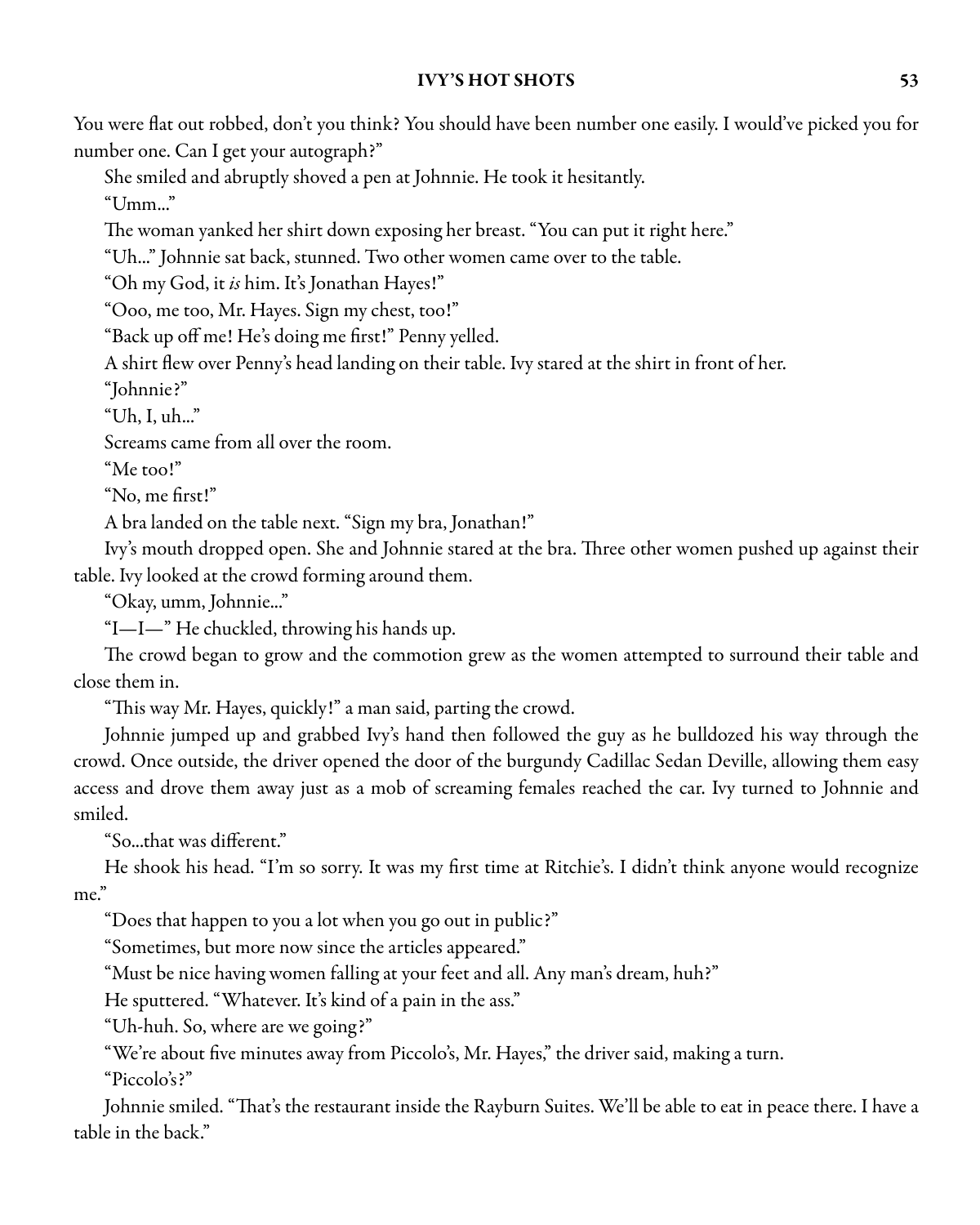#### \* \* \*

"Hello?"

"Hi, Ivy, it's Johnnie."

She pulled her jacket off and dropped it on the couch. "Oh, hi Johnnie."

He sighed. "I'm sorry about this afternoon, Ivy."

"It's fine, Johnnie, really. That's just life hanging out with Jonathan Hayes, right?"

He chuckled. "I hope not. Were you late for your meeting?"

"Yup."

"Damn."

"No worries. George had my back. He caught me up. I got my work done by the end of the day. So I'm good."

"I'd like to try the lunch thing again, with less drama this time."

She sat on the sofa. "Hmm, I don't know. Our lunch history hasn't been great so far."

"Hey, by my count we're one and one."

She chuckled. "Okay, just to clarify, you have to be more good than bad to be good."

"Well, yeah, if you want to be technical about it. What's say you think about it over dinner?"

"Tonight? Oh, no, Johnnie. I just walked in the door and—." Abruptly she looked over her shoulder. Kicking off her shoes, she stood. "Hold on, okay? Someone's at the door."

"Sure."

She put the phone down and went to the door. A young delivery boy stood in her doorway.

 $"Y_{ex}$ 

"Ms. York?"

"Yeah."

"We have your delivery from Piccolo's."

"My what?"

He lifted two large paper bags with the bright red letters of Piccolo's printed on the front. Wide-eyed, Ivy stepped to the side letting him pass her. Another man followed the delivery guy into the house. They went to work setting up her table with a bright red tablecloth, candles, paper plates, utensils, and the food. When they were done, the two men tipped their hats and went to the door.

"Enjoy your meal, Ms. York," the first delivery boy said and followed the other man out.

"Uh, thanks." She closed the door and retrieved her phone. "Johnnie?"

"So, the food arrived?"

"Yes. Why'd you send me food? Not that I'm upset, but—"

"Well, I wanted us to eat dinner together, but I figured you'd be too tired to go back out, so I thought this would be the next best thing. We can talk on the phone and have dinner together, but in the privacy of our own homes."

"That's a great idea. It will make dinner a lot less dramatic than lunch."

"And no flying clothes either. So, what do you say? Will you let me redeem myself with lunch tomorrow?"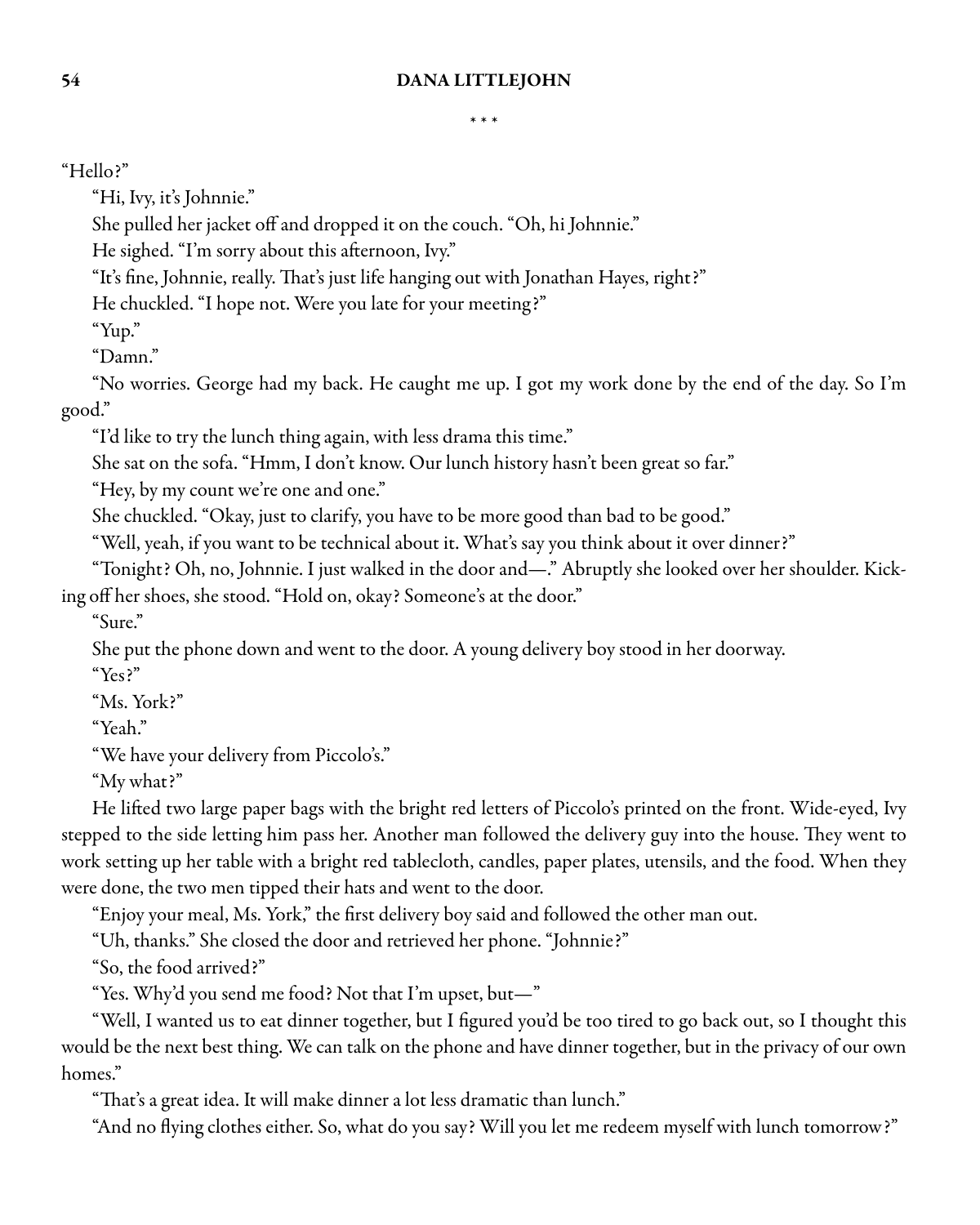Ivy smiled and sat at the table. "Sure, might as well end the week with a bang."

\* \* \* \*

"Miss Ivy!" a voice called over the speakerphone.

"Yes?"

"You have a visitor! Should I send him down?"

"Yup, send him on down."

Smiling, she hit the speaker button and stretched. As she stood straightening herself, the knock came at her door.

"Yes, come in."

"Hi, Ivy."

"Steven!" she called. "What are you—?"

"I'm here to pick you up for our lunch date today."

Her stunned reaction didn't change as she walked around her desk.

"Ivy, don't you remember? After dinner Monday, I said I'd be out of town until the end of the week and I'd take you to lunch on Friday." He smiled and walked closer to hug her. "It's Friday."

Ivy flipped through her mental Rolodex, going over everything she could remember, but none of what he said came to mind. She shook her head, disgusted with herself.

"Look, Steven, I'm sorry, but I don't remember that conversation. In fact, I don't have much memory of anything that happened on Monday. Why didn't you call me or something to confirm or at least remind me? I haven't heard from you all this week."

"Umm, Miss Ivy!"

"Yes, George."

"Uh, you have another visitor here to see you. Should I send him down, too?"

She sighed. "Just a second, George."

Steven sat in one of the chairs across from her desk. "Another visitor?"

"He's a friend. We met at a meet and greet I went to with Kelley," she answered cautiously, sitting on the edge of her desk.

"A friend, huh? Okay, well, send him in. Let's all be friends."

Ivy frowned at his tone and her eyes narrowed toward him. She turned and pushed the button again.

"George, go ahead and send Johnnie down here," she said pleasantly, then turned back to Steven. "Look, Steven, you should have called me or something. I don't remember our lunch date and you should know that I already have plans for lunch with Johnnie today."

"Oh. So, I guess you don't remember your dinner date plans with the general's wives tonight either?"

"Dinner with the general's wives? *Tonight*?"

Steven scoffed. "Yes, Ivy. What do you remember about Monday?"

Ivy concentrated and a few images slowly came back to her mind, Jennifer giving her a drink...music, dancers...she felt good, really good... A loud knock on the door startled her back to reality.

"Yes, come in."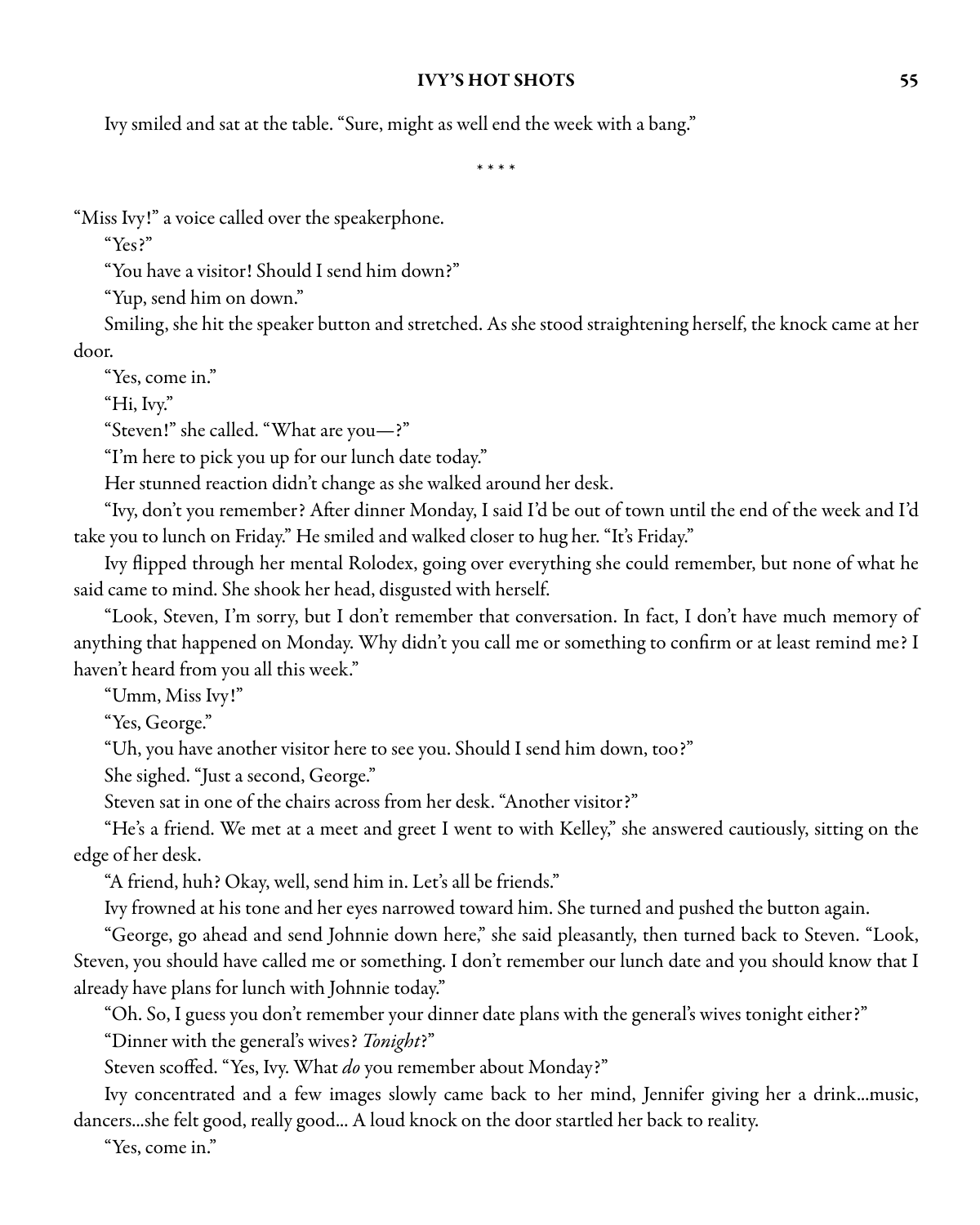"Hi, Beautiful, you ready to go? Oh, my bad. You got company."

Steven stood, smoothing his uniform, and approached him with his hand extended. "Tech Sergeant Steven Jones."

"How you doing, man? Johnnie Hayes."

They shook hands slowly, eying one another.

"So, Hayes..." Steven started going back to his chair. "*Johnnie* Hayes? You mean *Jonathan* Hayes?" he added looking over his shoulder.

Johnnie sat in the other chair and smiled. "That's the one."

"Hmm, so you're a big-shot millionaire."

He shrugged. "I've got a little something, something. You're a big shot airman, huh?"

Steven's smile took a sinister edge. "Yes, I am. So, you know our Ivy from a party, huh?"

"Yup, and you?"

"From a weekend function at her parent's house," Steven answered smugly. "So, are you guys dating or what?"

"We're friends. Are you two dating?"

"Okay, that's enough. I'd appreciate it if you guys would talk like I'm still here," Ivy said, holding her hands up.

She shook her head and looked at the two men vying for her attention. They were totally different in every way. One handpicked by her mother, the other brought to her by...fate? Sheshook her head again and turned to Steven.

"Steven, Johnnie and I are going to lunch. I'm sorry, but I guess I forgot about our date. That was my fault, but you didn't call to remind me or even communicate with me all week. So you have to take some of the blame for the miscommunication, too."

"I told you, I was busy...out of town," Steven protested.

"Well, I was busy, too, but not so much that I couldn't answer my phone if you would've called. We'll just have to take a rain check," she said, reaching for her purse.

Johnnie jumped up to help her with her jacket.

Steven stood. "Okay, Ivy. I understand, but what about dinner? Will you at least keep your date with the general's wives? They were really looking forward to seeing you again."

She sighed. "I don't think so, but I'll call to let her know."

"Okay, now that we got that all squared up, we'll see you around, Jones. It was nice meeting you, man."

Steven gave him a Cheshire cat grin as he shook Johnnie's hand, again.

"Oh yes, I'm sure we'll see each other again."

\* \* \*

Ivy closed her door. "Hello?" "Ivy, dear, it's Jennifer." "Oh, hi, Jennifer."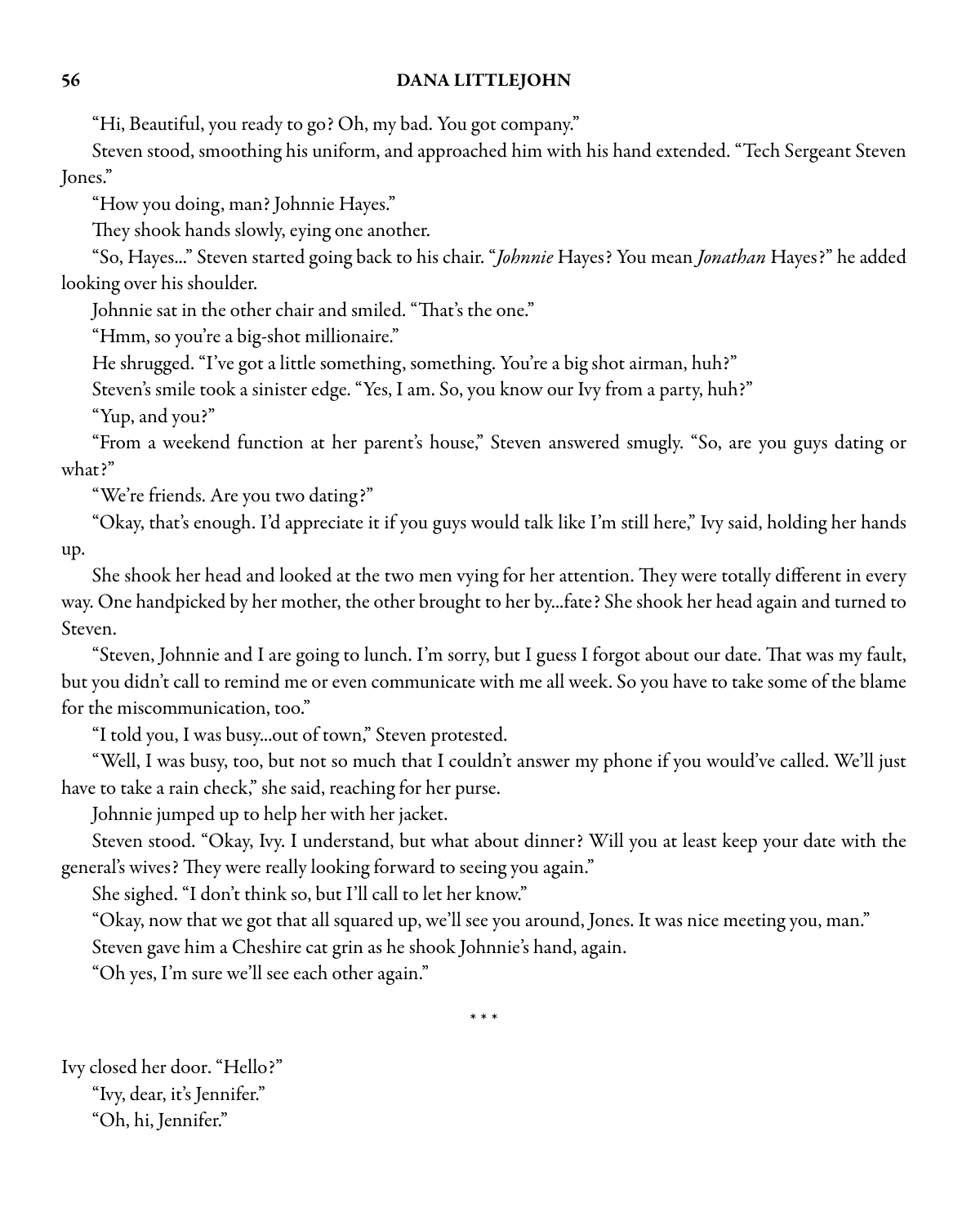"Is something wrong, dear? Jones tells us you might not come tonight. We were all looking forward to seeing you again."

"Everything is fine. I just—" She sighed. "Well, I just didn't remember we had plans tonight, and I made plans with another friend."

"Yes, Jones mentioned him, too. The other man. Look, Ivy, we were just gonna have some girl time. I was having people come over to give us a mani-pedi session and maybe a massage. Won't you come, dear?"

"I'm sorry, Jennifer, I can't. Maybe another time."

"Very well, Ivy, I won't pressure you. I'm sure the girls will be as sad as I am, but I'll give you a raincheck. Good night."

"Bye."

The disappointment in Jennifer's voice made her feel guilty. She laid on the couch and dialed another number.

"Yeah, hello."

"Kelley, is my open massage still, well, open?"

"Yeah, man, but you haven't called all week. I thought you might have forgotten about him."

Ivy smiled. "Girl, please, how can I forget a massage like that?"

Kelley chuckled. "You want me to send him to your house?"

"Yes, girl, I need another massage badly."

"Uh-huh, what you really need to do is get laid and stop pacifying the urge."

"Yeah, well, you need a man for all that. Are we still on for tomorrow?"

"Handball and jogging. Same bat time, same bat channel."

"You're so crazy. See you in the morning."

"Oh, wait Ivy."

"Yeah."

"You want to come over Sunday for lunch? I think I feel the urge to cook coming on again."

Ivy laughed. "Umm, I think I'll pass. Your cooking skills are just a hair above mine"

"What's that supposed to mean?

Ivy scoffed. "That means we just don't have to call poison control as often when you cook."

"I'll try not to take that personally, Ivy."

"It is what it is, girl. I think I'll just crash my mom and dad's house again. You think you can keep your phone a little closer to you this time?"

"I'll keep that in mind. Bye."

"Bye." She hung up and dialed another number.

"Hello."

"Hi, Johnnie. I just wanted to let you know that I got your message earlier. I'm not going with the general's wives."

His muffled laughter filtered through. "Hey, I was just trying to keep the peace. I didn't want your boy, G.I. Joe, to get all crazy on me."

"Well, don't have to worry about that. We're just friends."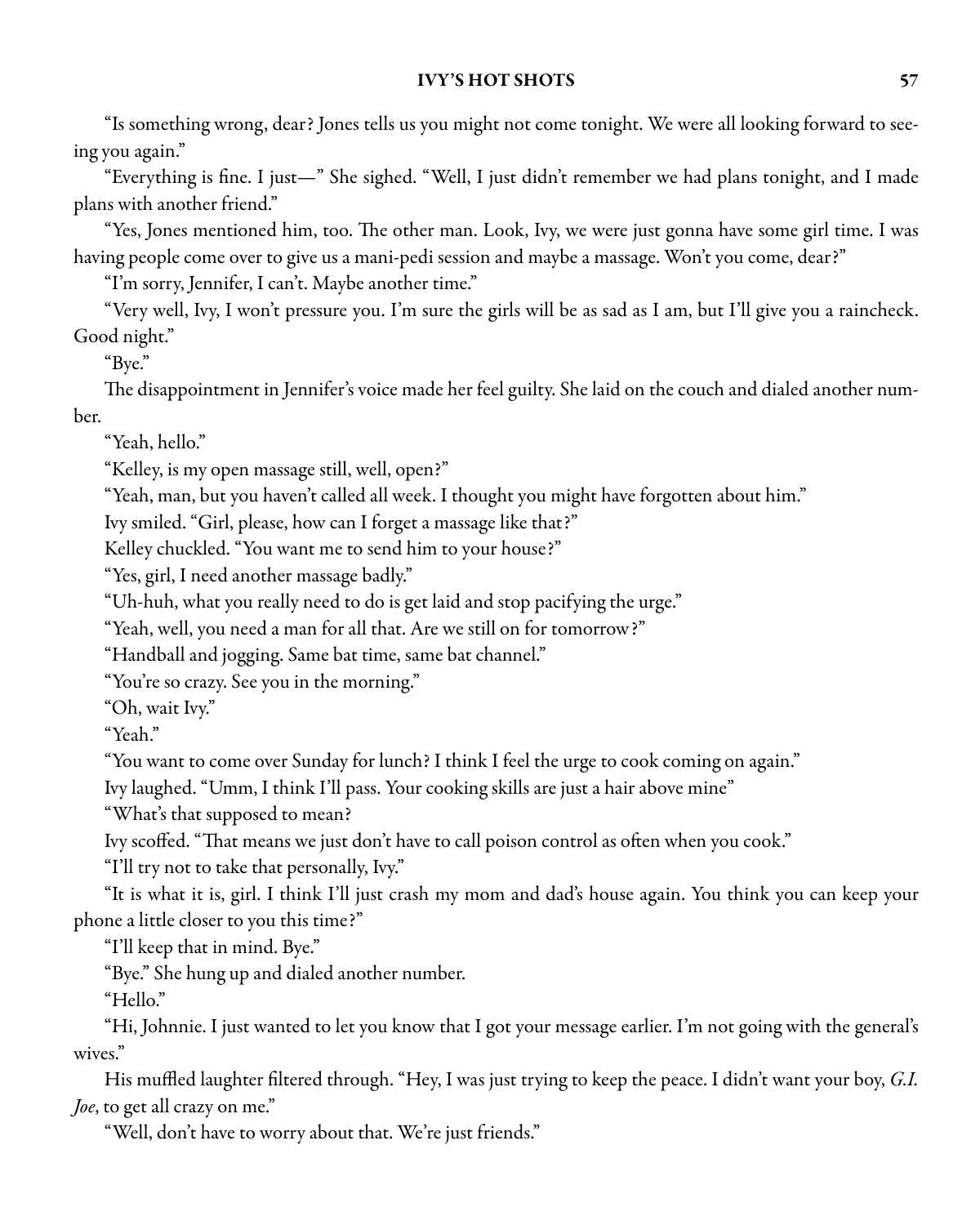"It's cool. I'm not afraid of a little competition. In fact, I welcome it. Anything worth having is worth fighting for and anything worth fighting for is worth having."

"What is that? Your motto for living life?"

"I read it on a fortune cookie when I was a kid so I adopted it."

Ivy laughed. "Okay. So, you don't mind if I spend a little time with him, too?"

"Nah, he don't scare me. As long as I'm in the mix somewhere, that's all that matters to me. Besides, you don't owe me anything. We're just friends too, right?"

She smiled. "Right."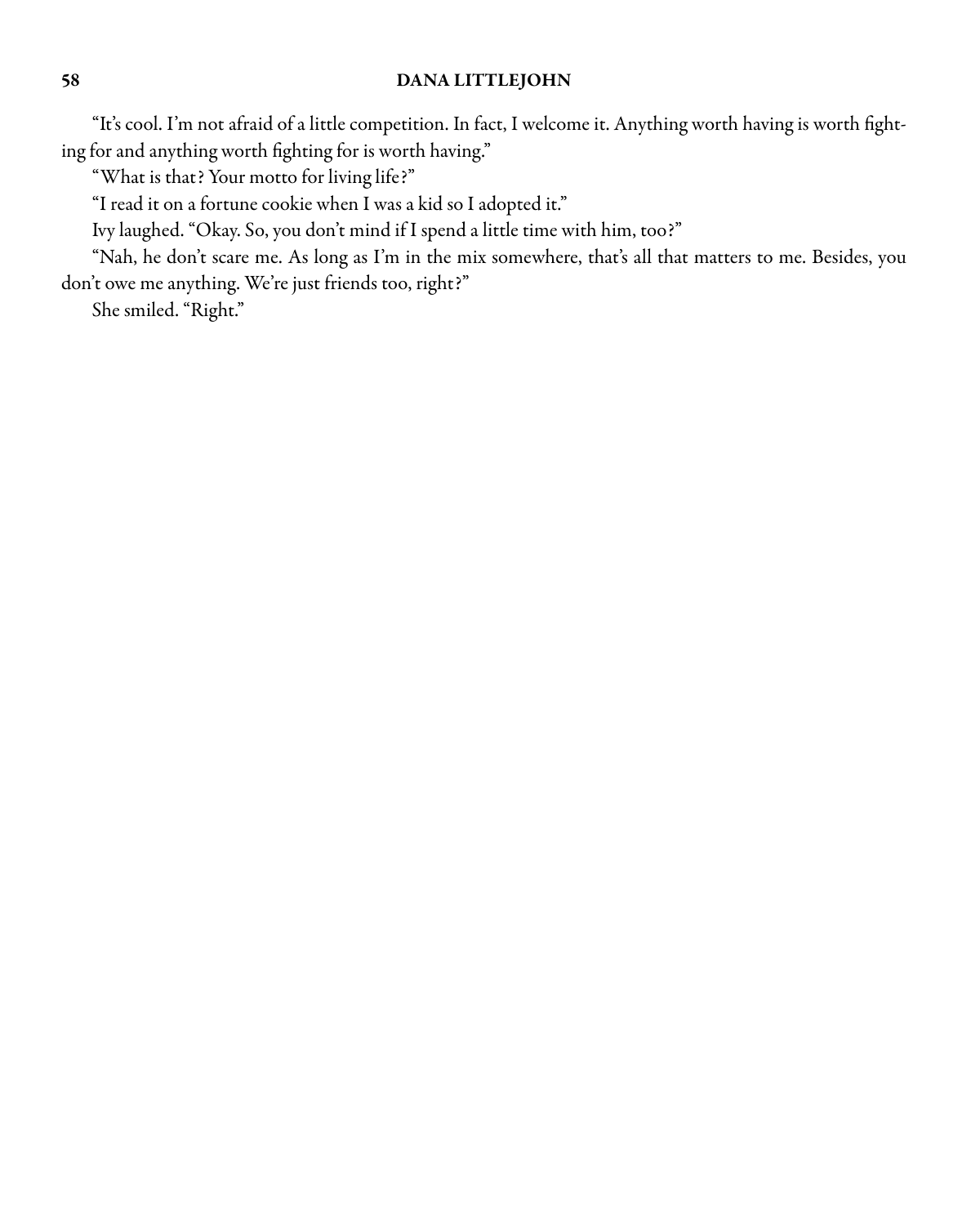# Chapter Seven



"It's open! I'm in the kitchen!" Ivy screamed out the doorway.

Moments later, Johnnie pushed open the swinging door. "Hi. Mmm, something sure smells good. What's for dinner?"

"Well, I've made some mashed potatoes from scratch, some string beans, they're from a can and," She paused to pull the pan out of the oven and put it on top of the stove. "I made a baked chicken."

Johnnie dropped a chaste kiss on her cheek and leaned against the refrigerator. "Ooo, I'm impressed, and you said you didn't cook. It looks great."

"Well, I'm not promising anything. My freezer is full of those already prepared chef meals. I can still warm up a couple of those if you want."

"Nope. I said I wanted to taste your cooking. I think you're just being too hard on yourself."

"I'm no Betty Crocker by far, so consider yourself warned."

He chuckled. "Well, if it's that bad, I've got a couple of bottles of wine to wash it down," he said holding up the bottles.

"Good because it's done."

Ivy took off her apron and handed him a plate of food. They sat down at the table and she waited for his reaction. Johnnie smiled and took a fork full of mashed potatoes.

"Mmm, these are really good, Ivy. See, I knew you were just pulling my leg when you said you couldn't cook."

He picked up his chicken leg and took a big bite. She smiled and took a bite of her chicken at the same time. After three chews, they stopped simultaneously and looked up into each other's eyes. Johnnie smiled at her. She smiled back as they both attempted to chew meat. Johnnie persevered and swallowed, taking a big gulp of his wine afterward.

"Wow, Ivy that was, umm, hmm, it was..." He gulped his wine again, swishing it around his mouth before swallowing. "It was—"

Ivy finally swallowed. "Oh God, that was horrible! Uggh!" She grabbed her glass and chugged her wine down.

Johnnie deflated with relief. "Thank God! I thought it was me."

"It's like a super salty Emory board!"

Johnnie nodded. "That's surprisingly accurate," he said with a laugh.

I hate to say I told you so, you know it's bad if I can't even eat it and I made it."

"But the potatoes were really good," Johnnie mentioned poking the food with his fork.

Ivy leaned on the table with a slight tilt to her head. "Johnnie, for real? Who can't boil and mash a potato?" she asked.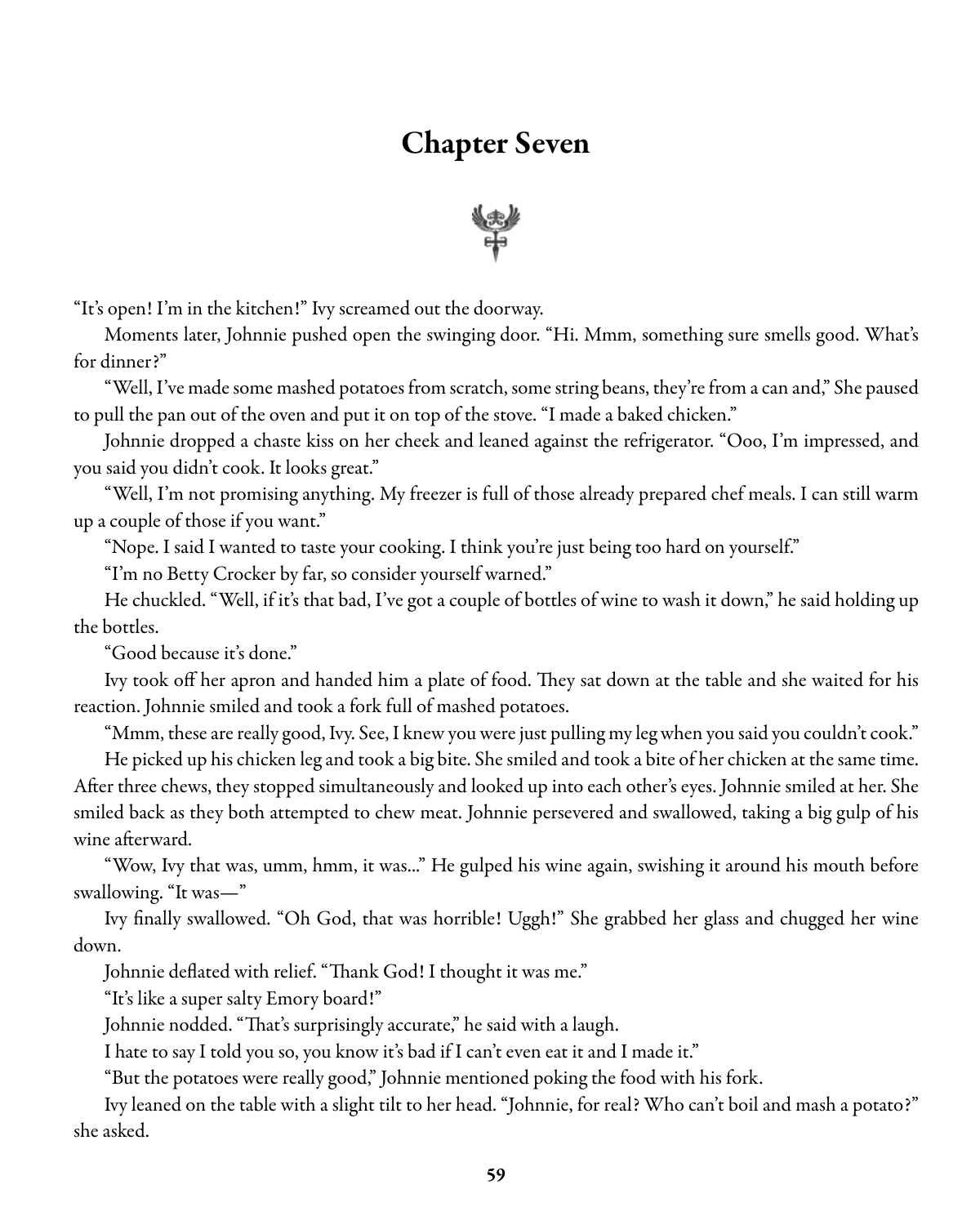He laughed. "I see your point."

"So, it falls to you. Do we stay here, drink the wine and I continue to poison you, or are you going to take me out for some real food?"

Johnnie pulled out his phone. "Roger, be downstairs in front of Ivy's building in ten minutes. We're going out to eat." He returned the phone to his pocket. "So, where do you want to go?

\* \* \* \*

"Hi, Johnnie, I'm almost ready," Ivy, said, opening the door.

"That's cool. No rush. We've got time."

"You look very nice, Mr. Hayes."

He closed the door behind him and sat down on the couch. "Thanks. The party started about an hour ago, so we're going to be fashionably late."

Ivy returned to her bedroom. "Okay. I just have to put my dress on!"

"Aww, man. You're not going to wear that pretty little white satin robe you've got on? I kinda like it."

Her laughter drifted from the bedroom. "No, not this time. Where are we going anyway?"

"It's just a little cocktail party over in Jersey."

"Okay. So, how do I look?"

Ivy spun around, giving him an overall view. The loose curls on her head swung around her face before bouncing back into place. Johnnie's mouth had fallen open and his eyes widened as they scanned her slowly.

"Wow, you look fantastic."

Her shoulders sagged in relief. "Thanks, I got this dress from Kelley a couple of birthdays ago." She gripped the large ruby necklace resting between her breasts. "You don't think the necklace is too gaudy, do you?"

"No, no, it looks good. Matches the dress very nicely. Red looks good on you. Your girl Kelley gives great gifts."

"Yes, she does. They are usually on the sexy side, but that's just her."

He helped her into her coat and then held the door open. "I like her already. So, when does all this gift-giving take place?"

She chuckled. "You mean my birthday? It's on December nineteenth. What about you?"

"April fourteenth."

Ivy nodded. "Oh, that's right. You're an Aries."

They walked out of the elevator into the lobby.

"So will I ever meet this Kelley of yours?"

"One day ...maybe. So, where are you parked?"

"The car should be right out front," he told her, extending his hand.

\* \* \*

"Announcing Jonathan Hayes, owner of the Rayburn Suites Inn and his date, Ivy York!"

As Ivy walked through thecrowd of tuxedosand slinky, shimmering black dresses, shepulled Johnniecloser.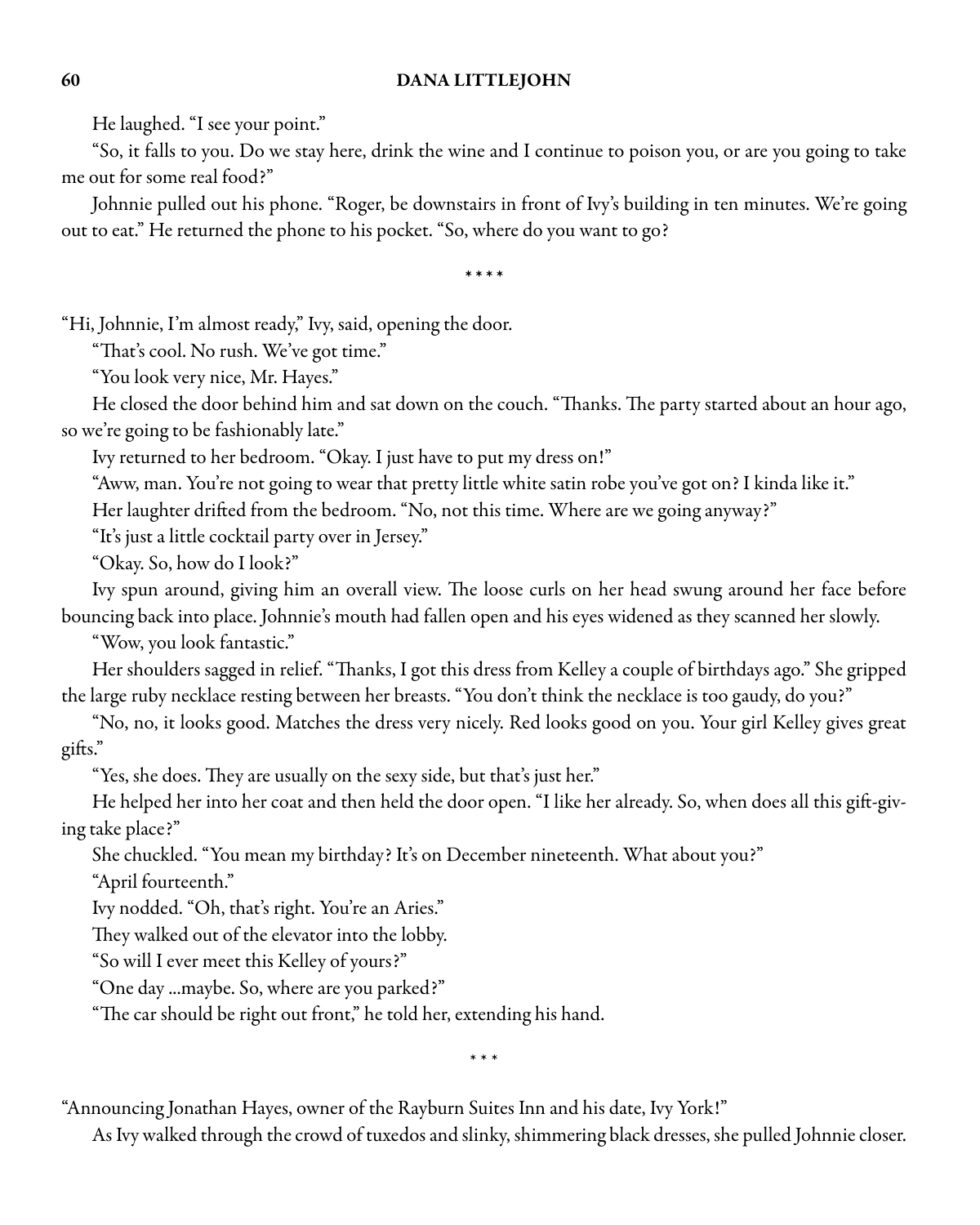"I think we might be a little *under-dressed*, Johnnie. Why didn't you tell me this was a black-tie thing?"

He shrugged. "I didn't know. I only looked at the invitation long enough to put your name on it."

"Johnnie, you should've shown me the invite," she said panicked. "I could have guessed it was a black-tie affair."

"Don't worry about it. We're here now."

She felt like all eyes were on her. Squeezing Johnnie's arm, she slowed down.

"I think we're standing out a little too much. Don't you think we're standing out too much?"

Johnnie tucked her arm under his and patted her hand. "As beautiful as you look tonight, you would stand out in any crowd." He lifted her hand and kissed it softly. "Now, let's go mingle."

She snatched a drink off the tray of a passing waiter and nodded.

"Hayes! Hayes! Ahh, I thought that was you."

Ivy watched Johnnie as he followed the voice calling his name. The genuine smile and pleasant demeanor he displayed for the last hour with everyone he interacted with instantly disappeared. A quick look of annoyance touched his handsome face before an empty smile took its place.

A tall man appeared through the crowd. His cocky stride seemed practiced and on purpose. He was dark with a tanning parlor tan with perfectly styled, light brown hair. Johnnie took his extended hand. They stood staring and shaking hands for so long, she thought they would turn around, draw pistols, and start counting at any minute.

"That suit is top-notch. Should we assume that your tux fell apart in the wash, Hayes?"

He laughed, a hollow, echoey sound Ivy didn't like. She gave the stranger a quick once over.

This man has no business trying to make fun of Johnnie for not wearing a tux. He looks far better in his tailored black suit than this guy does in his tux.

"As always, you're just too funny, Dickerson," Johnnie responded, plain-faced. "I just didn't check the details of the invitation."

"Of course, that must be it. So what brings you to Jersey?"

He shrugged. "I'm interested in the Bridgewall...came to check the place out. You?"

"Well, I'm here for the same thing, ole boy. So I guess we're in battle again. This time, I think, the end result will be different. It'll be me adding the Bridgewall Hotel to my holdings when the time comes."

"Is that your prediction, Dickerson?"

"Oh no, Hayes. That's a fact."

Dickerson's grin seemed darker, but when his gaze shifted to Ivy it quickly returned to its practiced glory.

"Surely this woman is not with you, Hayes. She's exquisite."

A real smile warmed Johnnie's handsome features. "This is my lady friend, Ivy York. Ivy, this is Chad Dickerson, the Third. He owns the Bentley Hotel. He has hotels here in Jersey and a few in Pennsylvania. We were rivals in the Rayburn Suites deal."

"Yeah, I figured as much," Ivy murmured. "Pleased to meet you, Mr. Dickerson."

"One can never have too much in one's holdings," Chad said to her. He kissed her outstretched hand. "And please, you call me Chad."

"Hi, Chad."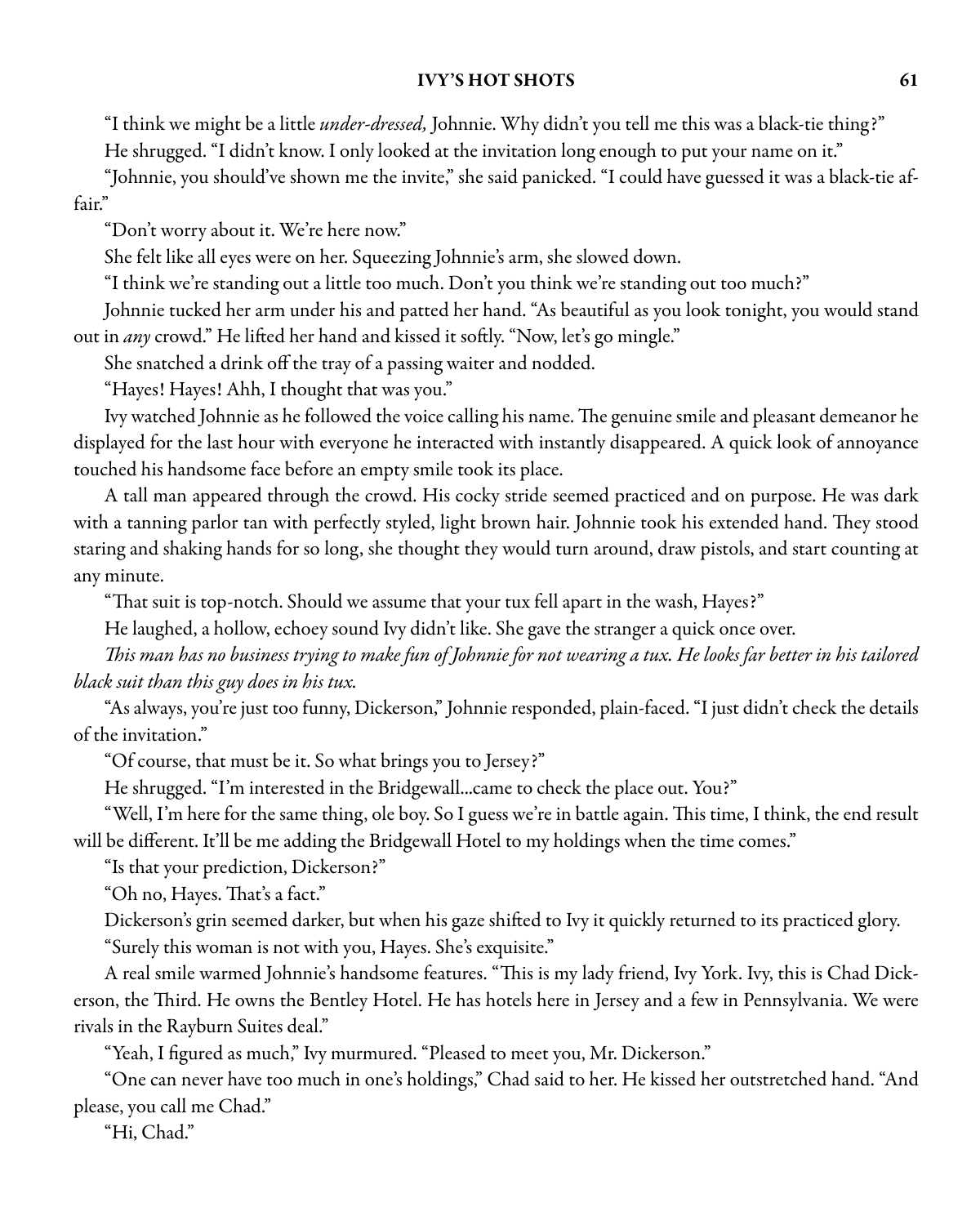"The pleasure is all mine Ivy. That's such a beautiful and unique name."

"Thank you."

He openly looked her over. "Hayes, this woman is phenomenal. She's way out of your league. Wherever did you find her?"

"We met at the meet and greet for the Triton-Millennium Hotel in Manhattan. She's a writer for Hot Magazine."

"Fantastic! Who doesn't love a woman with brains and beauty, eh? If you ask me, I think she's too good for you," he added with his practiced laugh.

Johnnie copied his laugh. "To that statement, I totally agree, but nobody asked you."

Chad's laugh stopped as quickly as it started. "See, Ivy, this is what happens when you barely make it through high school—you're not educated enough to take a joke. Whenever you're ready to upgrade, Ivy darling, to someone with some real money, a real diploma, like my degree from Stanford..." He sent a smug look to Johnnie. "You can always contact me at one of my hotels," Chad added, offering her a business card.

Ivy took the card but said nothing.

"Yeah, well, as wonderful and *real* as your Stanford degree is, it still didn't get you the Rayburn Suites, did it? Nope, I did that with my stinking ass, little G.E.D."

He emphasized each letter, gave him a quick smile, and took Ivy's hand from him, tucking her arm through his. He turned Ivy toward him, caressed her face, and kissed her lips.

"Come on, baby. I see better people we could be talking to. Dickerson," Johnnie said, ending their conversation.

"Hayes," Chad hissed through gritted teeth.

Ivy waited until they were out of Chad's hearing range before she spoke again. "I thought only women got into catfights. Is it always like that when you two get together?"

"Like what?"

"Like that," she said again with a nod in Chad's direction.

"Oh, that? That was nothing. We were just talking."

"Come on, Johnnie. I know a fight for the Alpha dog spot when I see one."

He chuckled. "Okay, okay. It's just that Chad comes from old money and I guess it pisses him off that this boy from the hood got the Rayburn Suites instead of him."

"So this frozen tension between you two is normal?"

"As normal as it's ever gonna be."

"Fair enough. And the kiss? Was that for his benefit, too?"

Johnnie smiled. "Yes and no. I've been wanting to kiss you since I saw you on the dance floor, and I wanted to stick it to Dickerson. I couldn't pass up the opportunity to kill two birds with one stone. I hope you didn't mind."

"No, no, it was fine. In fact, I kinda—"

Johnnie guided her backward to the nearest wall and kissed her again ending her sentence short. Goosebumps rose on Ivy's skin as Johnnie's body and lips stroked her excitement.

"That one was because I enjoyed the first one so much," he said softly, brushing his lips across hers.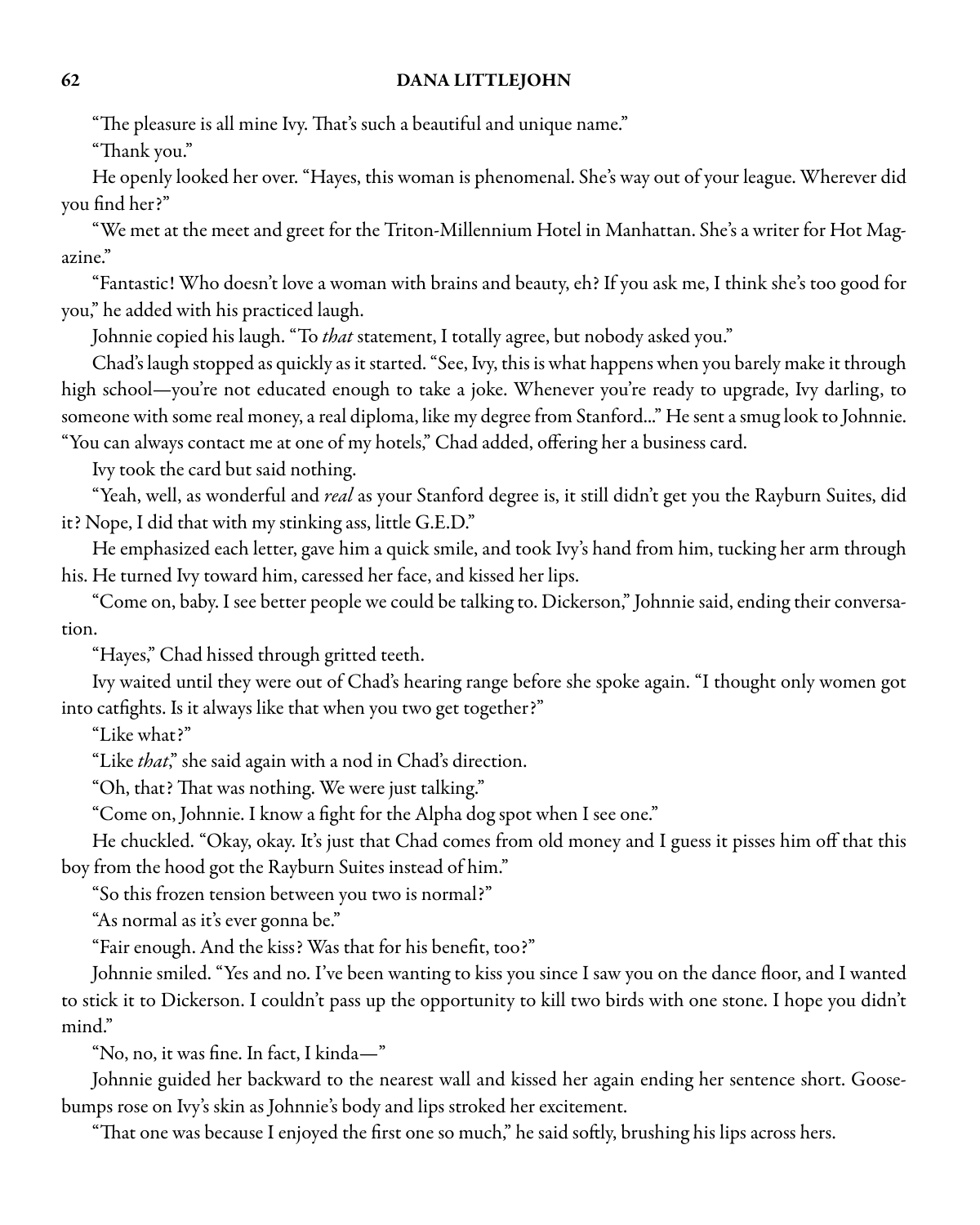The intense look in his eyes made her quiver with desire. She licked her lips and cleared her throat.

"So, are you really thinking about bidding for this place, or was that just for his benefit, too?"

He stepped back and walked her back toward the conference room. "Actually, I had forgotten that I had an invitation to this party. When you said you wanted to celebrate that you guys were done and ready for production, I figured what better place to celebrate than a place that passes out an unlimited amount of champagne." He took two glasses from a passing waiter's tray and handed her one. "But since we're here, do you want to check it out?"

She took a sip and smiled. "Sure, why not."

\* \* \*

"So, you like him. I told you he didn't seem all that bad," Kelley said, serving the ball. "There's nothing on the grapevine about him either...and I've been asking."

"Yeah, he's okay, but I'm still feeling him out," Ivy huffed, running for the ball.

"You sound tired, girl. Don't let my conversation throw your game." Kelley slapped the ball, laughing.

Ivy ran to the other side of the court and stopped. "That was out and you can't throw my game."

"Okay, you got that. It's still twenty-fourteen, your favor. What's going on with the airman?"

Ivy served the ball. "I haven't seen Steven for a couple of days. Not since dinner with the generals on Monday which was way weird, by the way. I did talk to him on Wednesday, though. You think I should give him a call?"

"What? No way! He's only called you once all week. What were you supposed to do, wait around staring at the phone, putting everything else on hold? Let him call if he wants to see you. They always do, especially when he knows you're dating Johnnie, too."

Ivy shrugged. "I'm not really tripping. I mean, he's okay, but he's my parent's choice so..."

Ivy swatted the ball. Kelley ran for it. She missed the ball as it bounced inbounds then out.

"Uh, that, that was out," Kelley said, not making eye contact.

Ivy's hands went to her hips. "Whatever. That was in and that's game."

Kelley pointed to the floor just over the line. "No, no, that was out, Ivy, for real."

Ivy laughed, dismissing her comment with a wave of her hand and shook her head.

Kelley threw her hands up in defeat. "Okay, okay, fine. It was in. Come on, two out of three."

"Nope, I'm hungry and you're buying."

Ivy hugged her friend and walked off the court laughing.

"You suck, man. Next week, you're mine."

"Same line of crap, different week. Come on, feed me. I'm going to the movies with Johnnie later."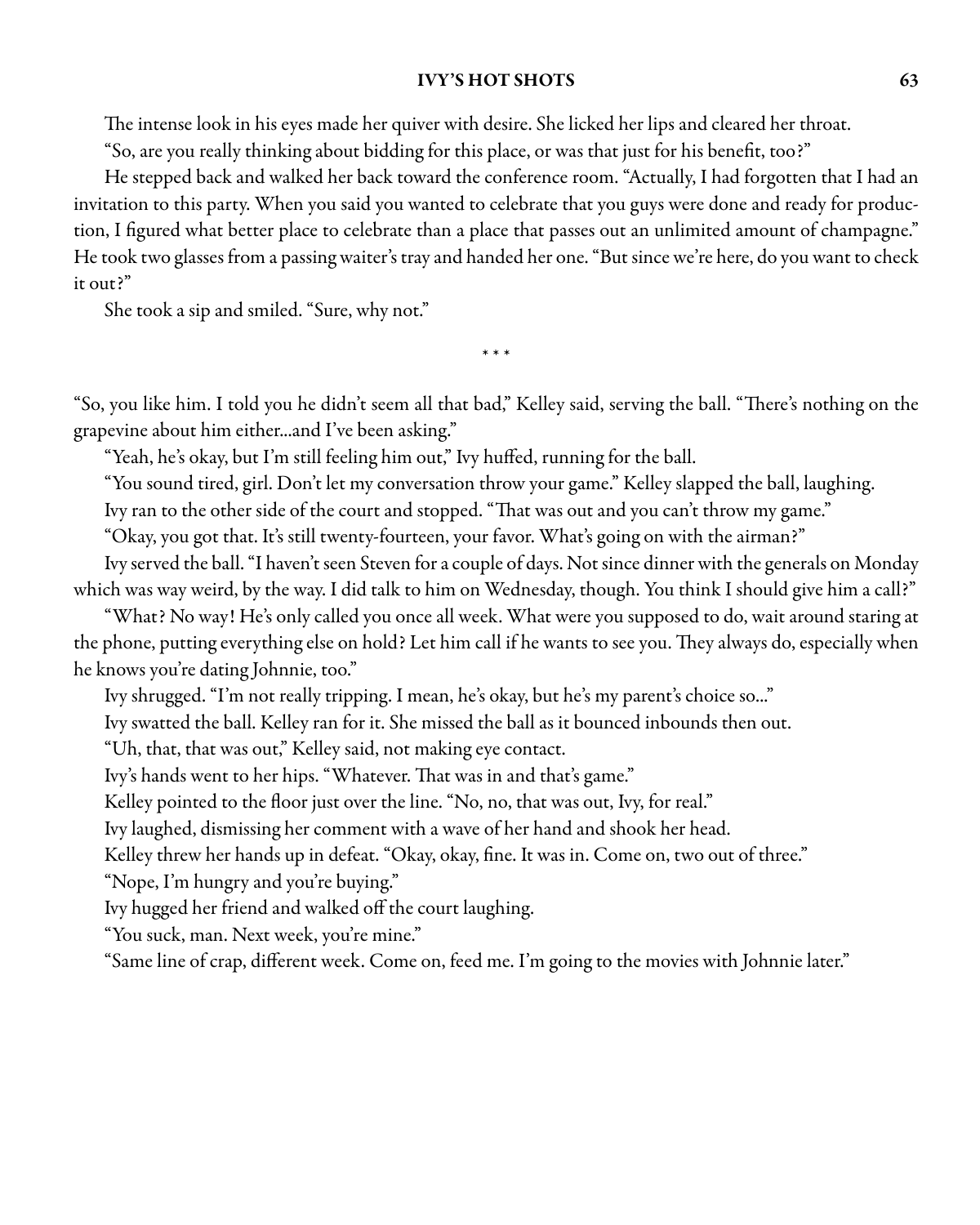# Chapter Eight



"Mom, I'm here!"

"That's wonderful, Ivy," her mother said, walking toward her as her father helped her into her coat. "I'm very glad you're on time this time."

"Wait, where are you going?"

"To brunch, Ivy. That's why you're here, dear."

She looked around. "Well, yeah, so where is everybody? Aren't we having brunch here?"

Ivy kissed her dad as they walked by her to the door.

"No dear, this week General Jackson is having brunch at their house, so come along."

Her mother walked out, waving for her to follow. Her father pushed her gently out the door, closing it behind them.

"If I have to go, so do you," he whispered with a teasing laugh.

Jack had the door open and quickly drove them through the park and uptown. They arrived at the John F. Kennedy building on the Upper West Side a short time later.

"You know how much I hatecoming here, James," her mother said as they entered the building. "I know she spends her days and nights thinking of new ways to get one up on me, or simply get on my nerves."

"No one does that, sweetheart."

"Why do we have to go anyway? We're not even in the same grouping," Kimiko huffed, stepping out of the elevator.

"Now, Kimmie, you know after I retire we'll be a part of *everyone's* group, so we might as well start showing up to functions as they ask. Why does it always have to be some kind of competition between you and Jennifer?"

Ivy shook her head as she followed behind her parents.

"Because James, it just is...but it's not me," she added quickly.

Ivy muffled her giggles when shesaw thelook her father gave her mother. Her mother huffed and remained silent as they went down the hall.

"You know she got this condo just to try and outdo me," she mentioned when they reached the door.

General York gave his wife another look.

"Don't you look at melikethat, James. Just think about it forasecond. They seemed perfectly happy out on Long Island in that magnificent little mansion they had, but as soon as we left Queens and came out to Manhattan, they followed us less than a year later getting a bigger, and, they think better, condo."

"Hmm, maybe you're right, darling. I mean it couldn't possibly have anything to do with their three children being grown and out of the house and Jackson thinking they could do with a smaller place, closer to his job. You're probably right, honey. It wouldn't have anything to do with any of that stuff."

Kimiko's eyes narrowed as she looked up into her husband's laughing grin. Ivy snickered behind her hand. A maid opened the door and delivered them to the Jacksons.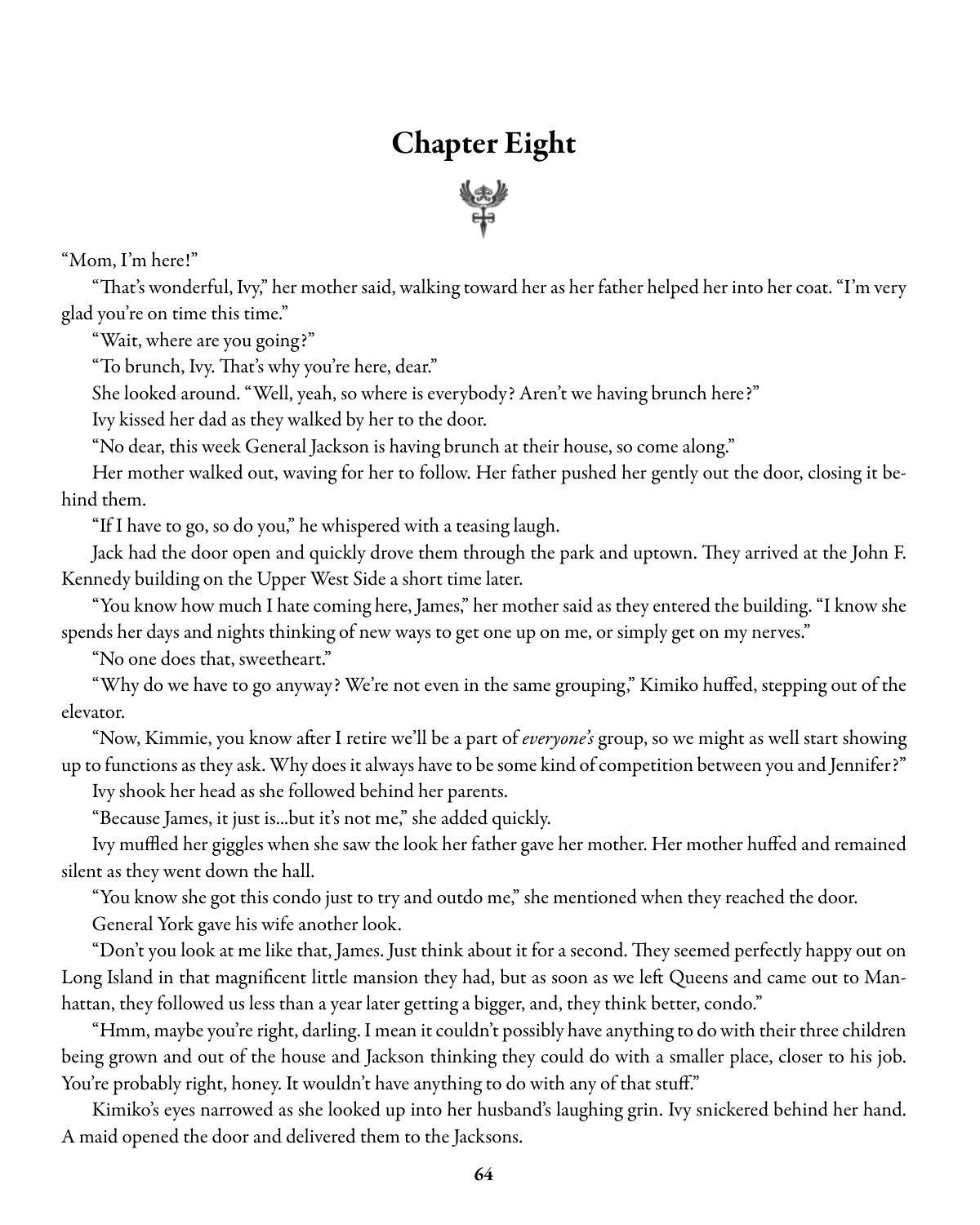"York, how are you?"

"I'm good, Jackson. Jennifer, how are you?" her father said.

"I'm just fine, James. And you?"

Jennifer sounded excited and jovial when she responded to her father's greeting, but when she turned to address her mother, her smile faded quickly. Her voice was flat and seemed forced when Jennifer gave her mother a one-word monotone greeting.

"Kim."

"Jennifer."

Ivy's brow rose. Her mother replied to Jennifer's greeting in the same monotone voice as they walked away together. She wondered what had gone on between them, but they were gone when she reached General Jackson.

"Ivy, how are you? You look lovely today."

"I'm good, General Jackson. Thank you."

"Make yourself at home, Ivy. We're going to take your parents off to mingle with the old folk," he said with a chuckle.

Ivy nodded to the general and left to find the buffet.

"I'm glad I got the chance to see you. I've missed you."

Ivy didn't bother to turn around but continued to pile her plate with hors-d'oeuvres. "Mmm, well, you might have been able to see me sooner if you would have just called." She turned and looked into Steven's grin.

"I'm a very busy man, Ivy. The general's business keeps me on my toes and I have personal business to take care of as well."

She twisted her lips. "Uh-huh."

"Why don't you let me make it up to you?"

Ivy lifted a brow. She stared at him for a moment silently before she turned on her heel and left the room without a word. He followed and sat next to her on a couch. Still not speaking, she took her time building a sandwich with the crackers and the ham and cheese.

"Okay, I'm listening," she said.

"Well, I could...umm, so you're just gonna shove that in your— Oh, okay."

He watched her repeat the action two more times before he sighed and rubbed his temple.

"Uh, I could take you to lunch tomorrow."

She shook her head. "No, not lunch, dinner."

"Dinner tonight?"

"No, dinner tomorrow."

"We do dinner with the generals on Mondays at Jericho's, remember?"

"No, they do dinner every Monday. We don't have to do dinner with them, do we?"

"Yes."

Her eyes widened. "What if I don't want to?"

"It's what we do."

She shrugged and kept eating. "FYI, I don't have to do anything. I'm not in the Air Force."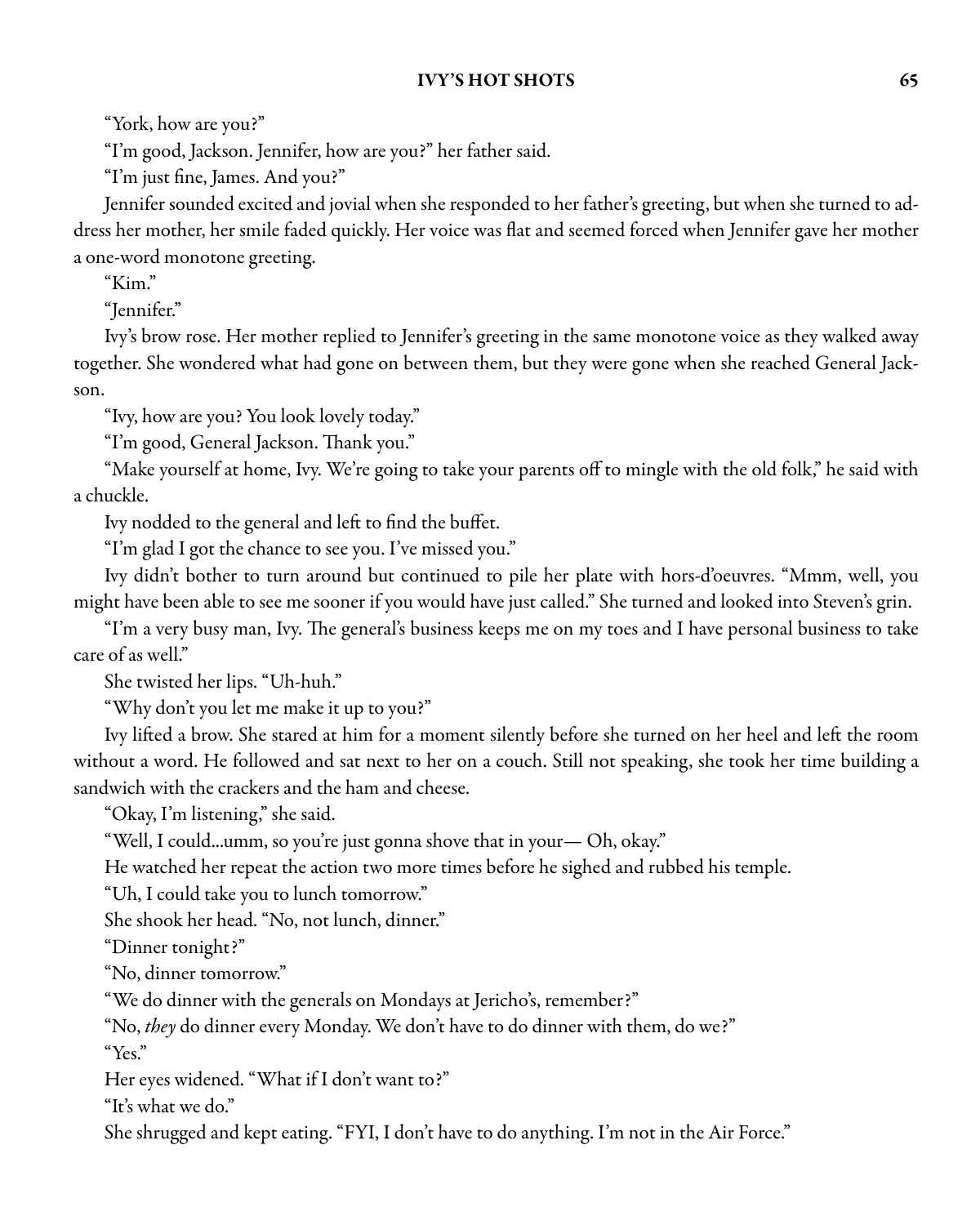"Okay, what about dinner on Tuesday?"

Ivy pondered for a moment as she crunched. "That's cool. I can do that."

"Great, dinner on Monday and Tuesday."

She put another sandwich in her mouth and held up one finger. Steven rolled his eyes as he waited.

"No, not both days, just Tuesday. I'll have dinner with you but not them."

"We have to go to Jericho's on Monday," he said anxiously.

"Steven, we're supposed to be trying to get to know each other. How are we supposed to do that if we're not together? I don't want all our dates to be around a whole bunch of people and I don't want to date all the generals and their wives along with you."

"I understand and we can do that just not on Mondays."

She sighed. "Then I don't know if we can kick it at all if you're going to try to make it mandatory that I do the Monday thing. I've already said I don't want to."

She stood to go back to the dining room and he grabbed her arm.

"Ivy, we're not done."

"Excuse you?" she snapped, staring at his hand.

He released her quickly. "I apologize. What I meant was I'd still like to take you out on Tuesday for dinner. I'm sure the generals will understand if you can't make it on Monday."

He followed her to a smaller room, away from the loud music.

"Ivy, I think you should know. I don't like pushy women. Women shouldn't chase men."

Ivy glared at him. "Are you serious? I'm pushy if I bring up the conversation of us spending some alone time together?"

"Well, I think—"

"Unbelievable. I suggest something and you have an issue with that."

"Call me old fashioned, Ivy, but yes. I'm the man and I should be the aggressive one."

She rolled her eyes dramatically, throwing her hands up. "Damn, Steven, lighten up. Does everything have to be so rigid with you? I'm just talking about you coming to my house and playing little cards...maybe even having a drink or two."

"Mmm-hmm..."

Ivy returned to the dining room with Steven one-step behind her. A maid took her plateand shetook a Mimosa in a flute from another maid passing by.

"Wow, theseare beautiful,"shesaid twirling the glass."It's going topiss my Mom off when shesees Jennifer's crystal is nicer than hers," she mumbled, giggling softly.

"Well, you know, Ivy, I just live to piss your mother off."

Ivy turned to see Jennifer's smiling face.

"As soon as I found out your mother had Mikasa, I gave all my Mikasa crystal to Goodwill and replaced it with Waterford's top line. Waterford crystal is just a little better. Don't you think?" Jennifer explained smugly.

Ivy returned her smile but ignored the question. "How are you, Jennifer?"

"Fine, dear, just fine. I'm very glad to see you made it. I didn't see you with your parents when they arrived."

"They were ahead of me. I saw you and my mom go into the living room."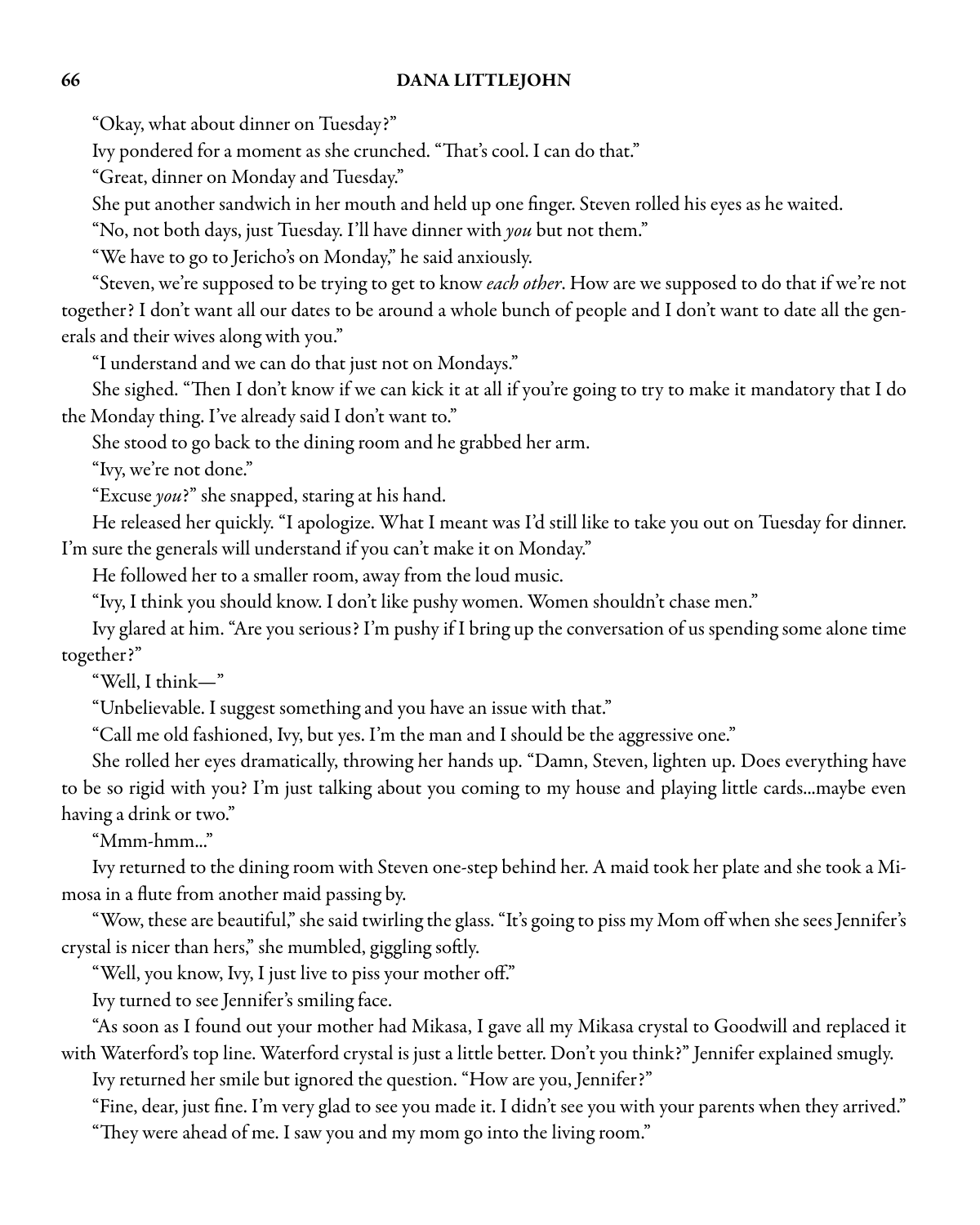"You missed another one of our girl's night out functions on Wednesday. You would have had aphenomenal time."

"Yeah, well, I had to work late and I was really tired."

"Yes, Jones told us. Since we didn't get to see you during the week dear, I look forward to seeing you tomorrow at Jericho's."

"Well, Jennifer, Steven, and I were just talking about that. I'm not going tomorrow. Steven is taking me to dinner on Tuesday night instead."

"What? But we always meet for dinner on Mondays at Jericho's. Jones, didn't you tell her this?"

"Yes ma'am, I did, but—"

"Is there something wrong, Ivy? A prior commitment or something?"

What is it with these people? Steven can't make any decisions on his own? Jennifer's all up in our business and it's okay with him!

Ivy swallowed and took a slow breath. "No, Jennifer, it's nothing like that. It's just that I think if Steven and I are going to date or at least make the attempt, we need to spend some time alone getting to know each other."

A light seemed to come on behind her eyes and she switched gears.

"She's absolutely right, Jones. You're very lucky to have such a brilliant and beautiful woman by your side."

"Yes, ma'am," Steven agreed readily with a smile.

Ivy sent him a quick look.

"Well, nothing's official yet, uh, we're still working on it. We're not like a couple or anything, but—"

"Wonderful news," Jennifer said, cutting Ivy off. "I have a feeling about you two..." She slapped Steven's shoulder playfully. "And Jones, be sure when you pick her up for your dinner date that you don't come emptyhanded. A woman loves a man that brings gifts when he comes a-callin'."

She sent Ivy an exaggerated wink and walked away. Steven smiled excitedly, almost jumping up and down.

"The general's wife approves of us, too. This is great!"

"Whoop-tee-do," Ivy muttered, twirling her finger in the air.

"She said to buy you something, a gift. What should I buy?"

"Whatever you want. Look, I'm going to find my parents and tell them I'm leaving, okay? I'll see you on Tuesday." She rushed off, not waiting for an answer.

\* \* \*

"Well, at this time of year, you guys know we do the holiday thing and knock out January at the same time. So, tell me whatcha got real quick. You know I have a meeting with the fun guys next," Linda, the managing editor, said.

"The fun people are the ones who do the cover," her assistant Marcia explained.

"All right, hop to it. Ivy, talk to me."

"Well, Sherri doesn't usually send meanywhere during the holidays. Shesays New York is hotenough during the Thanksgiving and Christmas season. So I'll be doing my article on something here, but she hasn't told me what yet."

"Me, either. We usually work together around this time of the year," Becky, another writer added.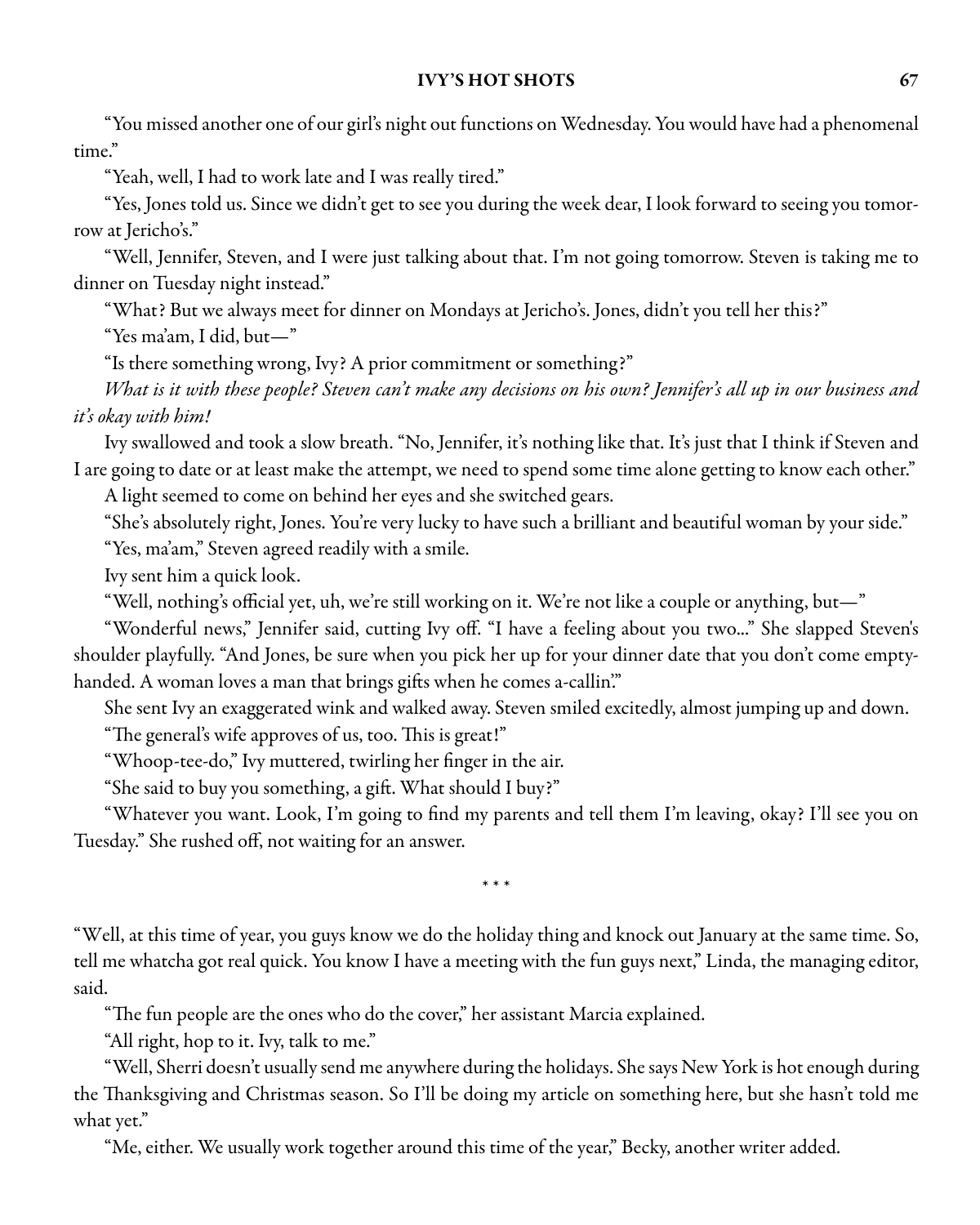"At the very least we'll be in the same city," Ivy said giving the woman a nudge.

"All right then, keep me posted. Joe, what do you have?"

"Our department will be doing a spread on the food and drink of the season and maybe some wines, too. Since everybody is so carb-conscious or low fat this or vegan that nowadays, we'll have to really dig around and do our homework to be PC," chef Joe answered with a chuckle.

Linda nodded and looked at Tina expectedly.

"This time of year is really no different than any other. The only thing that really changes for us is the color scheme for the year. Kyle and I went to a fashion show last week and we've got another on Wednesday and two more for next week to see what's out there this year," Tina answered, readily.

A knock came to the door and George's head appeared. "Sorry to interrupt but can I have a quick word with Miss Ivy?"

"Do make it quick, George, we're in a meeting."

"Thanks."

George walked in and leaned close to Ivy's ear. She let out an exasperated noise.

"Just tell him I'm in a meeting."

George nodded and tiptoed from the room, holding up one finger.

"Okay. How about you, Ty? What are you guys doing?" Linda asked.

"Well, not too many people in this city have the holiday spirit like back in the day. I don't think we should spend a lot of space on Hot Decorating Tips this month. I mean, hardly anyone even decorates at all anymore, except for a tree and maybe some lights on a window."

"Okay, Ty, that leaves us space for something new. So, does anyone have any ideas?"

"Well, what about a dating thing?"

Linda turned to the voice of La-Kasha.

"Go ahead."

"New Yorkers complain about never having time for anything, including dating. So, what if we find a few single people, match them up, and send them out on dates throughout the holidays. We can mix and match them and do some kind of poll letting the readers choose who goes out with who and then they can pick who they want to be together at the end of the holidays. It'll be like a reality show kind of thing. You know how much the public is sucking that up nowadays," La-Kasha explained with a laugh.

George peeked in again. "I'm so sorry, Linda, but, uh, can I get just one more quick minute with Miss Ivy?"

Linda let out a heavy sigh. "Last time, George."

He nodded then whispered in Ivy's ear again.

"Tell him no. I am in a meeting," Ivy stressed through clenched teeth.

"Is there a problem Ivy?"

"No, Linda, no problem. Everything's cool."

"Mmm-hmm. Anyway, I think you might be onto something, La-Kasha. I don't think I've seen anything like that in another magazine before. T.V., yeah, but not in a magazine. I like it. Okay, guys, I think we've got a good start. La-Kisha, start the search for your singles. Let's say, umm, at least four wom—?"

"No! I told you, she's in a meeting and she cannot be disturbed!"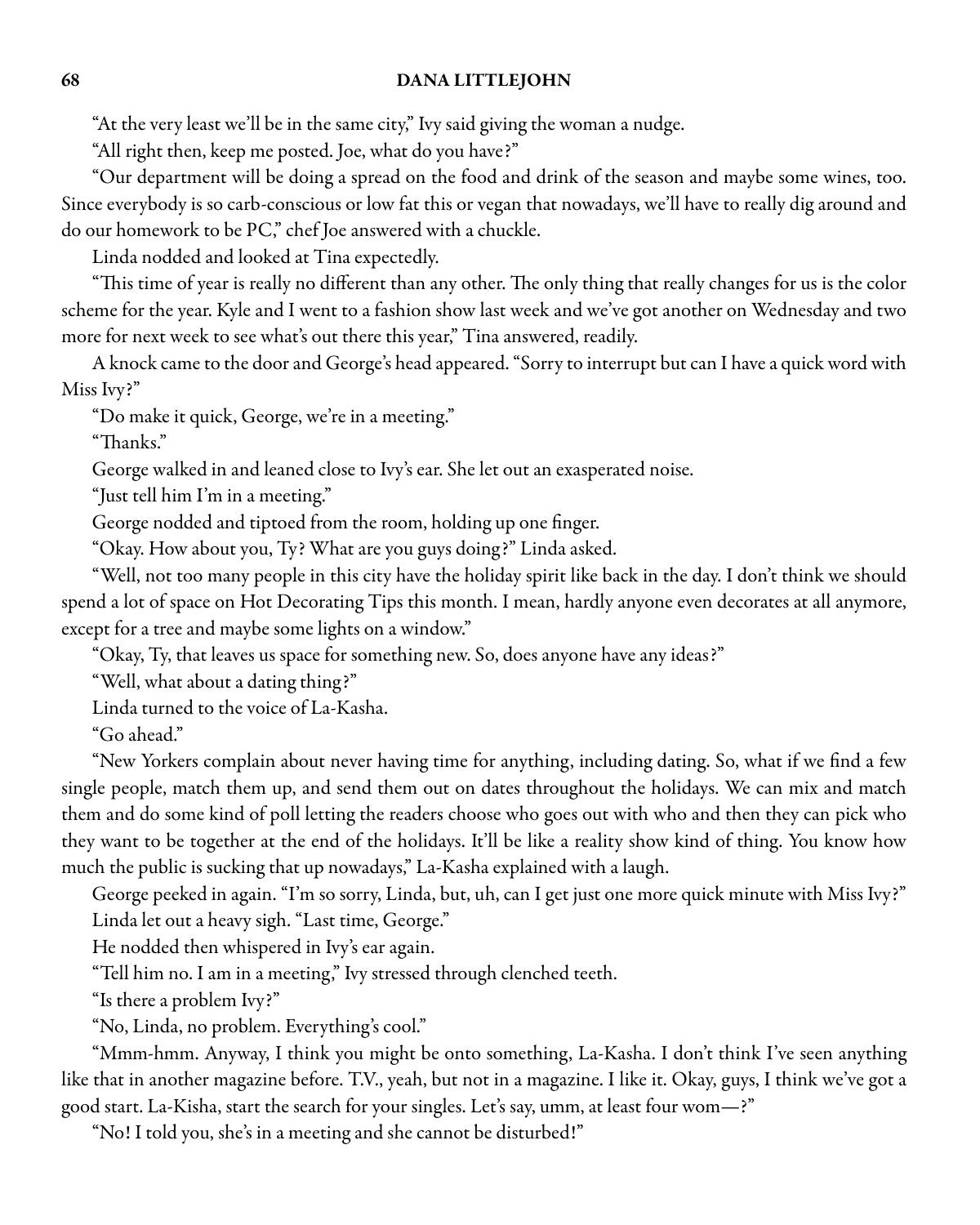Everyone at the conference table turned to the door.

"What the hell is going on out there? Is that George yelling?" Linda said, coming to her feet.

Ivy stood, but before she could say anything Steven burst into the room.

"Ivy, I tried to tell him, but he—"

She held her hand up. "It's okay, George. Steven, I'm in a meeting. What's so important that it can't wait until I'm done?"

"I have to talk to you, Ivy. You went—"

Ivy held up her hand and turned to her boss. "I'm sorry, Linda, I—"

Linda waved her out of the room. "Go."

Ivy grabbed Steven by the arm and dragged him back into the hall. George closed the door behind them. She continued to pull him down the hall.

"Have you lost your mind! You come up to my job and make a scene? What the hell can be so important?" she yelled, pacing the floor.

"Ivy, you went out with Johnnie last week," Steven said accusingly.

Ivy spun on him. "What? How do you know that?"

"You did, didn't you?"

Ivy's eyes narrowed and she wrapped her arms around her chest, as she looked him up and down.

"Yeah. We went out. So what."

"Ivy, sweetheart, we are supposed to be dating. You said you and Johnnie were just friends. If that is the case, I need to know what you did. Where did he take you?"

His calm, controlled tone irritated her more. "Actually, I haven't said I am exclusive with either of you," she told him.

Something in his eyes when he heard her statement continued to annoy her.

"Look, I'm not comfortable having this conversation at my job. This could have waited until I got home."

Steven stepped closerand took her hands. "Sweetheart, I just want to take you out. We did have plans to do that, you know."

"No Steven. We don't have a lunch date today. We have a dinner date tomorrow."

They both turned when the door to the conference room swung open.

"Ivy, deal with this. I don't want any drama after lunch," Linda told her as she passed by them.

Ivy nodded as her boss and the rest of her colleagues walked down the hall.

"Let's go to my office. Now!" she said through clenched teeth. She dragged him along, pushed him inside, and slammed the door behind them. "I cannot believe that you come up here and would embarrass me like that. You could have waited with this and called me later." She leaned on her desk with her arms crossed over her chest.

"Ivy, what's wrong? Why are you so angry? I just want to take you to lunch. Is that a bad thing?"

"What?" she asked in amazement. "You're not being serious right now, right? Are you honestly telling me you don't see the problem here?"

"Okay, look, I'm sorry if I got you in trouble. I just couldn't wait to see you. I thought about you all night and if I wasn't going to see you tonight, I had to see you today. There was no malice in my actions, I promise."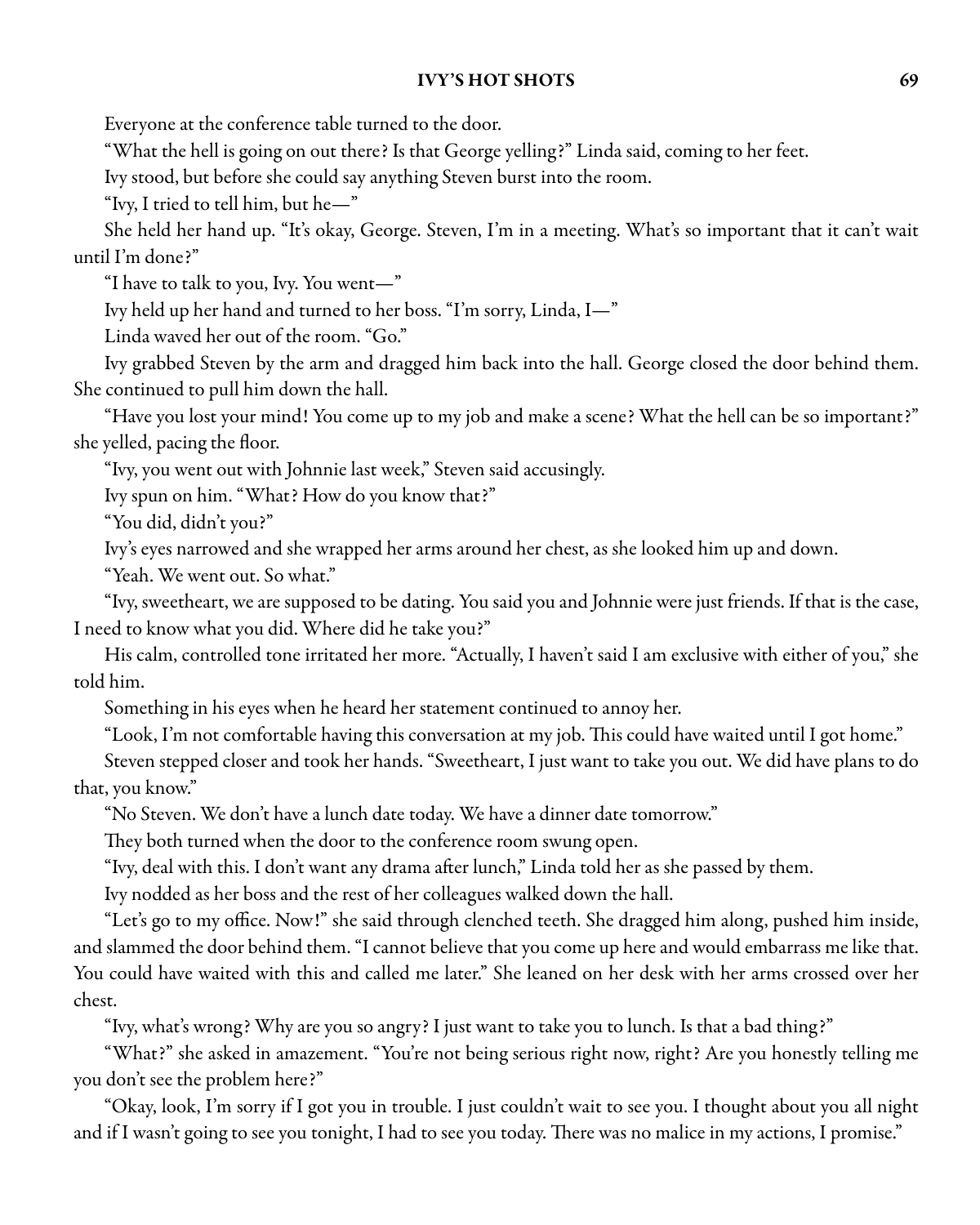He walked closer to her, flashing his best smile. She groaned and shook her head.

"Steven, you can't pop up on me unexpectedly, not at my job or my house. All right? You have to call or text, something. That's just common courtesy. I shouldn't even have to say that out loud."

He stepped even closer and took her hands in his. "Okay, I got it. No more surprise visits, I promise." She sighed. "Okay."

He kissed her cheek. "So, where did Johnnie take you?"

"Steven..."

"Fine, fine, nevermind. Can we go to lunch now?"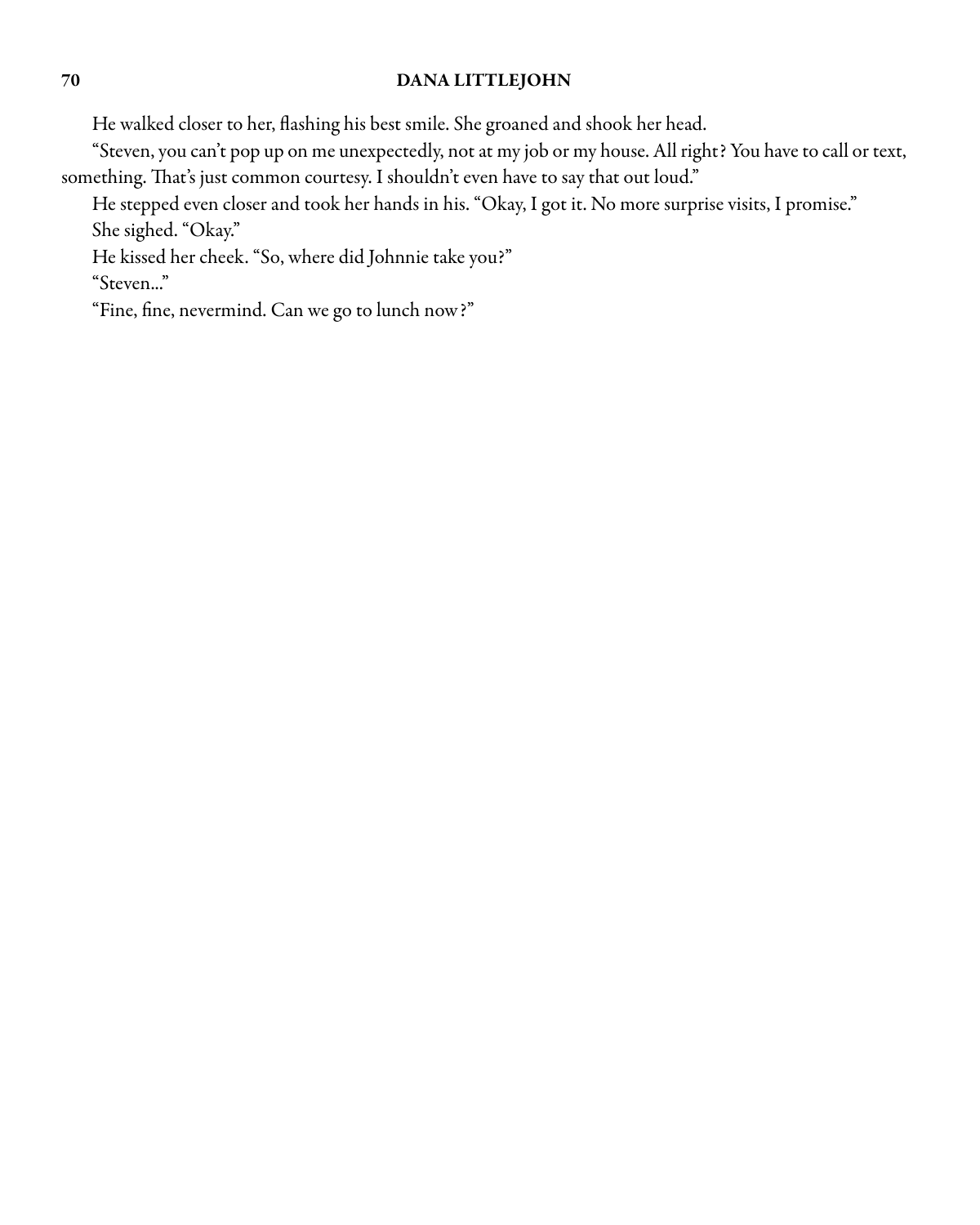# Chapter Nine



"Yeah," Ivy said into her phone.

"What's up, girl? Whatcha doing?"

"Hey, Kelley. Nothing just listening to some music. I was supposed to be having a date night with Steven, but apparently, he blew me off."

"When was the last time you talked to him?"

"We made these plans yesterday."

"Fuck him, girl. Call Johnnie."

"No, I'm cool. I'm taking advantage and getting some me-time in. I painted my toes and had a glass of wine. What's up with you?"

"Dex left here a little earlier. I felt good when he left, but something was still missing, so I called little Eric to handle that for me." She giggled.

"You get closer and closer to serving jail time every time you see that boy. You do know that, right?"

"Whatever. The boy said he's twenty-f years old and that's older than what I thought. Shit, I'm doing good...even got some grace period in there."

Ivy looked over her shoulder. "I have to go, Kell, somebody's at the door. I think Steven finally made up his mind to come after all. I'll call you tomorrow."

"All right, bye."

She put the phone down on the cushion next to her and opened the door. "I started to think you weren't coming. You're incredibly late," she said with her hands on her hips.

"Sorry. I just had to rearrange a few things so I can go out of town sooner."

"Sooner like when?"

"On Wednesday." He walked in and pointed to the couch. "Can I sit down?"

"Sure, sit."

"You've got a nice place. It's very feminine looking. I like that."

"Thanks." She sat next to him and he moved over.

"I was just listening to some music. Do you want to watch a movie instead?"

"No, your music is fine."

She sat back and snickered.

"What?"

"I think I'm just surprised to see you out of your uniform. I was actually looking for jeans and a t-shirt, but, umm, the slacks and tie are...nice. A little overdressed for just sitting around the house, but nice. You still sit like you're wearing your uniform, though."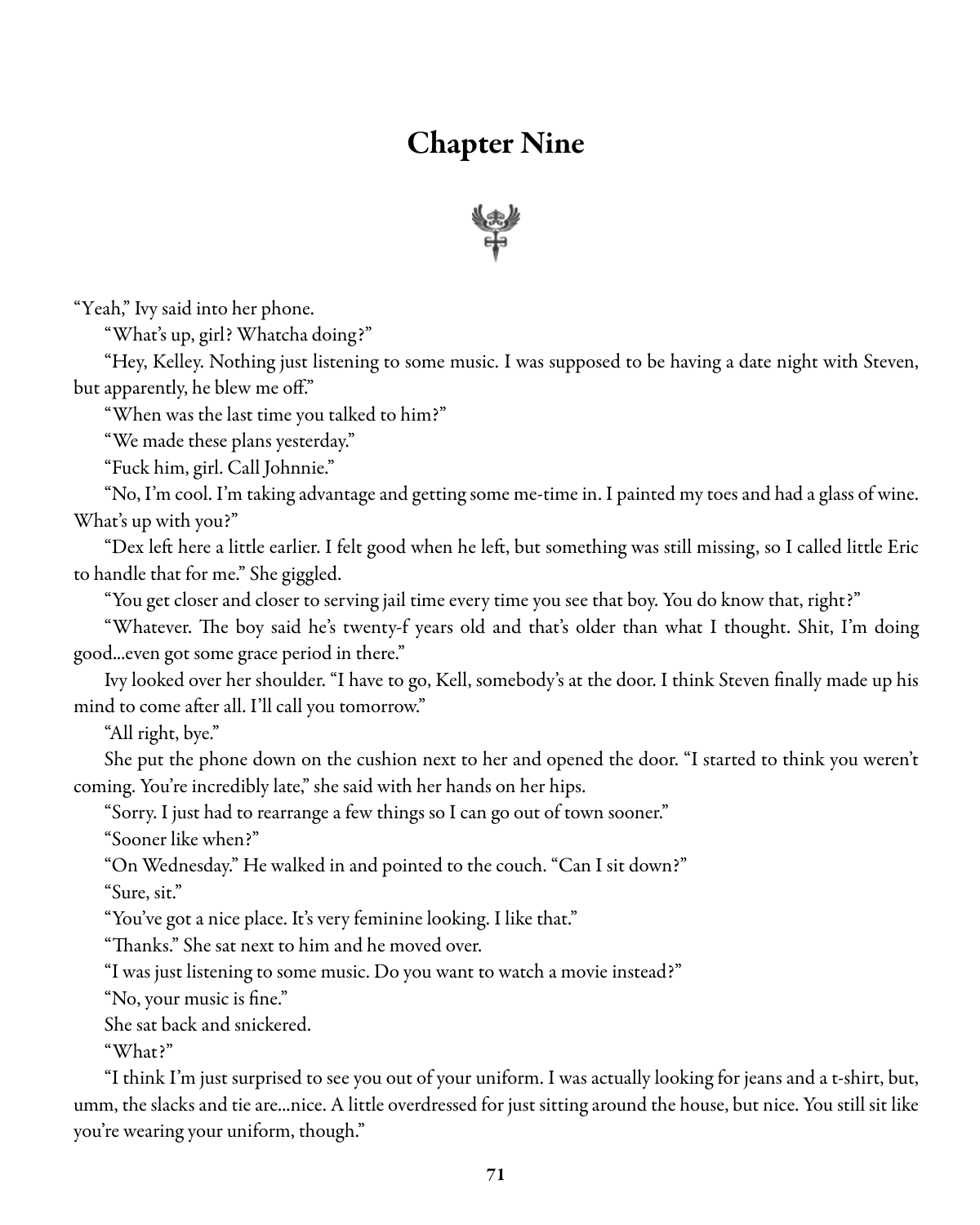"Thanks. So, do you have people over a lot?"

"People?" she asked, turning a raised brow on him. "No, not too many people even know where I live. Why'd you ask that?"

"Well, Johnnie does. You said he sent you food one night. Does he come over a lot?"

Uhh, not this crap again.

She quenched the urge to roll her eyes before answering him. "No, not a lot, but he's been here."

"Really? How many times?"

She scoffed. "What?"

"What do you guys do?"

She sat up, putting her hands out to the sides.

 $"Do?"$ 

"Well, you said you guys were just friends, so I'm just trying to see how much time friends get to spend at your place and what goes on here between friends."

Ivy shook her head and held up her hand. "Wait, that's enough. We're not going to talk about Johnnie the whole time we're together. Why do you even care? I would think you would be more concerned with what's going on or not going between us," she added, motioning her fingers between them.

He sat up straighter. "I was just making conversation, Ivy."

She stood up. "I'm going to make myself a drink. Do you want something?"

"What do you have?"

She walked across the room and looked under the bar. "Well, I have a bottle of wine, an ample supply of rum and I keep some gin around because my friend likes—"

"Do you have anything that's non-alcoholic?"

She sputtered.

"Let's see, umm, diet, orange juice, and water," she announced. "Choose your poison."

"Water is fine."

She eyed him over the bar for a few seconds, rolled her eyes again, and grabbed a bottle of water.

If he knew he wanted water, why not just ask for the damn water in the first place?

"Do you have ice?" he asked as she approached with the bottle.

She turned and walked into the kitchen returning with a tall glass of ice. Handing him the bottle and the cup, she took her seat next to him again.

"Okay, I have an idea. Let's play twenty questions. It will help us get to know each other better."

"How?"

She sighed. "Because the questions will spark a conversation so we can get to know each other better."

He sipped his water and shrugged. "Okay."

"I'll answer first. Pick a topic and ask whatever you want."

She sipped her drink and sat back again, resting her leg against his. He tried to scoot over but was up against the arm of the sofa already.

"Well, uh, I know so much about you already that, I umm, I don't know what to ask."

He fidgeted next to her, sipping his water.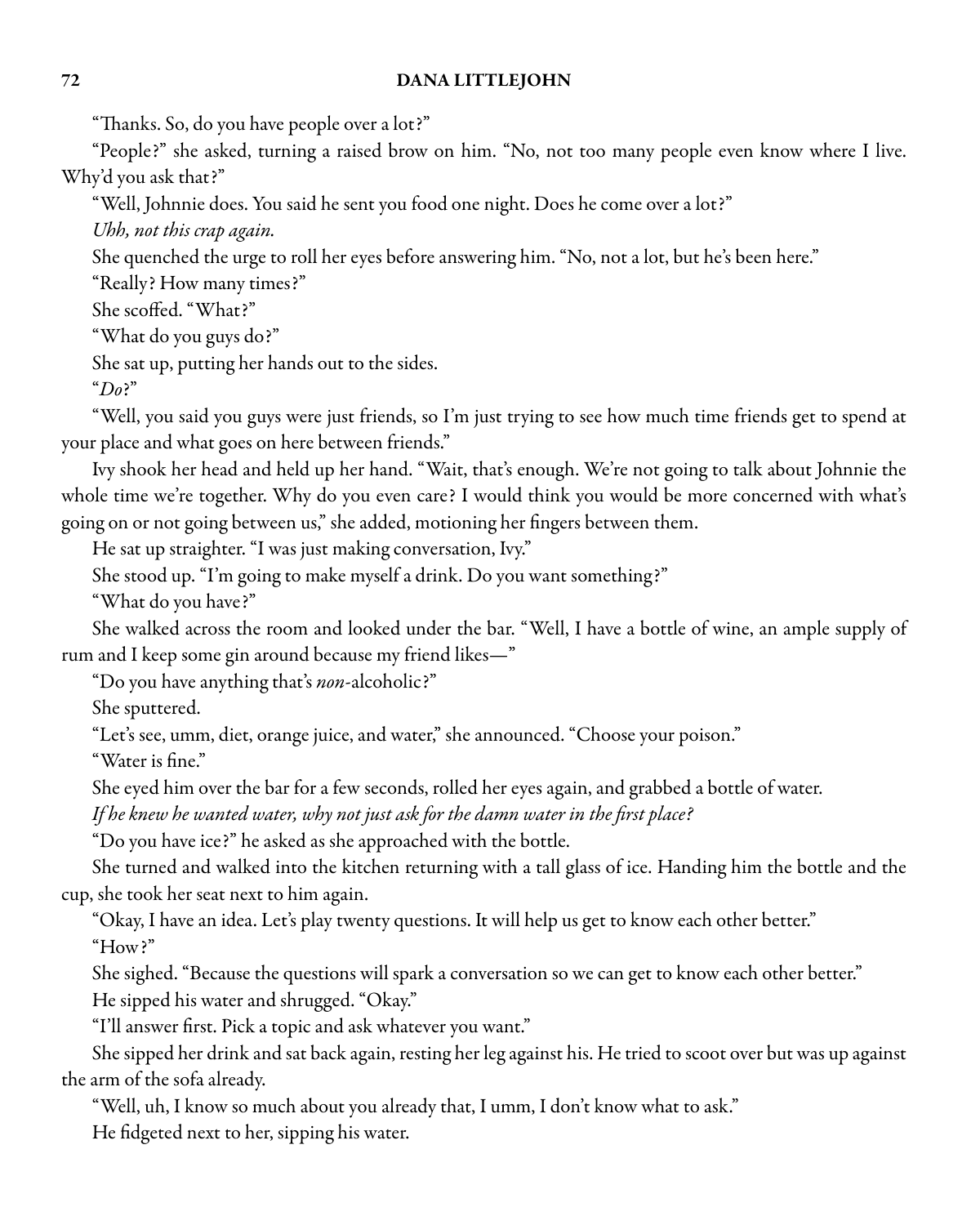"Hmm, okay, well, and then I'll ask you something. Since you know all about my family, what is up with yours? Do you have brothers or sisters?"

He nodded. "I have an older brother, but no sisters."

"Really? What does he do? Is he in the Air Force, too?"

"No, he's not. My father didn't think it was a good idea to join the Air Force. If you enter the armed forces, real men would join the Marines," he said cynically. "If they stay home, they would learn a trade that could make them enough money to take care of themselves and their family."

Okay. So he's got daddy issues.

"Okay. So what do your father and brother do for a living?"

Continuing to fidget next to her, he stumbled out a reply. "My father is a, uh, an electrician, and my brother is a carpenter." He couldn't hide the scowl that settled onto his handsome features.

"Oh, well, I guess those are manly type jobs, suitable for real men, huh?"

He finished his water and put the empty glass on the coffee table. "Can we change the subject?"

"Sure. We can talk about your mom. What does she do?"

"My mother died when I was seven. My father raised us alone. He never remarried."

"Oh. I'm sorry, Steven." She leaned over to hug him but he jumped to his feet.

"What the hell is wrong with you?"

"Nothing, I-I just—"

"You've been all jumpy since you got here," she accused, standing up. "Every time I try to get close, you move further away from me. I have put more time and energy than I would normally use in dating you. When you finally get to my house, you can hardly sit still!"

"I'm sorry. I, well, let's just change the subject okay?"

She picked up her drink and walked around the couch. "Maybe you should just leave, Steven."

Without hesitation, he moved toward the door. "I guess I just have some stuff on my mind. Look, why don't you get some sleep and I'll see you tomorrow. When I come, I'll bring some cards and a six-pack of soda or something. All right?"

He kissed her forehead and left without waiting for a reply. She leaned on the door and shook her head, letting out an exasperated breath.

"Weird," she mumbled and swallowed the rest of her drink.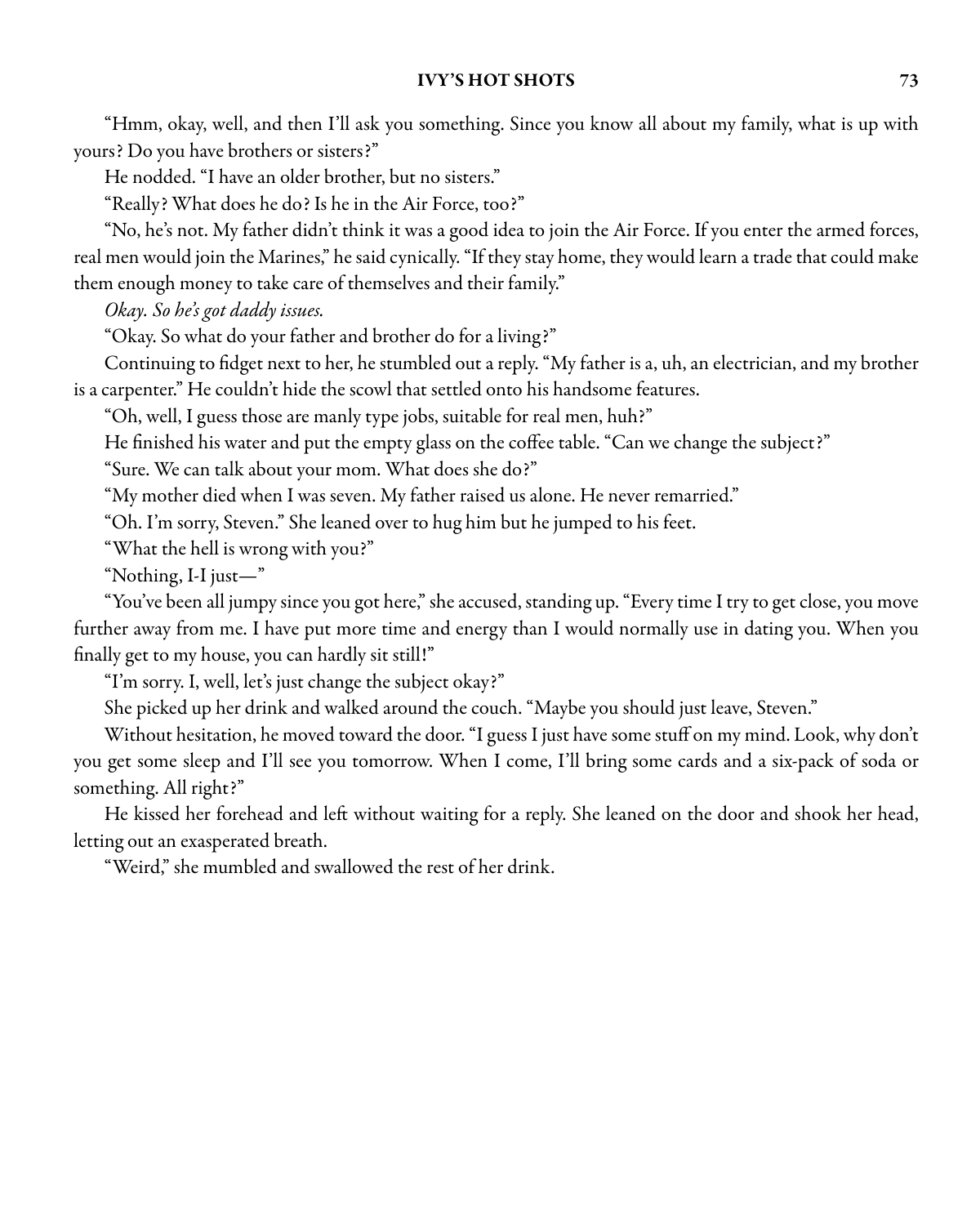# Chapter Ten



"That's game, Give it up, girl. This just isn't your month. That's game, Kell." Ivy laughed, out of breath.

Kelley wiped the sweat from her face with a small towel. "You just got lucky on that last one. Come on, best of seven."

"How many are you willing to losein one day?"Ivy asked in an amused tone."Nope,can't do it. I'm meeting Johnnie this afternoon. So I'm even going to take a rain check on the lunch you owe me."

"Oh, all right. I don't know, Ivy, I think I'm losing my oomph. You know, once that's gone, my mojo won't be far behind. I might have to give little Eric a call to lift my spirits," Kelley explained as she gathered her things.

Ivy laughed. "Girl, please, it's probably little Eric that's sucking the oomph out of you."

Kelley opened her mouth to reply but stopped when one of the personal trainers walked by. Hecaught Ivy's eye as well.

"Mmm-hmm. Now if you were smart, you'd be getting with something like that and leave that little Eric alone," Ivy mentioned when he walked by.

"Really? Why don't you want him?"

"Dewayne's nice looking and everything, but he's too big."

"Oh, girl, please, there's no such thing as too big."

Ivy shook her head. "Uh-uh, I prefer my men to look more realistic. Dewayne looks like a hard cloud in all that spandex."

Kelley laughed, watching him go into the weight room. "Mmm, well, you know what, I'm feeling smarter already. Give me a call later and I'll let you know if he's as hard as he looks."

She winked at her friend and headed to the weight room.

Ivy shook her head. "Such a hoe." She continued out of the building and stopped wide-eyed at the door.

"Hey Johnnie, what are you doing here? I thought we were meeting later?"

"Well, it's like the old saying goes, Ivy. I just happened to be in the neighborhood and, blah, blah, blah." "Yeah, right. So, what's up?"

He pretended to consider it. "Hmm, how do you feel about running away with me?"

She tilted her head. "Run away with you?"

"Yeah, I figured wecould hit up a movie, go to the hotel for the night,and in the morning go out to Harlem for brunch at the Jazz Joint. Their salmon cakes are delicious."

"Sounds nice, but I thought they closed that place down last month."

"They did, but only to renovate it. It reopened yesterday. Shall we?" he extended his hand, indicating inside the car.

"Okay, but I'll need to go to my house for a shower and some clothes."

"We can do that."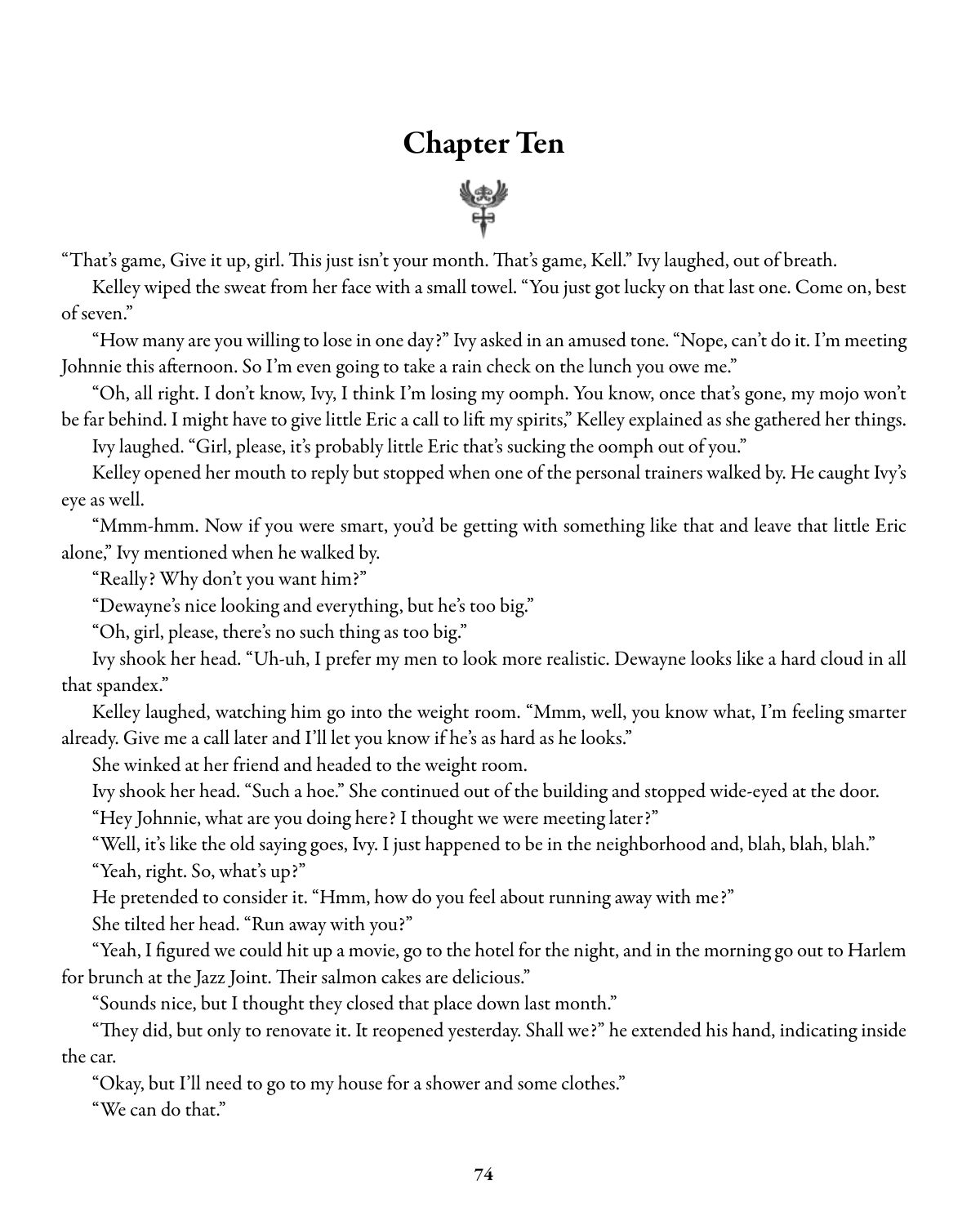"Sunday brunch should prove to be different. You know, without the yelling and the flying bras and everything," she said in a teasing tone, moving closer to the automobile.

"Ivy!" he said with a laugh joining her in the back seat. "I thought we were passed all that."

She covered her mouth to muffle her laughter. "Okay, okay, I'll let it go."

"Good, then let's go." Johnnie tapped the window separating them from the driver. "We're ready."

\* \* \*

"We just keep meeting up in the strangest of places," the voice said behind her.

Ivy sighed and continued filling her plate. "Mmm, is that right?"

"Yes, and I enjoy seeing you each time."

"You know, I've been thinking. We've been trying to really hook up for, what? Two weeks? Three? I don't remember exactly, but it's been a good minute now, hasn't it Steven?" She turned to him.

"Yes, but we've seen each other a few times. I thought we were doing fine."

Ivy tore off a chunk of sweet bread and stuck it into a small bowl of dip as she picked up her plate and shook her head.

"Not really, Steve. I think we need more time together to get to know each other. What are you doing this week?"

He sat next to her shaking his head. "I don't know..."

Ivy let out a frustrated grunt and slumped back onto the couch. "Steven, relax." She sipped her Mimosa and put the glass on the floor. "I just want to have alone time with you. We are always out with people or in a restaurant or something. I just want to see you out of that damn uniform. Do you ever take it off? I mean, damn. Do you even own a pair of Levi's?" She giggled and shoved another piece of bread with dip into her mouth. "I'd love to see you in some black jeans and a t-shirt."

"I have to go out of town this week. I don't think I'll have—"

She let out a loud groan and put her plate on the couch next to her.

"Look, Steven, you know what? I can't do this. I said I'd try to give us a chance, but dating shouldn't be this hard. I feel like I'm bending over backward doing this on my own and you're all like whatever." She picked up her plate and glass and walked away.

"Wait, Ivy, where are you going?"

"I'm done talking to you. I only show up for these things at my mother's request and for the food. Today I came because my other plans fell through. but this is the last one that I'm coming too. I'm not going to take the chance of running into you again."

He grabbed her arm, stopping her. "Wait, Ivy. Look, you're right. Maybe I could come over and play some cards with you."

She turned. "When?"

He exhaled. "Uh, how about Tuesday again?"

"Hmm, how about Monday and Tuesday this time?"

"But we eat at Jericho's on Monday."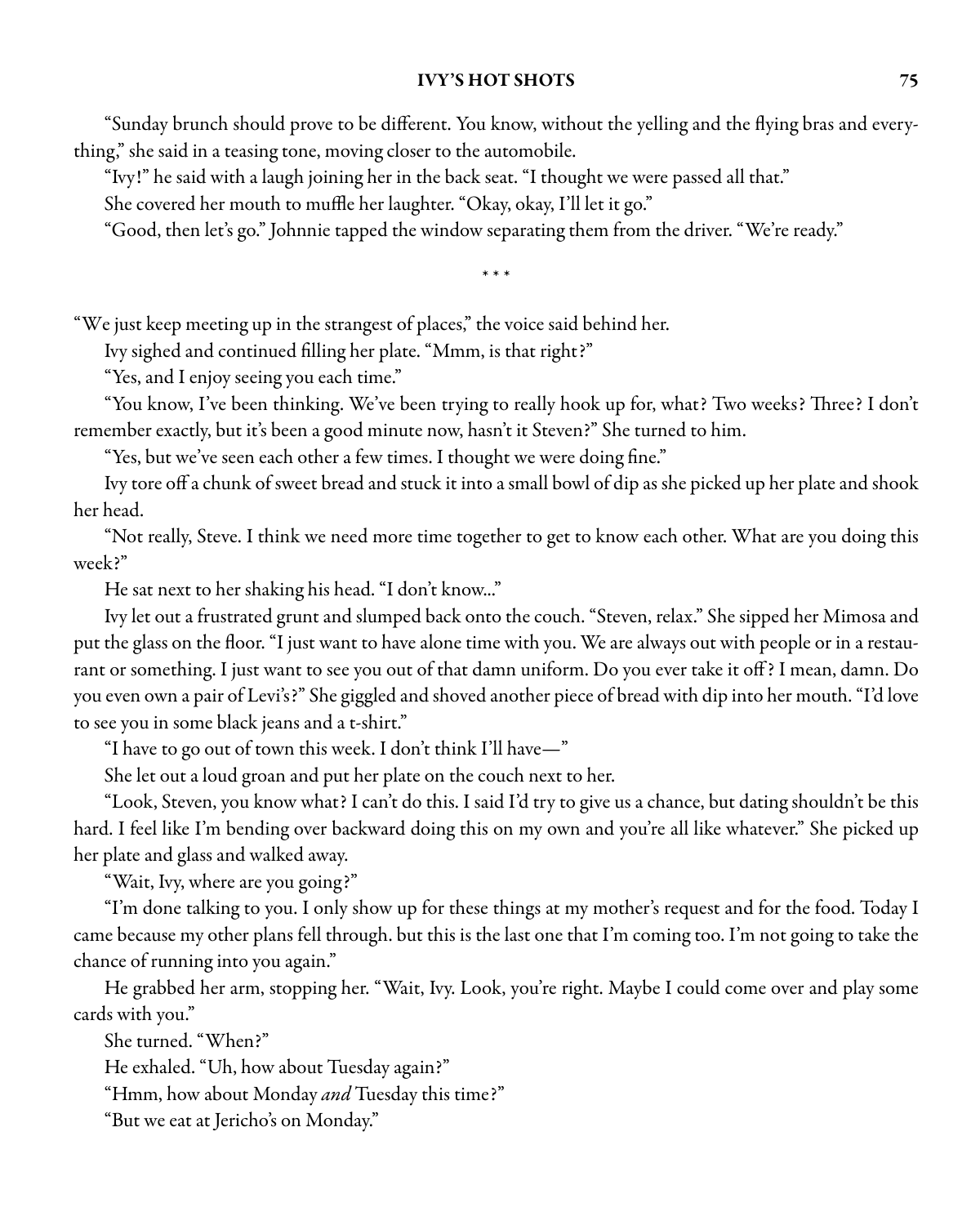Ivy rolled her eyes. "We've had that discussion. Look, if you find it to be some form of torture to spend some quality time with me, just say so."

"No, Ivy, I don't find it to be torture."

"Well if you really want something to happen between us then you'll have to find a way to blend the business part and pleasure into your life."

Steven nodded. "You're right. I guess I can postpone my trip for a few days and spend some time with you. I'm sure if I told the other generals that we wanted to spend some quality time together, they wouldn't object. General Jackson thinks I'm leaving town in the morning, so he shouldn't miss me," he said with a hesitant laugh.

"Great, so you can come over when I get off work tomorrow. We'll watch a movie and just hang out, okay? What do you want to drink?"

"I don't drink."

She shrugged. "Oh yeah. Fine, I'm sure I'll be drinking enough for the both of us."

He followed her back to the couch. "Ivy, I don't think—"

"Damn, Steven, I was joking. Shit, maybe you should take a drink. It might loosen you up some."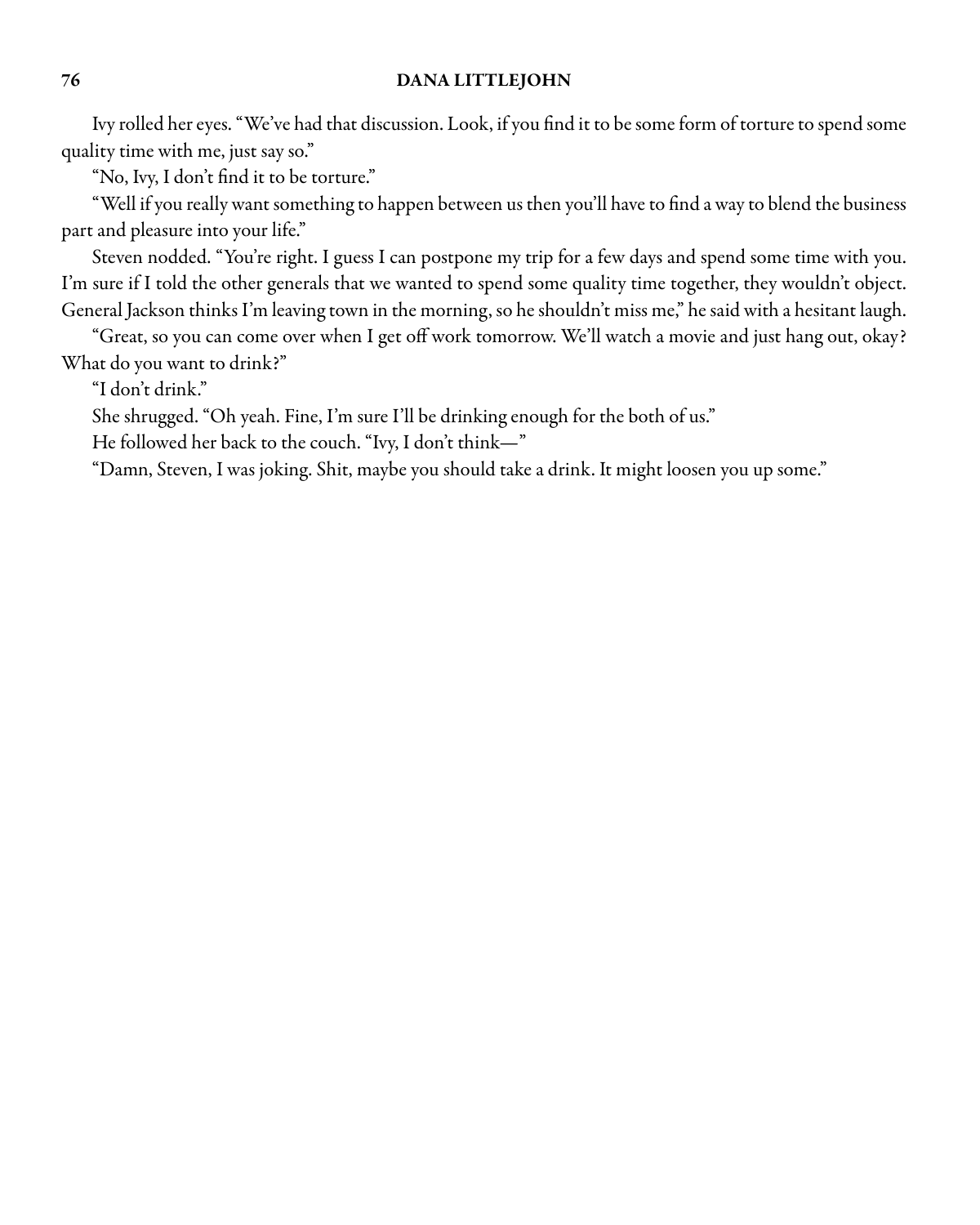# Charter Eleven



Ivy caught the bottle Kelley tossed at her from the other end of the couch.

"Ivy, if I were you I'd keep dating both of them. You ain't married and there ain't any harm in dating more than one man at a time. Are you sexing them both?"

"Girl, no. Neither of them is getting any."

Kelley sputtered. "You good then. Date them both."

"I know, but Steven's so iffy. One minute he's so into me the next he's missing in action. He calls and sends me mega gifts— Oh, did I show you my bracelet? It was delivered on Thursday."

"Delivered?"

"He's been out of town since last week."

Ivy leaned forward, extending her left arm. Dangling from her wrist was a gold link charm bracelet with three charms swinging from it.

"This one is my birthstone, of course. This garnet is his birthstone and I just got this one from him," she explained, presenting each one for her inspection.

Kelley squinted at the last one. "Does that say my boyfriend is an airman?"

Ivy slouched into the corner and nodded. "Yeah."

"Cute. Everyone's wearing those now."

"Yeah, but I don't think I should take expensive gifts from him."

Her eyes widened. "What? Ivy, you never give back the gifts. That's a female carnal sin. Have you lost your mind? You better not give that bracelet back," she added with a scoff.

"Yeah, but I don't know about Steven. One minute heseems interested and the next, he doesn't. Remember last week when I told you he was supposed to come over and kick it with me on Tuesday?"

"Mmm-hmm."

"Sunday, when I asked him, it was like pulling teeth. On Monday, he finally made it over, but he was so late I thought he had blown me off."

"I remember. I was on the phone when he showed up."

"Yeah." She shot another stream into her mouth. "He was at my house all of five minutes before he was interrogating me about Johnnie. Then after I put an end to all that, it was like he'd run out of things to talk about and he was all fidgety, too. Like a scared kid or something." She paused to take another drink. "That lasted another fifteen minutes and then I just sent his ass home. He was getting on my nerves. He called me as soon as he got homeand apologized. Girl, hesaid he didn't know what was wrong with him and I must make him nervous or something, then he promised me when he came over on Tuesday, he would feel better and would even bring a deck of cards."

"Pitiful."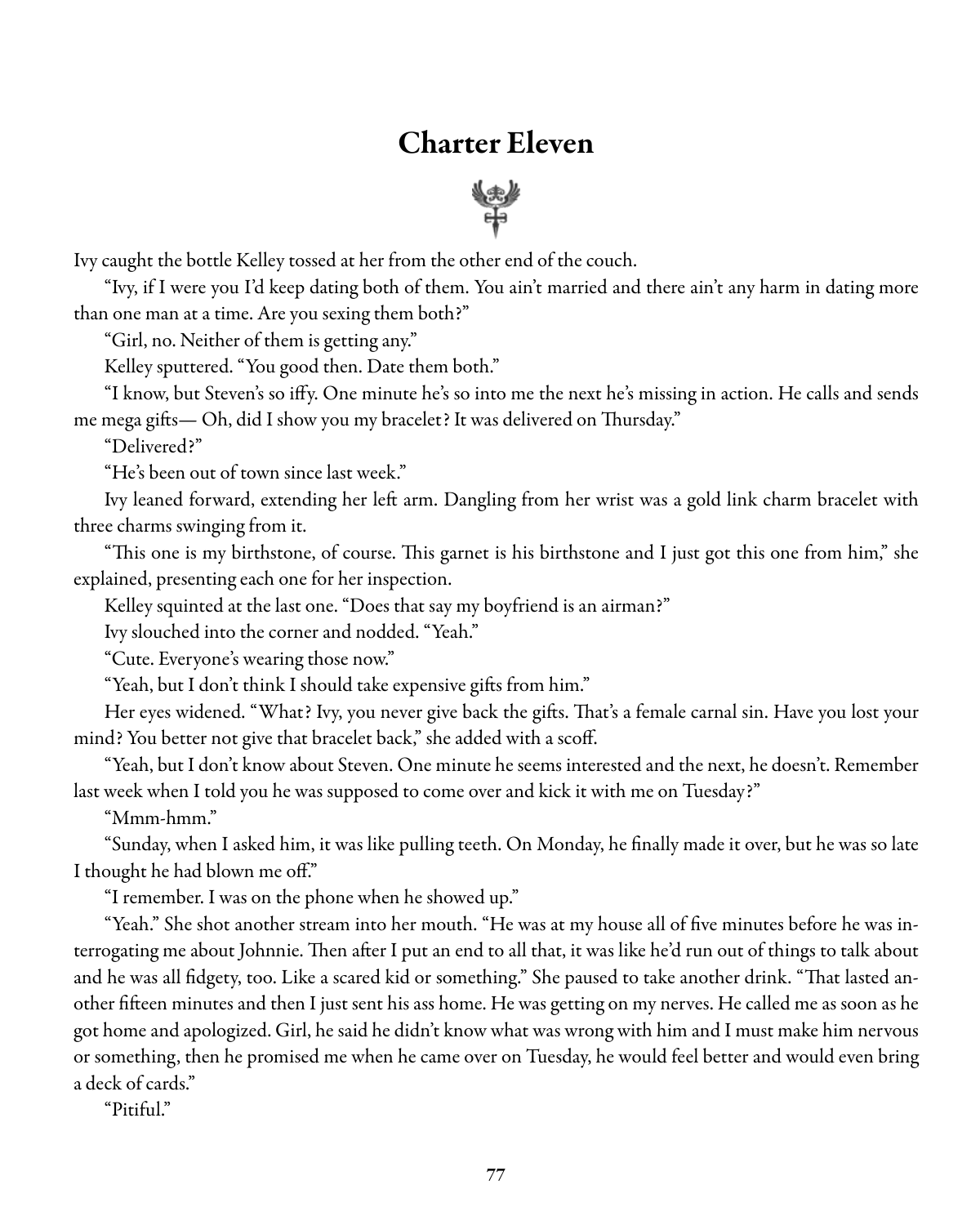"Steven's okay and I like the gifts because, you know, who wouldn't, but he's still a pain in the ass. First, I have to practically beg him to hang out with me, and then when he finally gets there, he spends the whole time interrogating me. He's cool when he's not trippin' off of Johnnie."

"What's wrong with a man who wants to outdo the competition?"

"Nothing, I guess." She shot another long stream in her mouth.

"So, what about Johnnie? Is he putting his best foot forward?"

"Oh yes, and when I'm with him, it's all about me and him. Steven doesn't even exist."

Kelley reached over and pulled a bowl of popcorn into her lap. "So, are they, like, total opposites?"

"Kinda, but they've got a lot in common, too. Both are cute, in two totally different ways. Both are nice, gentlemanly, and proud men. Romantic, generous..." She sighed.

Kelley's finger shot into the air. "There it is, the but. Who gets the but?"

"Johnnie does. I don't want to be a bracelet, Kelley. I don't want to be the arm candy that he takes to all the little functions he goes to."

"That's crazy talk. Has he given you any reason to believe that?"

"Well, no, he's been great."

"Then what's your problem? You're jumping to conclusions for no reason."

"I know." She shrugged. "I don't know."

"Girl, you're just gun shy, I told you that before. What about Steven? Is he okay? Or does he get a but too?" She sputtered. "I think that man has got other issues altogether."

"Really? What?"

"Something about him is... I don't know... off. He's so, I don't know, it's like he's trying to keep his distance from me. I don't know, he acts like a virgin or something."

"A virgin? Girl, please. He's a grown man in twenty nineteen, almost twenty-twenty. That's hardly likely, you know."

She finished her water and tapped the empty bottle on her leg. "Okay, listen to this and you tell me. He has been over to my house to play cards a few times. Apparently, it's our thing now. We have a great time when it's just me and him and no Johnnie talk at all. Last week I asked him if he wanted to play strip poker instead of our usual five-hundred game. I was joking but of course, I would've played if he said yes. You know what he said?"

"Enlighten me."

Ivy sat up and mimicked his proper tone. "He said, I don't think we should be doing things like that until after we're married."

Kelley burst into laughter. "No, he didn't!"

"Oh yes, he did, girl. He also said that since our alone time was obviously raising my sexual tension levels too much, he thought it best that we continue to see each other with other people around. Uh-huh, and then he got up and left!"

Kelley fell over the side of the couch laughing, spitting out her water.

"That shit ain't funny, Kell," Ivy protested, trying to stifle her own laughter. "I think I sat at the table for about half an hour staring at the door, wondering what the hell just happened."

She rolled the empty bottle back and forth in her hands, letting a few giggles slip.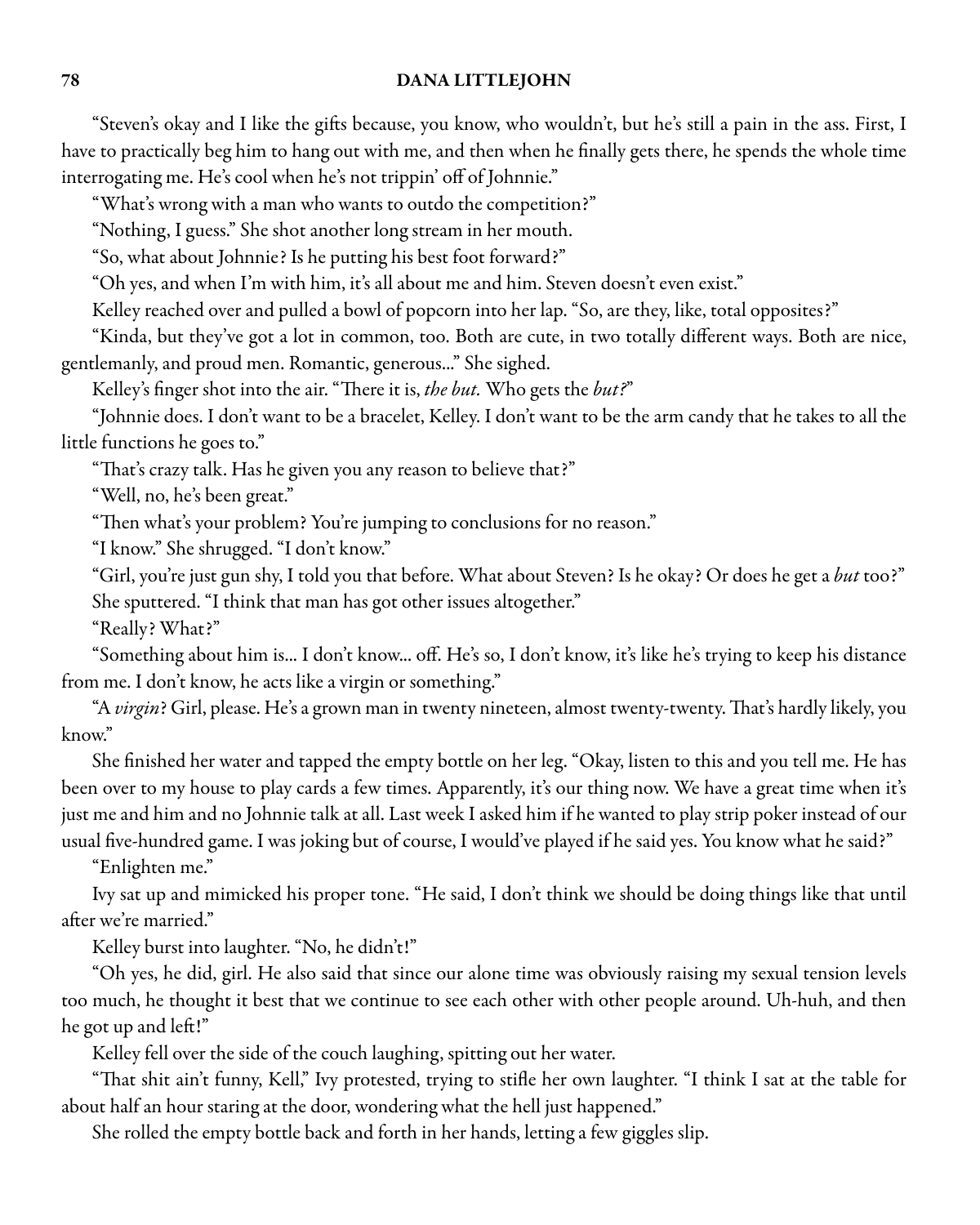Kelley composed herself. "Girl, I don't know what to say about that one. He's like a throwback from another time or maybe he's just weird. You should ask Johnnie, just to see what he'd say"

"I did, just "

"And?"

Ivy smiled. "I barely got the words out before he started coming out of his clothes talking about playing reverse strip poker."

Kelley laughed again. "Does Steven at least kiss you?"

"Sure he does. He hugs me a lot and kisses me with a quick peck on the lips or the cheek."

"Yuck...and Johnnie?"

Ivy let her head fall back against the arm of the sofa and sighed dreamily. "Woo! That's a whole different story. When Johnnie kisses me, it's me that wants to come out of my clothes."

"Ooo, that sounds promising. It also sounds like you've made your decision, or at least your body has and it's always the tiebreaker."

She lifted her head and sighed. "Yeah, but my parents really like...I mean, I like him, too, but I don't think we have the same connection as Johnnie and I do."

"Be careful, Ivy. You don't wanna get caught up in all that virgin mess. If you give him some and he really is a virgin, it'll be like feeding a stray cat. You'll never get rid of him."

"Yeah, but—"

"Look, Ivy, you know I"m all for you dating both men, but when it comes time to make a decision on which one to keep, you'd better have thought it over. That one-way teaching gets tiring. At best, we want it to be some mutual teaching going on."

"Yeah, maybe you're right. I'll just date them both and see who irks me the most. I'll worry about Steven's extra drama when I get back from New Orleans."

"How long will you be gone this time?"

"Just until Monday."

"Okay, I'll send Paula to tidy up and feed Minnie and Mickey."

"That's cool."

Ivy wrapped her arms around her chest contemplating. "You know, Johnnie is sexy, not at all pushy and he can really kiss. I think I'm gonna give him some tonight."

"Now that's what I'm talking about. Check the man out. See what he's working with. You need some, too. It's long overdue."

She glared at her friend. "All of us are not footloose and fancy-free with sex, Kell." She looked at her watch. "Damn, I gotta go. I haven't even packed yet and Johnnie's stopping by to say goodbye."

"What about Steven?"

Ivy narrowed her eyes. "Huh, what about him? He said he'd be back by Monday for his stupid dinner at Jericho's, but I haven"t heard from him. I called his cell and left him messages so..." She shrugged.

Kelley stood and walked her friend to the door. "Alright Ivy. You be careful and don't forget to bring me something back," she said with a light laugh.

Ivy chuckled and hugged her friend. "Do I ever? I'll call you as soon as I get home."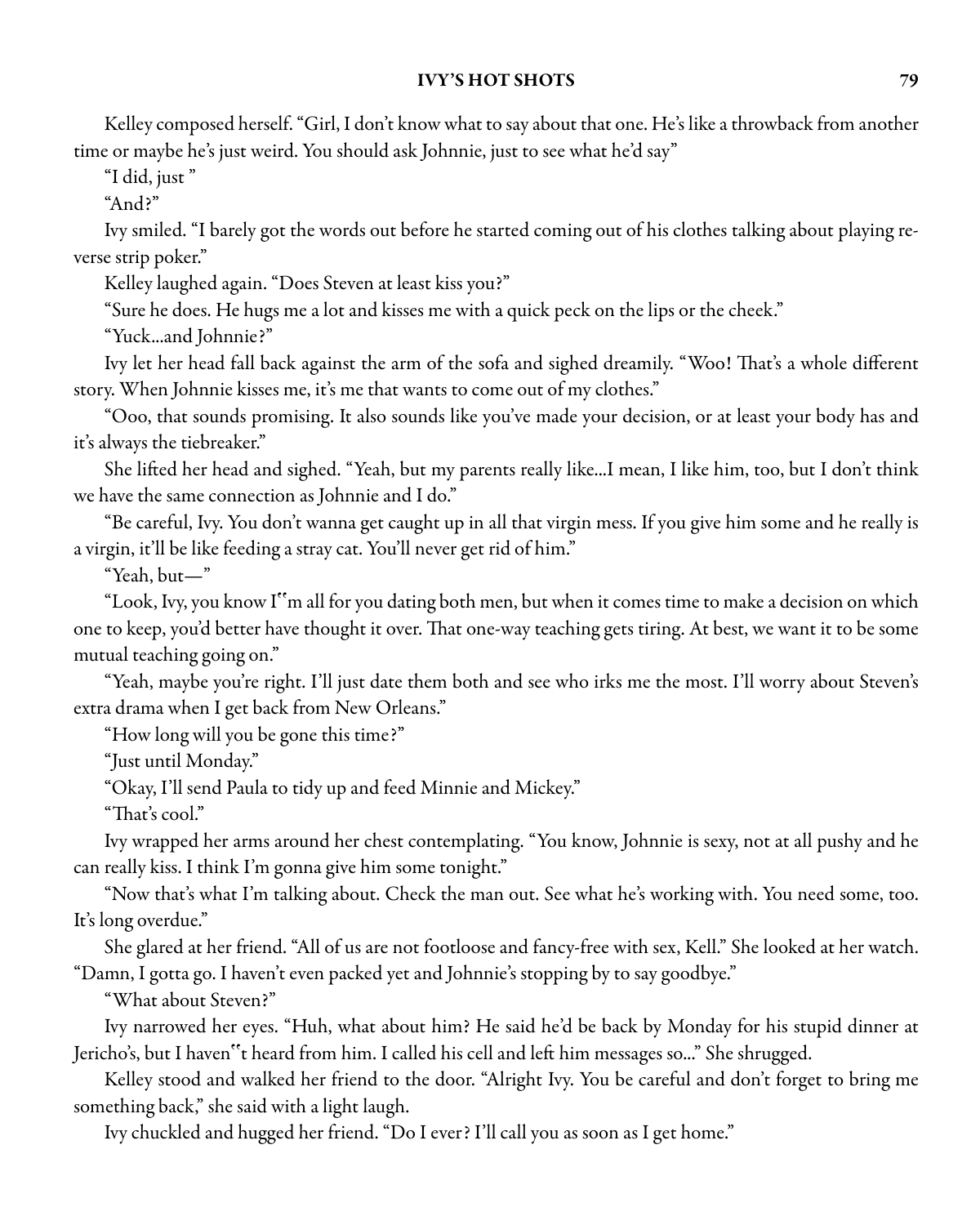#### \* \* \*

"Coming!" Ivy dropped the shirt in the suitcase on the bed and ran to the door. "Hi, Johnnie."

"Hi yourself." Johnnie kissed her and shut the door behind him. "Done packing?"

"Almost." She walked back to her room with him in her wake.

"How long will you be gone?"

"Until Monday."

"Hmm, that's five whole days." He chuckled. "I think I'm going to miss you." He stood in the doorway. "Nice size room. I wondered if I'd ever get to see this room."

Johnnie attempted to sit beside the suitcase, but just as his bottom hit the bed, she pulled him to his feet. "Nope, get up." She pushed him into the chair in front of her vanity. "We don't sit on the bed."

"We don't?"

She shook her head. "No."

"What's wrong with sitting on the bed?"

"That's not what the bed is for." Ivy went back and forth between the dresser and the bag. "Chairs are for sitting."

"And the bed is for...?"

She zipped the small suitcase and looked at him over her shoulder with a teasing grin. "The bed is for sleeping and other recreational activities."

She put the bag next to the door. Johnnie rose to follow her out of the room, but she put a hand on his chest to stop him when he reached her.

"My flight leaves early enough for you to leave here with me and get to work on time." She wrapped her arms around his neck and kissed him. "Unless you have other plans..."

She motioned him backward until they fell on the bed with her on top. His stunned look melted away quickly and a wide happy smile took its place.

"I can't think of anything else I'd rather be doing." She looked down at him and returned his smile.

"Good, because if you think you were going to miss me before, just wait until I'm done saying goodbye."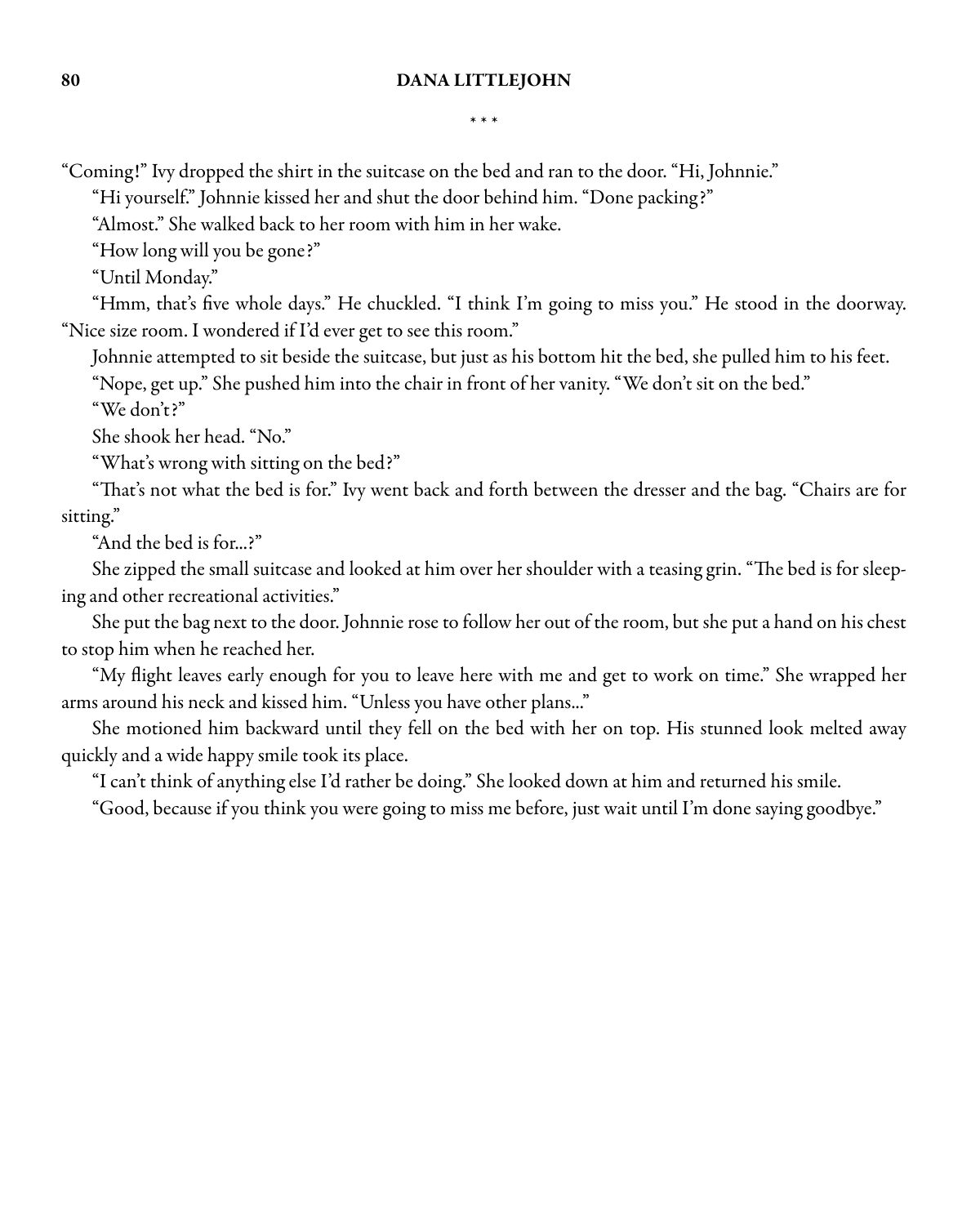# Chapter Twelve



Walking through the terminal, Ivy spotted a large sign with her name on it lifted above the crowd. Continuing toward it, she found a beautiful, young woman with wispy, honey blonde hair, and large sky blue eyes barely tall enough to be seen among all the people.

"Hi, that's me. I'm Ivy York."

"Hi, Ivy, my name is Silvie Fontaine. I'm Sherri's friend." She took Ivy's shoulder bag. "Come, cher, my car's out front."

Silvie drove erratically down the highway. She pointed out the outstanding sights of the city as they passed them, but Ivy was more concerned with making sure her seatbelt worked.

"This is almost as bad as New York traffic," she mentioned, checking her belt again.

Silvie chuckled. "Yeah, but mostly it's your cab drivers with the bad driving reputation, cher. Here it's everyone but them."

Ivy sighed with relief when they pulled in front of the Hotel Provincial. Silvie helped her settle in before taking her out.

"This is a cute little spot, all tucked away and everything. Are they open?"

"Only just. Welcome to The Kitty Cafe'. Beverly and I own it. Have a seat, cher. She's just in the back."

Silvie hit the bell on the counter. Moments later a woman appeared from around the corner behind the counter. Streaks of gray blended evenly within each curl of her short, brown hair, but her body and faceshowed lesser signs of age. She walked over to Silvie, smiling, and kissed her firmly on the lips.

"Hi, Sweetie."

For a moment, Ivy stared at the two women kissing and thoughts of her, and Johnnie's night returned to the forefront of her mind. A smile touched her lips as she visualized his hands gliding over her heated skin stimulating her even more. His lips were gentle and tantalizing as they devoured her all over.

"You must be Ivy. Hi, I'm Beverly."

Beverly's voice brought her out of her flashback. Her focus shifted to the woman before her and she shook her outstretched hand.

"Sherri asked us to look after you while you're here."

Beverly pulled out a chair for Silvie.

"How well do you guys know Sherri?"

"Oh, Sherri and I go way back. We met back in the eighties, in San Francisco. We were at spring break during our sophomore year in college. That, of course, was before my Silvie's time."

She chuckled, patting Silvie's hand. "Hey, I was in the eighties. I was born in March of nineteen eighty so I was here for all of it except January and February." Silvie laughed lightly.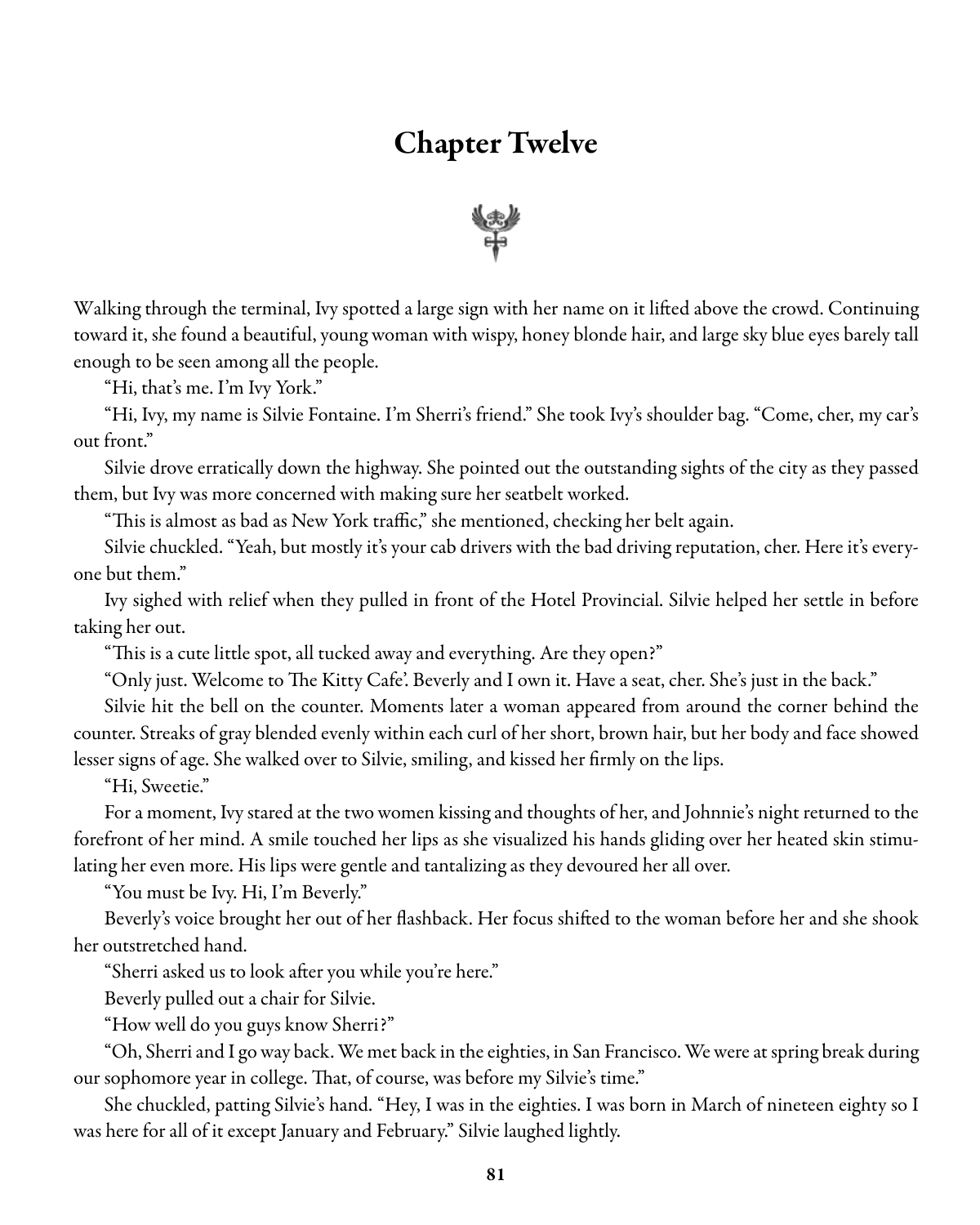Ivy laughed, too.

"Me too, man. I was born in December of seventy-nine."

"Yes, dear." Beverly smiled, patting Silvie's hand again. "Anyway, Sherri and I met at a party and when Spring break was over, we kept in touch. We wrote letters at first, then we progressed to email and over the years, we've remained close friends. We go to New York, she comes here, and once a year we meet up in San Francisco with other friends."

"That's so cool, from pen-pals to best friends."

"Come, cher, you must be hungry from your flight. Let me make you something to eat real quick."

As others came through the door, Beverly and Silvie both left the table. Silvie took care of the customers and Beverly disappeared to the back again. Beverly came to her table with a plate and a drink.

"I need to help Silvie with the customers but when you're done eating Silvie will walk you to your hotel." "Walk? I thought we were driving back."

"Oh no, cher, everyone walks around here or they take the trolley, but you're close enough to walk."

Ivy nodded and watched her tend to the customers for a few minutes before returning her attention to her plate.

"What the hell is this crap?" She flipped the food across the plate. Looking around, her gaze focused on the menu board, and she let out a horrified gasp. "Damn, this is a vegetarian joint," she acknowledged.

Ivy played with the leaves and tofu and some other things she didn't recognize on her plate a little longer, making a face. Looking around, she watched other customers interact and eat and looked back at her own plate frowning.

"So, do you like it?" Silvie asked, appearing out of nowhere.

Ivy jumped in her chair. "Oh, umm, yeah, it's, uh, great. What is it?"

"It's called a Chicky Bean Salad."

Silvie bounced off leaving Ivy alone flipping the food around with her fork.

"Damn! I hate everything on this plate."

Ivy looked around the restaurant again in a conspiratorial way then put a napkin in her pocket and slid the salad into it and leaned back, sipping her lemonade.

"I can take you back to your room since you're done eating," Silvie said appearing at the table.

Ivy stood and followed her. "Yes, thanks."

"I've got some free time. Would you like to see some of the sights in the area?"

"Thanks, Silvie, but I'd like to catch a nap before I do that."

Silvie nodded. "You must be exhausted from your flight. If you need anything, give us a ring at the restaurant."

Silvie handed her a piece of paper and gave her a quick hug before leaving. Ivy watched Silvie leave the building before leaning on the counter to consult the person at the desk.

"Tell me where I can get some food, some *real* food, the kind with some meat in it."

\* \* \*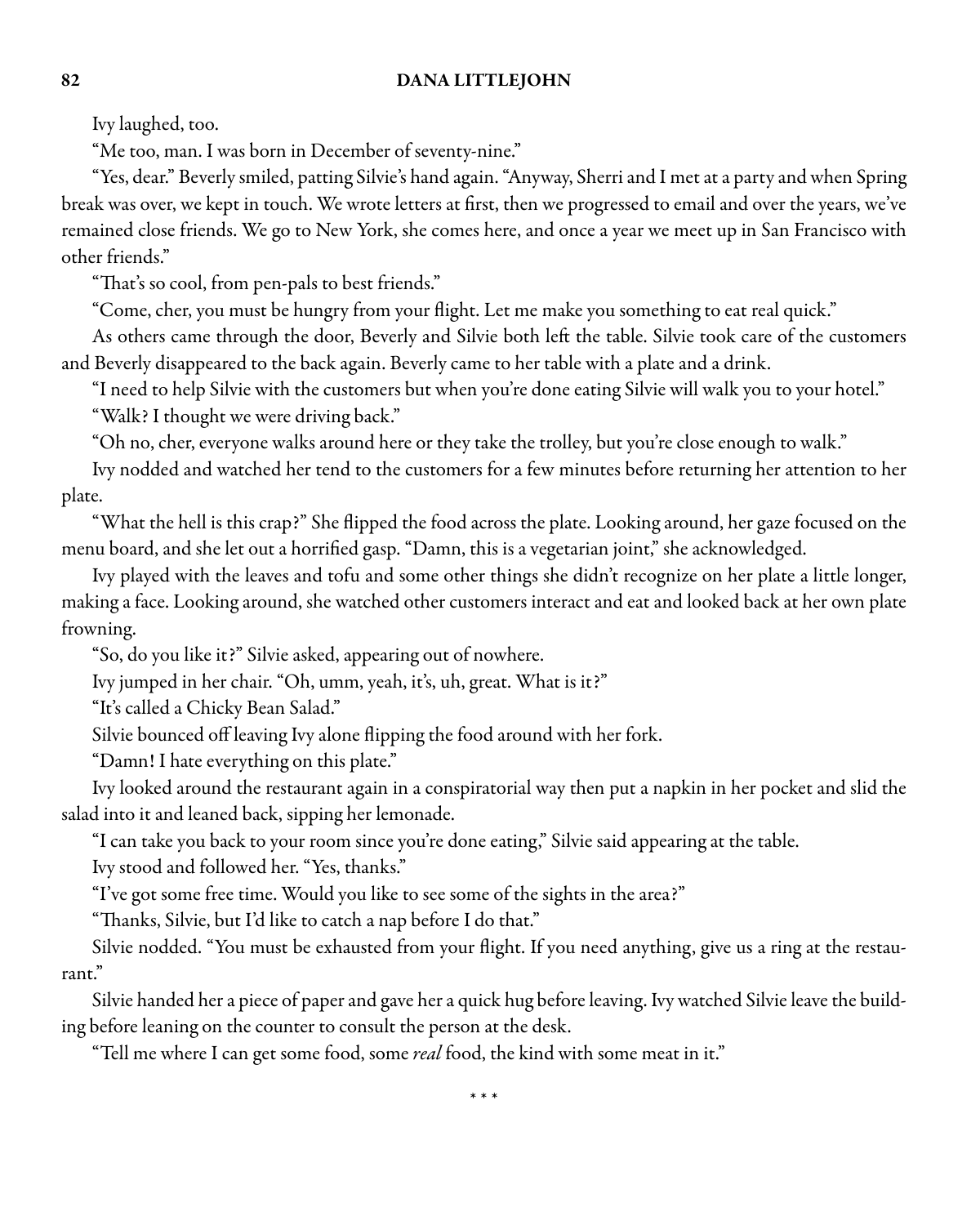"Hey Ivy," Silvie hugged her when she opened the door. "I brought you another Chicky-Bean Salad since you liked it so much yesterday."

Silvie handed her a shopping bag. "Oh, umm, thanks." She dropped it on the desk. "My assistant made this list of places where I could go shopping for a costume. I'd imagine at this late date the pickings are pretty slim. So, if you have any other ideas, I'm all for it."

Silvie chuckled looking over the list. "These are good, but they're all tourist traps. I'm sure they'll still have something but I know a few spots that you could get something really cool and for way cheaper."

Ivy threw her hands up. "I'm in your capable hands."

The sun shined bright and hot on Bourbon Street. The amusement park-like festivities brought hundreds, maybe thousands, of people, in and out of costume to the streets. Ivy followed Silvie from store to store, trying on what seemed like hundreds of costumes before choosing one. Ivy returned to the cafe dressed for the evening.

"Wow! That dress was made for you, Ivy. You look fantastic. I think you were born in the wrong century," Beverly said, putting in her vampire's teeth.

Ivy smoothed out the velvety material of her emerald green and black satin and smiled.

"Thanks, you think so?" She picked up the wide skirt and spun around. "It's really pretty but kinda heavy. I can't believe women used to wearall this dress back in the eighteen hundreds. You don't think it's too much, do you?"

"No, I think it looks fabulous on you," Beverly said then turned to Silvie. "And you, my lovely, are you the virgin I am to feast upon tonight?" she added doing her best Dracula impression.

Silvie giggled and spun, showing off a long, white, simple gauze sheath dress with a high bodice and short sleeves.

"Yes, ma'am." She curtsied, barely holding back her laughter.

"Then come to me!"

Beverly grabbed her by the waist and pulled her into a deep dip, kissing her on the neck while making growling noises. Ivy laughed at them then looked out the door. Shortly they went out to join the party on Bourbon Street, which raged on into the night. The costumes ranged from the macabre to the elaborate, from cartoon characters to non-fictional characters. Sitting at a table with Albert Einstein, Frankenstein and his bride, and Cinderella, Ivy listened and tapped her foot along with them, eating and drinking. After a while, she finished her fifth drink, said goodnight to her companions, and went to find her friends. Spotting a vampire and victim dancing in the street, she went to them.

"Hey guys, will one of you walk me back to my hotel? I think it's time I went to bed," Ivy said, throwing her arms around both of their shoulders.

"What? You ready for bed already, cher?" a male voice said from behind the black mask and vampire teeth. She dropped her arms. "Hey, you ain't Beverly, and you, you ain't even blonde."

"Nope, sorry, cher. You goin' have to look over there. I saw another vampire dancing with a blonde." He turned back to his victim.

"Oh, thanks."

She pushed through the crowd, waving off people trying to get her to dance. Reaching the other couple, she realized they were two men and huffed herself into the nearest seat to scan the crowd.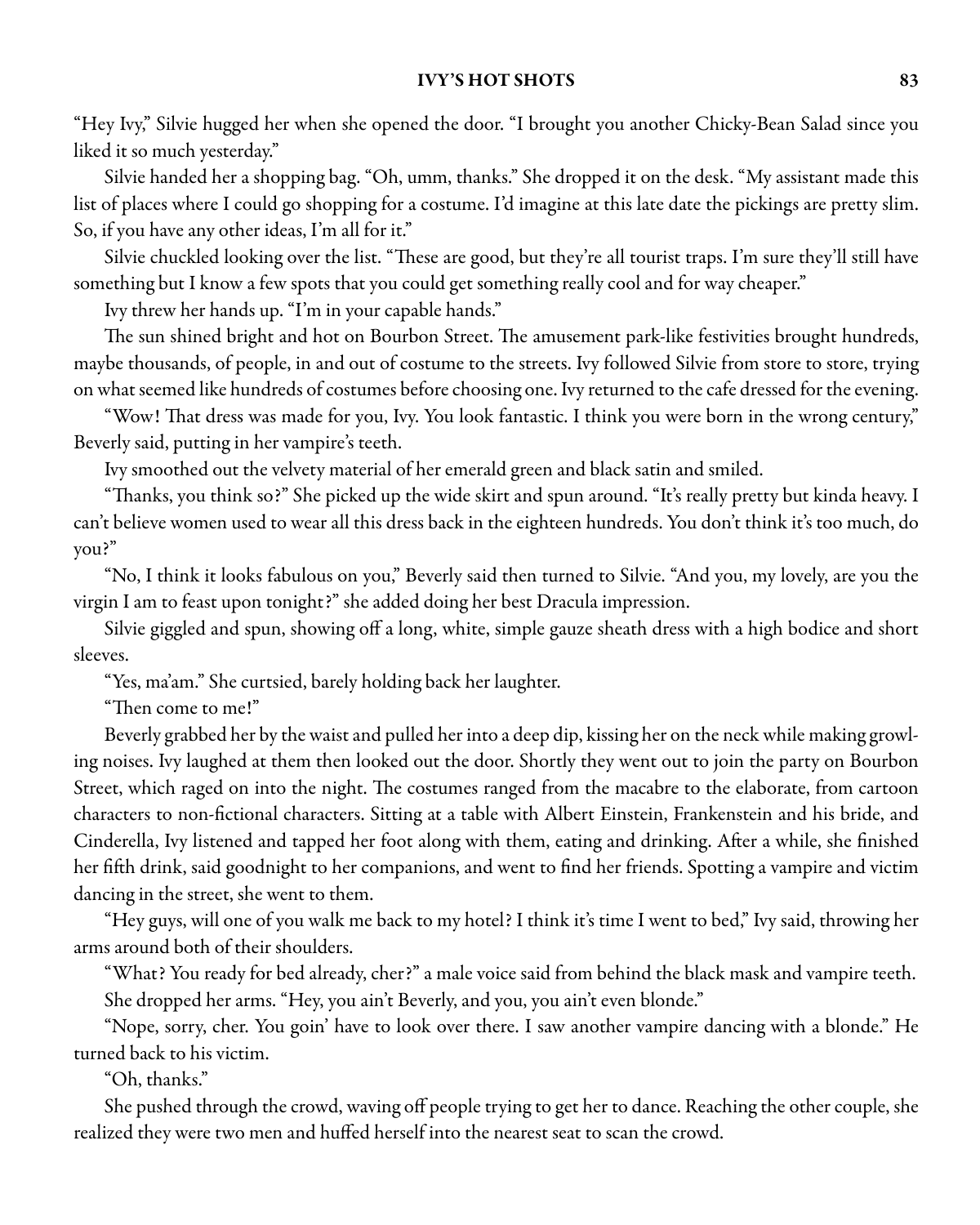"Hi, honey."

She looked up to see an angel, but not your conventional looking angel, all white with white fluffy wings, and a halo. This angel wore a short rainbow dress with a sparkly rainbow halo and fluffy rainbow wings.

"Uh, hi."

"That dress looks absolutely stunning on you, cher. Here, this will get you free drinks at Oz. Straight down this street, you can't miss it. Okay?"

The angel lowered rainbow-colored lei around her neck, pointed the way, and bounced off.

"Okay, that was weird... but hey, frees drinks! I'll just look for them along the way."

Slowly and staggering slightly, she walked down the street through the crowd stopping vampires along the way, none of which were Beverly. As she walked down Bourbon street, the music began to change from upbeat jazz to disco and pop and the crowd started to thin out. She bobbed her head, snapped her fingers, and noticed the costumes changed, too. The macabre was mostly left behind and the humorous type seemed to reign. Mickey and Minnie were dancing alongside The Captain and Tennille, and Bert and Ernie sat at the bar outside of Oz with Jessica and Roger Rabbit. She smiled and headed across the street.

"Hi. I saw a rainbow angel that said I could get free drinks here with this lei." She lifted it showing the pirate who was bartending.

"Of course, cher. That was Roxie. He owns this place. He gives free drinks on Halloween all the time. He must have really liked your dress."

"That was a guy? Wow, great costume," she said with a giggle.

"You must be a tourist, huh, cher? You make sure to get yourself in there to see that there show, okay? Now, name your poison."

"Just give me the bar's signature drink."

"You got it."

Taking her drink, she walked inside, passing a pregnant nun, Cher, Diana Ross, and two sailors who wore white biker shorts instead of the bellbottoms, where a laser light show that would put Las Vegas to shame was going on. Ivy found a table off in the corner to watch the show and was joined shortly by Fred, Barney, and Madonna. The show consisted of can-can girls that she wasn't sure were all girls, Prince and Beyoncé impersonators, and a group doing the Madonna blonde ambition tour.

After the show and a few more drinks, she danced with Fred and Barney a few times and tucked some money into a go-go dancing boy's pants that danced on the bar before leaving.

"Come on, cher, the night is still young. Don't you go yet," the pirate bartender pleaded.

"Yeah, I gotta. I lost my friends hoursago and I really have to catch a plane tomorrow. Can you point me to my hotel?"

"There she is the one in the fabulous dress. Didn't I tell you, Alex? Fabulous," the rainbow angel said in awe, walking up to them.

"Yes, Roxie, it is fabulous, but our little Victorian beauty is leaving."

"What? No. Why, cher?"

"I have to go. I have a plane to catch tomorrow."

"Oh, shoot." He stomped his foot. "Well, if you must."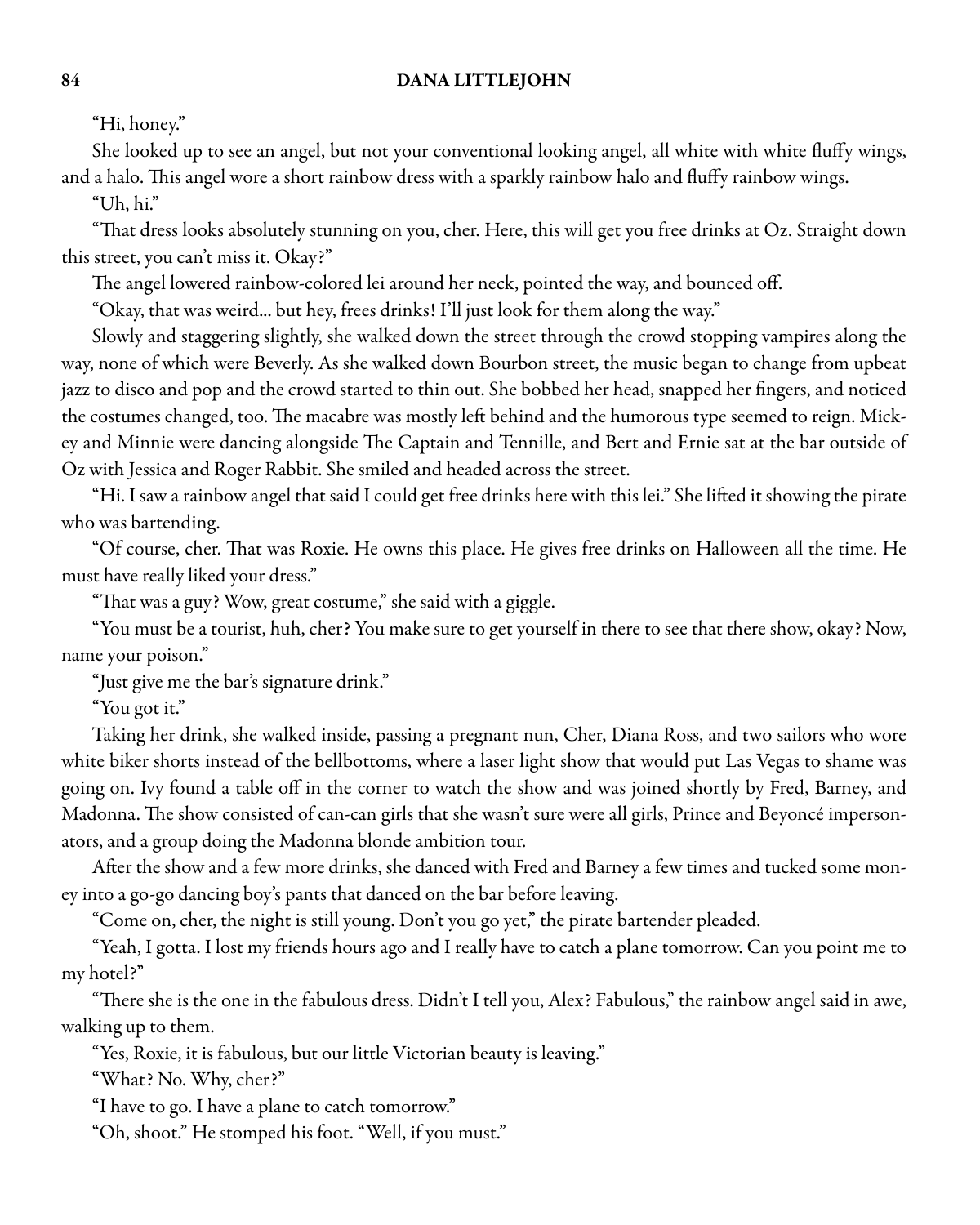She stared at him. "Can you tell me where my hotel is?"

"Sure, cher, which one?"

"Umm, it's uh, hmm..." Ivy sat on the stool and laughed. "I don't remember the name of it."

Roxie looked at Alex and leaned on the bar.

"Okay, cher, do you remember what's around it, then?" Roxie asked.

"Uh..." She shook her head laughing again. "Oh, oh, it's next to that convent."

"The convent? Cher, please, you goin' have to do better than that. There are about five hotels near that there old convent." Roxie chuckled.

"Do you know it when you see it, cher?" Alex asked.

"Yeah, I think so."

"You ain't staying at that there haunted one, are you, cher?"

"Haunted?"

"The one with that triangle pool out front?"

"Yeah, now I remember. I've never seen a triangle pool before." She giggled, rocking back and forth off balance.

"Well, cher, I can point you right to that there one. Look, you go on down Bourbon three blocks that way and turn right until you see the convent. When that convent be on your left, look to your right. Okay, cher? You be seeing your hotel right on that corner," Alex said.

"Okay."

"You all right, now?" Roxie asked.

She nodded rapidly. "Yeah, yeah, I'm cool." She started down the block, swaying as she walked.

"Well, okay, cher, bye-bye."

Ivy went the direction she was given.

"One," she said loudly strolling down the street. "Two! Damn, this walk is further than I thought."

Going to the third corner with a loud three, Ivy turned right. The music faded behind her, but she continued humming and walking. Crossing the third street, she saw the convent on her left.

"Okay, there's the convent. See, I'm not that drunk. I found the convent," she said confidently. "I can at least count to three." As she neared the next corner, voices made her look left. "It's almost two o'clock in the morning, who's out and not out on Bourbon Street?" she wondered looking at her watch.

A woman's scream made her gasp. Ivy lifted her skirt and tiptoed across the street following the sound. Who would be screaming at a convent?

She walked around the fence of the convent trying to find a spot to peek inside. Turning another corner, she found a small area where the wood had rotted away, and someone in the past had created a peephole to see inside the yard. Pressing her eye as close as she dared, she could see a woman holding her face as she cried. The petite woman wore a dress similar to hers. A massive man, in comparison to the woman, stood with his back to the fence. Slowly he lifted the woman's face and then abruptly slapped her.

Startled, Ivy jumped and fell back onto the ground. Seconds passed into minutes before Ivy could bring herself to return her eye back to the hole.

The man gripped the front of the woman's dress as he spoke softly with his finger pointed into her face.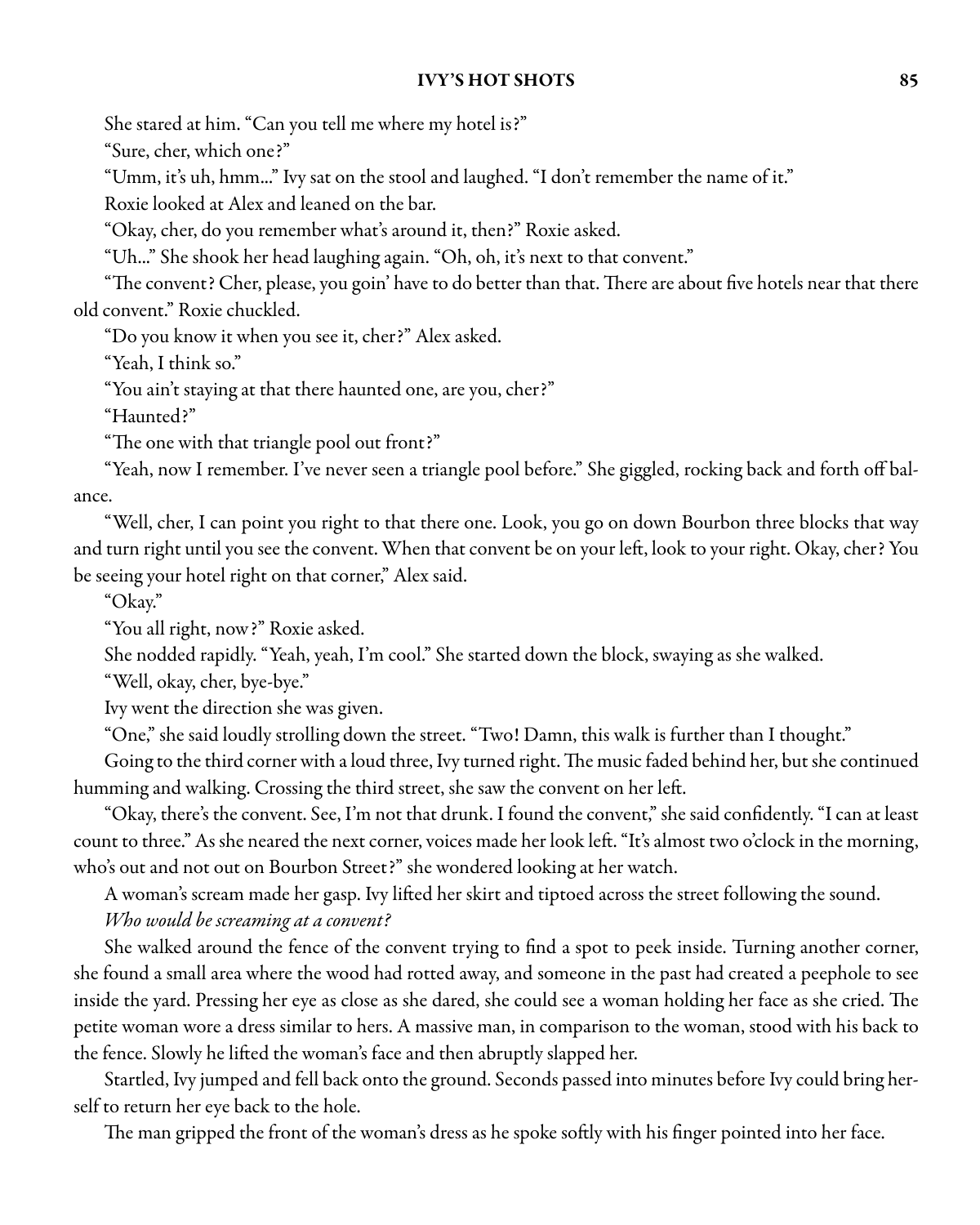Ivy couldn't make out what was being said, but the malice in his body language clearly said he was angry.

When he released her, the girl turned away from him to pick up a mask that fell not too far from her. Although she did not speak, her stance said defiance when she stood to face him again.

The man seemed to puff up in response to the woman's reaction. He suddenly snatched the woman up, struck her with a deafening smack, and then dropped her to the ground. Ivy could see her visibly quaking before him. She attempted to crawl away from him. He watched for a moment then stomped across the ground to retrieve her. Ivy watched the scene in awe, realizing that the woman needed help. Terror gripped her senses. She knew she was in no condition to do something herself to save the woman. Ivy gathered her dress and used the fence to pull herself from the ground then ran down the street, looking for help. The streets remained deserted. Not knowing what else to do, she returned to the fence.

To rest her eye, Ivy shifted and pressed her ear to the hole instead. The abrasive tone of the man's voice had no change. Another loud slap resonated in the air making Ivy jumped again. Breathing hard and shaking, she returned her eye to the hole. Watched as the woman swiped at her face, wiping away blood or tears. Firecrackers exploded in the air. She looked to the sky. The celebration for All Hallows Eve was far from over. The distraction made her wonder how many people were still out on Bourbon Street. When she looked back, the dangerous man had his hands on the woman again. A surprised gasp left her mouth when what looked like a small black gun was pointed at the woman who cowered in his grip. Ivy closed her eyes, wondering what she could do to help without putting herself in harm's way. She took to the streets again in a desperate attempt to find a savior, but still, there was no one around.

Fear and morbid curiosity brought her back to the fence. She shifted her position to help relieve the pressure on her knees but the new position obscured her view. Moving over she kneeled again to press her ear to the hole instead. Straining her hearing made little difference. The sounds that carried across the area, though muffled were frightening.

# What was that?

The more she thought about what the sound could be, the more her skin crawled. Needing to see how the young woman fared, she returned to the first position again. The man paced erratically beside the woman as she lay very still on the ground.

"Dammit, Lisa! Shit!" the man screamed.

Ivy gasped as she caught the man's voice again. Her heart thumped fitfully in her chest. She covered her mouth to silence her hysterical cries. Quickly, she scanned the area. Hoisting her dress around her waist, Ivy took off in a dead run across the street. She stood on the corner for a moment to get her bearings before going around the corner toward her hotel. Grateful that no one was at the front desk, she continued to her room, stripped off her clothes, and cried herself to sleep.

\* \* \*

"Are you just getting up? You're going to be late, cher," Silvie said perkily when Ivy let her in.

"My flight doesn't leave until ten o'clock, you know." She closed the door and dragged herself to the bathroom.

"Yes, but you know how our traffic is. Are you packed?"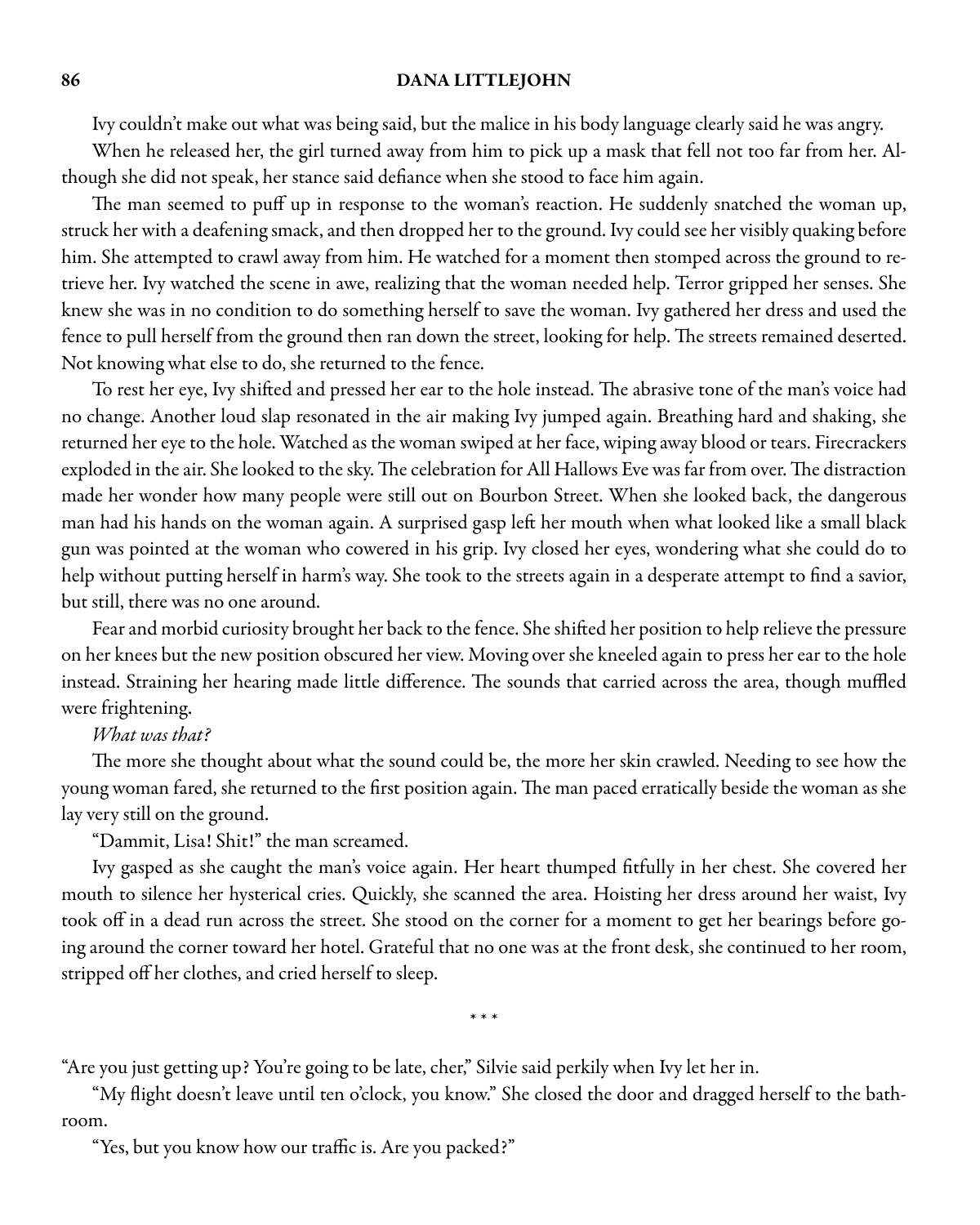"Yes, yes, I'm packed. I knew I'd be out late so I packed before I met you guys for the party," she yelled through the door.

"About yesterday, cher, I'm sorry we got separated," Silvie said through the cracked door.

"No biggie, I had a blast. I partied up and down the street and met some interesting people. I ended up at some bar called Oz," Ivy yelled over the noise of the shower.

"You know, cher, Oz is a gay bar," Silvie told her when she appeared at the table dressed.

"I know now." Shechuckled, drying her head with one hand and holding her forehead with the other. "Hey, could you grab me some aspirin and juice from downstairs? My head is banging."

"Sure."

Upon Silvie's return, they set off for the airport. Ivy gave her one last hug.

"Thanks, Silvie, for everything."

"No problem. I'm glad you had a good time, cher, and I can't wait to read your article. Here, I made you a salad in case you got hungry on the plane."

Ivy accepted the box with a smile and watched Silvie drive away. On her way to the newsstand, she dropped it in the closest garbage can and picked up every newspaper the city offered. On the plane, she read each of the different publications cover to cover relieved that she didn't find anything about a dead girl, on the convent grounds, or anywhere else. Chalking it up to a drunken hallucination, she leaned back and catnapped for the rest of her flight.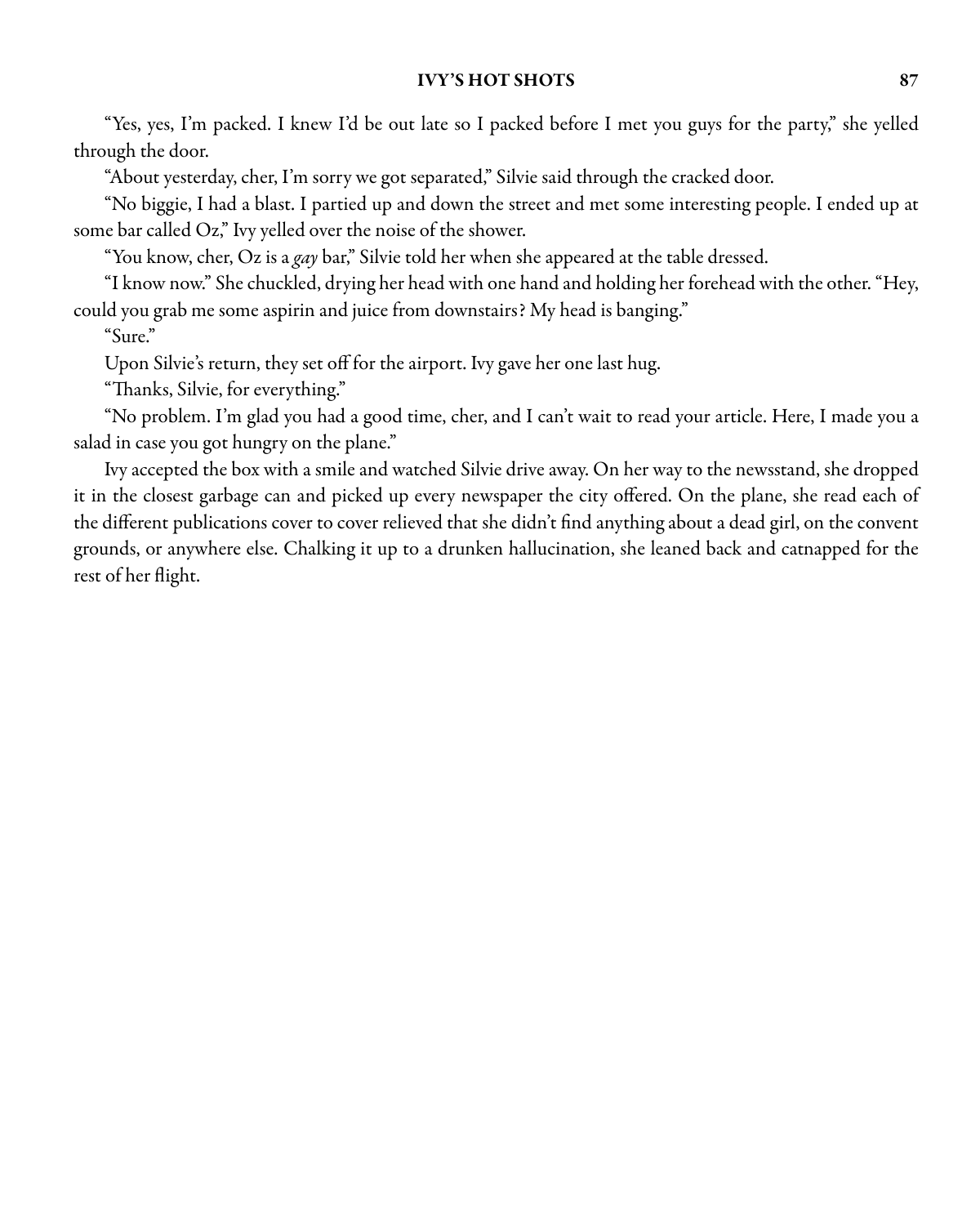# Chapter Thirteen



Ivy stretched and reached for her phone.

Hi, Ivy, it's Johnnie. Well, you were right, I miss you like crazy. I would have missed you anyway but after such a nice goodbye... He chuckled. Well, you know... Anyway, I was just wondering if you were back yet. Call me when you get home.

Smiling, she dialed a number.

"Hello?"

"Hi, Mom."

"Ivy, sweetheart, are you back?"

"Yes, Mom, I'm back. How are you?"

"Just fine, dear. How was New Orleans?"

Flashes of the night before played before her eyes, but she was still unsure if it really did happen.

"Ivy? Are you still there?"

Ivy jumped when her mother's questioning voice. She shook her head.

"Yes, Mom, I'm here. It was cool. It's a beautiful city. Reminded me of home, except hotter," she said, with a forced laugh. "It was mostly summer-like temperatures while I was there. Could you imagine New York like that in November? People would be freaking out, thinking it was the end of the world or something."

"Well, that's nice. Have you called Sergeant Jones, yet? You know, I really like that young man, Ivy. He reminds me of James when he was a young airman. He's going places, you know."

"No, Ma, I haven't called anyone but you."

"Oh, well, that's fine dear. I talked to him today. I told him your flight was dueat ten forty-five, so he knows you're home. Why didn't you tell him you were going out of town?"

She sucked her teeth. "Ma, I wish you would stop doing that. Steven and I are just friends and we're just starting that. He doesn't have to know my every move. Besides, I tried to call him, but I couldn't get a hold of him."

"Well, he said he had some business to take care of. Men always have some kind of business to take care of dear."

"Ma..." she whined.

"What Ivy? I'm just trying to help. He likes you a lot, you know."

She held her head, shaking it. "Ma, please, can we not have that conversation every time we talk."

Her mother sighed in her ear. "Ivy, I'm only trying to help," she repeated.

"Look Ma, I gotta go. I love you and I'll call later." Before she could reply, Ivy hung up. "Uhhggg! That woman is too much!" Shaking her head, Ivy dialed another number. "Hey Kell, what's up?"

"Hey girl, what time did you get home?"

"I don't know, sometime today. I fell asleep. What time is it?"

88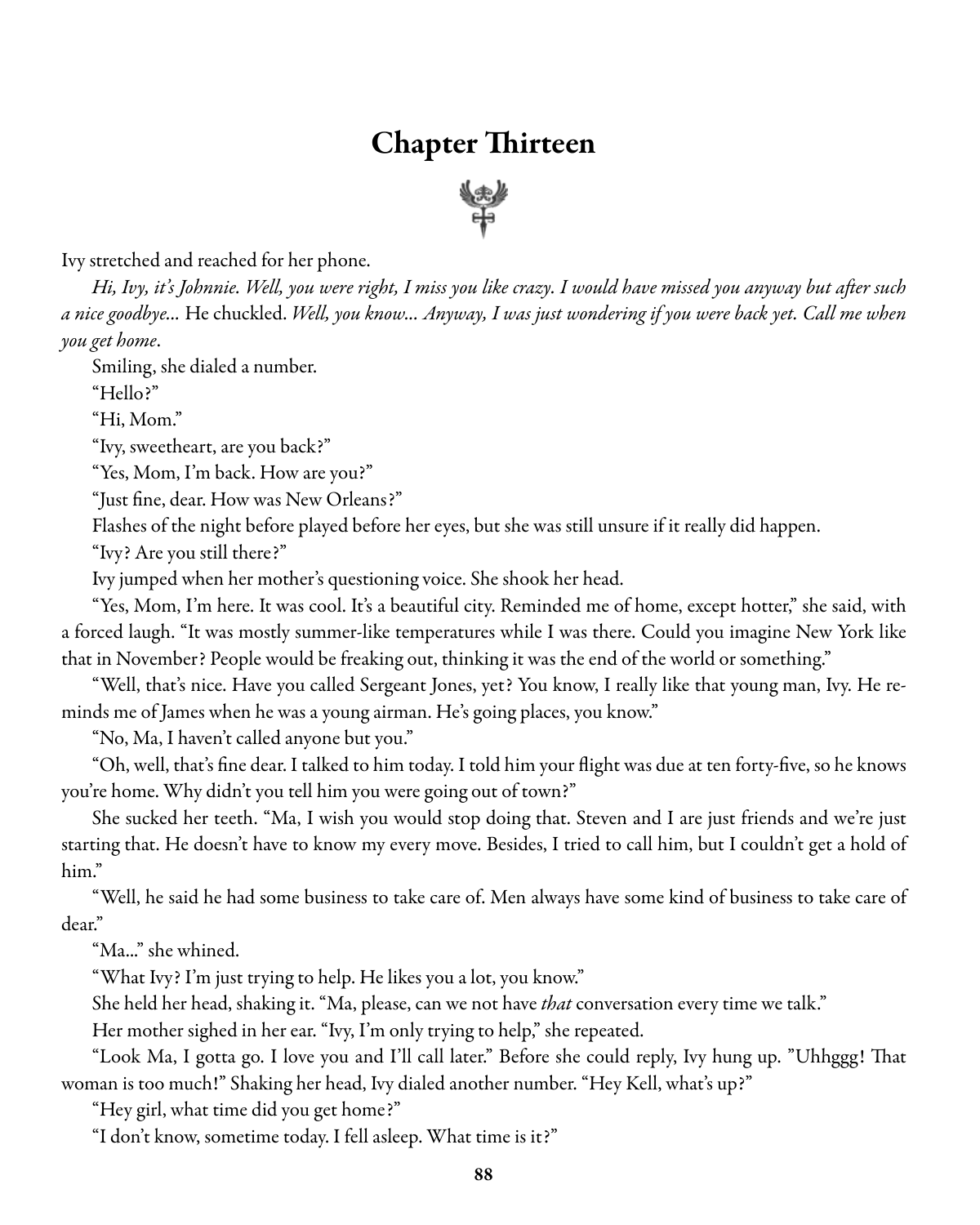"It's a quarter to seven. Have you called your mother?"

She fell back onto the couch and pulled the back cushion over her head. "Yes, Kell. It always amazes me how someone could be so calm, sweet, and docile with my father and such a pain in the ass to me at the same time?"

"Mothers have a knack for that. Are you under the cushion again?"

"No," she lied.

Her friend gave a knowing laugh. "Yeah, okay. Did you call Johnnie?"

"No, not yet. I called my mom and then you. He called me though while I was asleep. He left a voicemail."

"You sound tense, girl. You want me to send Ryan over?"

Ivy could almost see her friend's mischievous smile in her mind's eye and laughed.

"Girl, you know that's my natural state when I get off the phone with my mom. Thanks for the offer, but no. I said goodbye to Johnnie in a very nice way. I think I'll call him and let him reciprocate and let him welcome me home."

"Well, hurry up and call the man back, girl, and call me later. I want to know how New Orleans was and Johnnie."

Kelley laughed and then the line went dead. Ivy smiled under the pillow and called Johnnie.

"Yeah, Hayes here."

"Hi, Johnnie, it's Ivy."

"Hey, baby. Where are you? You sound like you're in the tunnel or something."

"No, I'm home, on the couch...under the cushion."

He laughed. "Damn, was New Orleans that bad?"

"No, no, it was great, but... I don't know." She sighed. "I just got off the phone with my mother and well..." "Ahh, I get it now."

"Yeah. So I really need to talk. Can you come over?"

"Of course."

"Can you bring some food, too? I just want to hang out and, I don't know, maybe talk you into a mercy hump while you're here."

Johnnie laughed. "A mercy hump? Trust me, girl. It'll be nothing like that."

"Well, just get here soon, okay?"

"Baby, you sound so strange. You sure you don't want to talk now? "

She sighed. "I need your opinion on something I may have seen, but I don't want to talk about it on the phone. I'll tell you all about it when you get here, okay? Oh, and don't forget the drink."

"Okay, see you soon."

She put the phone on the table and again dragged herself to the bathroom for another wake-up shower.

"Damn, was that the door?" she muttered leaving the bathroom.

She checked her watch then pulled on a pair of sweats. "Hold on! Coming!" she called out. "Now who could this be? Johnnie couldn't have gotten here so fast."

Slipping a t-shirt over her head, she grabbed a ponytail holder and walked to the door. "If that damn Kelley sent Ryan anyway, I'm gonna—" she muttered, swinging the door open.

"Hi, Ivy."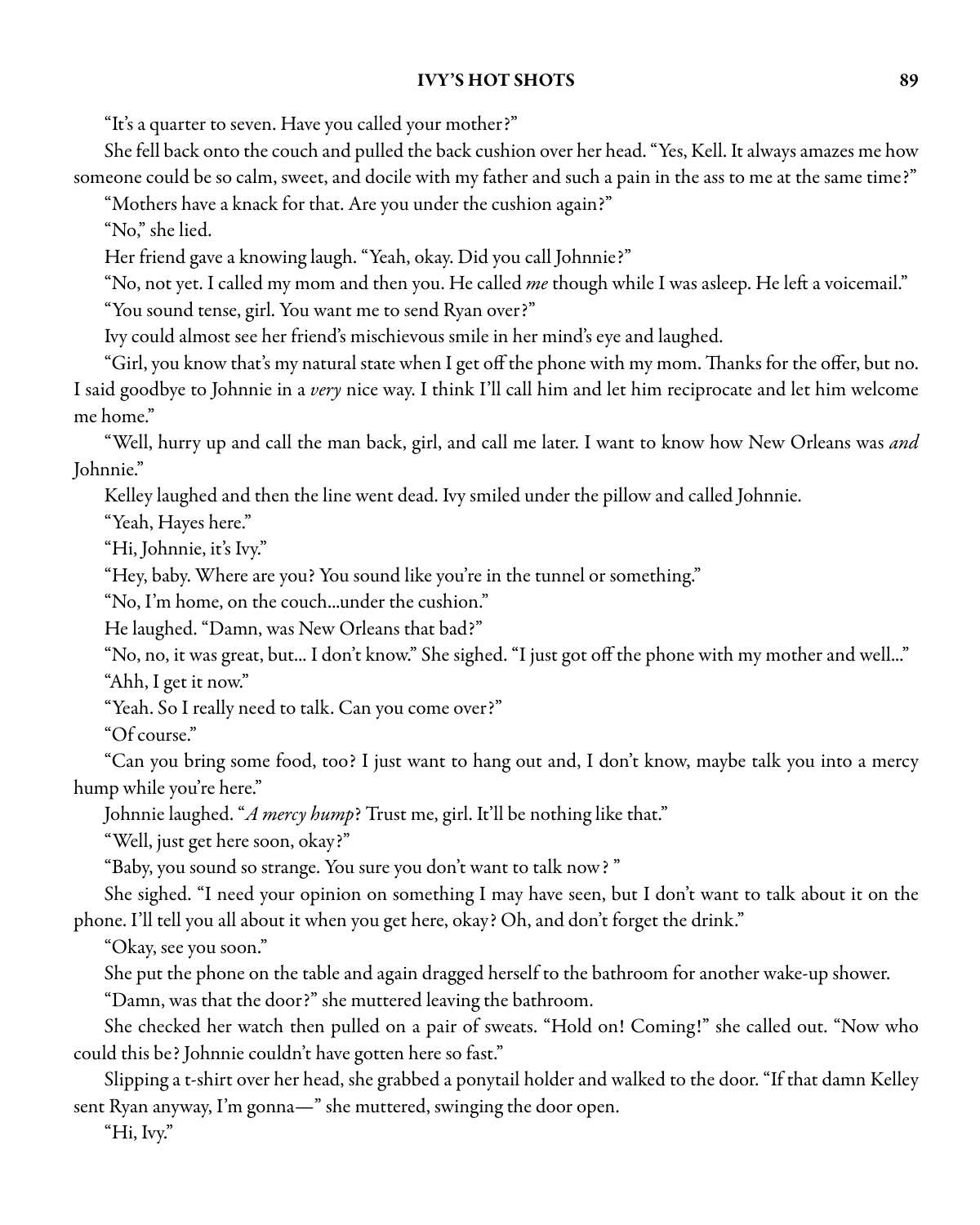"Steven! Uh, hi. What are you doing here?"

He shrugged and pushed past her. "I came to welcome you home. When did you get back?"

"Uh, earlier this afternoon. I kinda lost track of time when I fell asleep."

Closing the door with her foot, she tightened her ponytail then leaned against it.

"S-so, what's up?"

"Yes, I spoke to your mom. She told me you were home. Pity I had no clue that you even *left* town in the first place."

"Well, I tried to call you so we could spend time together before I left on Wednesday, but couldn't reach you."

She walked to the table and leaned on the back of the chair.

"Well, I thought you would come to Jericho's on Monday like we usually do. Imagine my embarrassment when you didn't show," he said crisply and moved the garment bag over to lean on the back of the couch, opposite her. "Why didn't you come?"

Ivy wrapped her arms around her chest. "I've told you before, Steven, I don't like hanging out with the generals and the wife club or whatever they are. They're too weird."

Steven gave her a quick smile and rested his hand on the garment bag. "Okay. So, where did you go?" "Go?" she asked nervously.

His voice was calm, almost soothing. "Yes, Ivy, where did you go for this latest assignment?"

She dropped her arms and gripped the chair behind her. "Oh, to, umm, New Orleans."

"Really? I've been there a few times on business for General Jackson. Great city, good food. So, did you see anything worth writing about?"

"I was there to cover Th-the Halloween celebration. It was supposed to be as grand as Mardi Gras." She swallowed, working to keep her voice calm.

"Well? Was it?"

She paused, willing her heart to slow down, and tried to sound calmer than she was.

"Yeah, yeah, yeah, it was great. I partied, saw lots of stuff, and some great costumes, too."

"Did you? Is that what this is?" He patted the garment bag. "Your costume?"

"Uh, yeah." She walked over and picked the bag up. "I'll just put it in the room. It seems to be in your way." He held up his hand, stopping her short. "Not yet. I'd like to see it. Did you go scary or funny?"

"Uh, no, it's dirty. I can show you later when it's cleaned." She turned to walk away, but he grabbed her arm.

"No, I want to see it," he said more urgently and snatched the bag from her. Returning it to the couch, he tore the zipper in his eagerness to open it.

"Ahh, I see now that you went for elegant." He touched the dress gently and then in an instant, pulled his gun. "It's beautiful. Just as beautiful as the last time I saw it when you ran down the street away from the convent."

Ivy's eyes widened. Confirmation and fear gripped her heart almost simultaneously when she raised her hands.

"Steven, what are you doing?"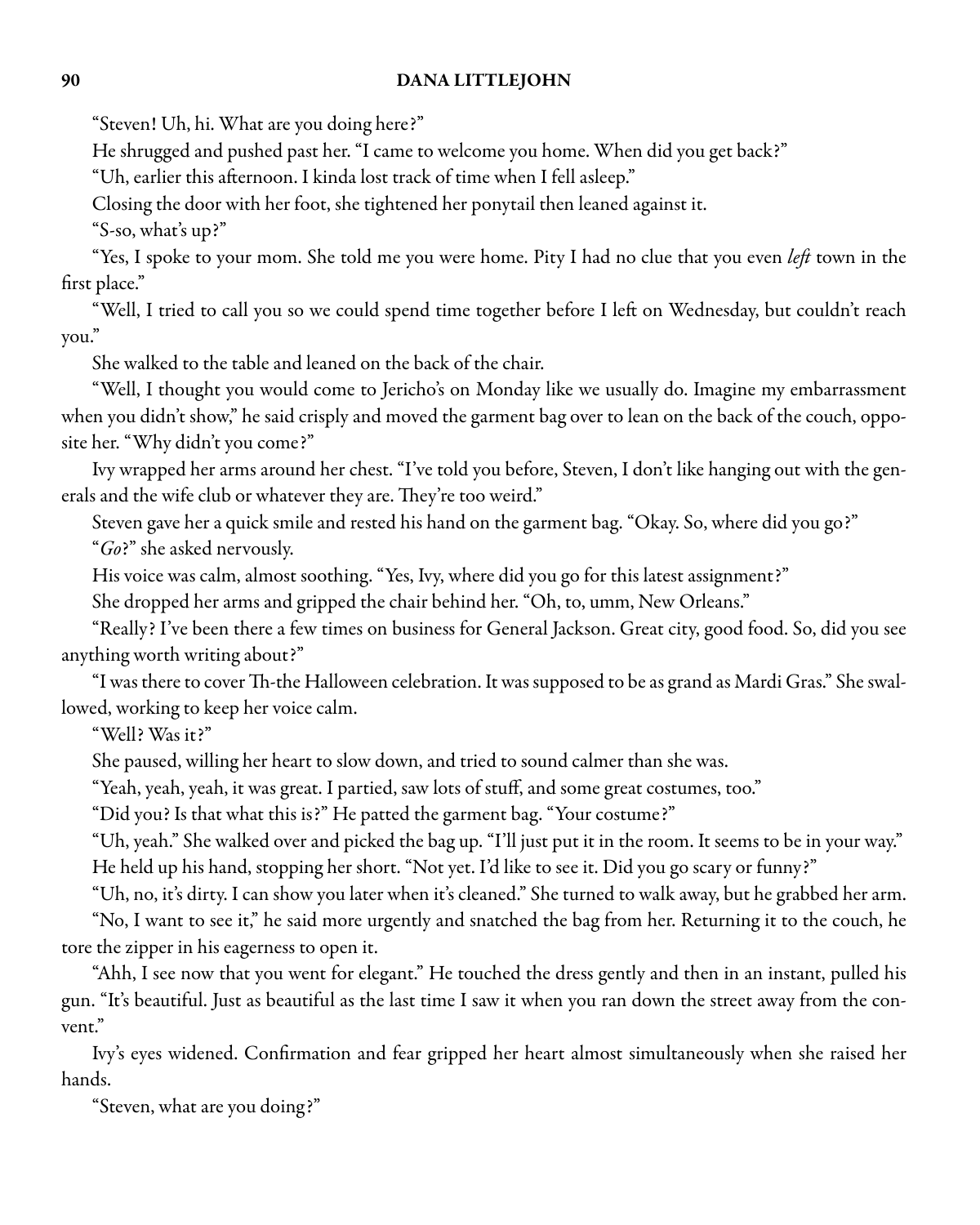"It was you. The funny thing is, I knew it was you. As far fetched as it was, from the quick glimpse I had, I still knew it was you. My beautiful Ivy, with her Japanese mother and black father—beauty and power rolled into one—the perfect wife. But you were supposed to be back in New York, so how could that be you running down the street away from me? So I watched her..." He paused to point at her. "You. I watched you run down the street. When her—your—mask fell off into the street, right before she turned the corner, that's when I caught a glimpse of her beautiful face. Your face."

Steven smiled into her stunned face and chuckled.

"You're going to be my wife, Ivy. Even if you hadn't lost the mask, I'd have known it was you. Do you think after watching you play handball with your friend Kelley at the gym or jogging in the park for the last eight months, that I wouldn't know how you moved?"

Ivy stepped back, pushing the chair with her. The smile on his face made her skin crawl.

Oh my God. This fool has been watching me too.

Steven sat on the back of the couch again, holding the gun up by the side of his head.

"When I came home, the first thing I did was speak to your mother. She told me you were in New Orleans this past weekend and, well, that was all the confirmation I needed. The nail in the coffin, if you will. I just knew I had to see you then," he added with a chuckle.

Ivy rolled her eyes. He could've used a different analogy than that while he's holding the damn gun.

"Steven, you killed that girl."

"I didn't mean to kill her!" he snapped, jumping to his feet.

Ivy gasped and took a step back.

Steven cleared his throat, then slowly sat back down and spoke softly again. "I'm sorry for yelling, sweetheart. " He eased back down to sit before speaking in a calmer tone. "I didn't mean to kill her, Ivy. I just meant to shut her up. Her yelling reminded me of Sabrina. I hated it when she yelled. Lisa is a lot smaller than Sabrina, but how was I supposed to know I would smother her?"

Ivy made a face. She looked at Steven's large hands and then back at him. "Yeah, but Lisa was a small woman. You probably covered half her face. Didn't you think something was wrong when she stopped struggling?" Her voice dripped with disgust.

He shrugged. "I liked it when she was still like that."

Ivy rolled her eyes.

"But Ivy, I'd never do anything like that to you," he added quickly.

"Uh-huh. Who's Sabrina?" she asked with a raised brow.

"She's no one. Just a woman I knew," he told her with a flippant wave.

"Knew? What does that mean?"

Steven signed dramatically. "Let's not talk about Sabrina. She's not an issue for me anymore. I got rid of her. Dealing with her was going against my plans."

"What plans?" She dropped her hands to her hips.

"The plans I've made for us."

She sputtered, her irritation overriding her fear. "There is no us, Steven. We've dated, yeah, but I've dated other people, too, remember? We were never exclusive."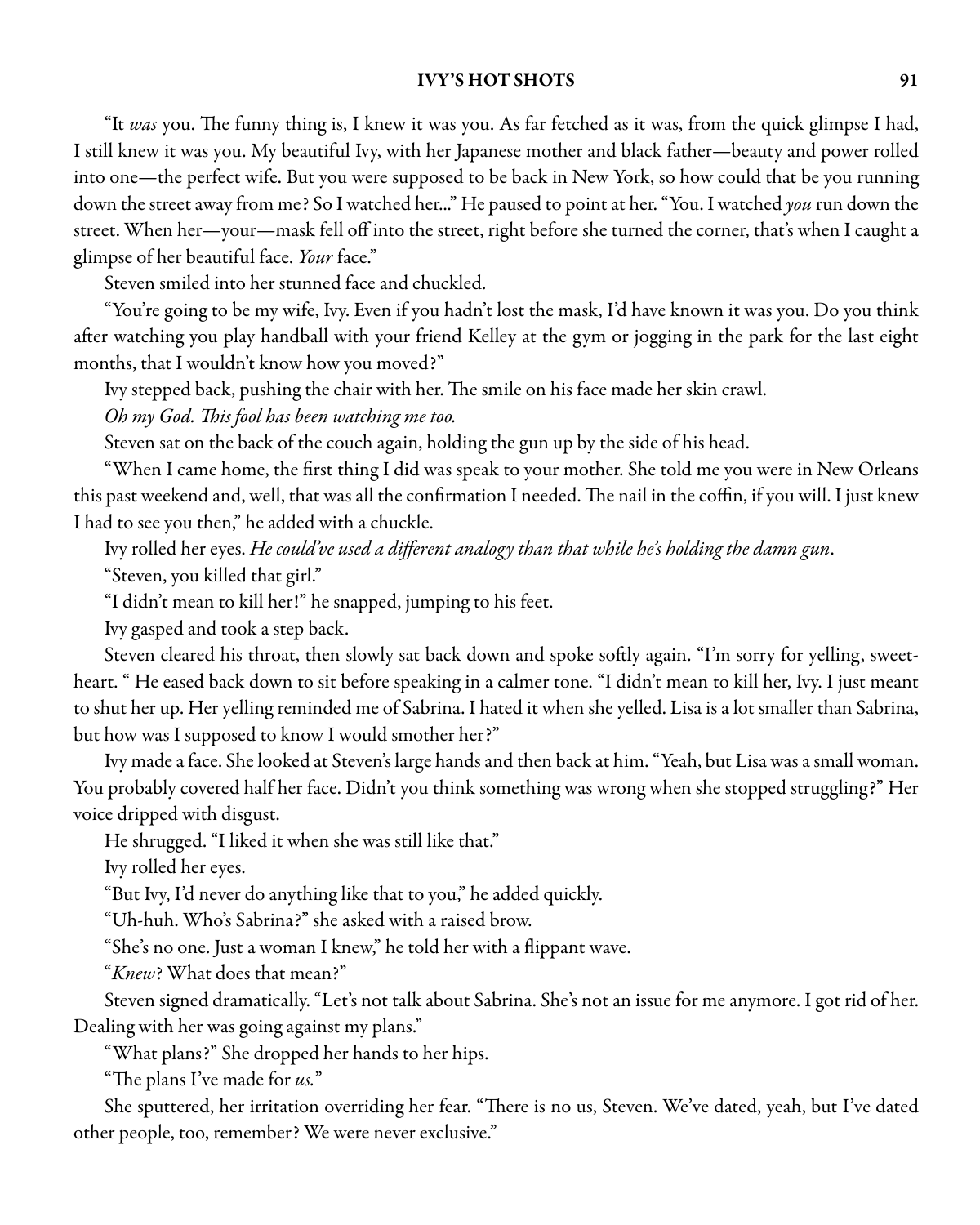"Everyone is entitled to sow their wild oats, honey. I can accept that. It's about to be a new millennium, after all, but it's time to stop and make your choice known."

"Really? Well, then, I choose Johnnie. I didn't have to bend over backward to get him to spend time with me. He has far less drama coming with him and no stinking ass, general's wives club, either," she said, letting her fury topple over.

A quick grimace came and went on his face before he smiled at her.

"That's too bad, Ivy. I guess we're just going to have to remove ole Johnnie from the scene then, so we can move forward with the plan. Eliminate the competition, if you will."

She leaned on the chair again. "Look, Steven, let me be frank. You're cool and all—Well, I thought you were, before all of this, but anyway. I'm not trying to be with you."

"I told you this thing with Sabrina was an accident."

Ivy narrowed her eyes. "Sabrina?"

"What? No, Lisa."

"You said, Sabrina."

He thought for a moment then shook his head. "Well, Sabrina was an accident too."

Ivy's eyes widened. "Too?"

"Look, all I'm saying is don't let that be the basis of your decision."

She stood up. "Basis? It was hardly the basis of anything. It was more like the icing on the cake. I wasn't trying to be with you before all this jumped off. I had already made my decision."

 $"Ivy"$ 

"You weren'taround enough, Steven. If you weretrying to be my man, Icouldn't tell. Granted, when we did hang out and do stuff we had a good time, but overall it was hard to keep in touch with you," she said with a frustrated huff.

Steven shook his head. "Ivy, you don't understand."

"Steven, even when you were around you had to clear everything we did through the general. I did not want to date the whole damn air force!" She sat back and crossed her arms over her chest challengingly. "So what are you going to do, kill me because I don't want you?"

"Yes, you do."

"What?" Her annoyance stirred up again as she dropped her arms and stood. "No, I don't and how are you going to tell me what I want? I'm going to continue to date Johnnie, not you."

He cocked his gun and extended his arm toward her.

"I said you do. Look, Lisa and Sabrina had their purpose. They took care of my libido so that you would stay pure until we were married."

Ivy scoffed and her hands went up. "Hold up. I know you're not saying you messed around with those girls because you think I'm pure?" She sucked her teeth. "Well, I hate to break it to you, but that ship has sailed," she added with an eye roll.

"I'm not stupid, Ivy. I know you're not an actual virgin, but your mother said you hadn't dated anyone in almost a year. The last guy you did date, you were with him for only three months. You didn't sleep with him because he turned out to be a jerk. So, by my calculations, that's more than a year without sex."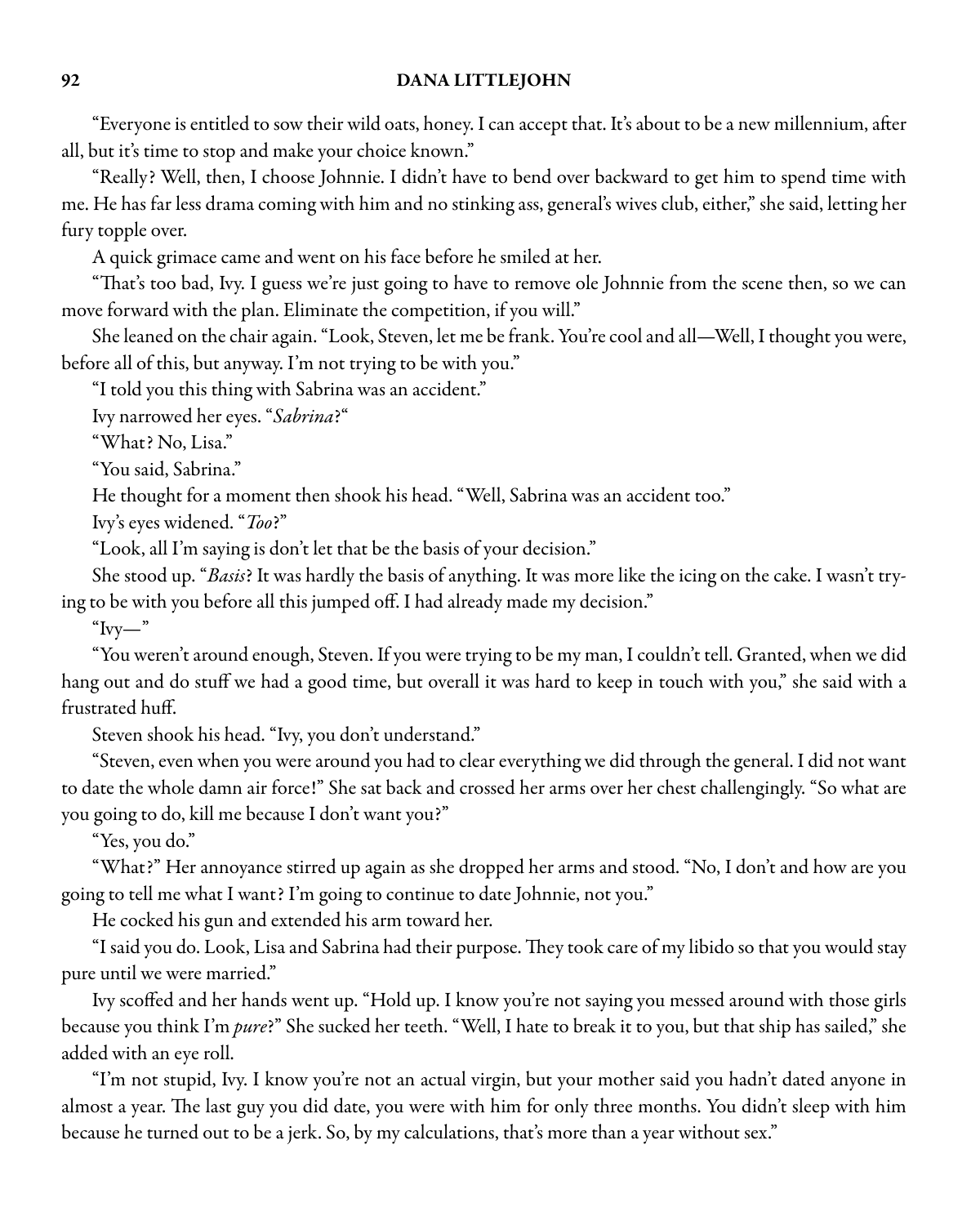Ivy blew out a breath. *For real, Mom*. She swallowed the scream that bubbled to the surface. I'll have to remember to invite her over for some chicken to thank her for providing Steven with too much information.

Ivy put up a hand. "Hold on. You were messing with two girls and you were having a fit about me seeing Johnnie? That's kind of hypocritical, isn't it?"

He shrugged. "It is what it is. Do you use toys?"

Ivy's jaw dropped. "Wha—?"

"It doesn't matter. I've been told that toys don't really count. I think you would qualify as a second virgin by today's standards and that's good enough for me."

Ivy shook her head. "So, what do you do, Steven, pump my mother for info about me whenever you have free time?"

"I don't have to. She has her own general's wives club, as you call them. All the wives talk, you know. You just have to know the right wife to speak to and you can get the kind of information you're looking for."

She let out an exasperated breath. So, all my damn business is floating through the whole air force!

"General York's group is just as big as General Jackson's, just in a different area of the city."

Her attention snapped back to Steven. "What are you saying? My parents hang out at Jericho's, too?"

"Of course, they do. Just on a different day of the week."

She shook her head hard. "Uh-uh, no way. My mother doesn't hang out with a bunch of... of generals' wives. She spends her time doing charities, and benefits, and, and—"

Steven's eyes widened. "Who do you think she does those things with, Ivy? Your mother has been an airman's wife almost all her life. She's been a general's wife for over twenty years. That's the life she lives and so will you, so I suggest you get used to it."

She was losing the fight to keep her temper in check. "I don't have to get used to anything. I'm not my mother and I'm not an airman's wife," she told him through a clenched jaw.

He flashed that grin she used to think was cute. "You will be."

"Oh, no I won't," she assured him defiantly.

His smile widened and he raised the gun near his head again.

"Being an airman's wife has perks, you know. Lots of perks come with being the right-hand man of the general who's the military liaison to the U.N."

She sputtered. "That's my father's position and you're not his aide."

"Not anymore, remember? He's going to retire from his position right after the New Year. General Jackson will become his successor."

Ivy opened her mouth to correct him but closed it just as quickly. He had her on that point and it pissed her off more.

"General Jackson will promote me to the rank of master sergeant when he's official and then we will set a date. That's got a nice ring to it, don't you think? Master Sergeant Steven Jones. I'm finally gonna be somebody and no one will be able to take that from me," he added, barely loud enough for her to hear.

She frowned at the goofy expression on his face. "Hold the phone, Steven. You can't really believe this crap?" Her question seemed to bring him out of his daze long enough to look at her.

"What?"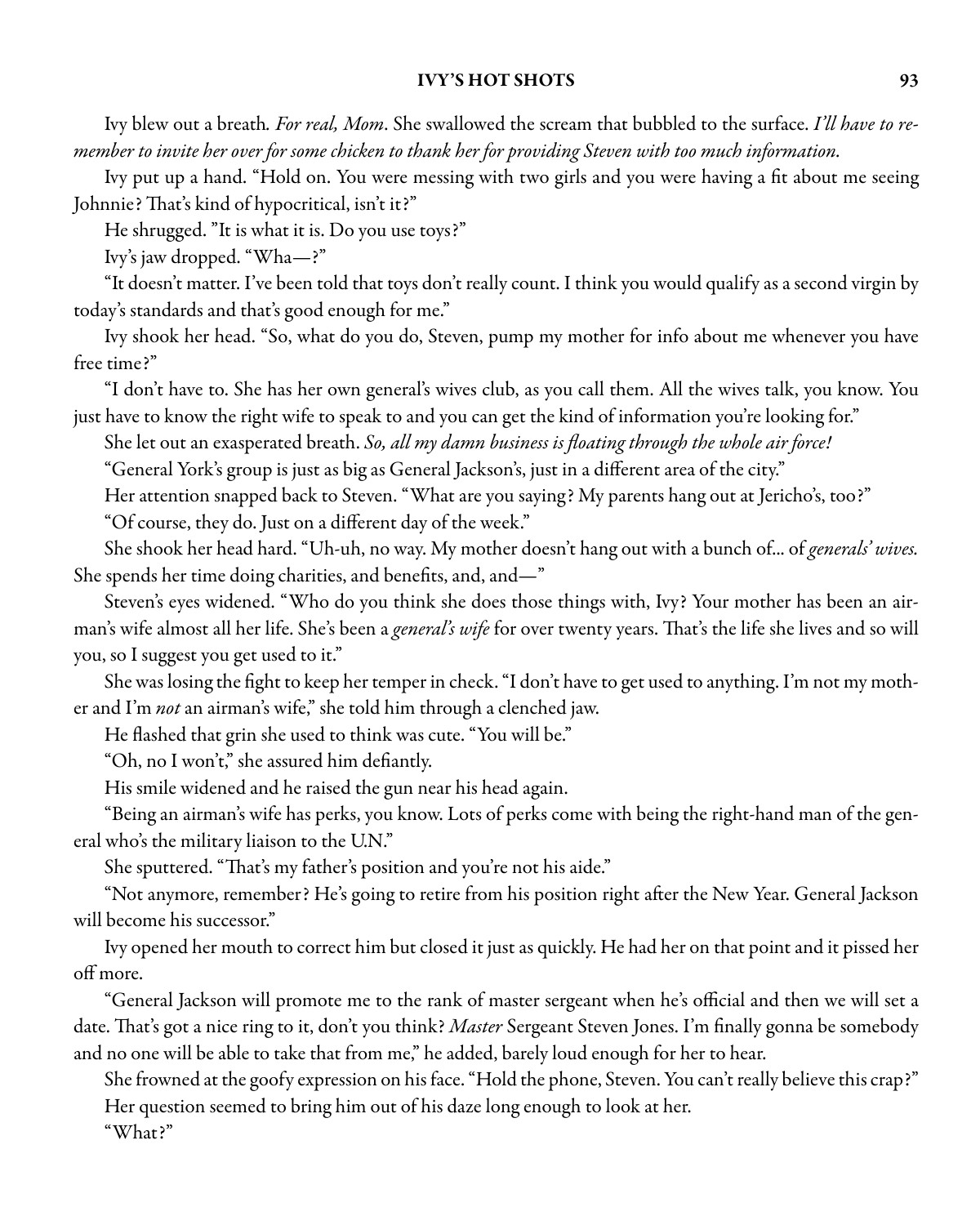She shook her head. "You know, all you weird-ass Scorpios are the same. All of you have power issues. Huh, I have to remember to add Scorpios to the list with those Virgos," she said thoughtfully.

His brow furrowed as he wrapped his arms around his chest tucking the gun under his arm. "What list? What the hell are you talking about?"

Ivy sucked her teeth and counted on her fingers.

"It's always power, loyalty, and complete obedience with you guys. You're never gonna be happy or satisfied because you'll never have enough of either," she told him. "A person could work themselves to the grave trying to make you happy and it wouldn't make a difference."

He used the gun to scratch his temple. "You know, sometimes you just go off on something and I'll have no clue what the hell—"

"Fine, fine, never mind! It doesn't matter. What does any of this have to do with me anyway? I'm sure you'll be able to find yourself another girl, Mr. I'm gonna be a master sergeant one day."

"Oh no, sweetheart, you're special. You're a general's daughter. Marrying you would put another general in my pocket. That and my own position will give me the momentum to move up and become a general myself one day."

She chuckled. I knew it. I should've bet Kelley some money.

"That's some power trip you're on, Steven. You just move all your little people pawns around where you want them until you get what you want, huh?"

"Something like that. Now all I need is a beautiful, obedient, and docile wife on my arm."

There was no humor in the laugh she let out. "Well, that sure the hell ain't me."

"Not yet."

She sputtered and locked on his gaze. "Not ever."

"I beg to differ."

He raised his gun again, but this time before he could point it at her, she charged him, knocking him over the back of the couch. His hand hit the edge of the coffee table, setting the gun off. The bullet hit the fish tank, smashing it, splashing water everywhere.

"No!"

She crawled over the couch toward the tank. Steven turned over, grabbed her by the ponytail, and yanked hard.

"Oww!" she cried, reaching for her hair.

"You bitch!" he yelled, dragging her across the wet carpet.

"Oh, hell no! I know you did not just call me a bitch!"

She scrambled to her knees, grabbed his forearm, and pulled it to her mouth.

"Ahh! Shit! You bit me!" he screamed, releasing her.

"Yeah, you fucking freak!" She jumped up and kicked him in the side. "He folded over in pain.

And I kicked you, too!"

Ivy leaned across the coffee table for the gun, but he kicked the table leg, breaking it and knocked her and the gun onto the wet floor. Unable to reach it, she grabbed her phone instead. He snatched her back by her shirt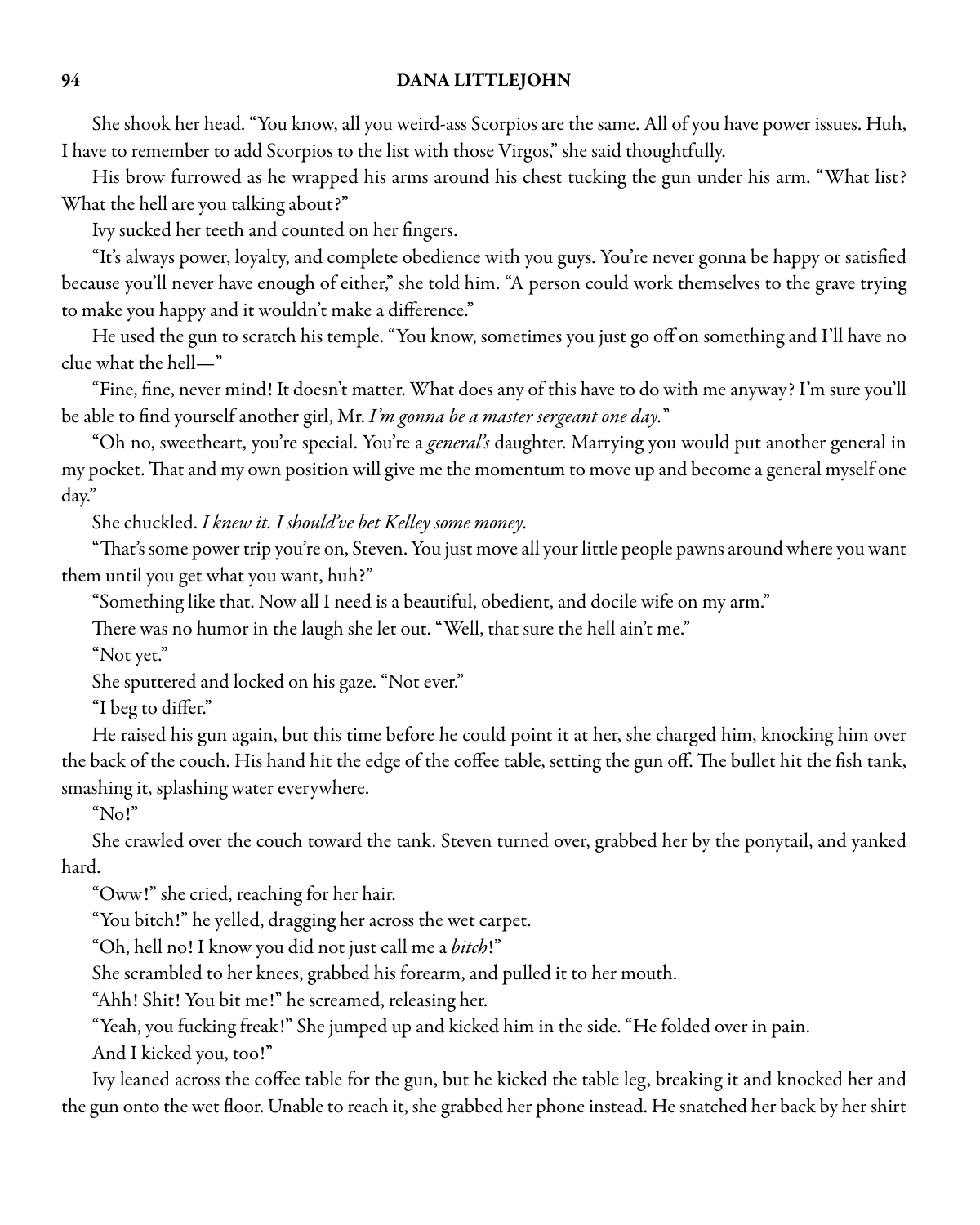and threw her onto the couch, holding her down by the neck. She smashed the phone on the side of his head several times.

"Ahh, shit! Stop it!"

Steven grabbed his head and fell on the couch next to her, but was only slightly stunned. He reached for her shirt again to stop her from crawling away. She attempted to kick him and beat his arms to break his grip, but his superior strength won out. He yanked her toward him with both hands and rolled over on top of her.

Scratching, punching, and kicking him, Ivy continued to fight him as she scooted across the cushions. Steven kept pace with her, unwilling to free his victim.

Ivy struggled beneath him for what seemed like an eternity until a knock on the door made them both jump.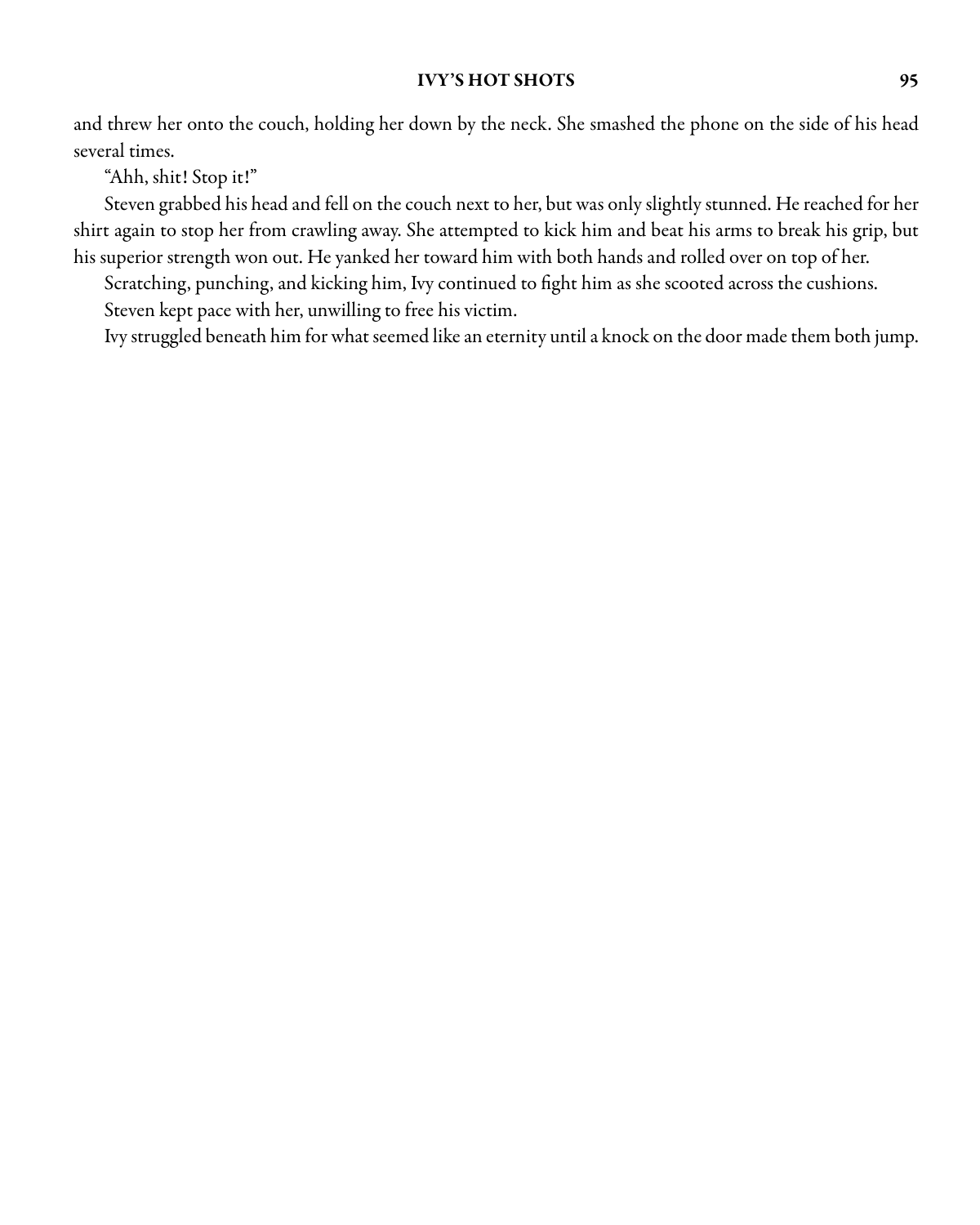# Chapter Fourteen



Ivy opened her mouth to scream, but Steven covered it.

"Don't you dare. This is between me and you."

Pounding his forearms with her fists, Ivy continued fighting and trying to kick him, but her efforts got slower and slower until finally, they stopped. The knock came again. Steven looked down at her. Ivy closed her eyes and held her breath. Abruptly Steven snatched his hand away as if he were burned.

"Oh, shit!"

As soon Steven lifted his hand, Ivy's eyes popped open. She grabbed his fingers and pulled them to her mouth.

"Ahh!"

"You think I'd let you kill me like you did that Lisa girl? You really are crazy. Johnnie! Johnnie! Help!"

Almost instantly, the door was kicked open and a tall, young, muscular black man came inside. Ivy tried to get up, but Steven grabbed her by the throat and pushed her down into the cushions.

"No!" she squeaked out.

She kicked him hard between the legs and moved as he began to fall, but before he landed on the couch, holding himself, the young man reached over the broken table and punched Steven. She rubbed her throat, watching them as another man lifted her off the couch.

"Hey! What the—" She fought against him as he carried her across the room. "Johnnie! Oh, thank God!" She hugged him as he cradled her in his arms.

"Ivy, baby, what the hell happened? What's going on?"

He put her on her feet and hugged her back. Breathing hard she kissed him and then slapped him on the side of the head.

"Oww! What was that for?"

"What the hell took you so long? Did you go to China for the damn food?" she screamed. "We had a date for a mercy hump. Will it always take you that long to come over and hump me?"

He chuckled. "No, baby, I went to Silvio's."

"Which one, Johnnie? The original in Italy?" She leaned back into his arms, pouting.

Johnnie pulled her into his embrace. "I'm sorry, babe. Next time I will just come over and we will order food."

Steven grunted as Marcus pulled him off the floor and tossed him face-first to the couch.

"I can't believe you left me here to fight this fool all by myself."

"Had I known the fool was coming over here, I'd have been here sooner to whip his ass myself."

Ivy's narrowed eyed look disappeared in the face of his laughing grin. She couldn't help but laugh.

"I've called the police, Mr. Hayes. They'll be here any minute," the man that carried her to Johnnie said. "Thanks, Jeff."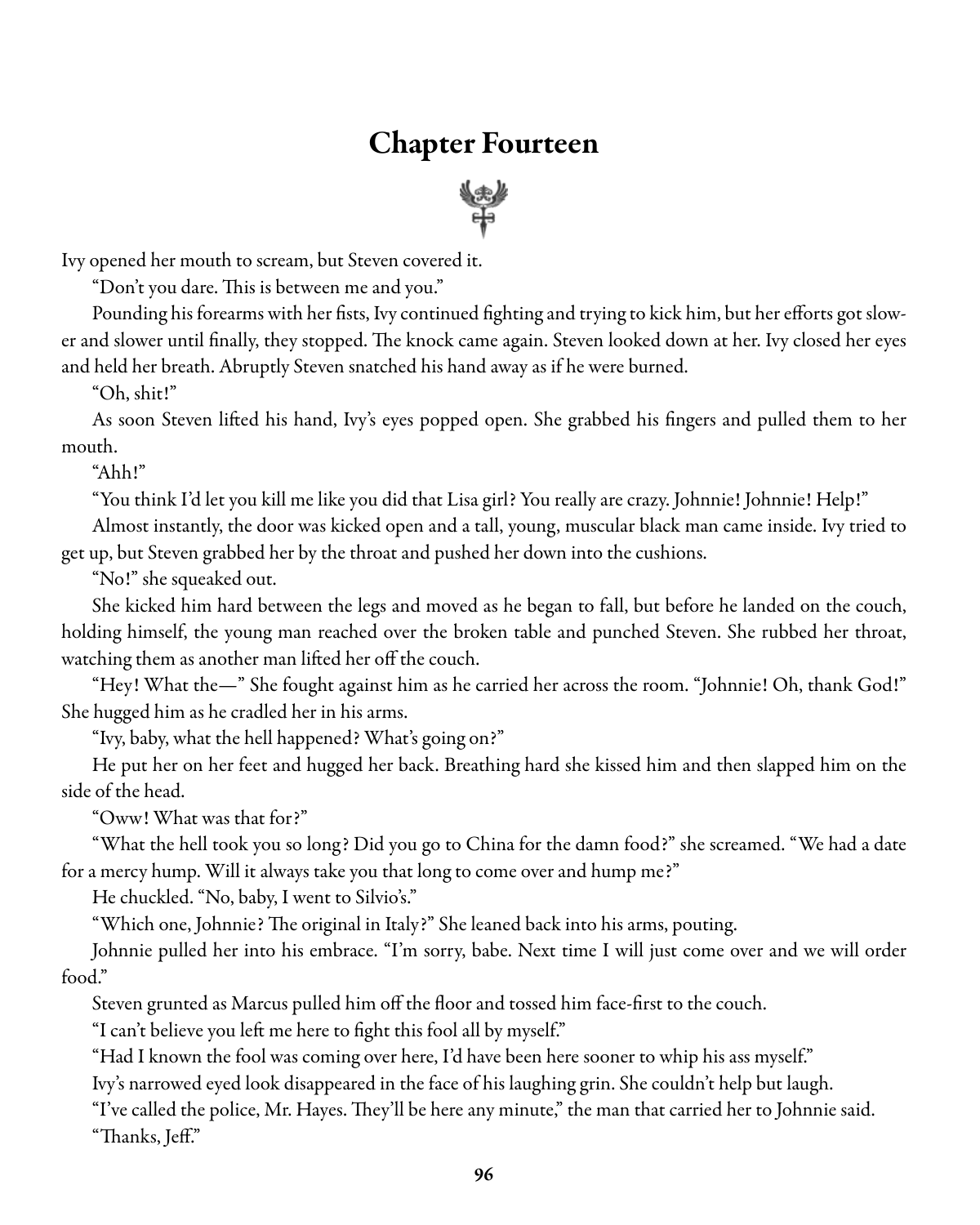"Are you okay, ma'am? Do you need a doctor?"

She rubbed her throat. "No, umm, Jeff. I'm fine."

Jeff nodded and went back to his partner guarding Steven. Ivy turned to Johnnie.

"So who are these guys?"

"Those are my bodyguards, Jeff and Marcus."

"Bodyguards? Why do you need bodyguards?"

"Well, I am a millionaire, so sometimes I need someone to guard my body. Marcus was the one who helped us get out of Ritchie's that day."

"Really? I could barely see who that was through the crowd. I thought it was the restaurant manager."

"Nope, it was Marcus. They're with me all the time."

"All the time? How come I've never seen them before?"

"I prefer them to be discreet so I can still have a life. I'm a millionaire, not a rapper," he said with a light laugh.

She laughed with him and leaned back into his arms. "Well, I sure am glad they were with you today."

"They're with me every day. They'll take good care of us." He wrapped his arms around her waist and rocked her.

\* \* \*

Ivy and Johnnie returned to her apartment. Marcus and Jeff stood up from the table.

"The place is secure Mr. Hayes. No one has been here since you and Ms. York left with the police," Marcus reported.

Ivy walked around the couch to pick up her fish. "Mickey and Minnie are dead." She wiped away a tear and looked around. "The carpet is ruined, my table is broken and look," she lifted the cushion for his inspection. "His stupid knee went right through it. And my phone..." Ivy dropped the cushion to gather up the pieces then tossed them into the air. "Bastard." She sat on the arm of the sofa and let out a sad laugh. "I guess it's time to redecorate, huh?"

"Cheer up, sweetheart. Wecan fix this. I gotalittle money to spare, remember? Ican helpyou get some new stuff if you let me."

She gave him a kiss on the cheek. "Thanks. I have to call Sherri and let her know what's happened." Ivy looked at her watch. "It's way late and by the time I get done cleaning..." She sighed again. "I can't go to work with my place looking like this. The door is kicked in, the living room is all messed up, there's water every—" She stopped and turned to him. "Will you stay and help me?"

He took her hand and kissed it. "Of course. Anything you need from me is yours."

"Thanks, Johnnie."

Ivy wiped her eyes again and attempted a smile. "Well, I'm done crying about all this. It's time to give Mickey and Minnie the traditional fish burial and then we can start cleaning up."

\* \* \*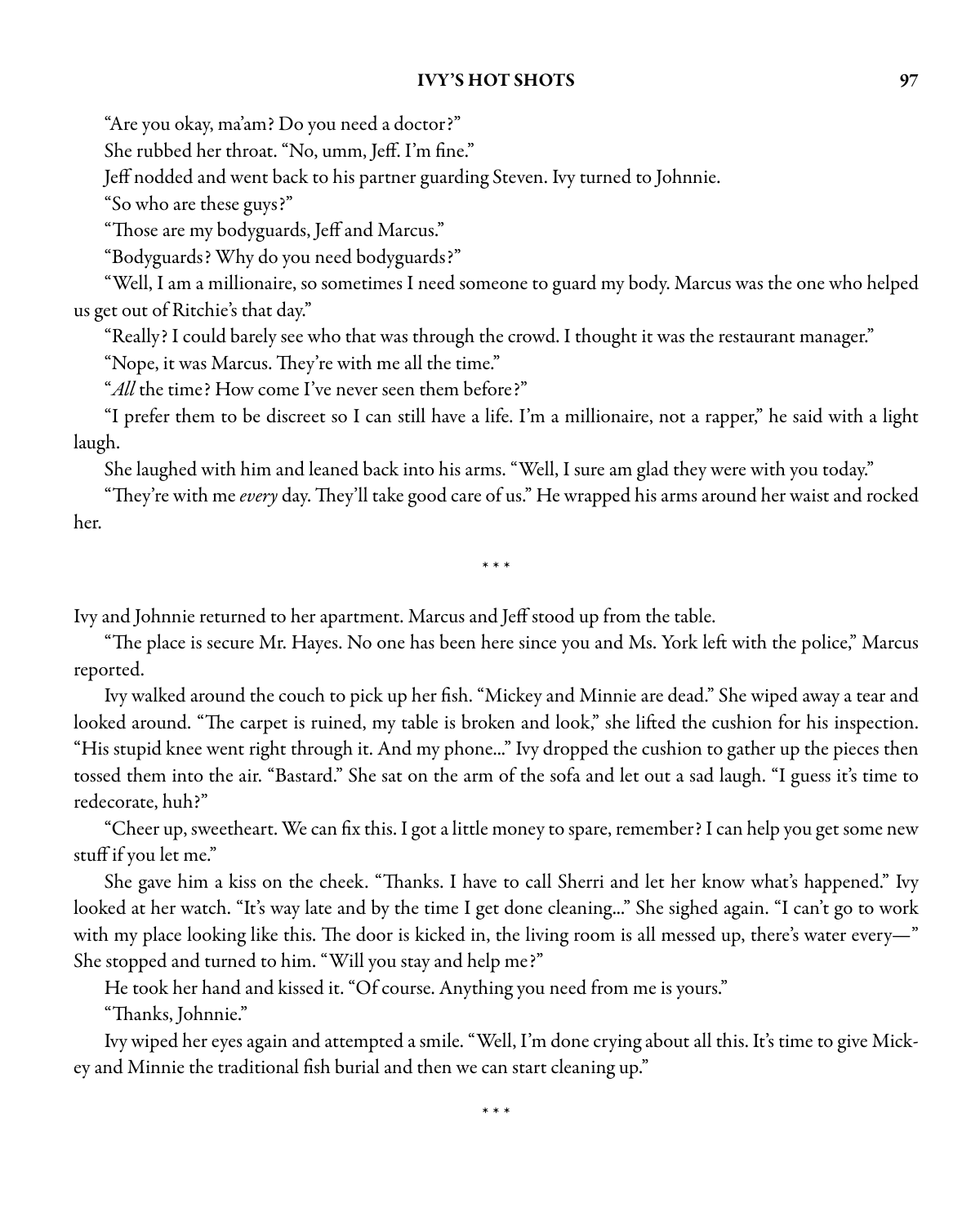"Uhg. Johnnie your phone is ringing," Ivy said sleepily.

"Yeah. I got it. Hello."

"Yes, I'd like to speak to Ivy York, please."

"Yes, ma'am. Hold on." Johnnie leaned over and dropped a kiss on Ivy's shoulder. "Ivy, the phone. It's for you."

Ivy turned over and yawned. "Okay. Hello?"

"Ivy, what the hell is going on? Who is that man? Why did you leave this number to reach you?"

"Oh. Good morning to you too, Mom."

"Don't be cheeky with me Ivy. Tell me what's going on."

Ivy lay back on her pillow and covered her eyes with her arm. "I just got up, Mom. Why not help me out and you tell *me* what's going on."

"Jennifer just called me and said that Derrick got a call to bail Jones from jail...and it was you that sent him there!"

"Oh."

" $Oh$ ? Is that all you can say is  $oh$ ?" her mother asked frantically.

She rolled her eyes. "What would you like me to say, Mother?"

"You can start by telling me what happened, Ivy. Why did you send Jones to jail?"

She sighed. "Do you even care, Ma?"

"Of course I do. I only want what's best for you, honey."

"Really? Is that why you tried to set me up with a lunatic?"

Johnnie scooted toward the edge of the bed. Ivy touched his shoulder then held up a finger.

"Sergeant Jones is a good airman, Ivy. He's going places being in General Jackson's charge. He will be able to take care of you."

Ivy eased back down to the pillow and waved Johnnie forward.

"Yeah, Ma, so he said, but you know what? Your good airman sucks in the real world and that's where I live. Out here, Steven Jones is a crazed stalker maniac and a killer. Is that the kind of man you want for me? Is that what you think is best for me? Well, you can have him and all that other crazy shit that comes with him and your stupid ass generals wives club, too."

"Ivy Michele York, I am still your mother. Don't you use that language or that tone with me."

"Ma is that the only reason you called because I'm fine, you know. In case you were wondering."

Her mother's flustered voice screeched in her ear. "Ivy!"

"Did it ever occur to you, *Mother* that I sent him to jail for a reason? For something he actually did to me?"

Ivy could hear her mother sputtering into the phone, her shock obviously overwhelming her ability to speak. She sighed again.

"Okay, Ma, calm down. I'm sorry. I don't mean to upset you. Look, I've got a lot of stuff to do today, okay? I'll call you later."

She hung up without waiting for an answer and dropped the phone behind Johnnie's back.

"Brother!"

"There's no point in doing that," Johnnie said.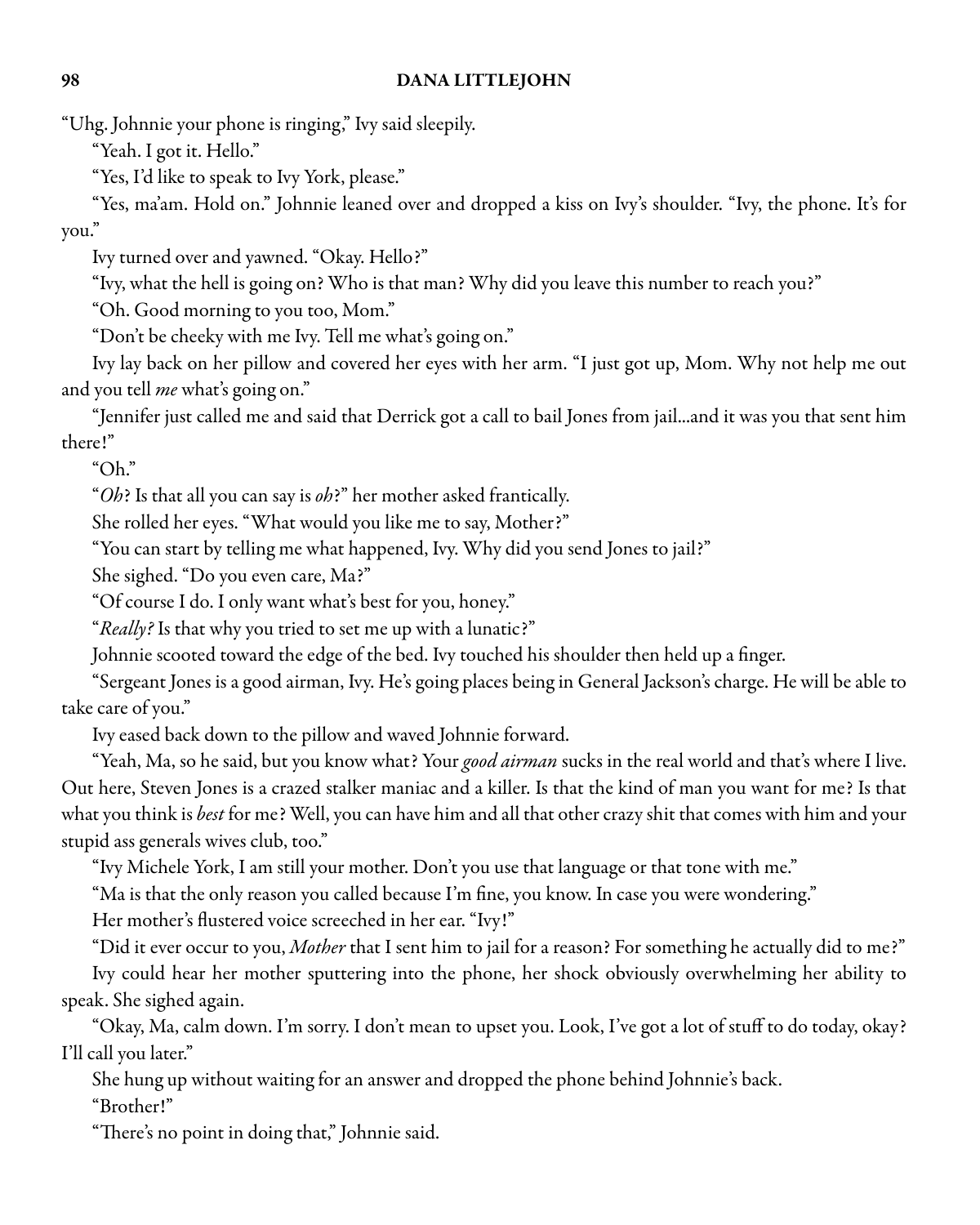Ivy turned to look at him. "Doing what?"

"Dropping the phone back there."

"Why not?"

He scoffed and lifted his head to look at her. "You just smarted off to your mother, Ivy. That pretty much guarantees you a call from your father."

"Shit!" she screamed at the ceiling.

"Why are you so mad at your mom anyway?"

"What?" She leaned up on her elbow. "Hell-lo! That woman set me up with a crazy man. Shit, she practically gift-wrapped me and handed me over to him. She pushed me at Steven every chance she got, hand-fed him way too much information about me, and basically raised him on a pedestal." Ivy dropped back to her pillow. "He was stalking me! Can you believe that? He knew when I worked out, when I played handball with Kelley, when and where I went jogging—" She blew out a breath. "She didn't even bother to ask if I was okay," Ivy added, then chuckled disbelievingly. "All she seems to care about is the grandkids she doesn't have."

"Grandkids, huh?" Johnnie rolled over on top of her. "Maybe I can help her with that part."

Ivy chuckled, looking up into his mischievous grin. "Oh no, you can't. No babies are coming from here no time soon, mister." She wrapped her arms around his neck. "But feel free to go through the motions as many times as you'd like."

Johnnie moved closer to kiss her, but before his lips could reach hers, the phone rang. Ivy squeezed her eyes together and held her finger up again.

"Don't you say a word."

He returned to his spot beside her and handed her the phone, smiling. "Wouldn't dream of it."

She pulled his pillow over her head before he could lay on it.

He chuckled. "You can't hide, Ivy. He knows you're here, remember?"

Johnnie removed the pillow and shook the phone at her.

She huffed. "I was trying to get me some, Johnnie."

"Oh, you're going to get some, as soon as you're off the phone."

She sighed. "You drive a hard bargain, Mr. Hayes. You'd better be worth the wait. I'll be pretty stressed out after talking to both of them back-to-back."

Johnnie laughed. "I guarantee it'll be worth every minute," he added with a wink.

Ivy read the tone in his voice and saw the undeniable lust in his eyes. It spoke to her very core and her body responded readily.

"You expect me to carry on a conversation with my *father* after a statement like that?"

Johnnie smiled. "The longer it takes you to answer the phone, the longer he's going to talk. Don't worry. I'll be right here when you're done. I'm your own personal stress reliever," he told her, leaving a quick kiss on her forehead.

She smiled then took a deep breath before taking the phone from him. "Hello."

"Ivy, is everything okay? What took you so long to answer the phone?"

"Just gearing up for your phone call, Dad."

"Are you alright, sweetheart? I heard what happened with young Jones."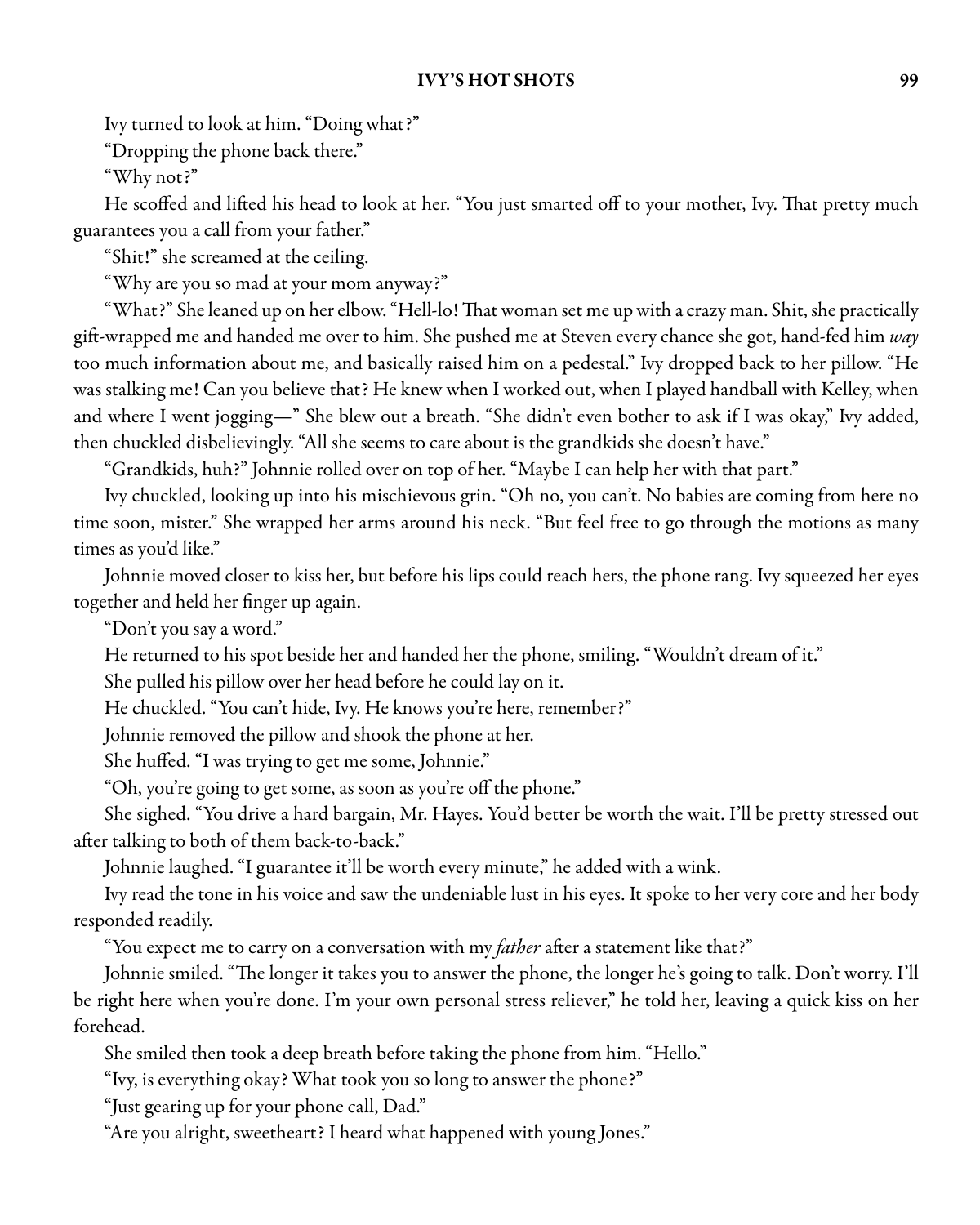The concern in his voice comforted her. "I'm a little shook up, Daddy, but I'll be okay."

"Are you sure, honey? Your mother is beside herself about this whole situation."

Ivy could hear her mother talking in the background to her father, catching a few words here and there, about what the other wives will say to her at the next meeting and scoffed.

"She's not beside herself with concern for me, Dad. She's worried about how all this will make her look bad to everyone else," she said with an eye roll.

"Ivy, I will not have you talk about your mother like that. You have the right to be angry, but you will not be disrespectful in your anger. Is that clear?"

"Yes, sir," she said, feeling like she was ten years old again.

"Now listen to me, these things have a way of working themselves out, darling. You'll see."

"Yes, Dad."

"All right. I love you and we'll speak to you later."

"Love you too."

Ivy rested her arm across her eyes for a few minutes before screaming her frustration to the ceiling. She turned to Johnnie.

"See, it's moments like that is why I don't plug my phone in my bedroom. I keep it out in the living room for some peace."

Ivy turned over and dropped the phone on the floor then looked over her shoulder. "Don't you owe me some much-needed stress relief?"

Johnnie laughed and laid her on her back to roll over on top of her again. "Absolutely."

His kiss finally made it to her lips and with it came a maelstrom of turbulent emotions. All her senses were awakened and every inch of her skin felt electrified. Ivy could feel his touch everywhere at once. She was putty in his hands feeling hot and cold at the same time. Starbursts exploding behind her eyes with each touch. The erratic sounds of his breathing filled her ears.

"I could make love to you forever if you let me."

The promise in his words sent shivers up her spine. Johnnie took her back and forth to the brink of ecstasy with his mouth, his words, and his touch over and over before finally letting her tumble over. Moments later, he happily joined her. Exhausted, they held onto each other until sleep captured them both.

\* \* \* \*

"Honey, the doorman just called. Someone's coming up. Can you get the door?" Johnnie called from the kitchen.

"Okay."

Ivy gathered the paperwork at her makeshift workstation into a pile and hit save on the computer. She was halfway across the floor when someone knocked on the door.

"Officer Grant, how are you?"

"Ms. York, how are you? I hope this isn't a bad time."

She stepped back to let him in. "Not at all. Please come in."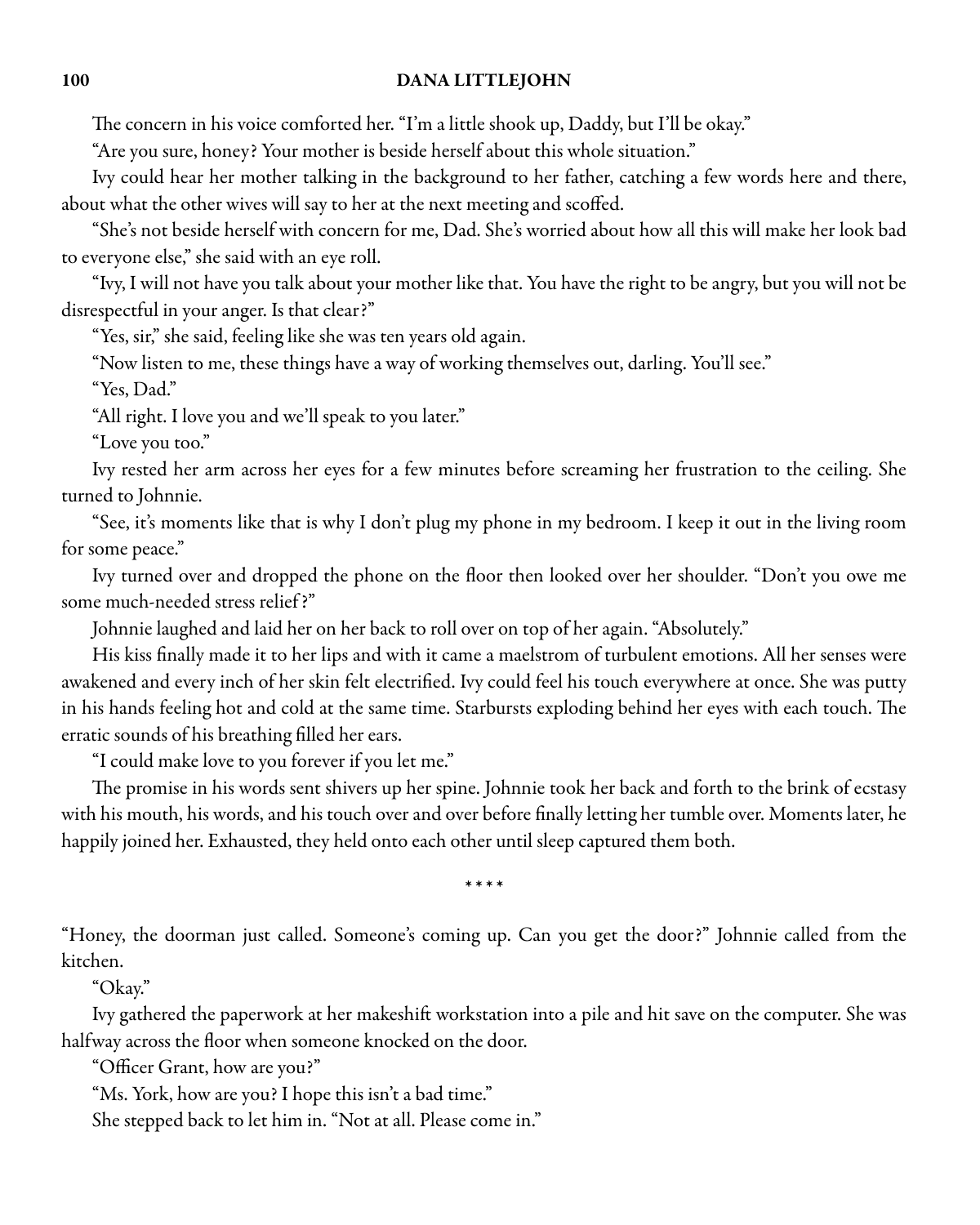The officer walked to a chair. "I got the message that you could be reached through Mr. Hayes while your apartment is under renovation. May I?"

Ivy sat on the couch. "Of course. Yeah, my place is way too messed up to stay there safely."

He flipped out his notebook and started writing. "So if we need to contact you again..."

"Yes, you can contact me here. Thanksgiving is next week. I'll definitely be here until after that. I have a new phone now so you can call me as well."

Johnnie came out of the kitchen drying his hands on a dishtowel. "Officer Grant, this is a surprise. How are you?"

The police officer stood and shook Johnnie's outstretched hand. "Just fine, Mr. Hayes, just fine. I was just about to give Ms. York some new information I had on the case."

Johnnie sat down beside Ivy's and put his arm around her shoulder. "Please, carry on, then."

"Well, a general from the Air Force, a, uh..." he paused, flipping through his notebook. "Oh, a General Jackson came down to bail Sergeant Jones out of jail the day after the incident."

"Yeah, my mother told me about that."

"Well, they didn't set bail for him. Bail was denied," the officer concluded.

"It was? Why?" Johnnie asked.

"He has several charges against him... battery, criminal confinement, intimidation, and Ms. York has also indicated that he was allegedly involved in killing someone in New Orleans. The courts determined him a flight risk because he's still an active member of the Air Force and that decision gave us time to check out those accusations."

"So, he'll stay in there until his court date," Johnnie assessed, relief filling his voice. "That's good. I thought he was out and was just being smart enough not to come near her again."

"It's not that simple, Mr. Hayes. General Jackson has petitioned the courts to have them release Sergeant Jones into military custody."

"Can they do that?" Ivy asked, alarmed.

"Not until a full investigation is conducted on the accusations in New Orleans."

"And?" Johnnie stressed.

"And I'm sure they are doing just that and we are as well," the officer answered.

"Yeah, but even without this murder in New Orleans—" Johnnie started.

"Alleged murder," Officer Grant said correcting him.

Johnnie gave him a quick smile. "Whatever. Even without it, he attacked my Ivy. He held her at gunpoint and choked her. He tried to kill her. Can't you guys lock him up on that alone?" he asked, his voice rising with agitation.

"Oh yes, we're getting him on those. That's where all the charges come in, but New Orleans has asked us to extradite him to where the first crime took place."

"Can the generals stop that from happening and try to get him into a military court instead?" Ivy asked.

Officer Grant sighed. "I'm sorry, Ms. York, but I just don't know yet. We've never dealt with the military like this. We don't know what kind of power they have in the civilian world."

"What are the charges against him, again?" Johnnie asked.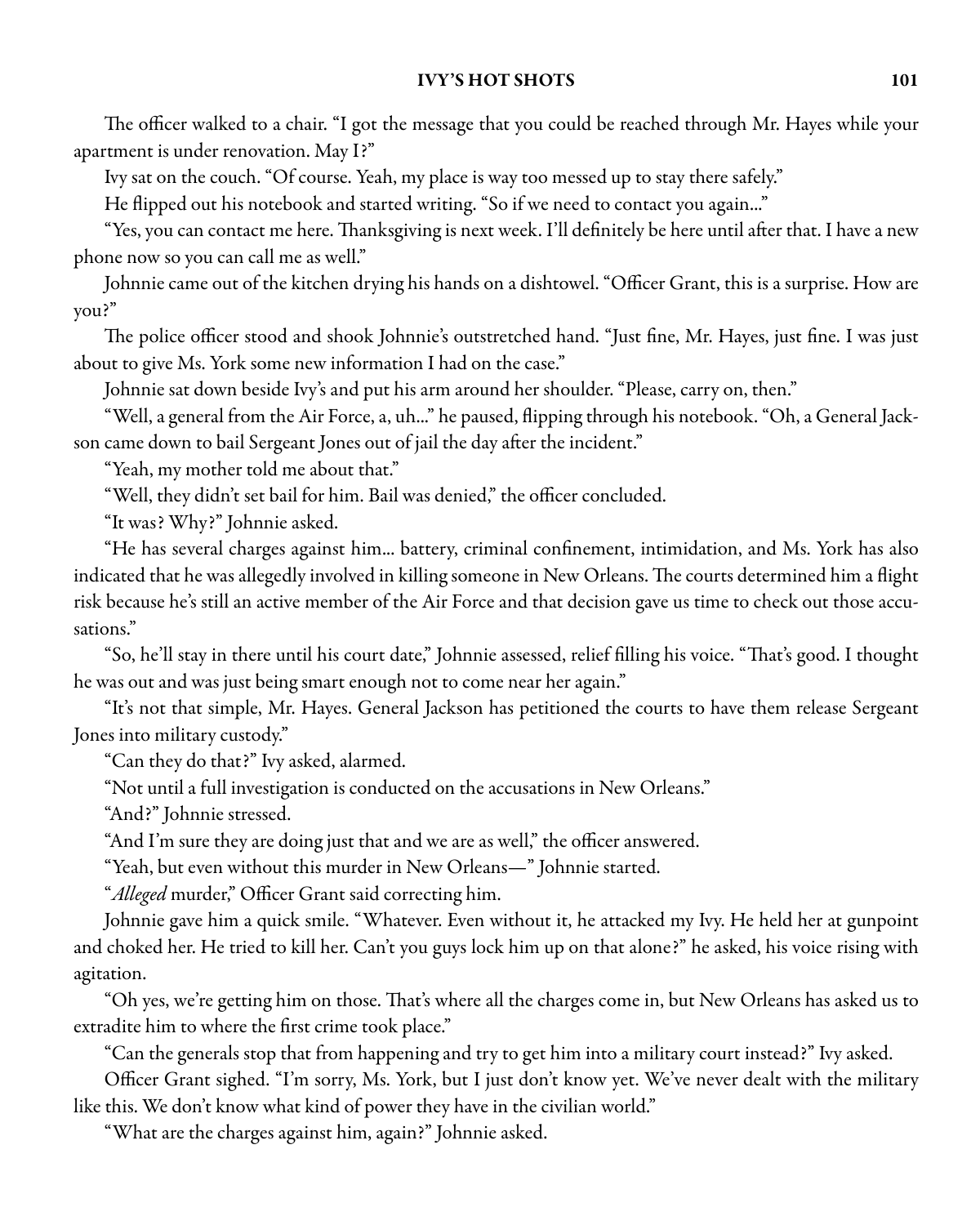Officer Grant looked at his pad. "Criminal confinement, battery, and intimida—"

"Battery? Why not attempted murder?"

"We don't know if he went to Ms. York's house with the intent to kill her when he got there."

Johnnie scoffed incredulously. "He came with a gun. Doesn't that say intent to kill?"

"He's licensed to carry that gun. He can easily say that he carries the gun at all times and during a momentary lapse of anger and he pulled it out. A good lawyer can get that thrown out, but—"

Johnnie's obvious anger made his words slow and deliberate when he interrupted the officer. "He came to her house, with his gun, knowing that she was the one that saw him kill that girl. What the hell else could be on his mind?"

Officer Grant shrugged. "That's for the lawyers to prove or disprove."

"The lawyers? Man, you can't be—"

Johnnie's outburst stopped abruptly when Ivy put a hand on his knee. He threw his hands up and swallowed his outburst with a huff.

"Officer Grant, you said they checked out my story in New Orleans? What did they find?" Ivy asked.

"It seems that there was a dead girl and your accusations appear to be true."

"No shit?" Johnnie interjected sarcastically.

"Johnnie, please. Go ahead, Officer Grant."

"After we received confirmation, New Orleans asked us to hold him. We contacted the general to let him know of the new charges and told him it was out of our hands. If he wants to continue with his petition, he'll have to deal with the courts in New Orleans."

She looked at Johnnie then back to the officer.

"What are you telling me?"

"They have a ten-day window to pick him up. If he's convicted in New Orleans, he'll have to serve whatever sentence they give him before he can be tried for his crimes here in New York. They're not as bogged down in their court systems like New York City is, so you may have been subpoenaed to testify already."

"And?" Johnnie asked.

The officer shrugged. "I don't know the circumstances of the case, but if he gets first-degree murder, New Orleans still has the death penalty. They may push for it."

"And what happens if the military gets him?" Johnnie asked with a raised brow.

Officer Grant shrugged again. "I don't know. He might get a slap on the wrist, a stripe took, community service, who knows? They tend to take care of their own, you know."

"Yeah, much like cops, huh?" Johnnie muttered with an eye roll.

Officer Grant smiled. "Something like that."

Ivy jumped up, blocking Johnnie's view of the police officer.

"Okay. Thank you, Officer Grant. Please keep us posted on any changes."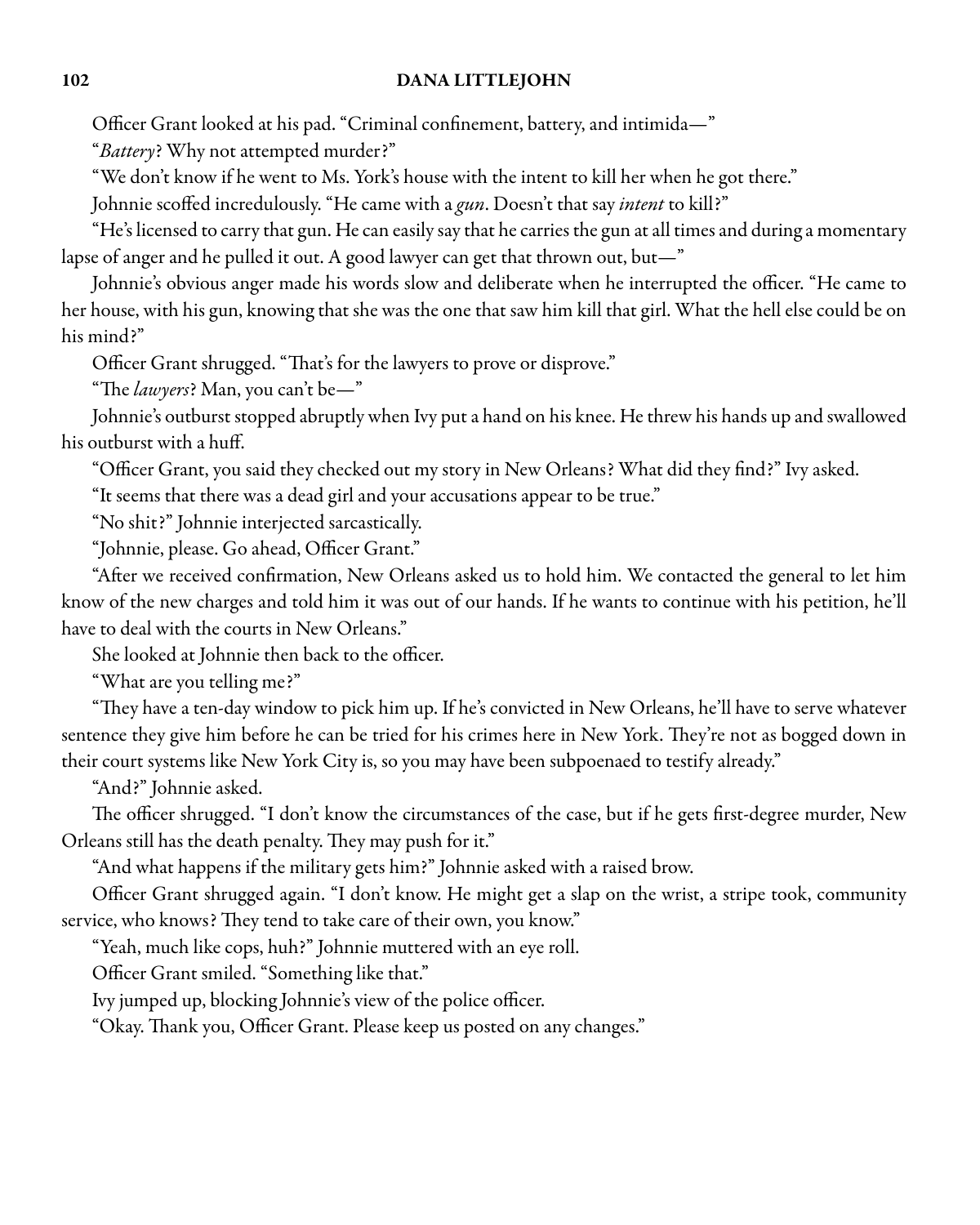# Chapter Fifteen



"You're still angry aren't you?"

Ivy led the way into her building. "No, Johnnie, not really. I think I'm just disappointed. I was at your house for over two weeks and my parents didn't visit not one time. You made such a wonderful dinner for Thanksgiving and invited them and they didn't even come to that."

"Maybe they thought you were doing the cooking."

Ivy turned narrowed eyes to his laughing grin. "Whatever."

"You know I'm just kidding. Your parents made plans before we asked, Ivy. They couldn't just drop them and come over to have dinner with us."

She left the elevator. "Yeah well, my mom sounded way too happy to say they had other plans." She pulled her keys from her pocket. "I was just thinking, now that they've finished the renovations to my apartment I can start buying furniture next week. I can get in all the Cyber Monday sales. I want to get a new coffee table and then build the living furniture around it," she chatted going down the hall toward her condo.

He chuckled. "Okay."

Ivy pulled out her keys. She took the bags from Johnnie and pushed the door open. Just inside she stopped short and gasped.

"Do you like it? I couldn't let you come home to that carpet. I mean, they did a pretty good job cleaning it, but with water damage, it would've never been the same. Once the carpet was changed, none of the furniture you had went with it, so I just changed it all," Johnnie explained, coming in behind her. "I hope you don't mind."

Ivy stepped in a little further, barely hearing his explanation. The plush burgundy carpet she stood on had replaced the ruined matte brown carpet she remembered. The couch matched its rich shade perfectly. The new dining table looked good in the corner of the room and its mini version in front of the sofa did as well, but it wasn't until she saw the new tank across the room did the tears form in her eyes.

"Oh, Johnnie," she whispered.

"I know they're not Mickey and Minnie, but I hope you like them. I don't know what kind of fish they are but the lady in the store said they are really easy to take care of. The female fish has some orange on her head so I named them Fred and Wilma. I hope you don't mind."

She bent over to tap the tank. "Hi guys, I'm your new mommy."

Johnnie walked up behind her. "So, do you like it?"

Standing, she wiped her eyes and turned to hug him. "Thank you so much, Johnnie. I love them. I love it all and I love you." She gasped and stepped back, covering her mouth.

He grabbed her by the waist, pulling her back into his arms. His smile was warm and inviting.

"That's good because I love you, too." He leaned in to kiss her but was interrupted by the phone ringing. Ivy held up a finger. "Hold that thought. Hello."

"Hello, Ivy."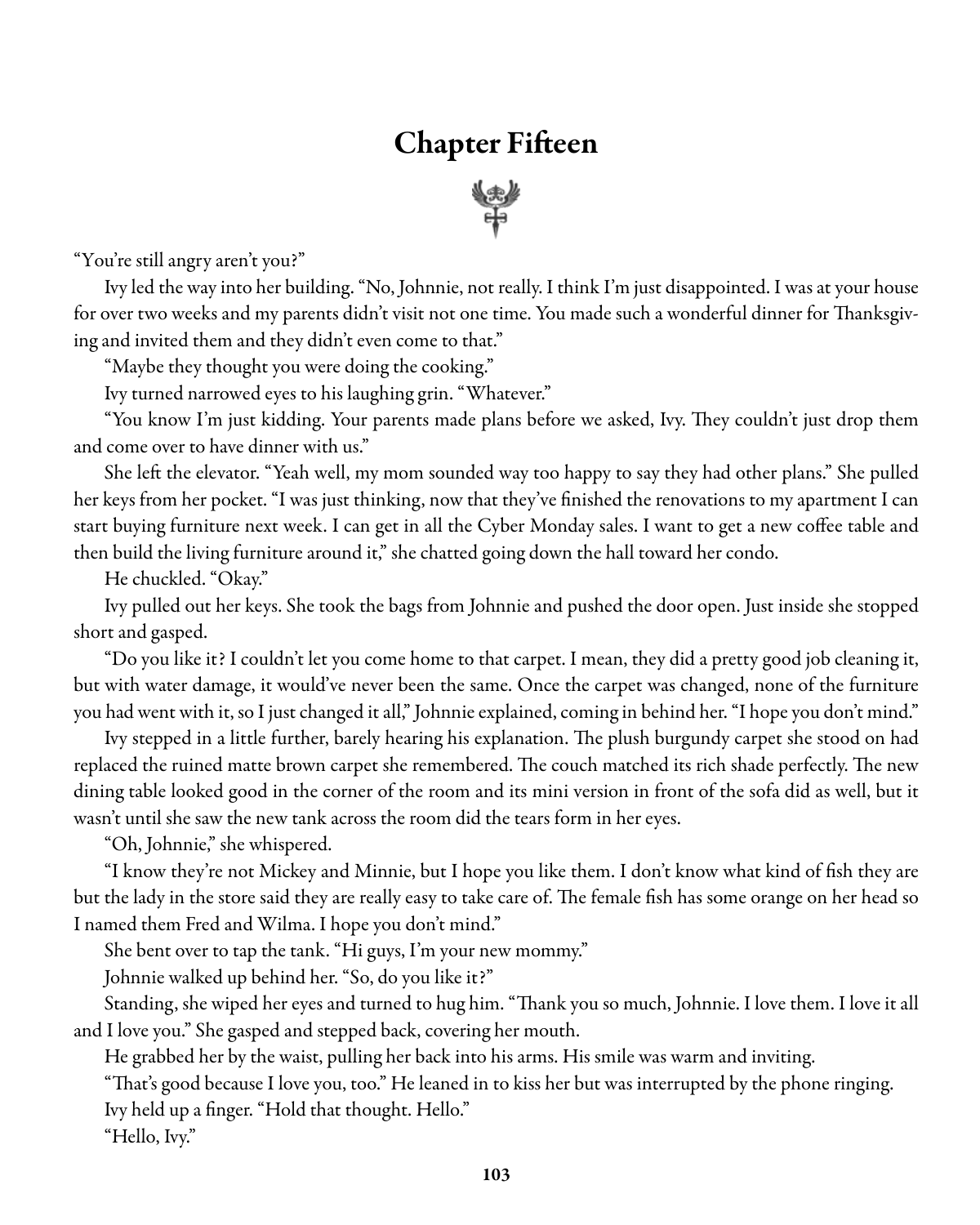"Hi Mom, how are you?" She sat on the couch, sliding her hand across the back cushion.

"Well, dear, I guess I'm still a little upset that you didn't want to spend Thanksgiving with your family and the other generals, but it seems I will have to get over it."

"Mom, I don't feel comfortable being around the generals and their wives, especially now. You knew I'd be at Johnnie's house and you were more than welcomed. We hoped you would come by at least for dessert."

Johnnie bounced on the couch next to her. "Ooo, bouncy. We'll have to christen it," he whispered in her other ear.

She giggled pushing him away and threw a black throw pillow at him.

"Did you get one?"

"Huh? What was that, Mom?"

"Ivy, are you listening to me?"

"Yes, Mom, I'm listening."

She hit Johnnie with a burgundy pillow. "Stop it, you got me in trouble," she whispered, covering the phone. He dodged it and scooted closer to her.

"I just missed that last bit, Mom," she said, into the phone.

Johnnie kissed her neck and she turned the phone out, laughing.

"I said, Jennifer, told me she and Derrick are going down to New Orleans for Jones's trial on Monday. Did you get a summons?"

"I don't know, Ma. I just got back a little while ago. Let me check my mail and call you back to let you know." "All right, Ivy, and I want to know what's going on."

"Yes, Mother. Bye." She pushed Johnnie away playfully and put the phone on the coffee table. "Go grab the mail for me while I put my stuff away. I told Marcus to just pile it on my bed."

"Oh, all right," he said with false disappointment.

Johnnie went to her room and returned with an armful of mail, dumping it on the couch between them.

"This looks like it could be it," she said after sifting through several envelopes. "Yup, it's a summons, all right. I have to be there on Tuesday and they even sent me a bus ticket." She looked at him. "They sent me a bus ticket to go to New Orleans from New York? Are they crazy?"

"Don't sweat that ticket, baby. I've got a private plane we can take. We'll fly out on Monday if you want. This way you'll be there the day before and will have time to chill before the court on Tuesday."

She blinked a few times. "You have your own plane?"

He laughed. "Didn't I mention the perks that come with being a millionaire?"

"Yeah, yeah, you mentioned the perks."

"When I leave for work, that doesn't always mean I'm here. Sometimes it means Pennsylvania. I do have hotels out there, you know."

"I think I can get used to this perk thing you got going on."

Johnnie snickered. "You get a lot of magazines," he mentioned pushing them over the cushion.

"Well, yeah. I have to keep up with the competition and see what they're putting out."

"Hmm, how come this one is in a silver bag?"

She snatched it away from him. "Give me that. It's nothing."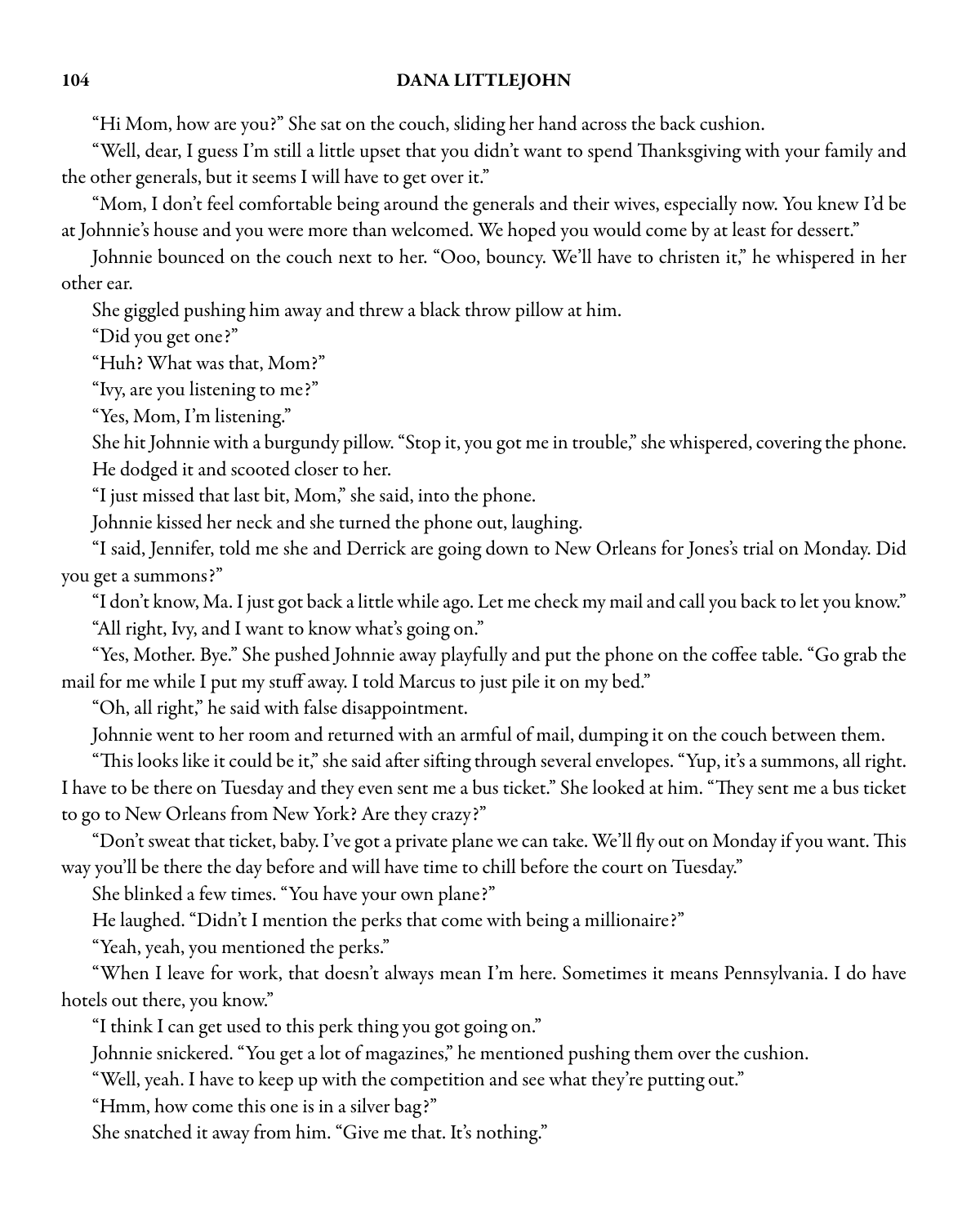He took it back just as quick, raising it over his head.

"Oh no! Now I really want to check it out."

She jumped on top of him, still trying to grab it as he ripped it open.

"Ahh! So, you read Babe magazine, huh? Is that for research too or is it personal?"

She sat up, throwing her nose in the air. "It might be a little of both. Some of those moves you liked so much came from the Babe challenges in there."

"Really?" He flipped through the pages. "Well, we're definitely going to have to renew your subscription, that's for sure. Maybe upgrade you to alifetime membership." He chuckled. "Wow, there's some, uh, gifted guys up in here. A brother is starting to feel a little inadequate."

"Trust me. You have nothing to worry about in that department."

He moved the magazine to the side so he could see her. "Really?"

She smiled. "Really, really."

He threw the book over his head onto the floor. "Well, if that's the case, let's get this weekend started." He pulled her back on top of him. "I've got an idea. What's say we order some food, stay in bed all weekend, and do some of your Babe challenges?"

Ivy wrapped her arms around his neck. "Or, we can make up a few of our own."

"I like that idea way better."

\* \* \* \*

"Hi guys, look who's back?" Ivy said walking into Kitty cafe'.

Beverly came from around the counter. "Well, well, that was quick. Is it the weather or our food you missed?" she asked, giving Ivy a hug.

"Neither. It was you guys, of course, and some business. This is my friend Johnnie."

Beverly hit the bell and came around the counter. "Your friend, huh? I see how you could be friends with him. He's a cutie. I'm Beverly."

Ivy's jaw dropped. Beverly shook Johnnie's outstretched hand and laughed.

"Just because I don't partake, Ivy, that doesn't mean I can't appreciate male beauty when I see it."

"Thanks, Beverly. Nice to meet you," Johnnie said.

"Ivy!" Silvie said, coming from the back. "Welcome back, cher. It seems like you just left and here you are already visiting."

Silvie hugged her and shook Johnnie's hand too. "I'm Silvie."

Ivy walked over to a table. "I wish I could tell you guys I was here just to visit and hang out, but I'm not. I'm here to testify in court for a girl that got killed the last time I was out here."

"Oh, yeah, cher, that's been all over the news. The one they found at the convent, right?" Silvie asked.

"Yeah, I saw it happen, when we were separated on Halloween."

"So, no hanging out this time, huh?"

Ivy chuckled. "Nah, Beverly, not this time. I just popped in to say hi, since I was back in town."

"Not even if we promise to keep a better track of you and not let you walk onto any more killing scenes?" Beverly teased.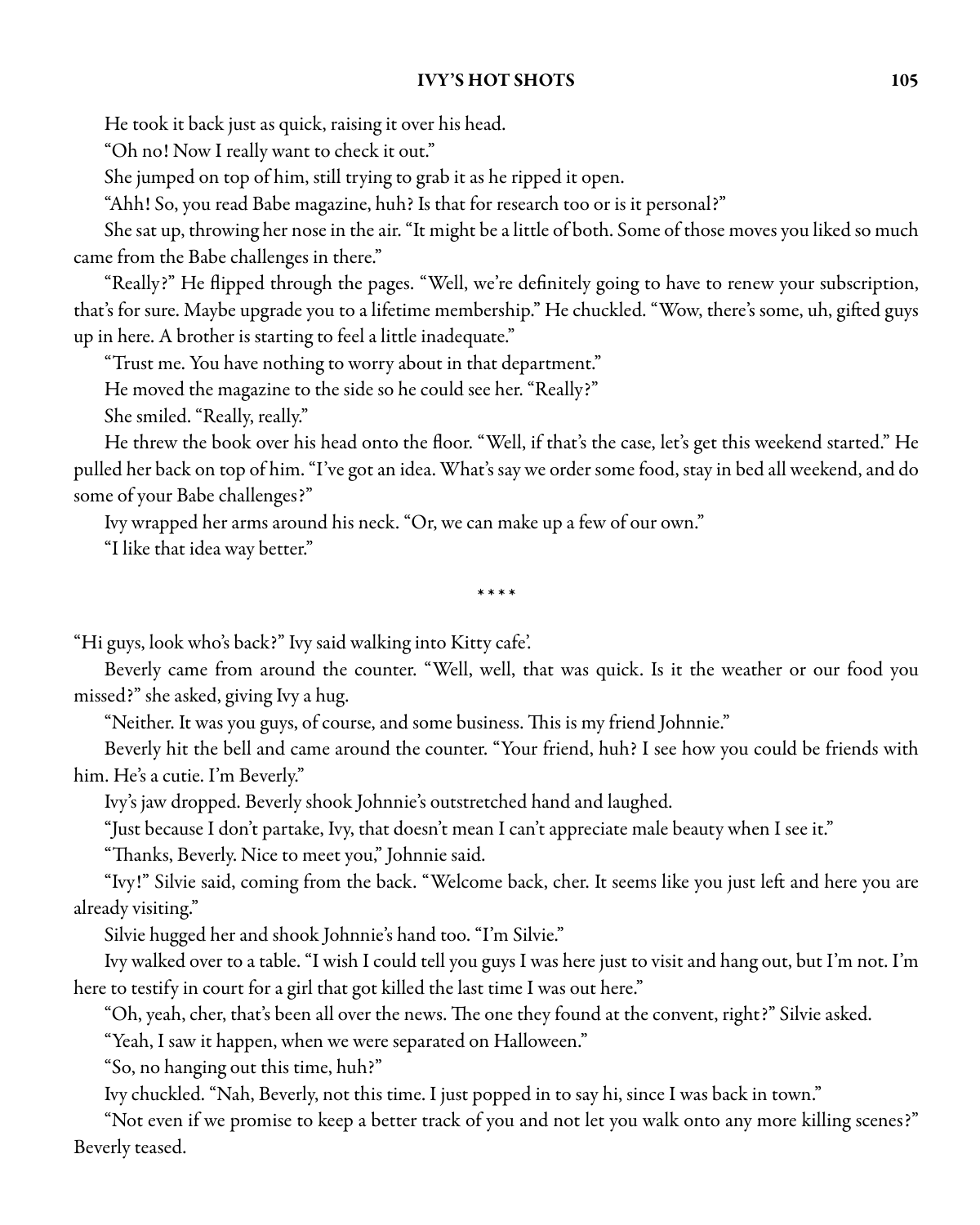"Tempting as that sounds, still gotta say no, but thanks. Johnnie and I are just going to go back to the hotel, maybe grab a bite to eat and chill out."

Ivy's hand went to her mouth as Silvie jumped to her feet.

"Oh! If you're hungry I can make you the Chicky Bean Salad that you like," she offered cheerily.

Ivy stood up with her hand out. "No! I mean, no thank you. That's okay," she amended in a softer tone. "You don't have to go through the trouble, Silvie."

Silvie walked away from the table. "Oh, it's no trouble, cher. I'll just—"

"No!" Ivy yelled again as she tripped over her chair, reaching for her. "Thanks, Silvie, but, uh, Johnnie is really tired so we're just going to leave."

"Oh. Okay, well, if you get hungry you know you can pop right on over. Where are you staying?"

"We're at the Rayburn Suites Plaza on Bourbon."

"Ooo, snazzy," Beverly said. "Maybe we'll visit you and have room service with you guys." She walked over to Silvie and draped an arm around her shoulder. "We'll be here if you need us, Ivy."

"Thanks, Beverly." She hugged Silvie and then Beverly before leaving.

"Well, it was nice meeting you guys," Johnnie, said with a wave as he followed her out. "So, why don't we want that Chicky Bean thing?" he asked.

"Uhg, don't ask. Let's go find some real food. I'm starving."

\* \* \* \*

Ivy walked into the courthouse with Johnnie close by.

"Hello. My name is Ivy York. I'm supposed to meet with the district attorney," she told the woman at the help desk.

"Yes, ma'am." The woman tapped away on her computer. "Okay, Ms. York I have senta message to Mr. Roxinford. He will meet you down the hall by courtroom C."

"Thanks," Ivy said and followed her finger.

It wasn't long before a young man approached. She admired his classic look in a camel brown, double-breasted suit, but loved the boldness of the yellow, purple, and red paisley tie.

"Excuse me, cher, are you Ivy York?"

"Yes, I am. Are you Mr. Roxinford?"

"Yes."

"How'd you know who I was?" she asked, shaking his hand.

"I told them to send you in here to wait for me, cher. Too many people running through here for me to track one person," he said with a chuckle then gazed at Johnnie.

"Oh, I'm sorry. This is—"

"I'm her boyfriend, Jonathan Hayes." He extended his hand.

"Jack Roxinford pleased to meet you."

Ivy stared at the lawyer for a while then leaned forward. "Roxinford? Roxie, is that you?" she whispered conspiratorially.

Mr. Roxinford's brow lifted quizzically. "Only my friends call me Roxie. Have we met, cher?"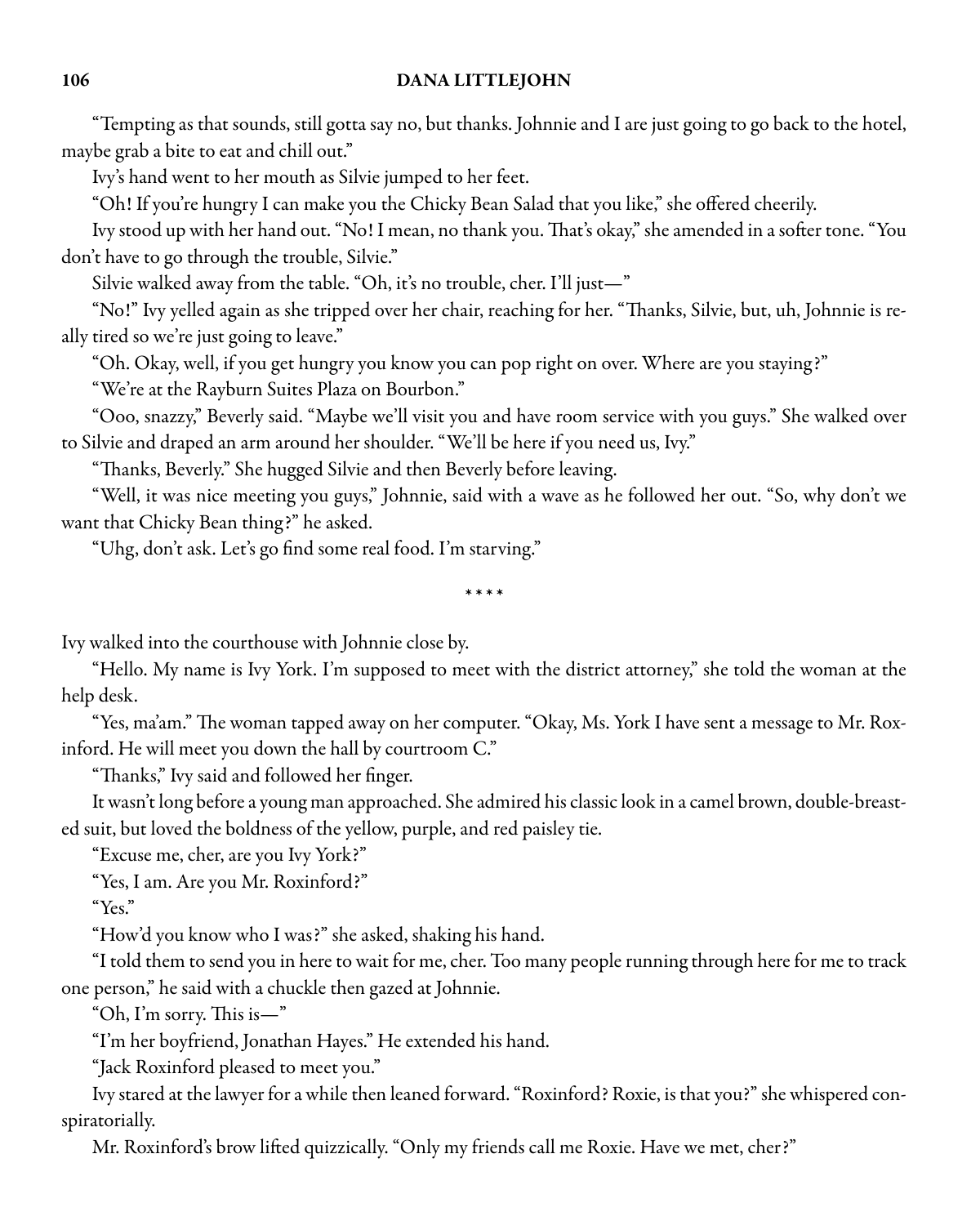"Yes, but only briefly. We met on Halloween. I was the woman in the nineteenth-century dress that you liked. I hung out with you and your pirate friend for a while at Oz."

"Oh, yes," he said excitedly. "Now I remember you. You did look fabulous in that dress, cher." Roxie pulled her over to a nearby bench. "Yes, yes, that night is all coming back to me, now. What a way to ruin a fabulous celebration, eh?"

"Yes, it was."

"Now, I've read the file on this case and I guess this all happened after you left us, huh cher?"

"Yes. As I said in the statement I gave in New York, I was walking back to my hotel, to go to bed, when I first heard the yelling. That was after you guys pointed the way for me."

"Uh-huh, uh-huh, and you are absolutely sure about what you saw that night? Now that I recall, you were very tipsy, cher, and the lawyer of the accused will play on that. He may try to say things like you were too intoxicated to remember anything coherently or you were flat out drunk and hallucinated the whole thing. I don't know which angle he's going to take so we'll have to be prepared for anything."

Ivy nodded. "I was definitely feeling good that night, I know that but I gotta tell you, just watching what he did to that girl..." She shuttered visibly. "Believe me. It sobered me up real quick. I was wishing it was a hallucination."

The lawyer nodded his agreement. "Well, here's how it will go, cher. It's the state versus the accused because the victim is dead. We're asking for murder—"

"Murder! But I thought that murder had to be premeditated."

"That's true, cher, but when you kill someone in commission with another crime, a felony, then it's murder as well."

"Oh." Roxie opened the file in his lap. "Yes, so, we'll be asking for the maximum penalty for both of the crimes, the rape, and her death. That's when the defense will jump in. They're going to try to bring up Sergeant Jones's exemplary military career and probably say that the crime was an accident, something that happened during rough sex," he added with a flip of his hand. "If the jury buys that defense, they could ask that the charges come down to involuntary manslaughter. The penalty for that can range anywhere between probation and twenty years."

Ivy felt sick. She reached out for Johnnie's hand. He accepted it and moved closer, slipping his arm around her shoulder.

"Because you're the only witness to the crime, cher. It's basically your word against his on what actually happened," Roxie continued as he flipped through various pages.

"The jury will have to decide who's telling the truth by that and the little evidence presented. Jones's lawyers will definitely be attacking your credibly." He closed the folder and looked at her. "So, with that in mind, is there anything I should know about? You know some deep dark secret that the defense may be able to use against you?"

She shook her head as she squeezed Johnnie's hand. "Nope, no secrets."

He raised his eyebrow and looked between them. "Are you sure, Ivy? I mean, you were with us at Oz and..."

She chuckled. "Don't worry, Roxie—I'm sorry, I mean, Mr. Roxinford. Johnnie knows about everything that happened that night. Really, there are no secrets."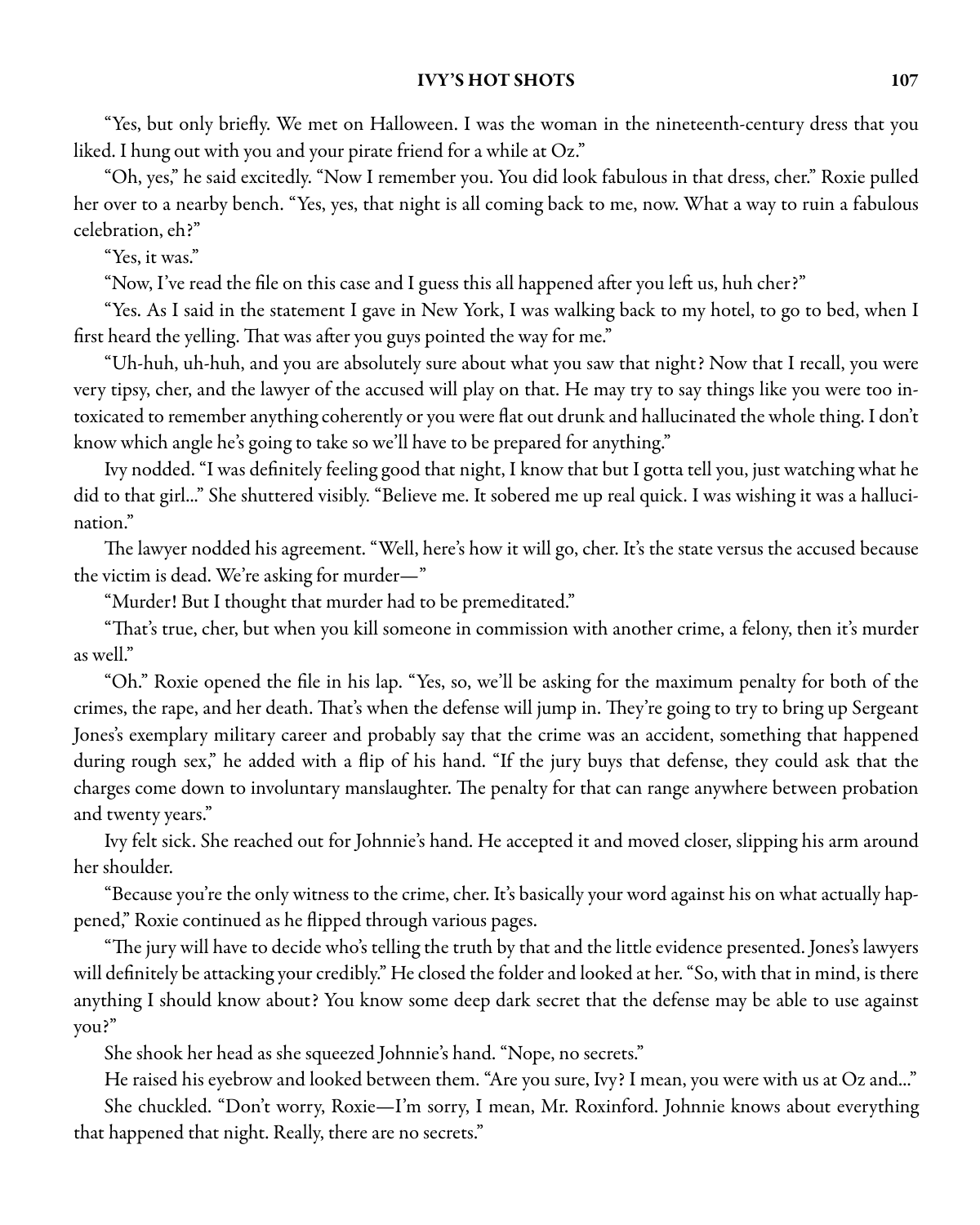"All right, well, that's good enough for me. Are you ready?"

She took a deep breath and nodded.

He smiled. "Let's go, cher."

They walked into courtroom B where Roxie took his place at the table and Johnnie and Ivy sat two rows behind him. The court filled quickly and just before it hit capacity, the bailiff walked in.

"All rise! The honorable Judge Maxwell Hamilton is now presiding!" he said in a loud voice.

The judge took his seat. "You may be seated. Bailiff, have the accused brought in."

The bailiff opened the small door he came through and two sheriffs walked Steven through the door. He wore a bright orange jumpsuit. A connecting chain in the middle of his body, forming an X that made it difficult for him to walk, chained his hands and feet together. General Jackson, followed by Generals Dixon and Franklin, walked into the courtroom as the sheriffs sat Steven next to his lawyer. Steven noted their entrance and a small smile touched his lips. A soft murmur rose among the audience in the courtroom. The judge banged his gavel.

"Order! Mr. Jordan, the charges against your client are two counts of murder. How does your client plead?"

Steven's lawyer stood and cleared his throat. "My client pleads not guilty, Your Honor. Sergeant Jones is a noted man of honor in his community and a decorated member of the United States Air Force. He's very sorry and remorseful over the death of Lisa Mapleton, sir. He wishes the whole thing never happened, Your Honor, but it did. My client doesn't deny that fact, but it was not murder. What this was, sir was a simple case of rough sex gone bad. A horrible accident. We ask that the charges be dropped to involuntary manslaughter with probation and..." He held up one finger and paused for emphasis. "...because of his own personal pain and anguish at unintentionally taking someone's life, someone that he was growing to care for, I might add, we also ask for mandatory grief counseling as well to help him with his grieving process."

The murmuring in the audience started up again as Mr. Jordan took his seat. The judge banged his gavel again and wrote on his pad before addressing Roxie.

"We'll hear from the state now."

Roxie stood and straightened his tie before commenting. "Your Honor, we have an eye witness to this crime. She is willing to testify against Mr. Jordan's claim of rough sex gone bad," he said, making quotation marks in the air. "Sergeant Jones was, in fact, in the process of one felony—the rape of Ms. Mapleton—when he caused another, the even more heinous act of smothering her. The state would like to see Sergeant Jones charged with the murder and the rape of Ms. Mapleton. We are asking for the maximum sentences for both to be served consecutively. We believe only that will give the Mapleton family the peace and closure they need to move forward and justice will be served."

The audience began to clap loudly as Roxie took his seat. The judge banged his gavel twice, leveling a fierce look across the crowd.

"If the audience cannot control these outbursts, I will clear this courtroom and it will remain clear for the duration of these proceedings. Is that understood?" He sifted through papers in a folder when no comment came. "Now, I have the paperwork here requesting that Sergeant Jones be relinquished into Air Force custody. Is there a representative present?"

General Jackson stood. "Yes, Your Honor."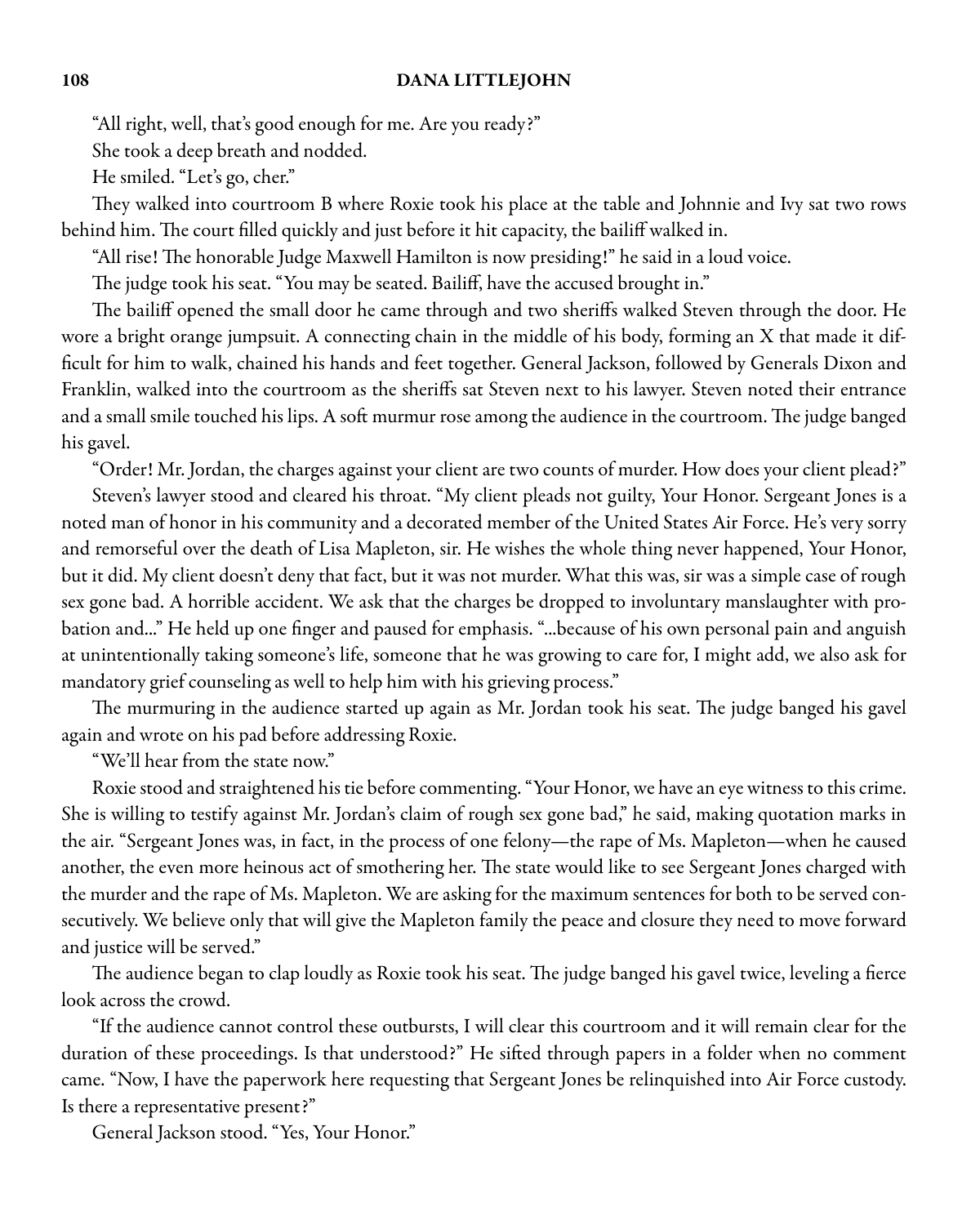### IVY'S HOT SHOTS 109

Steven smiled and nudged his lawyer.

"And who are you, sir?"

"I am General Jackson. Sergeant Jones was my NCOIC...that's a non-commissioned officer in charge."

The judge's head tilted to the left.

"He was my right-hand man if you will," he clarified.

The judge nodded and the general continued.

"And this is Master Sergeant Dillion. He is the JAG representative."

"Is it still the wish of the United States Air Force to, if you will forgive the pun, take your man under your wing? I must say, under the circumstances—"

"No sir, it is not," Master Sergeant Dillon said.

"Excuse me?"

Steven held up a hand to silence his lawyer as he whispered to him and directed his attention to the general. "No, Your Honor. We, respectfully, would like to withdraw our request."

The judge scribbled something on the papers and then addressed the general. "So honored."

"Wait! What the hell is going on? Say something!" Steven yelled at this lawyer.

"Your Honor, I believe an explanation is needed for these actions. We were under the impression that my client would be returning to Air Force custody," Mr. Jordan said.

"Your Honor, I can give that explanation if it's alright with you," General Jackson offered.

"You may."

"Thank you. Sergeant Jones was handpicked and groomed by myself to take a very important position at the start of the New Year. With his recent behavior, he has not only disgraced himself but also the Air Force," the general explained with a huff on his voice. "Whatever the outcome of this trial, Your Honor, he will be charged with conduct unbecoming of an NCO, dereliction of duty, A.W.O.L, an article one forty-nine and then be dishonorably discharged," he concluded.

General Jackson's booming voice resonated in the courtroom as if he wore a microphone. A universal shocked breath went across the crowd like the wave. Ivy's gaze shifted to Steven. His eyes widened. The heartbreak and anguish at the general's statements were apparent on his handsome face. He struggled at first to find his voice, finally choked on the words he managed.

"What? What are you saying?"

"Sergeant Jones, please direct your questions through your lawyer," the judge demanded.

Ignoring the judge, Steven jumped to his feet screaming frantically at the general.

"You can't do that! I've done everything you asked of me!" He clutched his chest. "I protected your secrets and cleaned up your mess! I—I gave up my, my life—Iam an airman! You can't turn your backs on me! The Air Force is my life!"

Mr. Jordan touched Steven's shoulder, but he shook him off.

"Jones, you have tarnished yourself and the uniform with your conduct and we will no longer have anything to do with you," General Jackson told him.

The general's words were calm and final before he walked out of the courtroom with the other generals and the JAG officer in his wake.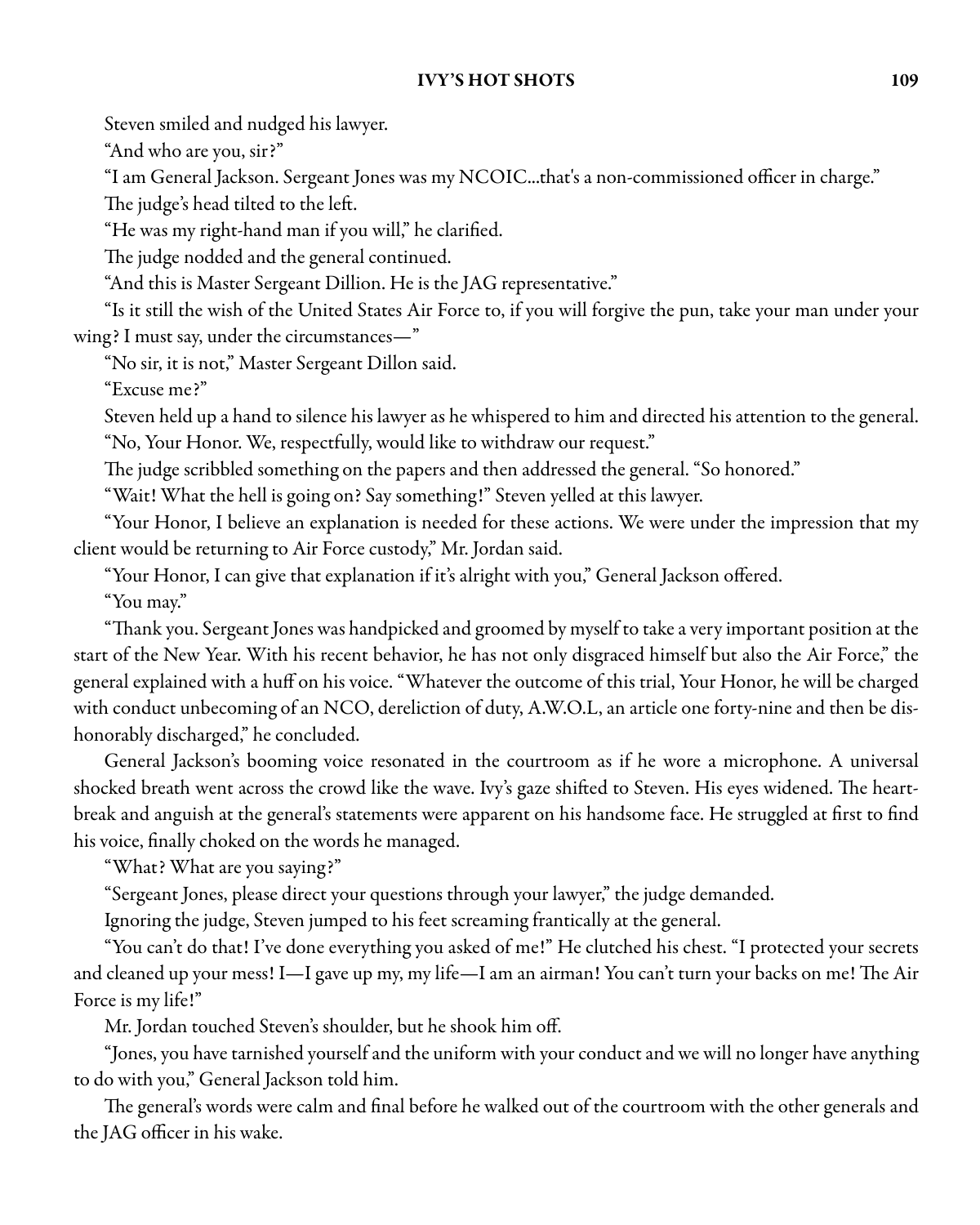### 110 DANA LITTLEJOHN

"No! You can't do this! Come back here!" Sergeant Jones screamed hysterically.

The judge banged his gavel. "Control your client, Mr. Jordan. He is very close to being in contempt of court."

Steven scanned the courtroom. "You! This is all your fault!"

Ivy gasped, staring at the menacing finger pointed at her.

"I didn't mean to kill her! I told you that! It was an accident!"

Steven's lawyer tried to restrain him, but he elbowed him roughly, pushing him over his chair.

"This is your fault! You were supposed to be my wife! A wife shouldn't testify against her husband! She can't!"

He dove over the small wall with his chains clanking into the crowd, trying to reach Ivy, but Marcus and Jeff appeared out of nowhere in front of her and Johnnie, surprising her again.

The judge banged his gavel several times. "Sergeant Jones, you are in contempt of court and will be remanded into the custody of the sheriffs for no less than forty-five days! Bailiff! Remove him!"

The bailiff along with the sheriffs, who walked him in, pulled him back over the wall and dragged him kicking and screaming through the door again.

"No! Stop! Get off me! Ivy! You were going to be my wife! Ivy!"

Johnnie hugged Ivy close to him and she hid her face against his shoulder as her name faded behind the door.

The judge cleared his throat, bringing her attention back to him. He flipped through his calendar and tapped a page before he spoke.

"Ladies and gentlemen of the jury, you are excused with the thanks of this court. We are adjourned until January twenty-third at ten o'clock. Mr. Roxinford, the court thanks you as well. Please advise your witness to return when the court reconvenes." He banged his gavel and stood.

"All rise!"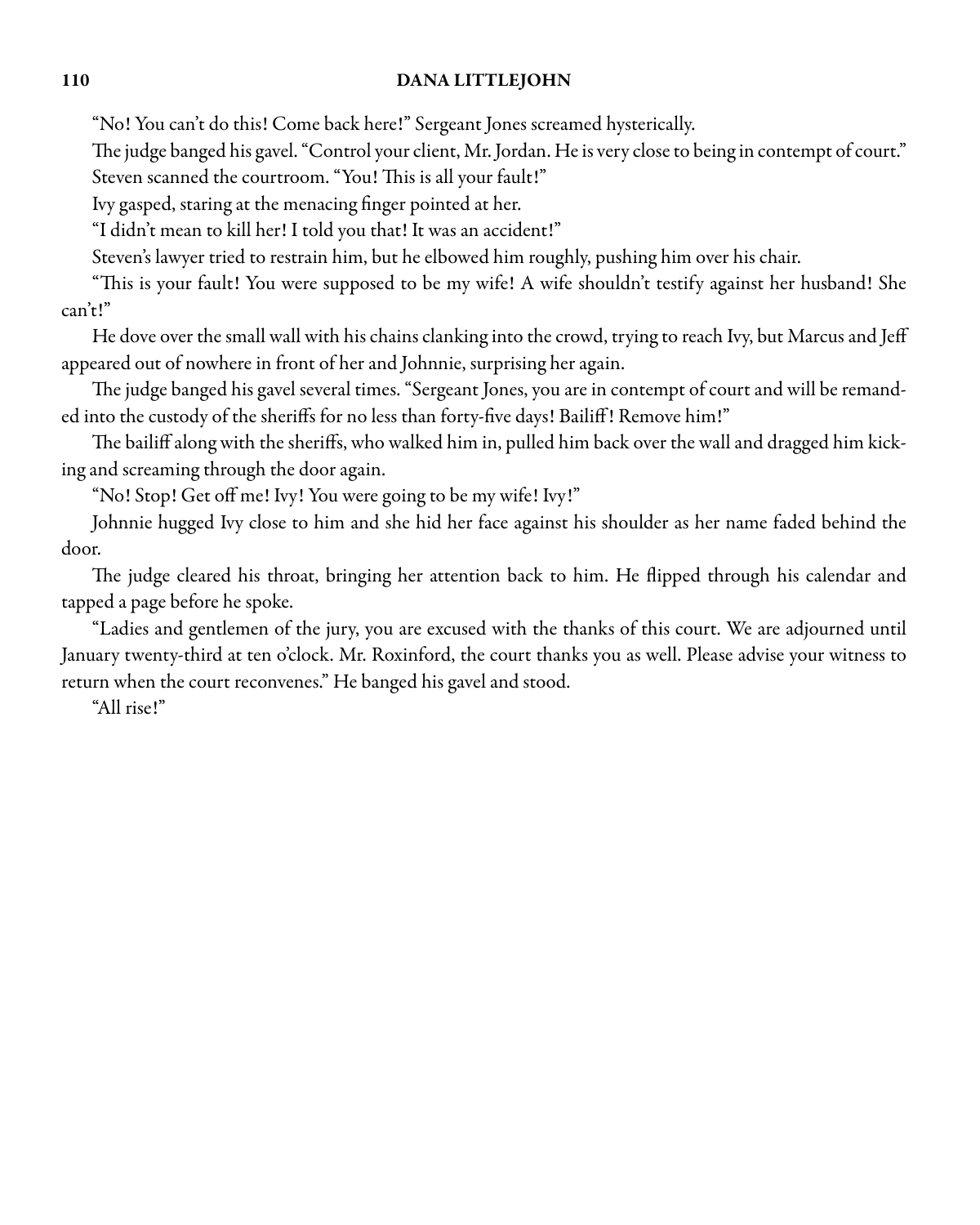## Chapter Sixteen



"So, do we know what we're doing for your birthday yet?" Kelley asked, leaning back against the sauna wall.

Ivy sat next to her. "Nope, not yet. I know I have to spend the rest of the holidays with my family. After not spending Thanksgiving with them, my mom is planning to disown me if I don't or have me shot by a firing squad whichever is faster." She chuckled and wiped her face.

"Prepare for the firing squad, girl. You know how Miss Kim is."

"Yeah, I know that's why you're coming, so I don't have to be tortured alone. So plan on spending Christmas with us."

"Yeah, yeah, I'll be there. So, did you ask your Johnnie about what to do for your birthday?"

"Uh-uh."

"He might have some good ideas. Speaking of Johnnie..." She took the towel off her face and sat up. "Now that he's officially your man when do I get to meet him?"

"Well, you want to go to dinner on Tuesday?"

"Hmm, okay, that'll work." She sat back and covered her face again. "Did I tell you I made a few calls and got my little Eric his first modeling gig?"

"Eric? That young waiter from Mama's? Girl, I know you are not still messing with him?"

She shrugged. "Only on Thursdays. He put his time in. He deserves to be rewarded. You should see his face on a few billboards in midtown early in the New Year."

"You know you need to leave that boy be," Ivy said with a laugh. "What time is it?"

"We should have a few minutes left before the buzzer. It goes off at two o'clock. "

"That's cool. I'm meeting Johnnie for dinner."

"I'm glad you picked Johnnie. That Steven turned out to be a bad seed."

"Nooo? You think?"

"Don't be like that."

"How convenient that you change your position now."

Kelley sat up again, catching the towel that covered her face. "What are you talking about?"

"As I recall, you were pushing for Steven along with my mom and dad."

"Uh-uh, Ivy, I was pushing for you to *have* a man. I wanted you to date them both, remember? Your mom and dad were for Steven, so I was for him, but I also encouraged you to jump on Johnnie. He was fine and loaded and if you hadn't jumped on him, I would've. So in my defense, I'm one for two."

Ivy shook her head. "I'm just glad I didn't follow my first impulse and ended up giving Johnnie a chance. If there were no Johnnie on the scene and just Steven..." She shuttered despite the heat. "I'd hate to think of where I'd be right now." She wiped her face again.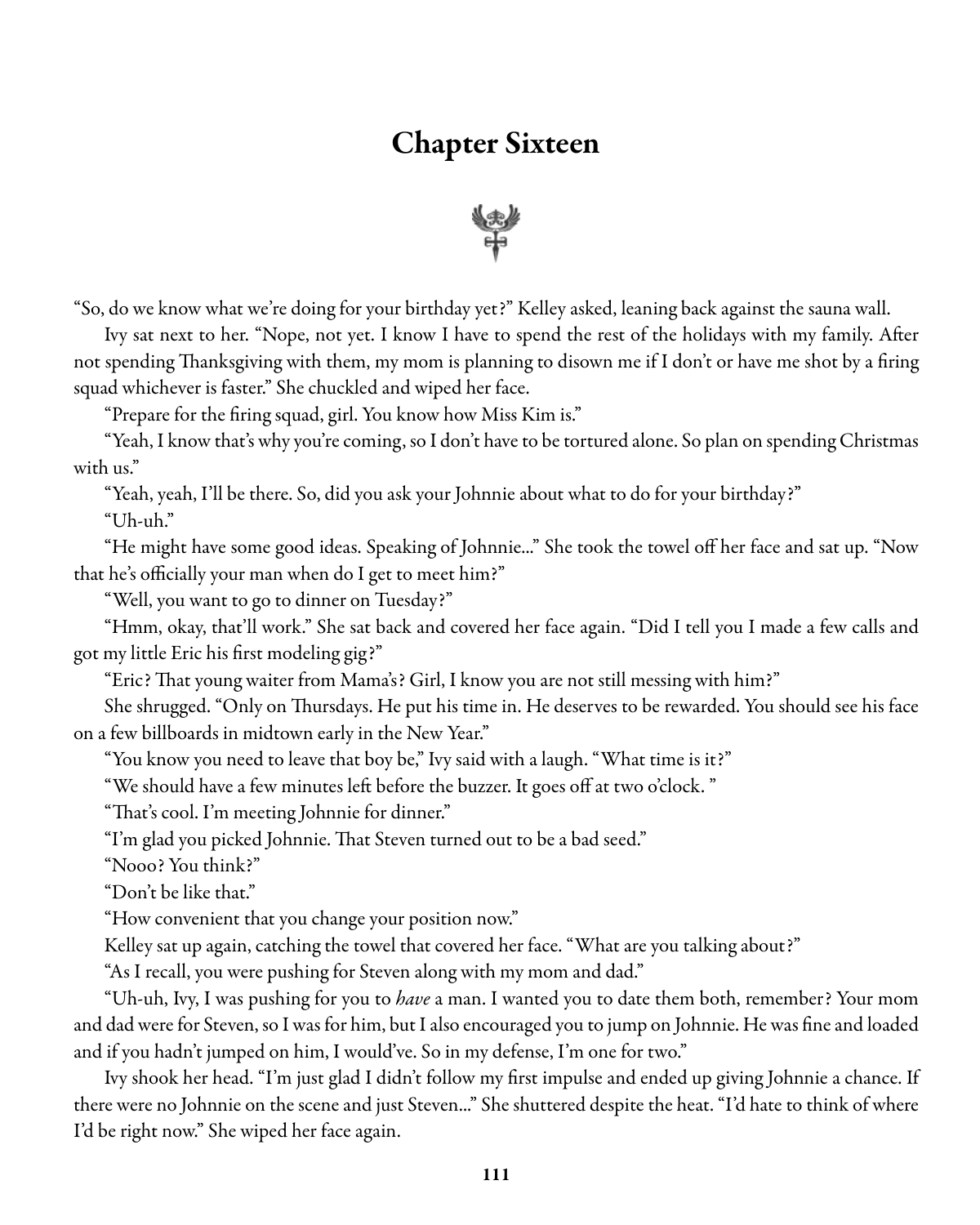#### 112 DANA LITTLEJOHN

"Yeah, I would have hated to have someone as pretty as Steven end up at the bottom of the Hudson. I still got friends who do that, you know," she pointed out covering her face again.

Ivy laughed. "Whatever, girl. So what about my birthday?"

"Why don't you have your parents over for dinner Saturday night? They haven't seen your place since Johnnie did it over, right?"

"Why do you have a death wish for my parents, Kelley? You know I can't cook."

Kelley chuckled. "Yes, Ivy, I'm aware, but I was thinking you could put your boy Johnnie in the kitchen. You said he cooks good, right?"

"Well, Kelley. He cooks well."

"Whatever!" Kelley snapped, throwing her hands up.

"Hmm, that might work. I'll ask him."

"Yup, and it'll give us an excuse to go shopping. You know you'll need something cute to wear, girl."

Ivy rolled her eyes. "Yeah, like you need an excuse to go shopping."

The buzzer went off and Ivy jumped to her feet.

"Woo! Come on, girl, let's get outta here. I'm dying of thirst."

\* \* \*

Ivy slammed the door and tossed her coat on the back of the couch on her way to the kitchen.

"I'm sorry I'm late. I had some last-minute things to do for the January edition. I know I should've called to see if you needed anything from the store, but I rushed home. You know I suck at this domesticated stuff. Can I do anything to help?"

"No, baby, everything is almost done. You've been working over every night. I didn't think tonight would be different." He put the lid back on the pot he was stirring and turned the fire down. "It just made sense to pick up everything I needed on my way over here."

She kissed him. "Everything smells so good. I'll set the table."

Johnnie nodded and followed her into the living room. He watched Ivy set the silverware on the table crooked with shaking hands.

"Relax, honey, everything is going to be fine."

"My mom and dad haven't even mentioned Steven's name or anything else about him since we've been back. I think they're feeling a little guilty about what could've happened. Besides, you're the first real boyfriend I've had in a long time."

"So, all your other boyfriends were mannequins?" he asked with a teasing smile.

She threw a napkin at him. "Shut up, you know what I mean.

"Relax, Ivy. I've always done well with parents. Now, what I found tough is getting past your girl, Kelley," he admitted with a chuckle.

"What? Kelley wasn't that bad."

"That bad? Ivy, that woman's interrogation process would have put any spy organization in the world to shame. She plucked me like a damn chicken," he added with a laugh. "Parents are far easier to impress than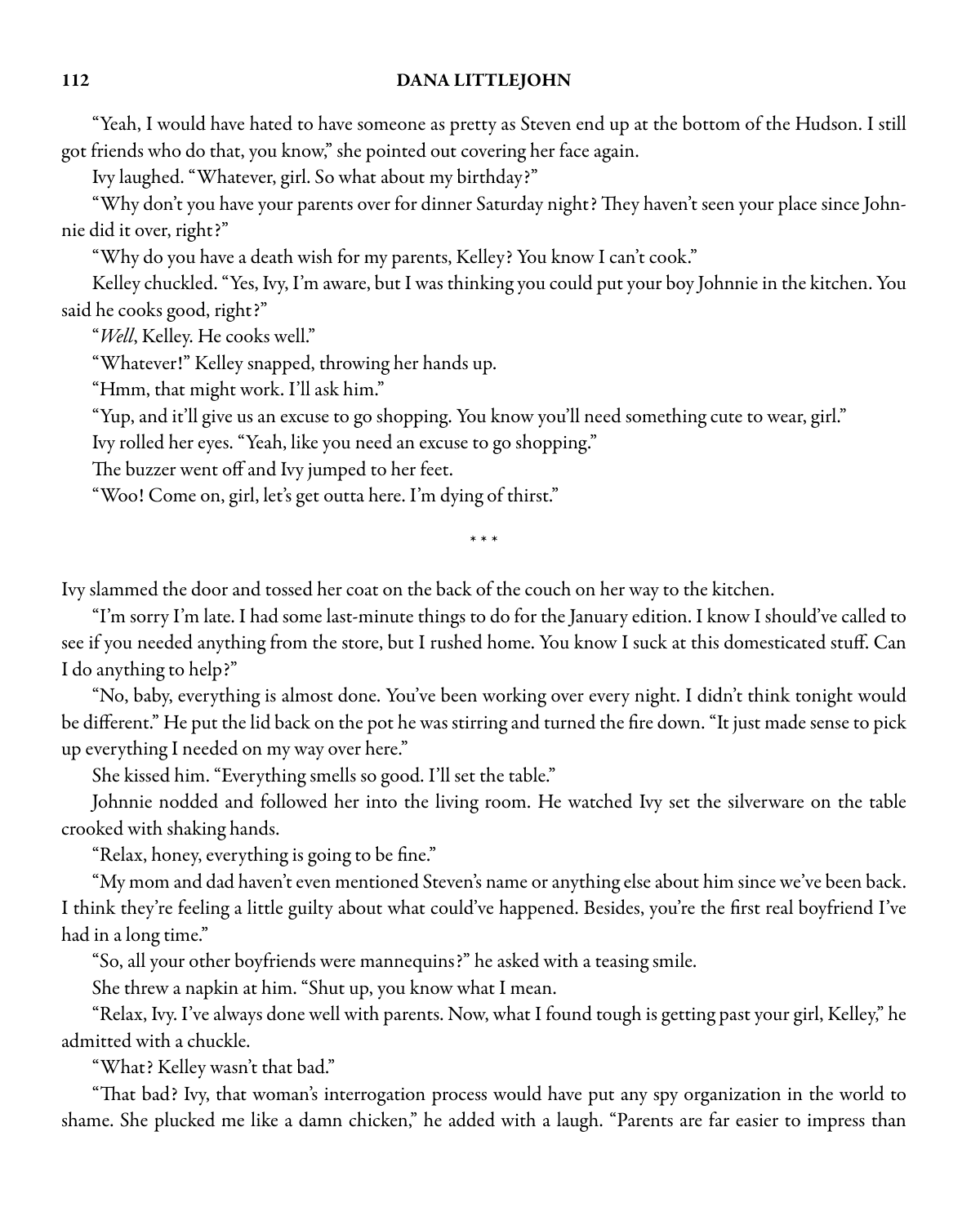### IVY'S HOT SHOTS 113

friends. They just want to know if you can take care of their little pumpkin and make her happy," he said dramatically and laughed his way back to the kitchen.

"Well, I don't know about *pumpkin*, but I see your point!" she yelled and finished the table before returning to the kitchen. Walking in, she sniffed and smiled. "Mmm, I'm so glad you can cook," she mentioned, hugging him from behind. "Poisoning my parents so close to Christmas would've been a horrible way to spend the holidays. How close is everything being done?"

"Very soon. I just took the chicken out and put it in the microwave and this stuff on the stove just needs a few more minutes. What time are they coming?"

"Well, I told my dad to be here at seven o'clock, but he's always ten minutes early." She looked at her watch. "So that gives us about ten minutes."

He pulled the towel off his shoulder, wiped his hands on it, and tossed it on the counter.

"Well, you better go change and relax." He kissed her. "Everything will be fine."

"I know. I just want them to like you and see how wonderful you are and why I love you."

"Don't worry. I'm a likable kind of guy...and I'm cute," he added with a wink.

She sucked her teeth and stepped back. "Oh brother, here we go."

"And charming, did I mention how charming I am?"

She walked to the bedroom. "Uh-huh, and rich, don't leave out rich."

"That's right and that's a plus when it comes to the mothers. I'll have you know..." He leaned on the wall in the doorway. "Statistically, I'm a great catch, Ivy."

She laughed as she quickly changed clothes. Johnnie's smile widened even more as he watched. A knock at the door made her gasp. Johnnie looked over his shoulder then back at her.

"It's showtime."

\* \* \*

"Dinner was delicious, Jonathan. You're a very good cook. Thank you."

"Thank you, Mrs. York, and please, feel free to call me Johnnie."

"So, Hayes, Ivy tells me you're the man that took over the Rayburn Suites Inn earlier this year."

"Yes, sir, I did."

"Damn good move, a bold and daring move. How old are you, son?"

"I'll be thirty-two in April, sir."

The general nodded and sipped his drink. "That's young for such a big responsibility. Running such a large company will take a lot of time and dedication. Will you have time for a personal life?"

Johnnie grabbed the bottle of wine off the table. He refilled her glass and then her mother's before returning to his chair.

"Well, I plan to, sir. Since Ivy and I started dating, exclusively I have modified my schedule and hired an assistant to create more time to be with her. I see no point in being a workaholic anymore."

Ivy smiled and picked up her glass and her mother patted her leg, sipping her own. The general nodded and swirled the ice in his drink.

"Do you have other plans for your future?"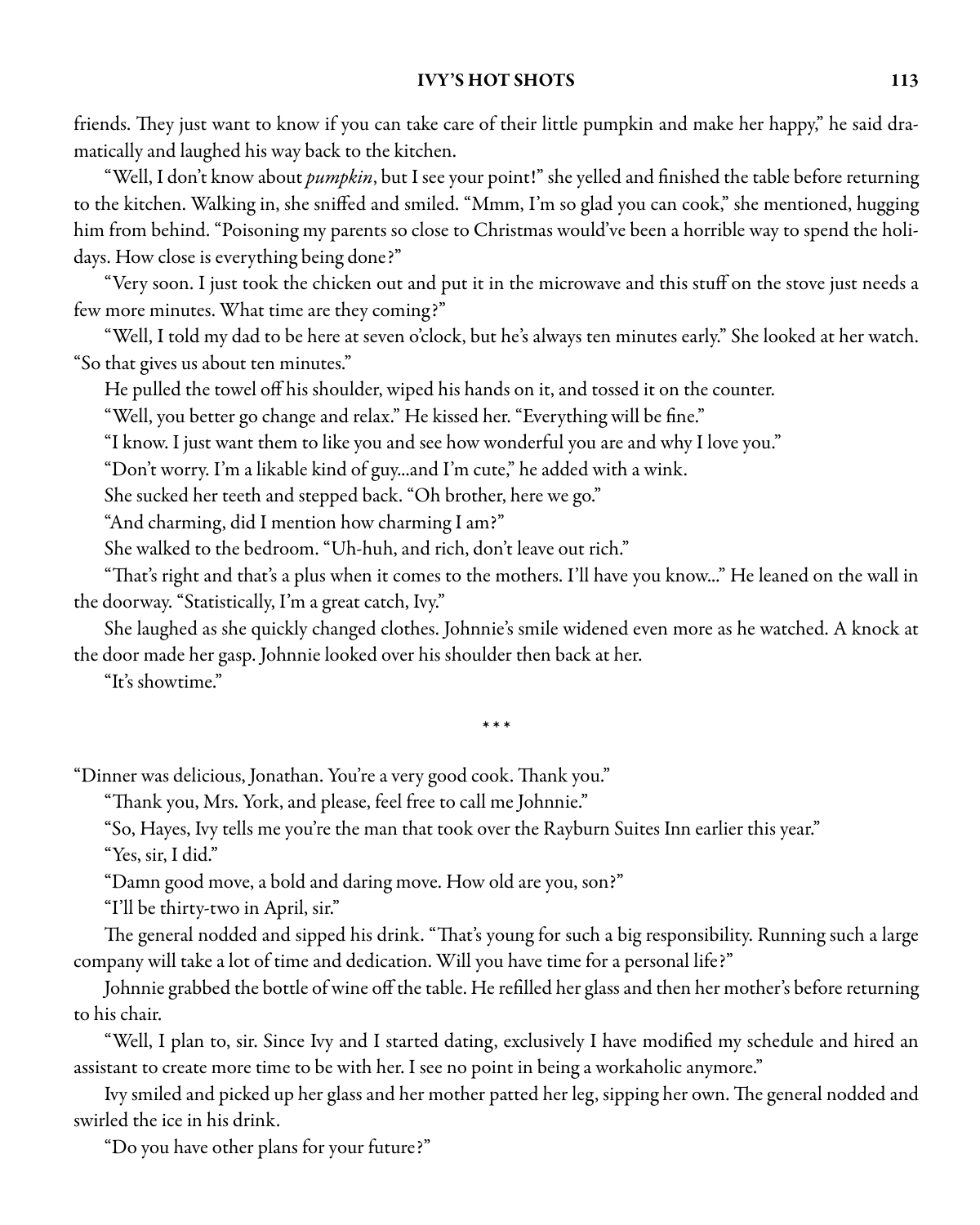#### 114 DANA LITTLEJOHN

Johnnie sipped from his own glass and smiled. "Yes, actually, I do, sir. I recently got word that I now own the Bridgewall Hotel chain in New Jersey and the one in Connecticut."

The general slapped his knee and laughed. "Another damn good move, my boy, a power move. Kim, I like this young man. He thinks ahead and makes bold business moves for his future. He's strong, smart and he's got balls!"

Ivy's mother let out a shocked noise and muffled a giggle. "James, stop talking like that."

"Are you sure you were never a soldier, son?" the general added in a teasing voice, his eyes dancing with amusement.

Johnnie chuckled. "Yes, sir, I'm sure. I was just a broke kid growing up in the South Bronx who got tired of being broke." He sipped his drink and leaned back. "I did some nickel and dime gambling as a kid, way before I was old enough, but as soon as I was old enough, I put some money out there and got lucky."

"What about family, Jonathan? Where are your parents?" her mother asked.

"Well, it was only my mother growing up. My father died in a car crash just after my little brother was born." "Oh my goodness. I'm sorry, Jonathan."

"Thank you, Mrs. York. I was young and don't remember a lot about him. My uncle stepped in to help my mother with us."

"Well, they did a wonderful job of raising you. You seem to be a well-mannered and respectable young man," her mother said with a smile. "Where are your family members now?"

"Well, they are both retired now. My uncle lives near Orlando and spends most days fishing. I put my mother out in a house in Georgia so she's near her sister. They visit each other twice a year I think. My brother is still here. He's one of the lawyers that look out for my companies."

Ivy's mother sent a smile her way.

"A self-made man with humble beginnings," the general murmured with a nod. "I can respect that."

"I'm really glad to hear that, sir. I know how much you wanted your daughter to marry an airman."

General York sighed, put his glass on the table, and rested on his knees. "Son, one day, when you're a father, the thing you'll realize is that all you want most for your children is their happiness. I only wanted Ivy to marry an airman because  $Im$  an airman, and Kim and I are happy. That's what I know works." He smiled at Ivy and reached for her hand. "But, it would seem that when your children become adults, you need to trust their judgment and let them choose what and who will make them happy."

He squeezed her hand and winked at her. Ivy smiled.

"Thanks, Daddy."

Ivy dropped his hand and looked at her mother.

"I'm sorry, too, sweetheart."

Ivy nodded and hugged her mother.

"As long as the man loves my little girl and can take care of her, I'm happy," the general told Johnnie before turning to his wife. "So, Kim, what do you think of young Hayes here?" he asked, picking up his drink.

"Well, he's very attractive... and rich, that's always good," she added with a giggle. "Every mother wants her daughter to be happy and taken care of."

Ivy rolled her eyes at the laughing grin Johnnie sent to her.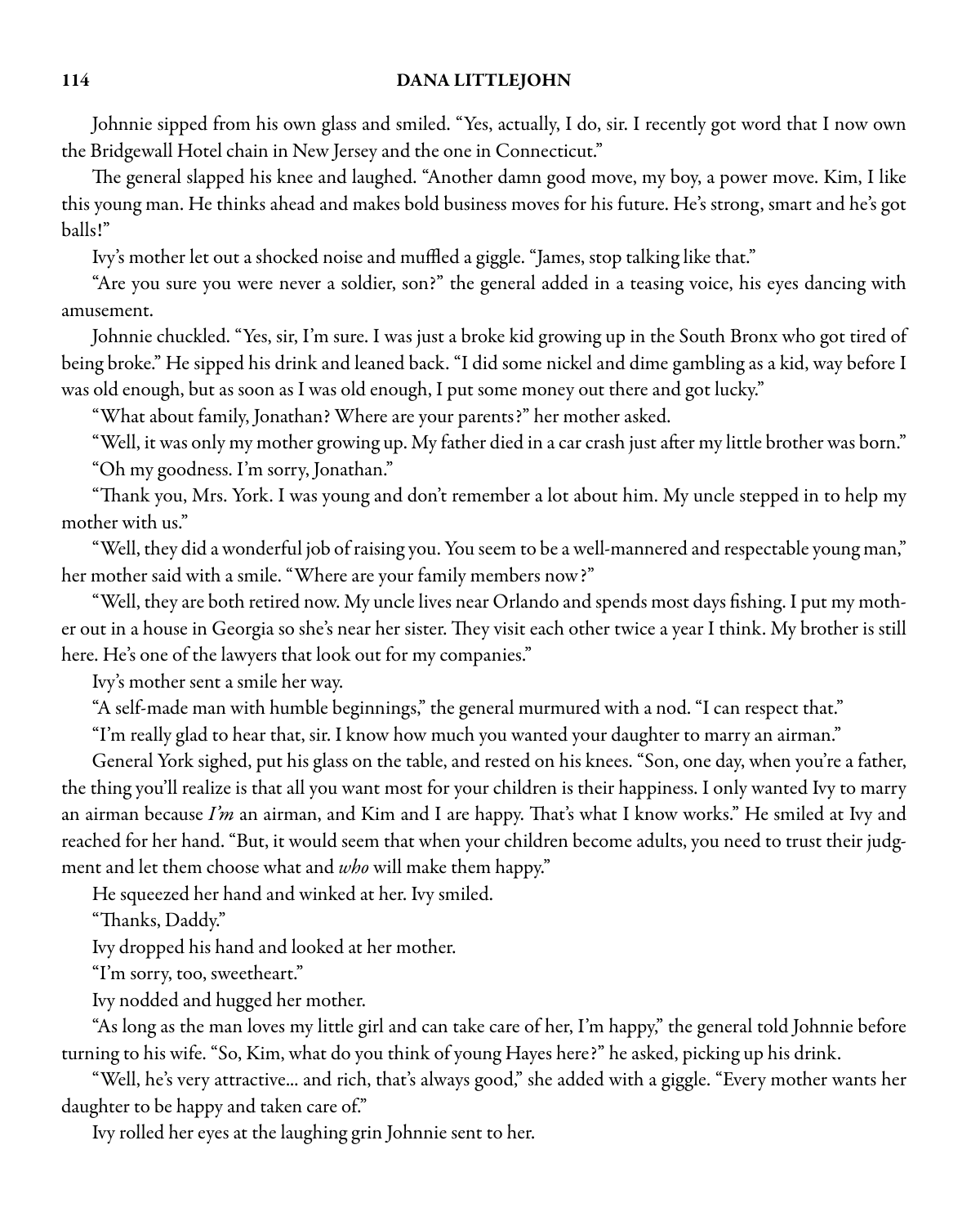### IVY'S HOT SHOTS 115

"But even without all that, it's plain to see that he cares for Ivy very much, James."

"I love her, Mrs. York," Johnnie confirmed.

"Please, call me Kim. I'm very pleased to hear that...Johnnie."

"So, Hayes, where do you see this going with you and my daughter?"

"Well, sir, I do have a five-year plan I've been thinking about." He stood, digging in his pocket. "First I was going to ask Ivy to marry me, give her this ring, and give you and your wife at least three, strong and healthy grandkids. That should fill the next five years nicely I think."

Ivy choked on the sip of wine she was about to swallow and, to her surprise, stopped herself from spitting it out across the table. She looked at the stunned look on her mother's face, turned to look at her father whose eyes were smiling over his drink, and then looked up at Johnnie.

"What?"

He pushed the coffee table over and kneeled before her, opening the black box. "Look, Ivy, some may think our time together is way too early in our relationship to talk about marriage. I am not known to follow the masses in anything that I do. I follow my own path. I have never been happier since you came into my life those months ago."

"Johnnie, I—"

"Look, Ivy, I have enough money to buy myself just about anything I want, but without someone to share it with, it doesn't mean anything. If you marry me and share my life, I know all will be good with us." He stood and pulled her to her feet. "I love you, Ivy. You know that. Will you marry me?"

Ivy stared at the large, sparkling princess cut diamond he slid onto her finger and smiled.

"Yes, I'll marry you."

She wrapped her arms around him and jumped into his arms. He caught her, laughing.

"Whoa! Well, I know I'm not an airman, but—"

She kissed him silent. "You don't ever have to worry about that, Johnnie. I never wanted to live my life behind the wings," she said excitedly and hugged him again. "Oh, and umm, Johnnie, you know it's well, right? All will be well with us."

## The End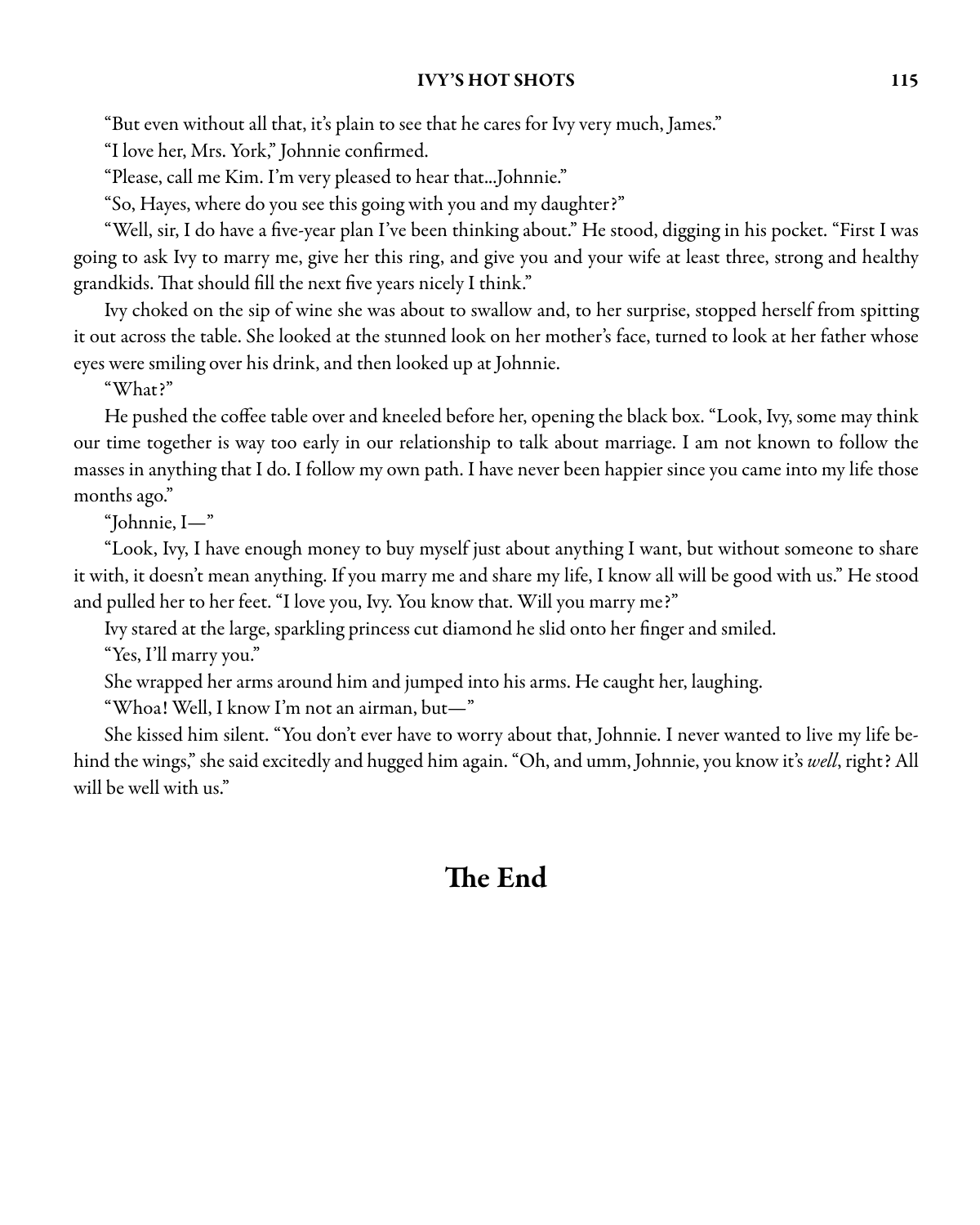## About Dana Littlejohn

Where sensual erotic romance is always waiting for you.

I am Dana Littlejohn, author of sensual erotic romance. You will find that I write contemporary romances with just a hint of another genre to take it away from the ordinary. My stories will touch your heart and your soul and make your body feel like it's being touched, too.

Imagination will take you places your money can not. I invite you into my world with open arms to see my imagination run wild...

Come along for the ride as I go on an imaginary trip into my world. You'll enjoy every minute of this wild ride.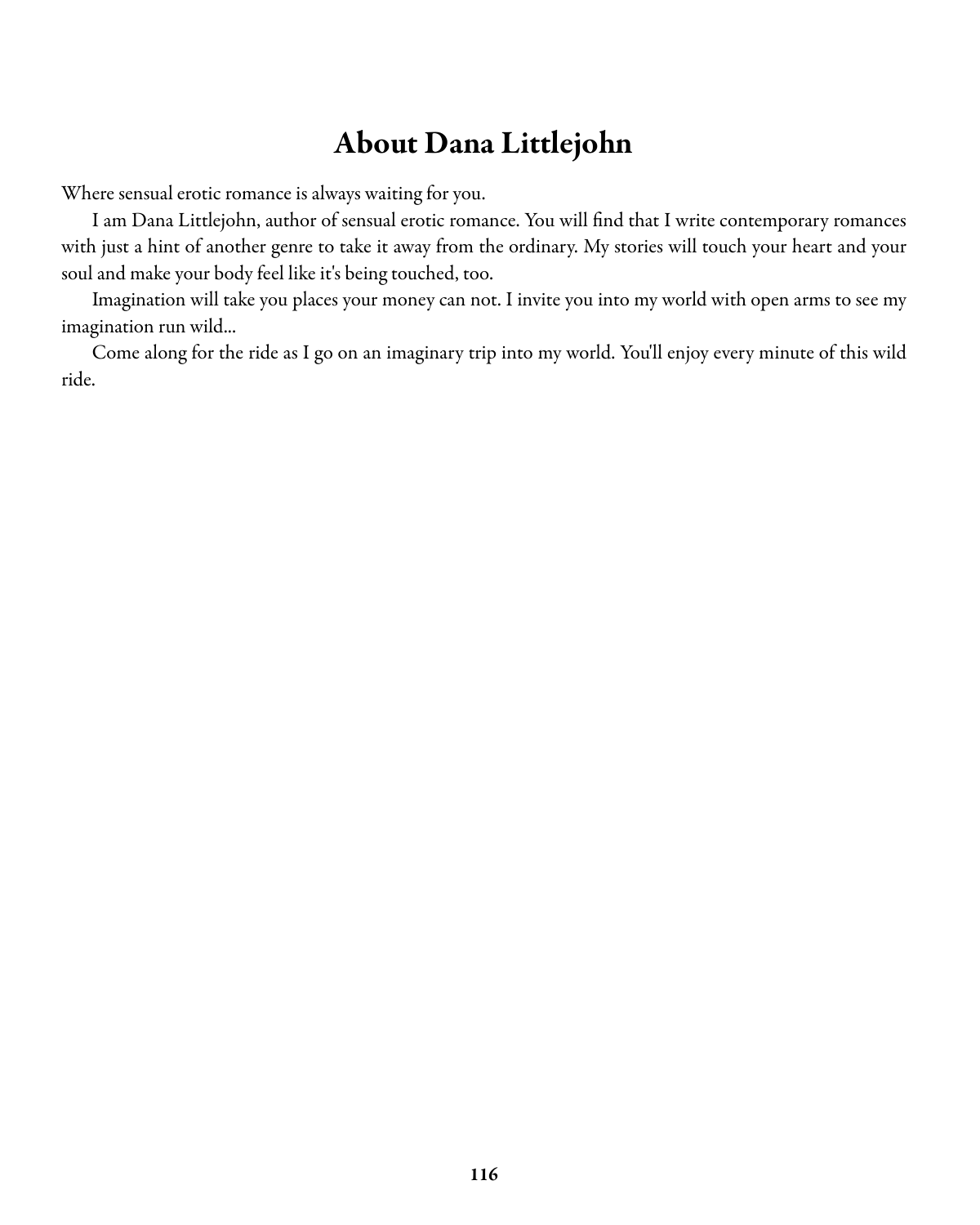## Also by Dana Littlejohn

Ivy's Hot Shots Aphrodite's Day Off The Power of the Bayou Wolf Blood Moon The High Road Club The Beast Within Tri-Romance The Right Choice Seven Year Switch His Favorite Dessert Negasi's Princess Third Place Is The Best Place Watch for more at https://www.danalittlejohn.com/